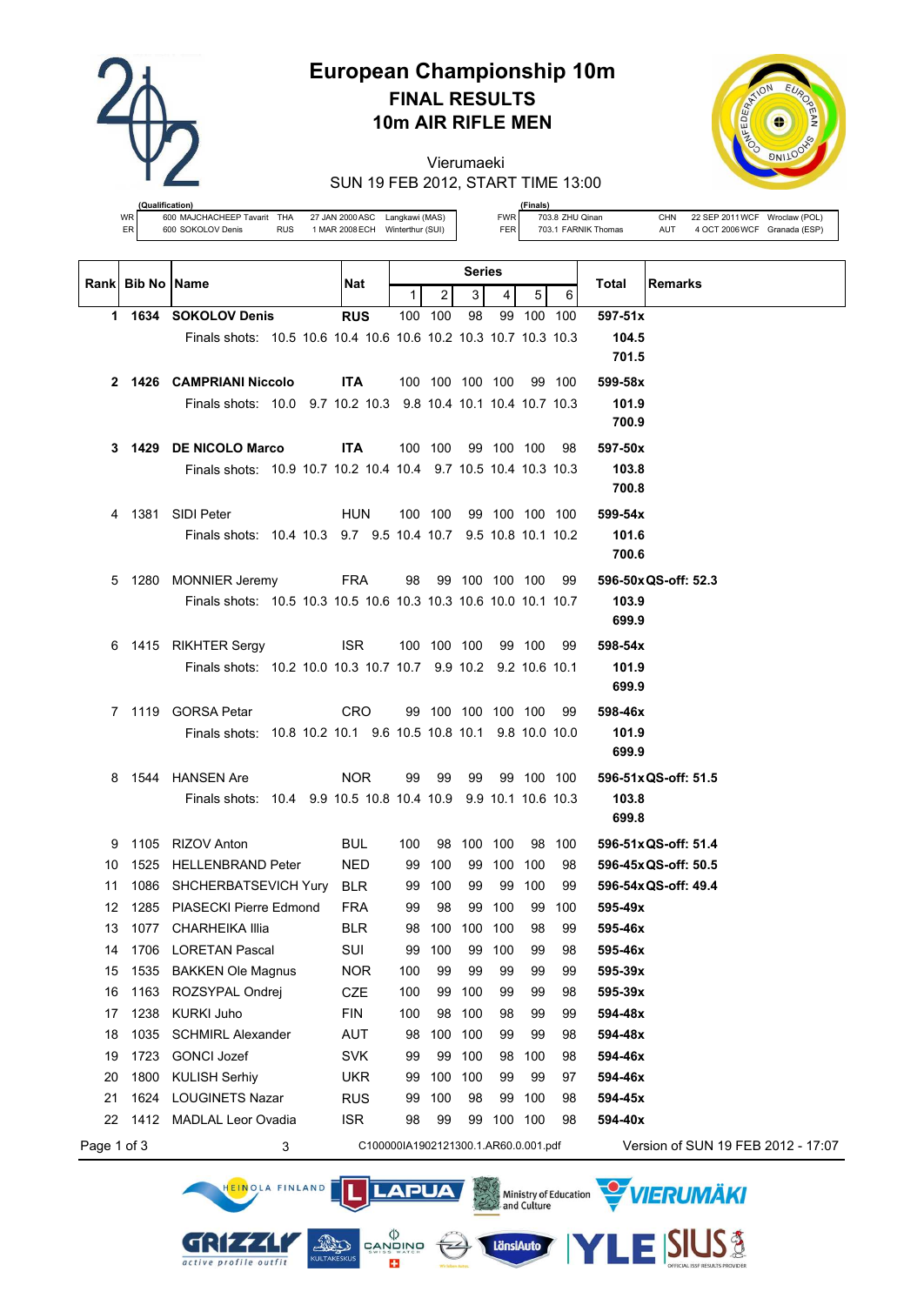|             |                      |                                       |                   | Series                               |                |           |                         |          |           |                    |                                    |
|-------------|----------------------|---------------------------------------|-------------------|--------------------------------------|----------------|-----------|-------------------------|----------|-----------|--------------------|------------------------------------|
| Rankl       | <b>Bib No   Name</b> |                                       | Nat               | $\mathbf{1}$                         | $\overline{c}$ | 3         | $\overline{\mathbf{4}}$ | 5        | 6         | <b>Total</b>       | <b>Remarks</b>                     |
| 23          | 1024                 | <b>FARNIK Thomas</b>                  | <b>AUT</b>        | 98                                   | 98             | 100       | 99                      | 99       | 99        | $593 - 51x$        |                                    |
| 24          | 1769                 | <b>OZTURK Ibrahim</b>                 | <b>TUR</b>        | 98                                   | 99             | 100       | 99                      | 98       | 99        | 593-50x            |                                    |
| 25          | 1271                 | <b>GERMOND Etienne</b>                | <b>FRA</b>        | 100                                  | 99             | 100       | 97                      | 99       | 98        | 593-48x            |                                    |
| 26          | 1339                 | <b>MOHAUPT Tino</b>                   | <b>GER</b>        | 97                                   | 99             | 99        | 99                      | 100      | 99        | 593-47x            |                                    |
| 27          | 1149                 | <b>HAMAN Vaclav</b>                   | CZE               | 98                                   | 100            | 99        | 98                      | 99       | 99        | 593-47x            |                                    |
| 28          | 1228                 | <b>HAKKINEN Henri</b>                 | <b>FIN</b>        | 97                                   | 99             | 100       | 100                     | 99       | 98        | 593-47x            |                                    |
| 29          | 1620                 | <b>KAMENSKI Alexei</b>                | <b>RUS</b>        | 96                                   | 100            | 100       | 100                     | 97       | 100       | 593-45x            |                                    |
| 30          | 1444                 | <b>TRESSOLDI Simone</b>               | ITA               | 99                                   | 100            | 98        | 100                     | 99       | 97        | 593-45x            |                                    |
| 31          | 1802                 | LAZEYKIN Oleksandr                    | <b>UKR</b>        | 98                                   | 100            | 100       | 99                      | 97       | 99        | 593-44x            |                                    |
| 32          | 1753                 | <b>SVENSSON Mikael</b>                | SWE               | 98                                   | 99             | 99        | 100                     | 98       | 99        | 593-42x            |                                    |
| 33          | 1569                 | <b>KRASKOWSKI Robert</b>              | <b>POL</b>        | 99                                   | 100            | 99        | 98                      | 99       | 98        | 593-41x            |                                    |
| 34          | 1684                 | <b>STEFANOVIC Milutin</b>             | <b>SRB</b>        | 98                                   | 99             | 100       | 99                      | 97       | 99        | 592-49x            |                                    |
| 35          | 1333                 | <b>JUSTUS Julian</b>                  | <b>GER</b>        | 99                                   | 98             | 98        | 98                      | 99       | 100       | 592-46x            |                                    |
| 36          | 1680                 | MIROSAVLJEV Nemanja                   | <b>SRB</b>        | 99                                   | 98             | 100       | 99                      | 96       | 100       | 592-45x            |                                    |
| 37          | 1307                 | <b>PARR Kenneth</b>                   | <b>GBR</b>        | 98                                   | 99             | 100       | 99                      | 98       | 98        | 592-45x            |                                    |
| 38          | 1681                 | <b>PLETIKOSIC Stevan</b>              | <b>SRB</b>        | 100                                  | 100            | 100       | 98                      | 97       | 97        | 592-45x            |                                    |
| 39          | 1745                 | <b>JONSSON Karl Johan</b>             | SWE               | 99                                   | 97             | 100       | 99                      | 98       | 99        | 592-44x            |                                    |
| 40          | 1560                 | <b>BARTNIK Tomasz</b>                 | <b>POL</b>        | 98                                   | 97             | 99        | 99                      | 99       | 100       | 592-42x            |                                    |
| 41          | 1724                 | <b>HOMOLA Michal</b>                  | <b>SVK</b>        | 99                                   | 96             | 100       | 98                      | 99       | 100       | 592-40x            |                                    |
| 42          | 1109                 | YORDANOV Ivan                         | BUL               | 98                                   | 99             | 98        | 97                      | 99       | 100       | 591-44x            |                                    |
| 43          | 1527                 | <b>NIKKELEN Denny</b>                 | <b>NED</b>        | 99                                   | 99             | 99        | 100                     | 98       | 96        | 591-43x            |                                    |
| 44          | 1177                 | <b>KRISTIANSEN Rene</b>               | DEN               | 98                                   | 98             | 99        | 97                      | 100      | 99        | 591-42x            |                                    |
| 45          | 1537                 | <b>BRYHN Ole Kristian</b>             | <b>NOR</b>        | 99                                   | 98             | 100       | 99                      | 97       | 98        | $591 - 39x$        |                                    |
| 46          | 1655                 | MOICEVIC Zeljko                       | <b>SLO</b>        | 99                                   | 98             | 97        | 100                     | 98       | 99        | 591-37x            |                                    |
| 47          | 1601                 | MOLDOVEANU Alin George ROU            |                   | 98                                   | 100            | 98        | 98                      | 98       | 98        | 590-44x            |                                    |
| 48          | 1372                 | <b>HANER Tamas</b>                    | <b>HUN</b>        | 97                                   | 98             | 99        | 100                     | 98       | 98        | 590-41x            |                                    |
| 49          | 1779                 | AIVAZIAN Artur                        | <b>UKR</b>        | 95                                   | 98             | 99        | 99                      | 98       | 100       | 589-46x            |                                    |
| 50          | 1180                 | <b>OLSEN Steffen</b>                  | DEN               | 98                                   | 100            | 97        | 96                      | 98       | 100       | 589-45x            |                                    |
| 51          | 1720                 | <b>BALAZ Zoltan</b>                   | <b>SVK</b>        | 97                                   | 96             | 99        | 98                      | 99       | 100       | 589-44x            |                                    |
| 52          | 1301                 | <b>HUCKLE James Charles</b>           | <b>GBR</b>        | 98                                   | 98             | 97        | 99                      | 99       | 98        | 589-43x            |                                    |
| 53          |                      | 1075 BUBNOVICH Vitali                 | <b>BLR</b>        | 99                                   | 99             | 99        | 96                      | 98       | 98        | 589-41x            |                                    |
| 54          | 1164                 | <b>SMOL Petr</b>                      | CZE<br><b>ESP</b> | 99                                   | 98             | 99        | 98                      | 98<br>97 | 97<br>100 | 589-41x            |                                    |
| 55<br>56    | 1189<br>1711         | DIAZ Jorge<br><b>ROUILLER Nicolas</b> | SUI               | 99<br>98                             | 96<br>97       | 98<br>100 | 99<br>98                | 99       | 97        | 589-39x<br>589-39x |                                    |
|             | 1196                 | LOPEZ Javier                          | ESP               | 98                                   | 97             | 95        | 99                      | 99       | 100       | 588-43x            |                                    |
| 57<br>58    | 1118                 | <b>DURKOVIC Bojan</b>                 | CRO               | 98                                   | 98             | 98        | 97                      | 98       | 99        | 588-43x            |                                    |
| 59          | 1465                 | <b>GIRULIS Karolis</b>                | LTU               | 97                                   | 98             | 100       | 98                      | 98       | 97        | 588-43x            |                                    |
| 60          | 1367                 | <b>BIATOVSZKI Mate</b>                | <b>HUN</b>        | 97                                   | 99             | 99        | 96                      | 99       | 98        | 588-41x            |                                    |
| 61          | 1694                 | <b>BEYELER Simon</b>                  | SUI               | 99                                   | 97             | 96        | 98                      | 99       | 99        | 588-40x            |                                    |
| 62          | 1517                 | <b>TOMOVIC Zeljko</b>                 | MNE               | 97                                   | 97             | 99        | 98                      | 99       | 98        | 588-38x            |                                    |
| 63          | 1069                 | <b>FAZLIJA Nedzad</b>                 | BIH               | 96                                   | 98             | 100       | 98                      | 99       | 97        | 588-37x            |                                    |
| 64          | 1030                 | <b>MATHIS Thomas</b>                  | AUT               | 99                                   | 96             | 99        | 96                      | 99       | 98        | 587-35x            |                                    |
| 65          | 1653                 | <b>MARKOJA Robert</b>                 | <b>SLO</b>        | 97                                   | 98             | 100       | 97                      | 96       | 98        | 586-39x            |                                    |
| 66          | 1471                 | SIMOKAITIS Tomas                      | LTU               | 96                                   | 100            | 98        | 96                      | 99       | 97        | 586-39x            |                                    |
| 67          | 1198                 | <b>MARTIN Roberto</b>                 | <b>ESP</b>        | 98                                   | 99             | 96        | 97                      | 98       | 98        | 586-37x            |                                    |
| 68          | 1571                 | LUKASZYK Rafal                        | <b>POL</b>        | 97                                   | 97             | 96        | 98                      | 97       | 100       | 585-40x            |                                    |
| 69          | 1392                 | <b>KANE Raymond</b>                   | <b>IRL</b>        | 98                                   | 98             | 97        | 98                      | 97       | 97        | 585-34x            |                                    |
| 70          | 1760                 | <b>AKGUN Omer</b>                     | <b>TUR</b>        | 96                                   | 98             | 98        | 97                      | 99       | 97        | 585-33x            |                                    |
|             |                      |                                       |                   |                                      |                |           |                         |          |           |                    |                                    |
| Page 2 of 3 |                      | 3                                     |                   | C100000IA1902121300.1.AR60.0.001.pdf |                |           |                         |          |           |                    | Version of SUN 19 FEB 2012 - 17:07 |

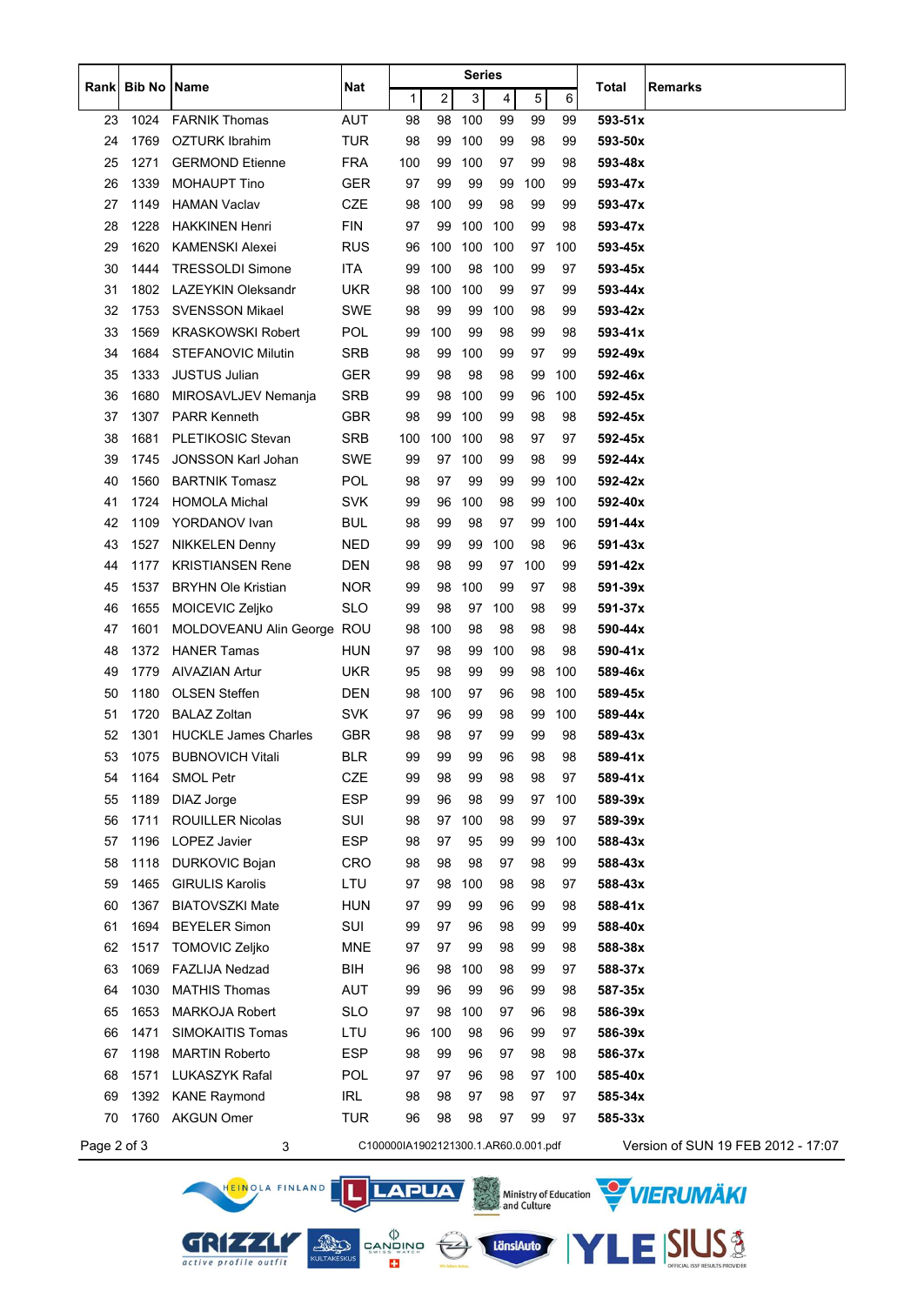|    | <b>Rankl Bib No IName</b> |                                         | <b>Nat</b> | <b>Series</b> |    |    |    |                |     |             | <b>Remarks</b> |
|----|---------------------------|-----------------------------------------|------------|---------------|----|----|----|----------------|-----|-------------|----------------|
|    |                           |                                         |            |               | 2  | 3  | 4  | 5 <sup>1</sup> | 6   | Total       |                |
| 71 | 1472                      | <b>SPECIUS Rimvydas</b>                 | LTU        | 96            | 97 | 96 | 98 | 96             | 100 | 583-36x     |                |
| 72 | 1752                      | SUNDSTROEM Joacim                       | <b>SWE</b> | 98            | 96 | 98 | 99 | 97             | 95  | 583-32x     |                |
| 73 | 1341                      | <b>REICHHUBER Stefan</b>                | <b>GER</b> | 94            | 96 | 99 | 97 | 97             | 99  | 582-40x     |                |
| 74 | 1250                      | <b>RUTONEN Juha</b>                     | <b>FIN</b> | 98            | 98 | 96 | 97 | 97             | 95  | 581-33x     |                |
| 75 | 1414                      | <b>PIVNER Vladimir</b>                  | <b>ISR</b> | 94            | 97 | 97 | 96 | 98             | 97  | $579-31x$   |                |
| 76 | 1589                      | LAGES AGOSTINHO<br><b>SOARES Miguel</b> | <b>POR</b> | 94            | 98 | 96 | 99 | 94             | 95  | 576-33x     |                |
| 77 | 1526                      | <b>KOOIMAN Berry</b>                    | <b>NED</b> | 98            | 97 | 92 | 96 | 96             | 95  | 574-24x     |                |
| 78 | 1394                      | O BOYLE Paul                            | IRL        | 93            | 90 | 92 | 98 | 91             | 97  | $561 - 23x$ |                |

Number of shooters on this list: 78; Total number of shooters: 78

#### **Note**

Please note that there are records equally achieved by several shooters and only the first to set the record is shown. Refer to the Records list on ISSF website: www.issf-sports.org

| Legend<br><b>Bib No</b><br><b>FER</b><br>QS-off<br>x | <b>Bib Number</b><br><b>Final European Record</b><br><b>Qualification Shoot-off</b><br><b>Inner Ten</b> | <b>ECH</b><br><b>FWR</b><br><b>WCF</b> | <b>European Championships</b><br><b>Final World Record</b><br><b>World Cup Final</b> | ER<br><b>Nat</b><br><b>WR</b> | <b>European Record</b><br><b>Nation</b><br><b>World Record</b> | 3F4236AB |
|------------------------------------------------------|---------------------------------------------------------------------------------------------------------|----------------------------------------|--------------------------------------------------------------------------------------|-------------------------------|----------------------------------------------------------------|----------|
| History<br>Page 3 of 3                               | Release: Approved Version 1 (19.02.2012 17:07:59)<br>86F7<br>3                                          |                                        | C100000IA1902121300.1.AR60.0.001.pdf                                                 |                               | Version of SUN 19 FEB 2012 - 17:07                             |          |
|                                                      | HEINOLA FINLAND                                                                                         |                                        | <b>LAPUA</b><br>等<br>Ministry of Education<br>and Culture                            |                               | VIERUMÄKI                                                      |          |
|                                                      | active profile outfit                                                                                   | AD<br><b>KULTAKESKUS</b>               | $\mathop{\oplus}\limits_{\mathsf{CANDINO}}$<br>LänsiAuto<br>25                       |                               | <b>TLE SIUS &amp;</b>                                          |          |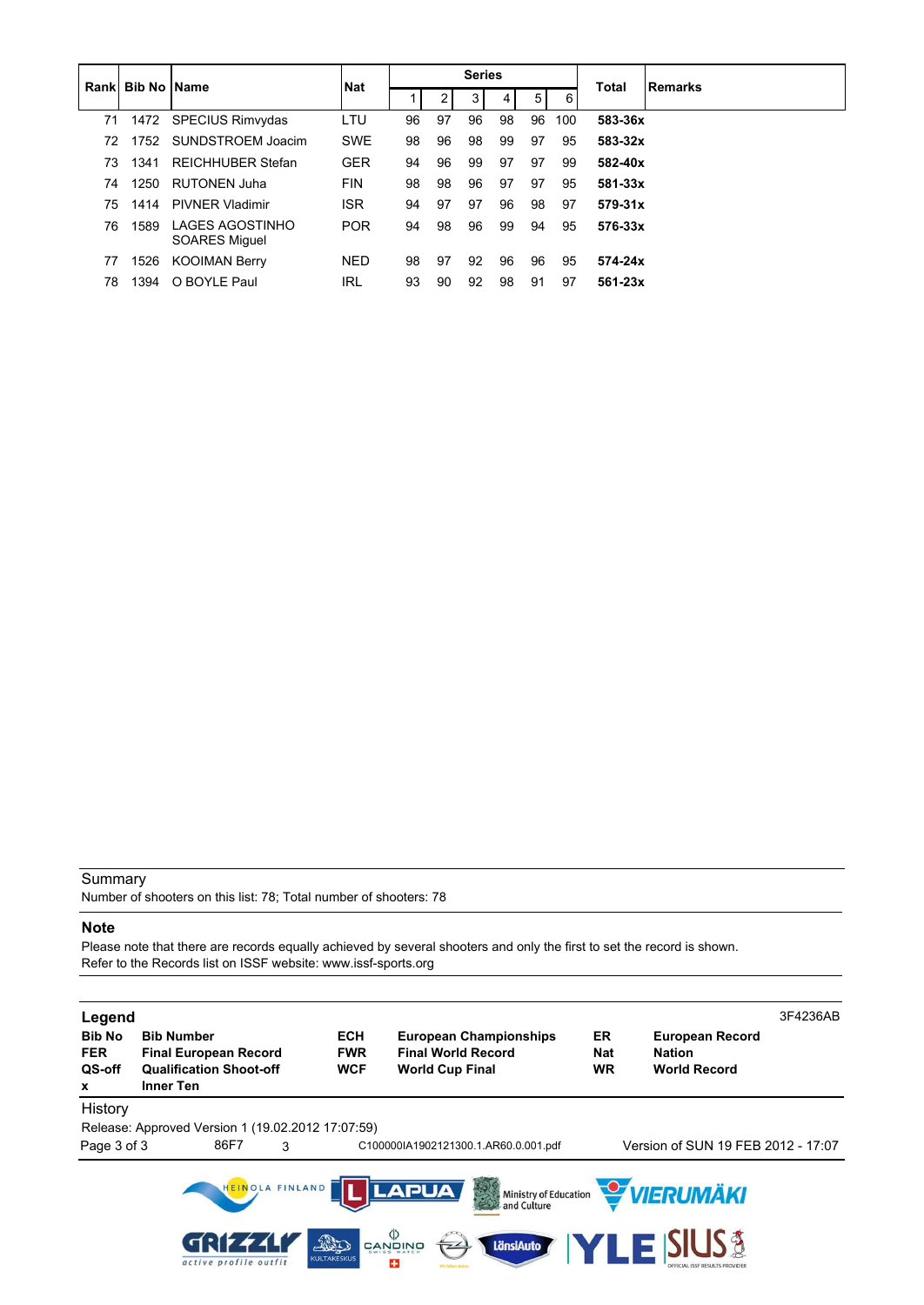**European Championship 10m**

**RESULTS 10m AIR RIFLE MEN**

**TEAM**

Vierumaeki

SUN 19 FEB 2012, START TIME 13:00



|                | (Team)<br><b>WR</b><br>ER | 1793 ZHU Qinan; WANG Tao; LIU Tianyou;<br>1792 SOKOLOV Denis; KRUGLOV Serguei; PRIKHODTCHENKO Konstantin; |     |         |                | <b>CHN</b><br><b>RUS</b> |     |        | 13 JAN 2012 ASC Doha (QAT)<br>1 MAR 2008 ECH Winterthur (SUI) |         |
|----------------|---------------------------|-----------------------------------------------------------------------------------------------------------|-----|---------|----------------|--------------------------|-----|--------|---------------------------------------------------------------|---------|
|                | Rank Bib No Name          |                                                                                                           |     |         | Series         |                          |     |        | Total                                                         | Remarks |
|                |                           |                                                                                                           | 1   | 2       | 3 <sup>1</sup> | 4                        | 5   | 6      |                                                               |         |
| 1              |                           | <b>ITA - Italy</b>                                                                                        |     |         |                |                          |     |        | 299 300 297 300 298 295 1789-153x                             |         |
|                | 1426                      | <b>CAMPRIANI Niccolo</b>                                                                                  | 100 | 100     | 100            | 100                      | 99  | 100    | 599- 58x                                                      |         |
|                | 1429                      | DE NICOLO Marco                                                                                           | 100 | 100     | 99             | 100                      | 100 | 98     | 597- 50x                                                      |         |
|                | 1444                      | <b>TRESSOLDI Simone</b>                                                                                   | 99  | 100     |                | 98 100                   | 99  | 97     | 593-45x                                                       |         |
| $\mathbf{2}$   |                           | <b>FRA - France</b>                                                                                       |     |         |                |                          |     |        | 297 296 299 297 298 297 1784-147x                             |         |
|                | 1280                      | <b>MONNIER Jeremy</b>                                                                                     | 98  | 99      | 100            | 100 100                  |     | 99     | 596- 50x                                                      |         |
|                | 1285                      | <b>PIASECKI Pierre Edmond</b>                                                                             | 99  | 98      | 99             | 100                      | 99  | 100    | 595-49x                                                       |         |
|                | 1271                      | <b>GERMOND Etienne</b>                                                                                    | 100 | 99      | 100            | 97                       | 99  | 98     | 593-48x                                                       |         |
| 3              |                           | <b>RUS - Russian Federation</b>                                                                           |     |         |                |                          |     |        | 295 300 296 298 297 298 1784-141x                             |         |
|                | 1634                      | SOKOLOV Denis                                                                                             |     | 100 100 | 98             | 99                       | 100 | 100    | 597- 51x                                                      |         |
|                | 1624                      | <b>LOUGINETS Nazar</b>                                                                                    | 99  | 100     | 98             | 99                       | 100 | 98     | 594-45x                                                       |         |
|                | 1620                      | <b>KAMENSKI Alexei</b>                                                                                    | 96  |         | 100 100 100    |                          |     | 97 100 | 593-45x                                                       |         |
| 4              |                           | <b>NOR - Norway</b>                                                                                       |     |         |                |                          |     |        | 298 296 298 297 296 297 1782-129x                             |         |
|                | 1544                      | <b>HANSEN Are</b>                                                                                         | 99  | 99      | 99             | 99                       | 100 | 100    | $596 - 51x$                                                   |         |
|                | 1535                      | <b>BAKKEN Ole Magnus</b>                                                                                  | 100 | 99      | 99             | 99                       | 99  | 99     | 595-39x                                                       |         |
|                | 1537                      | <b>BRYHN Ole Kristian</b>                                                                                 | 99  | 98      | 100            | 99                       | 97  | 98     | 591-39x                                                       |         |
| 5              |                           | <b>BLR</b> - Belarus                                                                                      |     |         |                |                          |     |        | 296 299 298 295 296 296 1780-141x                             |         |
|                | 1086                      | SHCHERBATSEVICH Yury                                                                                      | 99  | 100     | 99             | 99                       | 100 | 99     | 596- 54x                                                      |         |
|                | 1077                      | <b>CHARHEIKA Illia</b>                                                                                    | 98  | 100     | 100            | 100                      | 98  | 99     | 595-46x                                                       |         |
|                | 1075                      | <b>BUBNOVICH Vitali</b>                                                                                   | 99  | 99      | 99             | 96                       | 98  | 98     | 589-41x                                                       |         |
| 6              |                           | <b>HUN - Hungary</b>                                                                                      |     |         |                |                          |     |        | 294 297 297 296 297 296 1777-136x                             |         |
|                | 1381                      | <b>SIDI Peter</b>                                                                                         |     | 100 100 |                | 99 100 100 100           |     |        | 599- 54x                                                      |         |
|                |                           | 1372 HANER Tamas                                                                                          | 97  | 98      |                | 99 100                   | 98  | 98     | 590-41x                                                       |         |
|                |                           | 1367 BIATOVSZKI Mate                                                                                      | 97  | 99      | 99             | 96                       | 99  |        | 98 588-41x                                                    |         |
| $\overline{7}$ |                           | <b>CZE - Czech Republic</b>                                                                               |     |         |                |                          |     |        | 297 297 298 295 296 294 1777-127x                             |         |
|                | 1163                      | ROZSYPAL Ondrej                                                                                           | 100 |         | 99 100         | 99                       | 99  | 98     | 595-39x                                                       |         |
|                | 1149                      | <b>HAMAN Vaclav</b>                                                                                       | 98  | 100     | 99             | 98                       | 99  | 99     | 593-47x                                                       |         |
|                |                           | 1164 SMOL Petr                                                                                            | 99  | 98      | 99             | 98                       | 98  |        | 97 589-41x                                                    |         |

 $\left(\frac{1}{2}\right)$ 

Ministry of Education<br>and Culture

LänsiAuto

**LAPUA** 

 $\begin{matrix} \langle \rangle \\ \texttt{CANDING} \\ \texttt{SWISS} \\ \end{matrix}$ 

Ð

**AND** 

Page 1 of 3 3 3 Q100000TA1902121300.1.AR60.0.001.pdf Version of SUN 19 FEB 2012 - 14:59

VIERUMÄKI

**SIUS®** 

GRIZZLI

active profile outfit

HEINOLA FINLAND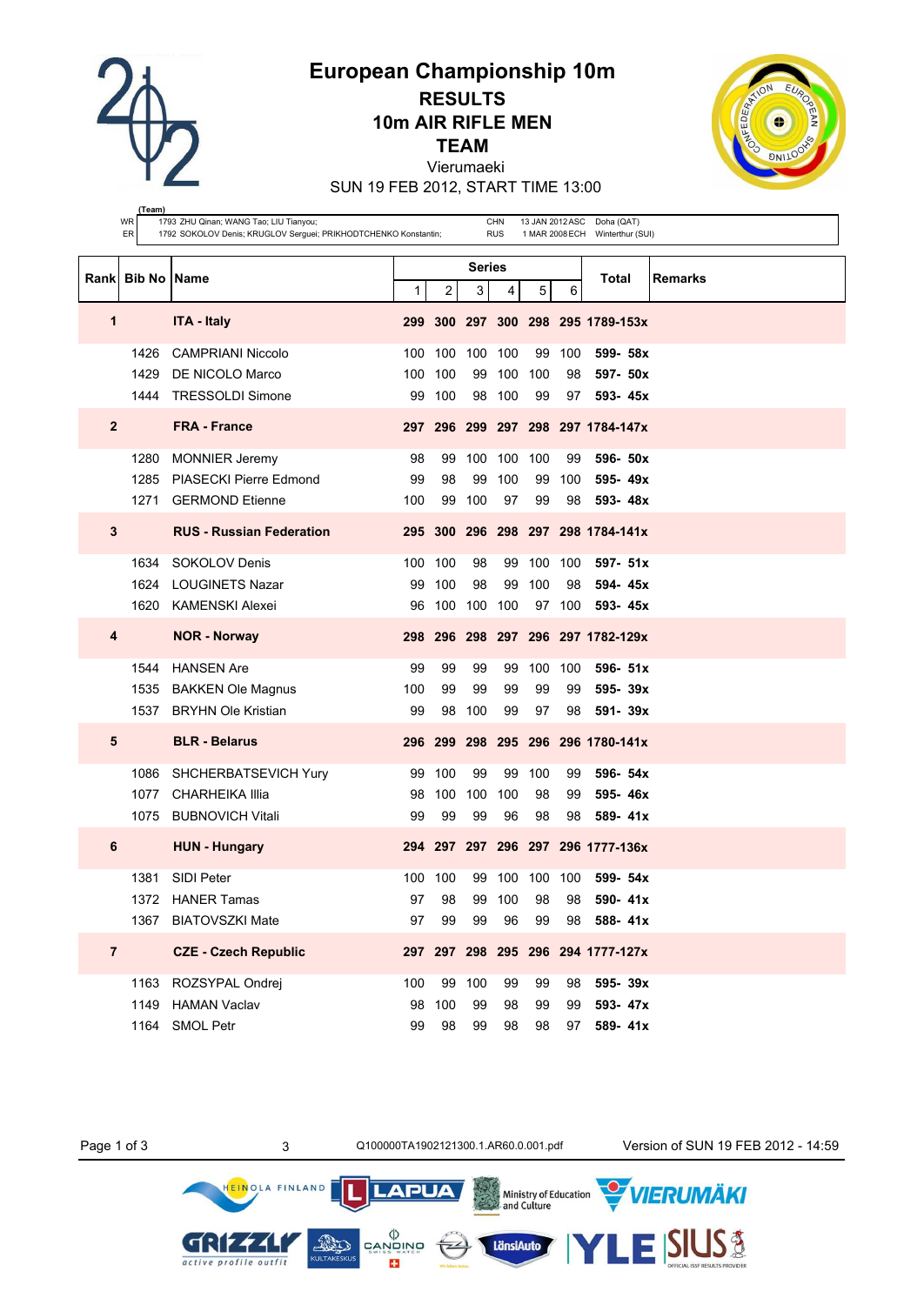|                   | Rank Bib No Name |                           | <b>Series</b> |                |                |     |                |     | Total                             | <b>Remarks</b> |
|-------------------|------------------|---------------------------|---------------|----------------|----------------|-----|----------------|-----|-----------------------------------|----------------|
|                   |                  |                           | 1             | $\overline{c}$ | 3 <sup>1</sup> | 4   | 5 <sup>5</sup> | 6   |                                   |                |
| 8                 |                  | <b>SRB - Serbia</b>       |               |                |                |     |                |     | 297 297 300 296 290 296 1776-139x |                |
|                   | 1684             | <b>STEFANOVIC Milutin</b> | 98            | 99             | 100            | 99  | 97             | 99  | 592-49x                           |                |
|                   | 1680             | MIROSAVLJEV Nemanja       | 99            |                | 98 100         | 99  | 96             | 100 | 592-45x                           |                |
|                   |                  | 1681 PLETIKOSIC Stevan    |               | 100 100 100    |                | 98  | 97             |     | 97 592-45x                        |                |
| 9                 |                  | <b>UKR</b> - Ukraine      |               |                |                |     |                |     | 292 298 299 297 294 296 1776-136x |                |
|                   | 1800             | KULISH Serhiy             | 99            | 100 100        |                | 99  | 99             | 97  | 594-46x                           |                |
|                   |                  | 1802 LAZEYKIN Oleksandr   | 98            |                | 100 100        | 99  | 97             | 99  | 593-44x                           |                |
|                   |                  | 1779 AIVAZIAN Artur       | 95            | 98             | 99             | 99  | 98             | 100 | 589-46x                           |                |
| 10                |                  | <b>SVK - Slovakia</b>     |               |                |                |     |                |     | 295 291 299 294 298 298 1775-130x |                |
|                   | 1723             | GONCI Jozef               | 99            |                | 99 100         |     | 98 100         | 98  | 594-46x                           |                |
|                   | 1724             | <b>HOMOLA Michal</b>      | 99            | 96             | 100            | 98  | 99             | 100 | 592-40x                           |                |
|                   |                  | 1720 BALAZ Zoltan         | 97            | 96             | 99             | 98  | 99             | 100 | 589- 44x                          |                |
| 11                |                  | <b>AUT - Austria</b>      |               |                |                |     |                |     | 295 294 299 294 297 295 1774-134x |                |
|                   | 1035             | <b>SCHMIRL Alexander</b>  | 98            | 100 100        |                | 99  | 99             | 98  | 594-48x                           |                |
|                   |                  | 1024 FARNIK Thomas        | 98            | 98             | 100            | 99  | 99             | 99  | 593- 51x                          |                |
|                   | 1030             | <b>MATHIS Thomas</b>      | 99            | 96             | 99             | 96  | 99             |     | 98 587-35x                        |                |
| $12 \overline{ }$ |                  | <b>SUI - Switzerland</b>  |               |                |                |     |                |     | 296 294 295 296 297 294 1772-125x |                |
|                   |                  | 1706 LORETAN Pascal       | 99            | 100            | 99             | 100 | 99             | 98  | 595-46x                           |                |
|                   | 1711             | <b>ROUILLER Nicolas</b>   | 98            | 97             | 100            | 98  | 99             | 97  | 589-39x                           |                |
|                   |                  | 1694 BEYELER Simon        | 99            | 97             | 96             | 98  | 99             | 99  | 588-40x                           |                |
| 13                |                  | <b>ISR</b> - Israel       |               |                |                |     |                |     | 292 296 296 295 298 294 1771-125x |                |
|                   |                  | 1415 RIKHTER Sergy        |               | 100 100        | 100            |     | 99 100         | 99  | 598- 54x                          |                |
|                   |                  | 1412 MADLAL Leor Ovadia   | 98            | 99             | 99             |     | 100 100        | 98  | 594-40x                           |                |
|                   |                  | 1414 PIVNER Vladimir      | 94            | 97             | 97             | 96  | 98             |     | $97$ 579-31x                      |                |
| 14                |                  | <b>POL - Poland</b>       |               |                |                |     |                |     | 294 294 294 295 295 298 1770-123x |                |
|                   | 1569             | <b>KRASKOWSKI Robert</b>  | 99            | 100            | 99             | 98  | 99             | 98  | $593 - 41x$                       |                |
|                   | 1560             | <b>BARTNIK Tomasz</b>     | 98            | 97             | 99             | 99  | 99             | 100 | 592-42x                           |                |
|                   | 1571             | <b>LUKASZYK Rafal</b>     | 97            | 97             | 96             | 98  | 97             | 100 | 585-40x                           |                |
| 15                |                  | <b>FIN</b> - Finland      |               |                |                |     |                |     | 295 295 296 295 295 292 1768-128x |                |
|                   | 1238             | <b>KURKI Juho</b>         | 100           | 98             | 100            | 98  | 99             | 99  | 594-48x                           |                |
|                   | 1228             | <b>HAKKINEN Henri</b>     | 97            | 99             | 100            | 100 | 99             | 98  | 593-47x                           |                |
|                   | 1250             | <b>RUTONEN Juha</b>       | 98            | 98             | 96             | 97  | 97             | 95  | 581-33x                           |                |
| 16                |                  | <b>SWE</b> - Sweden       |               |                |                |     |                |     | 295 292 297 298 293 293 1768-118x |                |
|                   | 1753             | <b>SVENSSON Mikael</b>    | 98            | 99             | 99             | 100 | 98             | 99  | 593-42x                           |                |
|                   | 1745             | <b>JONSSON Karl Johan</b> | 99            | 97             | 100            | 99  | 98             | 99  | 592-44x                           |                |
|                   |                  | 1752 SUNDSTROEM Joacim    | 98            | 96             | 98             | 99  | 97             | 95  | 583-32x                           |                |

HEINOLA FINLAND

GRIZZLI active profile outfit

תן

LänsiAuto

**LAPUA** 

 $\begin{matrix} \langle \rangle \\ \text{CAND} \\ \text{CAND} \\ \text{SUS} \\ \text{CUS} \end{matrix}$ 

Page 2 of 3 3 3 Q100000TA1902121300.1.AR60.0.001.pdf Version of SUN 19 FEB 2012 - 14:59

ESIUS<sup>3</sup>

Ministry of Education WIERUMAKI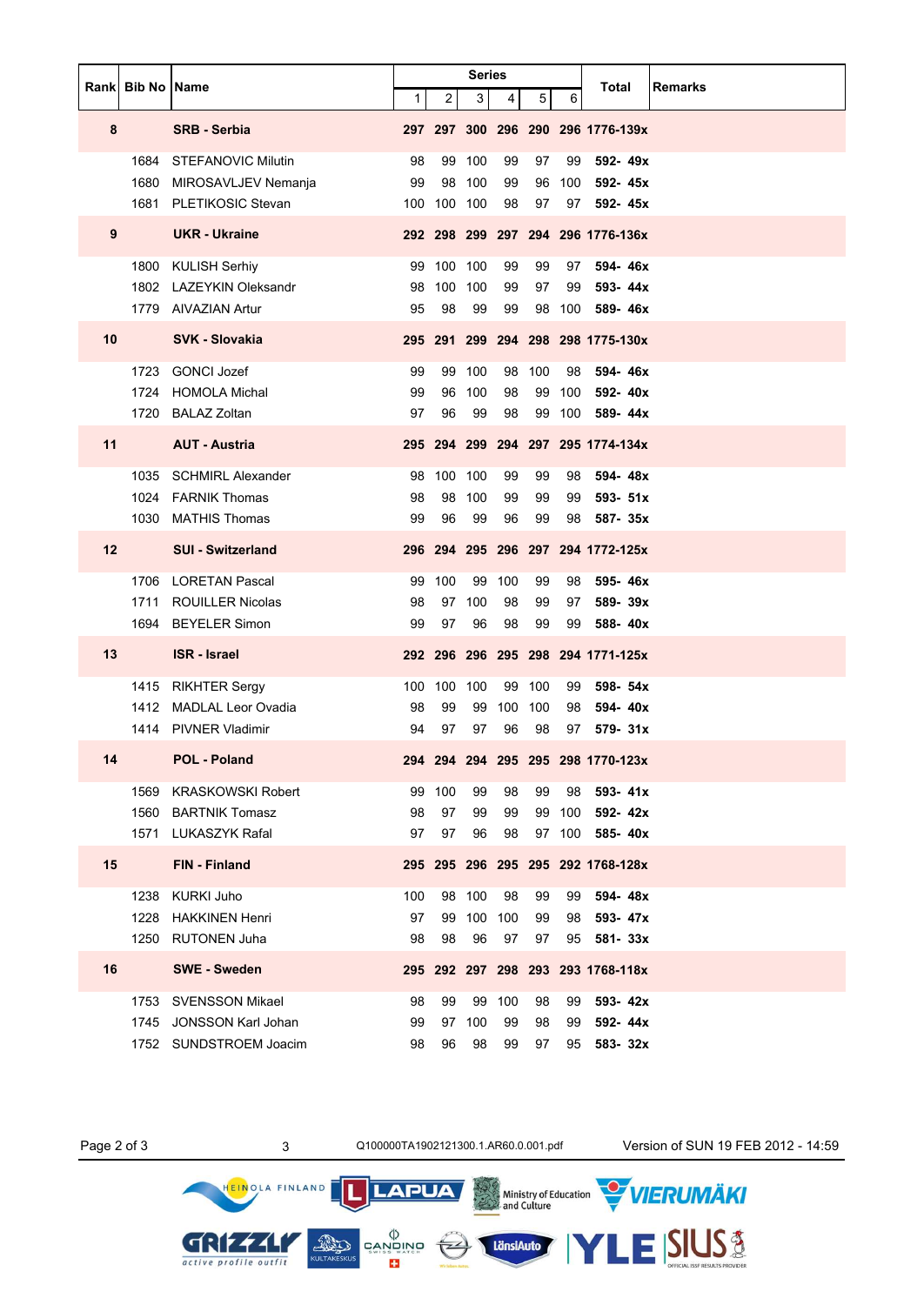|    | <b>Rankl Bib No IName</b> |                          |                |                | <b>Series</b> |                |     |     | <b>Total</b>                      | <b>Remarks</b> |
|----|---------------------------|--------------------------|----------------|----------------|---------------|----------------|-----|-----|-----------------------------------|----------------|
|    |                           |                          | 1 <sup>1</sup> | $\overline{2}$ | 3             | $\overline{4}$ | 5   | 6   |                                   |                |
| 17 |                           | <b>GER</b> - Germany     | 290            |                |               |                |     |     | 293 296 294 296 298 1767-133x     |                |
|    | 1339                      | <b>MOHAUPT Tino</b>      | 97             | 99             | 99            | 99             | 100 | 99  | 593-47x                           |                |
|    | 1333                      | <b>JUSTUS Julian</b>     | 99             | 98             | 98            | 98             | 99  | 100 | 592-46x                           |                |
|    | 1341                      | <b>REICHHUBER Stefan</b> | 94             | 96             | 99            | 97             | 97  | 99  | 582-40x                           |                |
| 18 |                           | <b>ESP - Spain</b>       |                |                |               |                |     |     | 295 292 289 295 294 298 1763-119x |                |
|    | 1189                      | DIAZ Jorge               | 99             | 96             | 98            | 99             | 97  | 100 | 589-39x                           |                |
|    | 1196                      | <b>LOPEZ Javier</b>      | 98             | 97             | 95            | 99             | 99  | 100 | 588-43x                           |                |
|    | 1198                      | <b>MARTIN Roberto</b>    | 98             | 99             | 96            | 97             | 98  | 98  | 586-37x                           |                |
| 19 |                           | <b>NED - Netherlands</b> |                |                |               |                |     |     | 296 296 290 296 294 289 1761-112x |                |
|    | 1525                      | <b>HELLENBRAND Peter</b> | 99             | 100            | 99            | 100            | 100 | 98  | 596-45x                           |                |
|    | 1527                      | <b>NIKKELEN Denny</b>    | 99             | 99             | 99            | 100            | 98  | 96  | 591-43x                           |                |
|    | 1526                      | <b>KOOIMAN Berry</b>     | 98             | 97             | 92            | 96             | 96  | 95  | 574-24x                           |                |
| 20 |                           | <b>LTU - Lithuania</b>   | 289            |                |               |                |     |     | 295 294 292 293 294 1757-118x     |                |
|    | 1465                      | <b>GIRULIS Karolis</b>   | 97             | 98             | 100           | 98             | 98  | 97  | 588-43x                           |                |
|    | 1471                      | SIMOKAITIS Tomas         | 96             | 100            | 98            | 96             | 99  | 97  | 586-39x                           |                |
|    | 1472                      | <b>SPECIUS Rimvydas</b>  | 96             | 97             | 96            | 98             | 96  | 100 | 583-36x                           |                |

Number of shooters on this list: 60; Total number of shooters: 78; Total number of teams: 20

| Legend                     |                                                                                                           |                                                  |                                            |    | CFB52F81                                                |
|----------------------------|-----------------------------------------------------------------------------------------------------------|--------------------------------------------------|--------------------------------------------|----|---------------------------------------------------------|
| <b>Bib No</b><br><b>WR</b> | <b>Bib Number</b><br><b>World Record</b>                                                                  | <b>ECH</b><br>x                                  | <b>European Championships</b><br>Inner Ten | ER | <b>European Record</b>                                  |
| History                    |                                                                                                           |                                                  |                                            |    |                                                         |
|                            | Release: Approved Version 1 (19.02.2012 14:59:55)<br>Release: Preliminary Version 1 (19.02.2012 14:45:08) |                                                  |                                            |    |                                                         |
| Page 3 of 3                | 86F7<br>3                                                                                                 |                                                  | Q100000TA1902121300.1.AR60.0.001.pdf       |    | Version of SUN 19 FEB 2012 - 14:59                      |
|                            | HEINOLA FINLAND                                                                                           |                                                  | <b>LAPUA</b>                               |    | Ministry of Education WERUMAKI                          |
|                            | active profile outfit                                                                                     | פֿאומעש<br>פֿ<br>FRED<br><b>KULTAKESKUS</b><br>÷ | LänsiAuto                                  |    | <b>TLE SIUS &amp;</b><br>OFFICIAL ISSE RESULTS PROVIDER |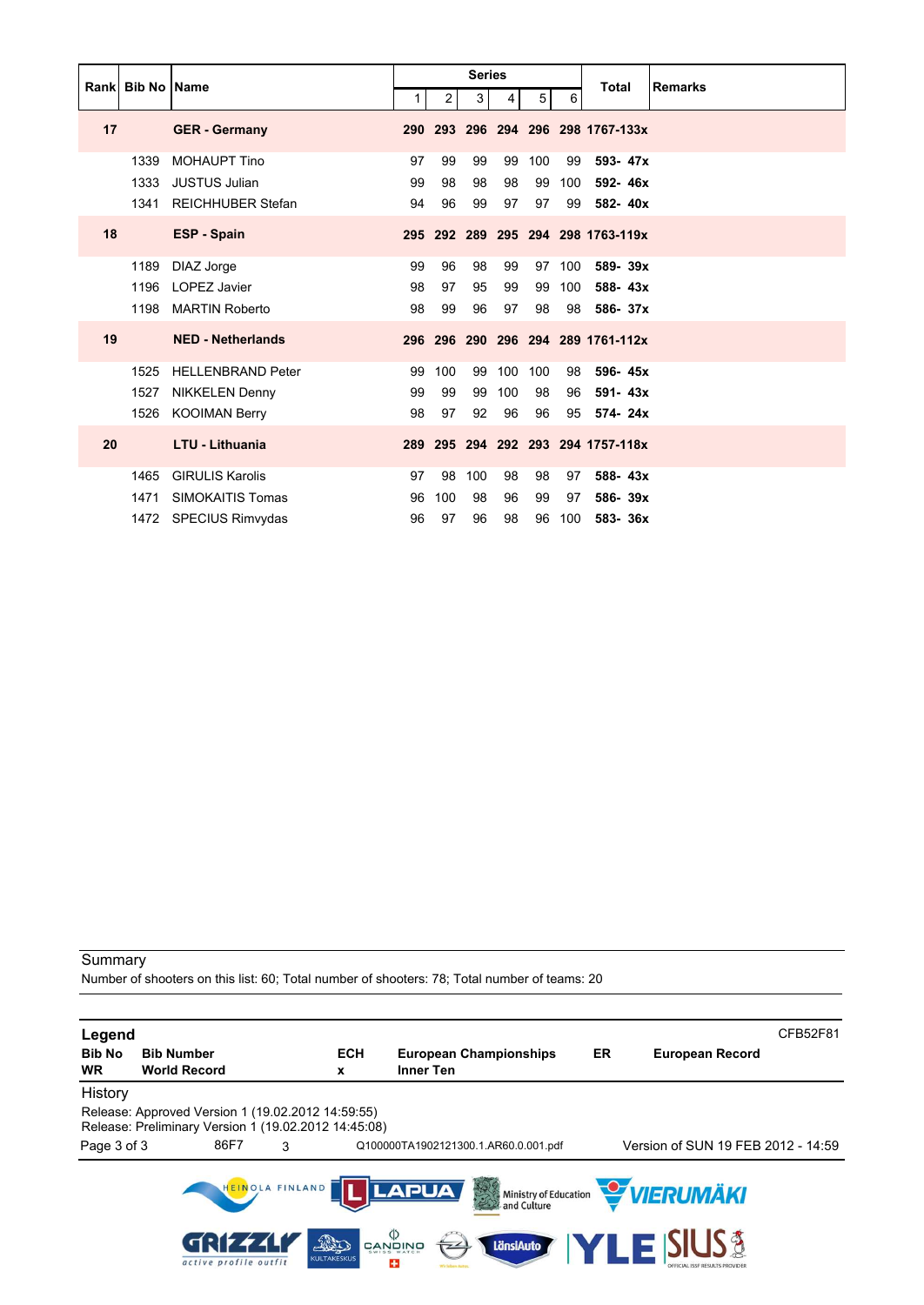

# **European Championship 10m FINAL RESULTS 10m AIR PISTOL MEN**

Vierumaeki SAT 18 FEB 2012, START TIME 11:00



**(fication)**<br>594 JIN Jong Oh WR  $\begin{array}{l|l} \text{WR} & \text{594 JIN Jong Oh} \end{array}$  Changwon (KOR)<br>
ER  $\begin{array}{l|l} \text{593 PYZHIANOV Sergei} & \text{URS} & \text{13 OCT 1989 WCF} \end{array}$  Munich (GER)

HEINOLA FINLAND

GRIZZLI

active profile outfit

**(Finals)** FWR 695.1 PYZHIANOV Sergei URS 13 OCT 1989WCF Munich (FRG) FER 695.1 PYZHIANOV Sergei URS 13 OCT 1989WCF Munich (GER)

|             | Rank Bib No Name |                                                               | Nat                                  | <b>Series</b> |                       |    |     |                  |         | <b>Total</b><br><b>Remarks</b>     |
|-------------|------------------|---------------------------------------------------------------|--------------------------------------|---------------|-----------------------|----|-----|------------------|---------|------------------------------------|
|             |                  |                                                               |                                      | 1             | 2                     | 3  | 4   | 5                | 6       |                                    |
|             |                  | 1 1187 CARRERA Pablo                                          | <b>ESP</b>                           | 98            | 99                    | 96 | 97  | 97               | 97      | 584-24x                            |
|             |                  | Finals shots: 9.9 10.3 9.6 10.5 10.0 10.7 10.4 10.3 10.6 10.8 |                                      |               |                       |    |     |                  |         | 103.1                              |
|             |                  |                                                               |                                      |               |                       |    |     |                  |         | 687.1                              |
|             |                  | 2 1764 DIKEC Yusuf                                            | <b>TUR</b>                           | 97            | 97                    | 99 | 99  | 96               | 96      | 584-25x                            |
|             |                  | Finals shots: 10.5 10.7 9.9 10.1 10.6 10.1 10.4 10.2 10.2 9.0 |                                      |               |                       |    |     |                  |         | 101.7                              |
|             |                  |                                                               |                                      |               |                       |    |     |                  |         | 685.7                              |
| 3           |                  | 1613 EKIMOV Leonid                                            | <b>RUS</b>                           | 97            | 98                    | 98 | 99  | 97               | 97      | 586-25x                            |
|             |                  | 9.9 9.6 10.5 9.7 9.8 9.8 10.5<br>Finals shots:                |                                      |               |                       |    | 9.6 | 9.7              | 9.4     | 98.5                               |
|             |                  |                                                               |                                      |               |                       |    |     |                  |         | 684.5                              |
| 4           |                  | 1618 ISAKOV Vladimir                                          | <b>RUS</b>                           | 99            | 97                    | 99 | 96  | 98               | 96      | 585-23x                            |
|             |                  | Finals shots: 10.2 9.5 9.8 10.7 10.1 10.0 9.4 10.4            |                                      |               |                       |    |     |                  | 9.5 9.4 | 99.0                               |
|             |                  |                                                               |                                      |               |                       |    |     |                  |         | 684.0                              |
| 5           |                  | 1688 ZLATIC Andrija                                           | SRB                                  | 97            | 99                    | 97 | 96  | 97               | 95      | 581-20x                            |
|             |                  | Finals shots: 10.6 9.6 10.2 10.3 10.4 9.3 9.9 10.6 10.1 10.8  |                                      |               |                       |    |     |                  |         | 101.8                              |
|             |                  |                                                               |                                      |               |                       |    |     |                  |         | 682.8                              |
| 6           |                  | 1009 BAKHTAMYAN Norayr                                        | ARM                                  | 99            | 97                    | 99 | 94  | 96               | 96      | $581 - 23x$                        |
|             |                  | Finals shots: 10.1 9.8 9.3 10.2 9.3 10.2 9.7 9.5 10.3 10.2    |                                      |               |                       |    |     |                  |         | 98.6                               |
|             |                  |                                                               |                                      |               |                       |    |     |                  |         | 679.6                              |
| 7           |                  | 1768 KELES Ismail                                             | <b>TUR</b>                           | 94            | 96                    | 99 | 97  | 99               | 97      | 582-12x                            |
|             |                  | 9.8 9.8 10.0 9.3 10.0 9.5<br>Finals shots:                    |                                      |               |                       |    |     | 9.3 10.5 8.2 9.6 |         | 96.0                               |
|             |                  |                                                               |                                      |               |                       |    |     |                  |         | 678.0                              |
| 8           |                  | 1080 KOCARENKO Vladislav                                      | <b>BLR</b>                           | 97            | 94                    | 97 | 97  | 96               | 98      | 579-19x                            |
|             |                  | 9.8 10.5 9.3 10.3<br>Finals shots:                            |                                      |               | 9.6 10.0 9.9 10.2 9.3 |    |     |                  | 9.8     | 98.7                               |
|             |                  |                                                               |                                      |               |                       |    |     |                  |         | 677.7                              |
| 9           | 1588             | COSTA Joao                                                    | <b>POR</b>                           | 96            | 98                    | 95 | 96  | 96               | 97      | 578-18x                            |
| 10          |                  | 1806 OMELCHUK Oleg                                            | <b>UKR</b>                           | 95            | 94                    | 97 | 98  | 98               | 96      | 578-18x                            |
| 11          |                  | 1801 KUSHNIROV Denys                                          | <b>UKR</b>                           | 97            | 97                    | 91 | 98  | 97               | 98      | 578-17x                            |
| 12          | 1079             | DAUHAPOLAU Yury                                               | <b>BLR</b>                           | 96            | 93                    | 98 | 99  | 95               | 97      | 578-17x                            |
| 13          |                  | 1081 KUDZI Vitali                                             | <b>BLR</b>                           | 94            | 95                    | 97 | 98  | 97               | 97      | 578-15x                            |
| 14          |                  | 1729 TUZINSKY Juraj                                           | SVK.                                 | 95            | 97                    | 95 | 96  | 96               | 98      | 577-21x                            |
| 15          | 1443             | <b>TESCONI Luca</b>                                           | <b>ITA</b>                           | 96            | 97                    | 96 | 99  | 95               | 94      | 577-16x                            |
| 16          | 1725             | <b>KOPP Pavol</b>                                             | <b>SVK</b>                           | 96            | 95                    | 94 | 96  | 98               | 98      | 577-14x                            |
| 17          | 1712             | <b>SCHEUBER Patrick</b>                                       | SUI                                  | 97            | 97                    | 97 | 96  | 96               | 93      | 576-23x                            |
| 18          |                  | 1722 FABO Jan                                                 | <b>SVK</b>                           | 95            | 94                    | 94 | 99  | 96               | 98      | 576-18x                            |
| 19          | 1266             | <b>DUMOULIN Franck</b>                                        | <b>FRA</b>                           | 98            | 90                    | 97 | 98  | 95               | 98      | 576-17x                            |
| 20          | 1277             | <b>LAPEYRE Walter</b>                                         | <b>FRA</b>                           | 94            | 94                    | 97 | 96  | 98               | 97      | 576-15x                            |
| 21          | 1781             | <b>BIDNYAK Ivan</b>                                           | <b>UKR</b>                           | 96            | 96                    | 97 | 95  | 98               | 94      | 576-10x                            |
| 22          | 1400             | SIGURGEIRSSON Asgeir                                          | <b>ISL</b>                           | 95            | 97                    | 97 | 97  | 93               | 96      | 575-23x                            |
| Page 1 of 3 |                  | 6                                                             | C100000IA1802121100.1.AP60.0.001.pdf |               |                       |    |     |                  |         | Version of SAT 18 FEB 2012 - 14:52 |

**LAPUA** 

 $\leftarrow$ 

LänsiAuto

 $\begin{matrix} \langle \rangle \\ \texttt{CANDING} \\ \texttt{SUNBS} \\ \end{matrix}$ 

E3

**AND** 

Ministry of Education WIERUMAKI

**SIUS®**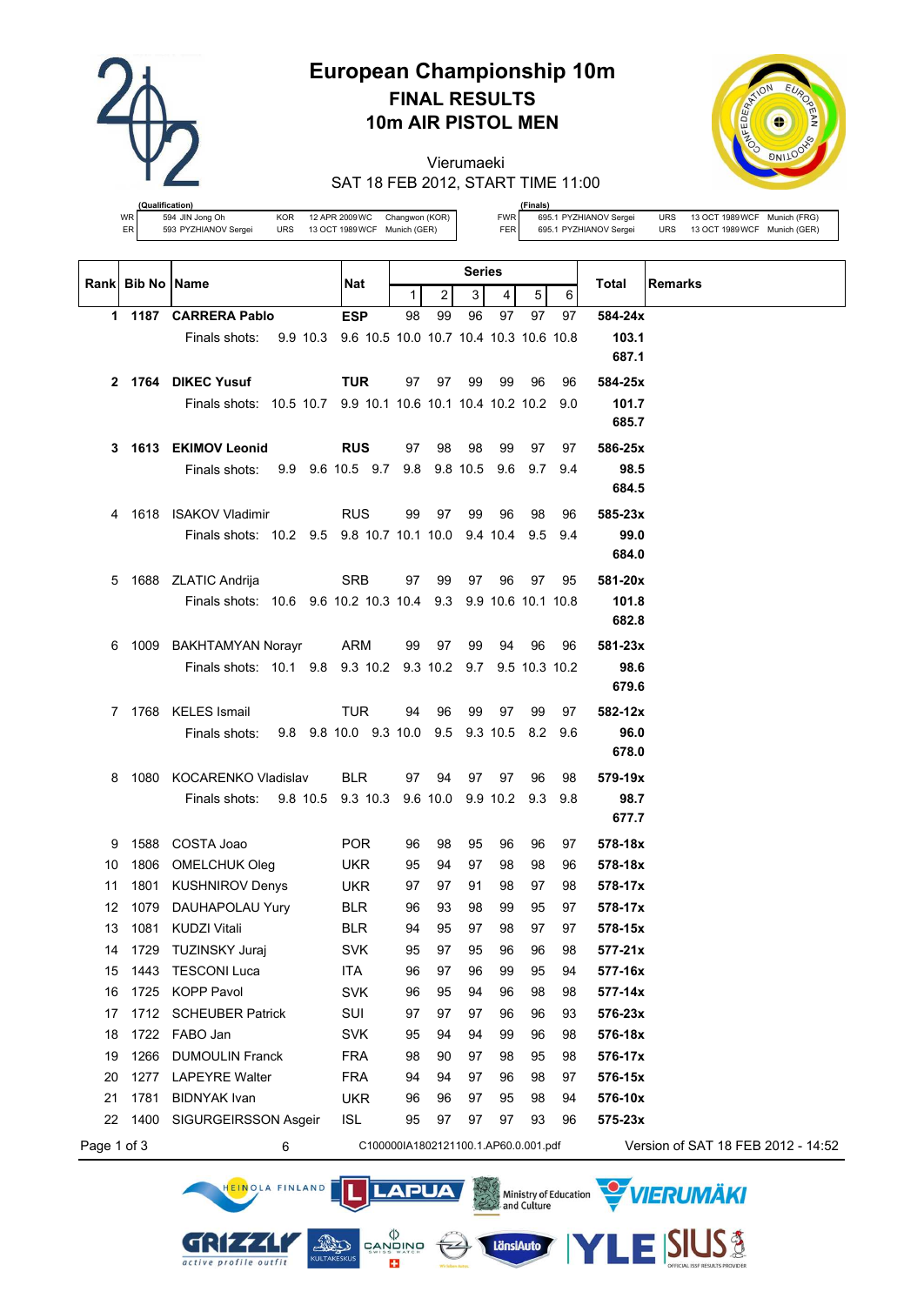|             |                    |                                |            | Series                               |                         |    |    |     |    |             |                                    |
|-------------|--------------------|--------------------------------|------------|--------------------------------------|-------------------------|----|----|-----|----|-------------|------------------------------------|
| Rankl       | <b>Bib No Name</b> |                                | <b>Nat</b> | 1                                    | $\overline{\mathbf{c}}$ | 3  | 4  | 5   | 6  | Total       | <b>Remarks</b>                     |
| 23          | 1573               | PALAMARZ Tomasz                | POL        | 98                                   | 95                      | 97 | 94 | 96  | 95 | $575 - 23x$ |                                    |
| 24          | 1093               | <b>DONKOV Samuil</b>           | <b>BUL</b> | 94                                   | 98                      | 96 | 93 | 98  | 96 | 575-22x     |                                    |
| 25          | 1616               | <b>GOURIANOV Anton</b>         | <b>RUS</b> | 95                                   | 96                      | 95 | 97 | 96  | 96 | 575-18x     |                                    |
| 26          | 1545               | <b>HEMBRE Paal</b>             | <b>NOR</b> | 97                                   | 93                      | 96 | 98 | 98  | 93 | 575-16x     |                                    |
| 27          | 1761               | ALIMOGLU Abdullah Omer         | TUR        | 94                                   | 96                      | 97 | 96 | 98  | 94 | 575-15x     |                                    |
| 28          | 1234               | <b>JAHNSSON Kai</b>            | <b>FIN</b> | 97                                   | 97                      | 95 | 95 | 97  | 93 | 574-24x     |                                    |
| 29          | 1411               | <b>KATZ Daniel</b>             | <b>ISR</b> | 91                                   | 96                      | 94 | 96 | 100 | 97 | 574-18x     |                                    |
| 30          | 1338               | <b>MEYER Hans Joerg</b>        | <b>GER</b> | 93                                   | 96                      | 94 | 97 | 99  | 95 | 574-17x     |                                    |
| 31          | 1167               | <b>TENK Martin</b>             | <b>CZE</b> | 94                                   | 95                      | 98 | 96 | 95  | 96 | 574-15x     |                                    |
| 32          | 1384               | <b>TATRAI Miklos</b>           | <b>HUN</b> | 98                                   | 94                      | 95 | 97 | 96  | 94 | 574-8x      |                                    |
| 33          | 1346               | <b>USTAOGLU Abdullah</b>       | <b>GER</b> | 96                                   | 95                      | 95 | 96 | 96  | 95 | $573 - 21x$ |                                    |
| 34          | 1047               | <b>MAMMADOV Rasul</b>          | AZE        | 95                                   | 96                      | 95 | 92 | 98  | 97 | 573-18x     |                                    |
| 35          | 1342               | <b>SCHMIDT Florian</b>         | <b>GER</b> | 97                                   | 98                      | 97 | 93 | 94  | 94 | $573 - 12x$ |                                    |
| 36          | 1165               | <b>SVETLIK Pavel</b>           | CZE        | 96                                   | 91                      | 94 | 94 | 98  | 99 | 572-15x     |                                    |
| 37          | 1425               | <b>BADARACCHI Mauro</b>        | <b>ITA</b> | 94                                   | 98                      | 96 | 91 | 96  | 96 | 571-20x     |                                    |
| 38          | 1562               | <b>BOROWICKI Pawel</b>         | <b>POL</b> | 92                                   | 96                      | 98 | 94 | 96  | 95 | 571-20x     |                                    |
| 39          | 1268               | <b>ESTAQUE Marc</b>            | <b>FRA</b> | 92                                   | 97                      | 95 | 95 | 98  | 94 | 571-19x     |                                    |
| 40          | 1679               | <b>MIKEC Damir</b>             | <b>SRB</b> | 96                                   | 95                      | 93 | 94 | 95  | 98 | 571-18x     |                                    |
| 41          | 1566               | <b>KNAPIK Wojciech</b>         | <b>POL</b> | 96                                   | 96                      | 97 | 92 | 95  | 95 | 571-18x     |                                    |
| 42          | 1046               | <b>LUNEV Ruslan</b>            | AZE        | 96                                   | 94                      | 94 | 95 | 97  | 95 | 571-16x     |                                    |
| 43          | 1059               | <b>LIEBENS Bart</b>            | BEL        | 96                                   | 92                      | 97 | 94 | 94  | 98 | 571-14x     |                                    |
| 44          | 1676               | <b>GRGIC Dimitrije</b>         | <b>SRB</b> | 97                                   | 97                      | 97 | 92 | 93  | 95 | 571-14x     |                                    |
| 45          | 1754               | <b>WAELIKANGAS Robert</b>      | SWE        | 94                                   | 95                      | 92 | 96 | 97  | 97 | $571 - 13x$ |                                    |
| 46          | 1192               | <b>GIMENEZ Miguel Salvador</b> | <b>ESP</b> | 97                                   | 95                      | 94 | 92 | 97  | 96 | $571 - 13x$ |                                    |
| 47          | 1298               | <b>GAULT Michael</b>           | <b>GBR</b> | 93                                   | 97                      | 93 | 96 | 97  | 95 | $571 - 11x$ |                                    |
| 48          | 1696               | <b>DEMIERRE Steve</b>          | SUI        | 96                                   | 92                      | 94 | 98 | 97  | 93 | 570-18x     |                                    |
| 49          | 1359               | <b>KORAKAKIS Anastassios</b>   | GRE        | 97                                   | 92                      | 96 | 95 | 97  | 93 | 570-16x     |                                    |
| 50          | 1516               | SARANOVIC Nikola               | MNE        | 92                                   | 96                      | 95 | 97 | 95  | 95 | 570-14x     |                                    |
| 51          | 1316               | <b>KADAGIDZE Levan</b>         | <b>GEO</b> | 95                                   | 95                      | 94 | 94 | 99  | 93 | 570-11x     |                                    |
| 52          |                    | 1002 KUCANA Arben              | ALB        | 95                                   | 95                      | 93 | 94 | 95  | 97 | 569-16x     |                                    |
| 53          |                    | 1431 FAIT Vigilio              | ITA        | 92                                   | 98                      | 94 | 93 | 97  | 95 | 569-10x     |                                    |
| 54          | 1201               | SANCHEZ Javier                 | <b>ESP</b> | 94                                   | 95                      | 94 | 95 | 95  | 95 | $568 - 11x$ |                                    |
| 55          | 1496               | NEGREBA Valeriu                | <b>MDA</b> | 93                                   | 93                      | 94 | 95 | 95  | 97 | 567-19x     |                                    |
| 56          | 1249               | <b>RUTANEN Henri</b>           | <b>FIN</b> | 95                                   | 92                      | 93 | 96 | 96  | 95 | 567-18x     |                                    |
| 57          | 1514               | <b>PERIC Nenad</b>             | <b>MNE</b> | 93                                   | 95                      | 93 | 94 | 94  | 97 | 566-18x     |                                    |
| 58          | 1369               | <b>CSIZMADIA Andras</b>        | HUN        | 95                                   | 96                      | 93 | 97 | 96  | 89 | 566-16x     |                                    |
| 59          | 1254               | <b>TIAINEN Teemu</b>           | FIN        | 90                                   | 95                      | 95 | 95 | 97  | 94 | 566-15x     |                                    |
| 60          | 1294               | <b>BAXTER Nicholas</b>         | <b>GBR</b> | 93                                   | 94                      | 96 | 96 | 94  | 93 | 566-14x     |                                    |
| 61          | 1382               | <b>SIMON Attila</b>            | HUN        | 94                                   | 95                      | 94 | 93 | 94  | 95 | 565-14x     |                                    |
| 62          | 1099               | <b>KIRIAKOV Tanyu</b>          | <b>BUL</b> | 95                                   | 94                      | 97 | 91 | 94  | 94 | 565-10x     |                                    |
| 63          | 1145               | <b>BORUVKA Karel</b>           | CZE        | 93                                   | 95                      | 94 | 93 | 95  | 94 | 564-11x     |                                    |
| 64          | 1306               | <b>NANGLE Stewart</b>          | <b>GBR</b> | 97                                   | 92                      | 95 | 90 | 97  | 92 | 563-15x     |                                    |
| 65          | 1700               | <b>GLOOR Paddy</b>             | SUI        | 92                                   | 93                      | 96 | 95 | 94  | 93 | 563-10x     |                                    |
| 66          | 1213               | MADISSOO Kristen               | EST        | 89                                   | 92                      | 96 | 95 | 93  | 97 | 562-16x     |                                    |
| 67          | 1664               | <b>BUGLI Mirko</b>             | <b>SMR</b> | 92                                   | 94                      | 95 | 95 | 93  | 93 | $562 - 11x$ |                                    |
| 68          | 1100               | KOLEV Nikolai                  | <b>BUL</b> | 94                                   | 92                      | 91 | 95 | 95  | 95 | 562-10x     |                                    |
| 69          | 1356               | <b>CHIMONAS Dimitrios</b>      | GRE        | 90                                   | 95                      | 94 | 95 | 93  | 94 | 561-8x      |                                    |
| 70          | 1216               | <b>PAJUSAAR Neeme</b>          | EST        | 95                                   | 91                      | 93 | 94 | 93  | 95 | 561- 6x     |                                    |
| Page 2 of 3 |                    | 6                              |            | C100000IA1802121100.1.AP60.0.001.pdf |                         |    |    |     |    |             | Version of SAT 18 FEB 2012 - 14:52 |

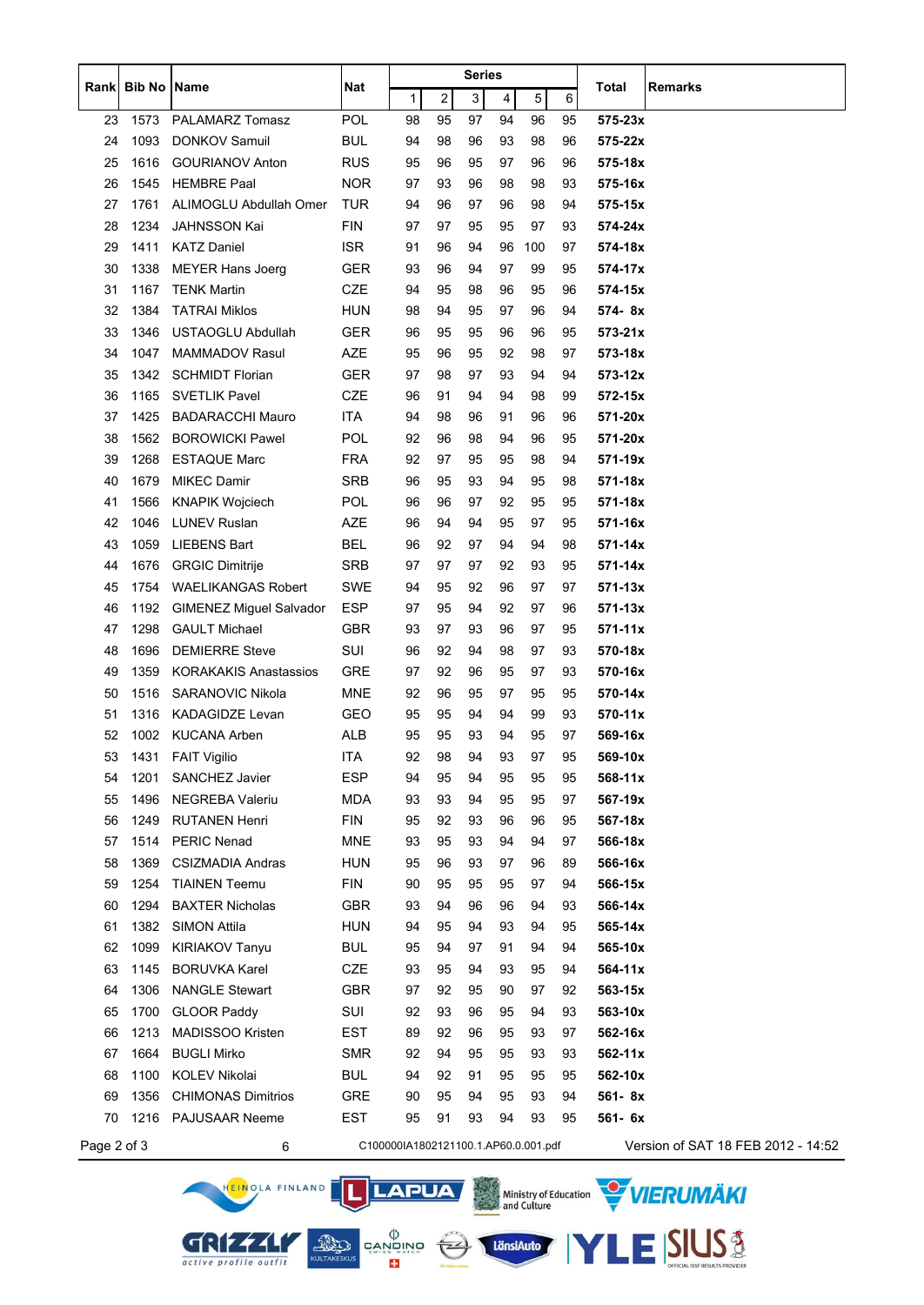|    | <b>Rankl Bib No IName</b> |                              | <b>Nat</b> | <b>Series</b> |    |    |    |                |    | <b>Remarks</b><br>Total |  |  |
|----|---------------------------|------------------------------|------------|---------------|----|----|----|----------------|----|-------------------------|--|--|
|    |                           |                              |            |               | 2  | 3  | 4  | 5 <sup>1</sup> | 6  |                         |  |  |
| 71 | 1591                      | <b>SANTOS Antonio Manuel</b> | <b>POR</b> | 92            | 93 | 96 | 94 | 92             | 92 | 559- 5x                 |  |  |
| 72 | 1590                      | MARRACHO Jose                | <b>POR</b> | 96            | 89 | 92 | 93 | 94             | 91 | $555 - 13x$             |  |  |
| 73 | 1484                      | <b>DECKER Patrick</b>        | <b>LUX</b> | 90            | 92 | 93 | 91 | 91             | 95 | $552 - 5x$              |  |  |
| 74 | 1546                      | <b>HEMBRE Roar</b>           | <b>NOR</b> | 91            | 90 | 91 | 93 | 94             | 92 | $551 - 8x$              |  |  |
| 75 | 1057                      | <b>HALLOY Marc</b>           | <b>BEL</b> | 89            | 94 | 87 | 95 | 92             | 93 | $550 - 9x$              |  |  |
| 76 | 1391                      | <b>FRIEND Peter</b>          | IRL        | 88            | 89 | 90 | 93 | 94             | 93 | $547 - 6x$              |  |  |
| 77 | 1485                      | NUNES Marco                  | <b>LUX</b> | 93            | 91 | 87 | 89 | 94             | 91 | $545 - 8x$              |  |  |
| 78 | 1452                      | <b>MALUKS Vadims</b>         | LAT        | 88            | 86 | 92 | 94 | 91             | 92 | $543 - 7x$              |  |  |
| 79 | 1456                      | <b>SILINS Valerijs</b>       | LAT        | 87            | 90 | 93 | 90 | 93             | 90 | $543 - 7x$              |  |  |

Number of shooters on this list: 79; Total number of shooters: 79

| Legend                   |                                                     |                                               |                                            |                                          |                |                                      | B15E1333 |
|--------------------------|-----------------------------------------------------|-----------------------------------------------|--------------------------------------------|------------------------------------------|----------------|--------------------------------------|----------|
| <b>Bib No</b>            | <b>Bib Number</b>                                   | ER.                                           | <b>European Record</b>                     |                                          | <b>FER</b>     | <b>Final European Record</b>         |          |
| <b>FWR</b><br><b>WCF</b> | <b>Final World Record</b><br><b>World Cup Final</b> | <b>Nat</b><br><b>WR</b>                       | <b>Nation</b><br><b>World Record</b>       |                                          | <b>WC</b><br>X | <b>World Cup</b><br><b>Inner Ten</b> |          |
| History                  |                                                     |                                               |                                            |                                          |                |                                      |          |
|                          | Release: Approved Version 1 (18.02.2012 14:52:50)   |                                               |                                            |                                          |                |                                      |          |
| Page 3 of 3              | 86F7                                                | 6                                             |                                            | C100000IA1802121100.1.AP60.0.001.pdf     |                | Version of SAT 18 FEB 2012 - 14:52   |          |
|                          | active profile outfit                               | HEINOLA FINLAND<br>This<br><b>KULTAKESKUS</b> | <b>LAPUA</b><br>פֿאומער פֿ<br>פֿאומע<br>25 | 大学<br>Ministry of Education<br>LänsiAuto |                | <b>WERUMÄKI</b><br>E SIUS &          |          |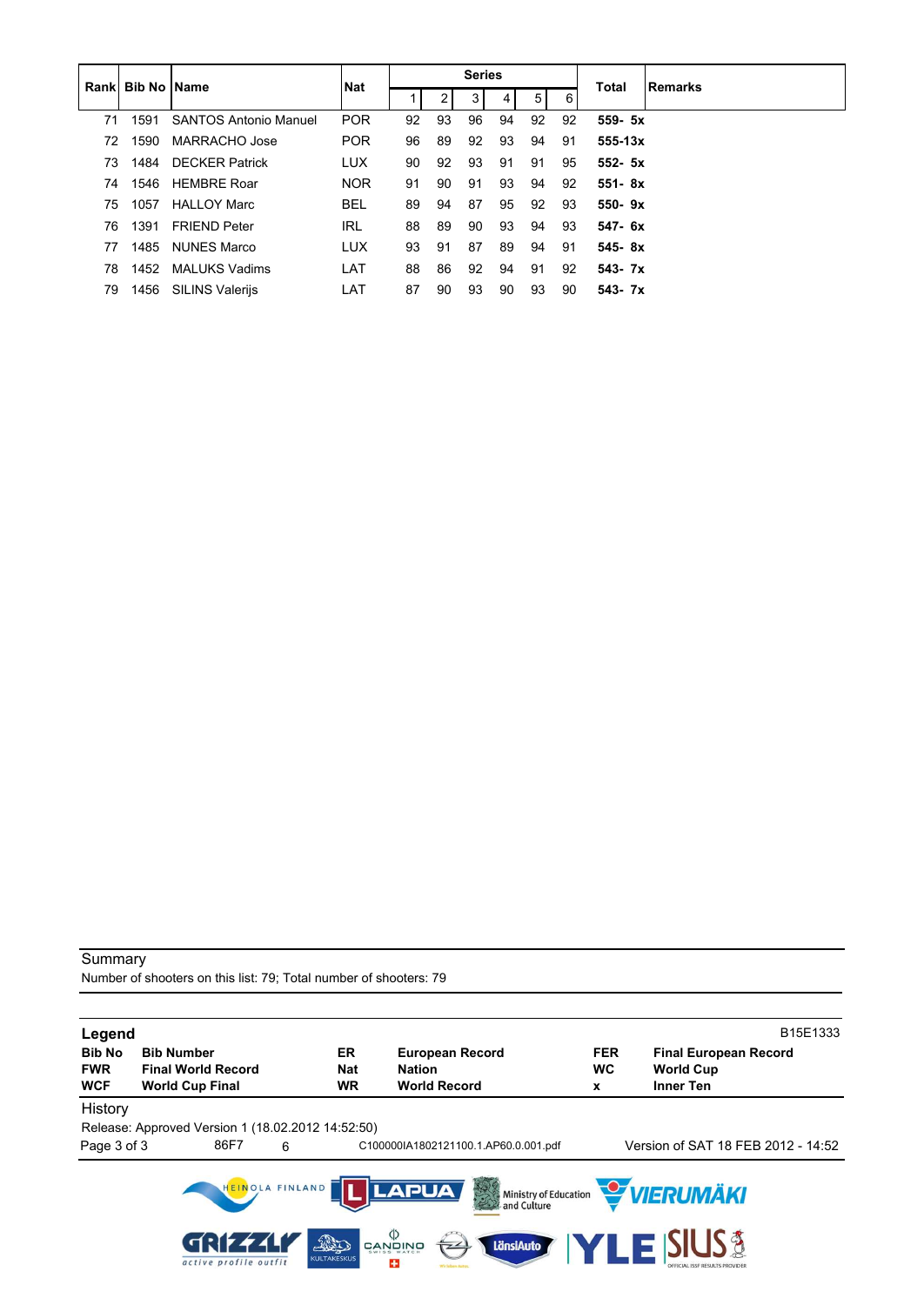**European Championship 10m**

**RESULTS 10m AIR PISTOL MEN**

**TEAM**

Vierumaeki SAT 18 FEB 2012, START TIME 11:00



|                | (Team)<br>WR<br>1759 EKIMOV Leonid; ISAKOV Vladimir; NESTRUEV Mikhail;<br><b>RUS</b><br>16 MAR 2007 ECH Deauville (FRA) |                                                        |              |    |                         |                |       |                         |                                  |         |
|----------------|-------------------------------------------------------------------------------------------------------------------------|--------------------------------------------------------|--------------|----|-------------------------|----------------|-------|-------------------------|----------------------------------|---------|
|                | ER                                                                                                                      | 1759 EKIMOV Leonid; ISAKOV Vladimir; NESTRUEV Mikhail; |              |    |                         | <b>RUS</b>     |       |                         | 16 MAR 2007 ECH Deauville (FRA)  |         |
|                |                                                                                                                         |                                                        |              |    | <b>Series</b>           |                |       |                         |                                  |         |
|                | Rank Bib No                                                                                                             | Name                                                   | $\mathbf{1}$ | 2  | 3                       | $\overline{4}$ | 5     | 6                       | Total                            | Remarks |
| 1              |                                                                                                                         | <b>RUS - Russian Federation</b>                        |              |    | 291 291 292 292 291 289 |                |       |                         | 1746-66x                         |         |
|                | 1613                                                                                                                    | <b>EKIMOV Leonid</b>                                   | 97           | 98 | 98                      | 99             | 97    | 97                      | 586-25x                          |         |
|                | 1618                                                                                                                    | <b>ISAKOV Vladimir</b>                                 | 99           | 97 | 99                      | 96             | 98    | 96                      | 585-23x                          |         |
|                | 1616                                                                                                                    | <b>GOURIANOV Anton</b>                                 | 95           | 96 | 95                      | 97             | 96    | 96                      | 575-18x                          |         |
| $\mathbf{2}$   |                                                                                                                         | <b>TUR - Turkey</b>                                    |              |    | 285 289 295 292 293 287 |                |       |                         | 1741-52x                         |         |
|                | 1764                                                                                                                    | <b>DIKEC Yusuf</b>                                     | 97           | 97 | 99                      | 99             | 96    | 96                      | 584-25x                          |         |
|                | 1768                                                                                                                    | <b>KELES</b> Ismail                                    | 94           | 96 | 99                      | 97             | 99    | 97                      | 582-12x                          |         |
|                | 1761                                                                                                                    | ALIMOGLU Abdullah Omer                                 | 94           | 96 | 97                      | 96             | 98    | 94                      | 575-15x                          |         |
| 3              |                                                                                                                         | <b>BLR - Belarus</b>                                   |              |    |                         |                |       |                         | 287 282 292 294 288 292 1735-51x |         |
|                | 1080                                                                                                                    | KOCARENKO Vladislav                                    | 97           | 94 | 97                      | 97             | 96    | 98                      | 579-19x                          |         |
|                | 1079                                                                                                                    | DAUHAPOLAU Yury                                        | 96           | 93 | 98                      | 99             | 95    | 97                      | 578-17x                          |         |
|                | 1081                                                                                                                    | <b>KUDZI Vitali</b>                                    | 94           | 95 | 97                      | 98             | 97    | 97                      | 578-15x                          |         |
| 4              |                                                                                                                         | <b>UKR</b> - Ukraine                                   |              |    |                         |                |       | 288 287 285 291 293 288 | 1732-45x                         |         |
|                | 1806                                                                                                                    | <b>OMELCHUK Oleg</b>                                   | 95           | 94 | 97                      | 98             | 98    | 96                      | 578-18x                          |         |
|                | 1801                                                                                                                    | <b>KUSHNIROV Denys</b>                                 | 97           | 97 | 91                      | 98             | 97    | 98                      | 578-17x                          |         |
|                | 1781                                                                                                                    | <b>BIDNYAK Ivan</b>                                    | 96           | 96 | 97                      | 95             | 98    | 94                      | 576-10x                          |         |
| 5              |                                                                                                                         | <b>SVK - Slovakia</b>                                  | 286          |    | 286 283 291 290 294     |                |       |                         | 1730-53x                         |         |
|                | 1729                                                                                                                    | TUZINSKY Juraj                                         | 95           | 97 | 95                      | 96             | 96    | 98                      | $577 - 21x$                      |         |
|                | 1725                                                                                                                    | <b>KOPP Pavol</b>                                      | 96           | 95 | 94                      | 96             | 98    | 98                      | $577 - 14x$                      |         |
|                |                                                                                                                         | 1722 FABO Jan                                          | 95           | 94 | 94                      | 99             | 96    | 98                      | 576-18x                          |         |
| 6              |                                                                                                                         | <b>SRB - Serbia</b>                                    |              |    | 290 291 287 282 285 288 |                |       |                         | 1723-52x                         |         |
|                |                                                                                                                         | 1688 ZLATIC Andrija                                    | 97           | 99 | 97                      | 96             | 97    | 95                      | 581-20x                          |         |
|                |                                                                                                                         | 1679 MIKEC Damir                                       | 96           | 95 | 93                      |                | 94 95 | 98                      | 571-18x                          |         |
|                | 1676                                                                                                                    | <b>GRGIC Dimitrije</b>                                 | 97           | 97 | 97                      | 92             | 93    | 95                      | 571-14x                          |         |
| $\overline{7}$ |                                                                                                                         | <b>FRA - France</b>                                    |              |    | 284 281 289 289 291 289 |                |       |                         | 1723-51x                         |         |
|                | 1266                                                                                                                    | <b>DUMOULIN Franck</b>                                 | 98           | 90 | 97                      | 98             | 95    | 98                      | 576-17x                          |         |
|                | 1277                                                                                                                    | <b>LAPEYRE Walter</b>                                  | 94           | 94 | 97                      | 96             | 98    | 97                      | 576-15x                          |         |
|                |                                                                                                                         | 1268 ESTAQUE Marc                                      | 92           | 97 | 95                      | 95             | 98    | 94                      | 571-19x                          |         |

 $\left(\frac{1}{2}\right)$ 

Ministry of Education<br>and Culture

LänsiAuto

**LAPUA** 

 $\begin{matrix} \langle \rangle \\ \texttt{CANDINO} \\ \texttt{s} \\ \texttt{s} \\ \texttt{s} \\ \end{matrix}$ 

E3

**AND** 

Page 1 of 3 6 6 Q100000TA1802121100.1.AP60.0.001.pdf Version of SAT 18 FEB 2012 - 13:04

**VIERUMÄKI** 

**SIUS®** 

HEINOLA FINLAND

GRIZZLI

active profile outfit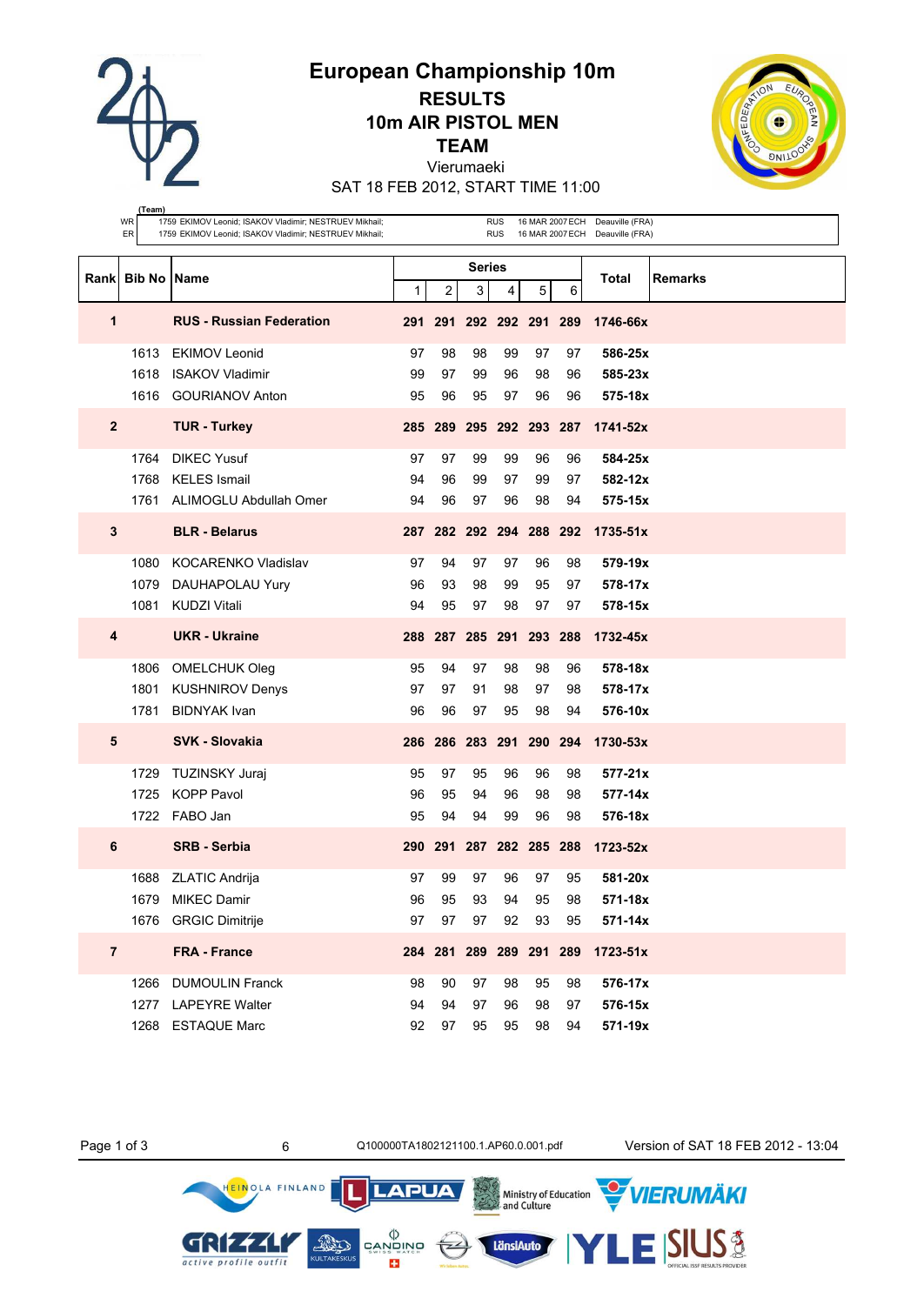|    | Rank Bib No Name |                                |              |         | <b>Series</b> |                         |                |    | Total<br><b>Remarks</b>          |
|----|------------------|--------------------------------|--------------|---------|---------------|-------------------------|----------------|----|----------------------------------|
|    |                  |                                | $\mathbf{1}$ | 2       | 3             | 4                       | 5 <sup>5</sup> | 6  |                                  |
| 8  |                  | <b>ESP - Spain</b>             | 289          |         |               | 289 284 284 289 288     |                |    | 1723-48x                         |
|    | 1187             | <b>CARRERA Pablo</b>           | 98           | 99      | 96            | 97                      | 97             | 97 | 584-24x                          |
|    | 1192             | <b>GIMENEZ Miguel Salvador</b> | 97           | 95      | 94            | 92                      | 97             | 96 | $571 - 13x$                      |
|    | 1201             | <b>SANCHEZ Javier</b>          | 94           | 95      | 94            | 95                      | 95             | 95 | 568-11x                          |
| 9  |                  | <b>GER</b> - Germany           |              |         |               | 286 289 286 286 289 284 |                |    | 1720-50x                         |
|    | 1338             | <b>MEYER Hans Joerg</b>        | 93           | 96      | 94            | 97                      | 99             | 95 | 574-17x                          |
|    | 1346             | <b>USTAOGLU Abdullah</b>       | 96           | 95      | 95            | 96                      | 96             | 95 | $573 - 21x$                      |
|    |                  | 1342 SCHMIDT Florian           | 97           | 98      | 97            | 93                      | 94             | 94 | $573 - 12x$                      |
| 10 |                  | <b>POL - Poland</b>            |              |         |               | 286 287 292 280 287 285 |                |    | 1717-61x                         |
|    | 1573             | <b>PALAMARZ Tomasz</b>         | 98           | 95      | 97            | 94                      | 96             | 95 | 575-23x                          |
|    |                  | 1562 BOROWICKI Pawel           | 92           | 96      | 98            | 94                      | 96             | 95 | 571-20x                          |
|    |                  | 1566 KNAPIK Wojciech           | 96           | 96      | 97            | 92                      | 95             | 95 | 571-18x                          |
| 11 |                  | <b>ITA - Italy</b>             |              |         |               | 282 293 286 283 288 285 |                |    | 1717-46x                         |
|    | 1443             | <b>TESCONI Luca</b>            | 96           | 97      | 96            | 99                      | 95             | 94 | 577-16x                          |
|    | 1425             | <b>BADARACCHI Mauro</b>        | 94           | 98      | 96            | 91                      | 96             | 96 | 571-20x                          |
|    |                  | 1431 FAIT Vigilio              | 92           | 98      | 94            | 93                      | 97             | 95 | 569-10x                          |
| 12 |                  | <b>CZE - Czech Republic</b>    |              | 283 281 |               | 286 283 288 289         |                |    | 1710-41x                         |
|    | 1167             | <b>TENK Martin</b>             | 94           | 95      | 98            | 96                      | 95             | 96 | 574-15x                          |
|    | 1165             | <b>SVETLIK Pavel</b>           | 96           | 91      | 94            | 94                      | 98             | 99 | 572-15x                          |
|    | 1145             | <b>BORUVKA Karel</b>           | 93           | 95      | 94            | 93                      | 95             | 94 | 564-11x                          |
| 13 |                  | <b>SUI - Switzerland</b>       | 285          |         |               | 282 287 289 287 279     |                |    | $1709 - 51x$                     |
|    | 1712             | <b>SCHEUBER Patrick</b>        | 97           | 97      | 97            | 96                      | 96             | 93 | 576-23x                          |
|    | 1696             | <b>DEMIERRE Steve</b>          | 96           | 92      | 94            | 98                      | 97             | 93 | 570-18x                          |
|    | 1700             | <b>GLOOR Paddy</b>             | 92           | 93      | 96            | 95                      | 94             | 93 | 563-10x                          |
| 14 |                  | <b>FIN - Finland</b>           |              |         |               |                         |                |    | 282 284 283 286 290 282 1707-57x |
|    | 1234             | JAHNSSON Kai                   | 97           | 97      | 95            | 95                      | 97             | 93 | 574-24x                          |
|    | 1249             | <b>RUTANEN Henri</b>           | 95           | 92      | 93            | 96                      | 96             | 95 | 567-18x                          |
|    | 1254             | <b>TIAINEN Teemu</b>           | 90           | 95      | 95            | 95                      | 97             | 94 | 566-15x                          |
| 15 |                  | <b>HUN - Hungary</b>           | 287          |         |               | 285 282 287 286 278     |                |    | 1705-38x                         |
|    | 1384             | <b>TATRAI Miklos</b>           | 98           | 94      | 95            | 97                      | 96             | 94 | 574-8x                           |
|    | 1369             | <b>CSIZMADIA Andras</b>        | 95           | 96      | 93            | 97                      | 96             | 89 | 566-16x                          |
|    | 1382             | <b>SIMON Attila</b>            | 94           | 95      | 94            | 93                      | 94             | 95 | 565-14x                          |
| 16 |                  | <b>BUL - Bulgaria</b>          | 283          |         |               | 284 284 279 287 285     |                |    | 1702-42x                         |
|    | 1093             | DONKOV Samuil                  | 94           | 98      | 96            | 93                      | 98             | 96 | 575-22x                          |
|    | 1099             | <b>KIRIAKOV Tanyu</b>          | 95           | 94      | 97            | 91                      | 94             | 94 | 565-10x                          |
|    | 1100             | KOLEV Nikolai                  | 94           | 92      | 91            | 95                      | 95             | 95 | 562-10x                          |

GRIZZLY active profile outfit

HEINOLA FINLAND

תן

LänsiAuto

**LAPUA** 

 $\begin{matrix} \langle \rangle \\ \text{CAND} \\ \text{CAND} \\ \text{SUS} \\ \text{CUS} \end{matrix}$ 

Page 2 of 3 6 6 Q100000TA1802121100.1.AP60.0.001.pdf Version of SAT 18 FEB 2012 - 13:04

ESIUS<sup>3</sup>

Ministry of Education WIERUMÄKI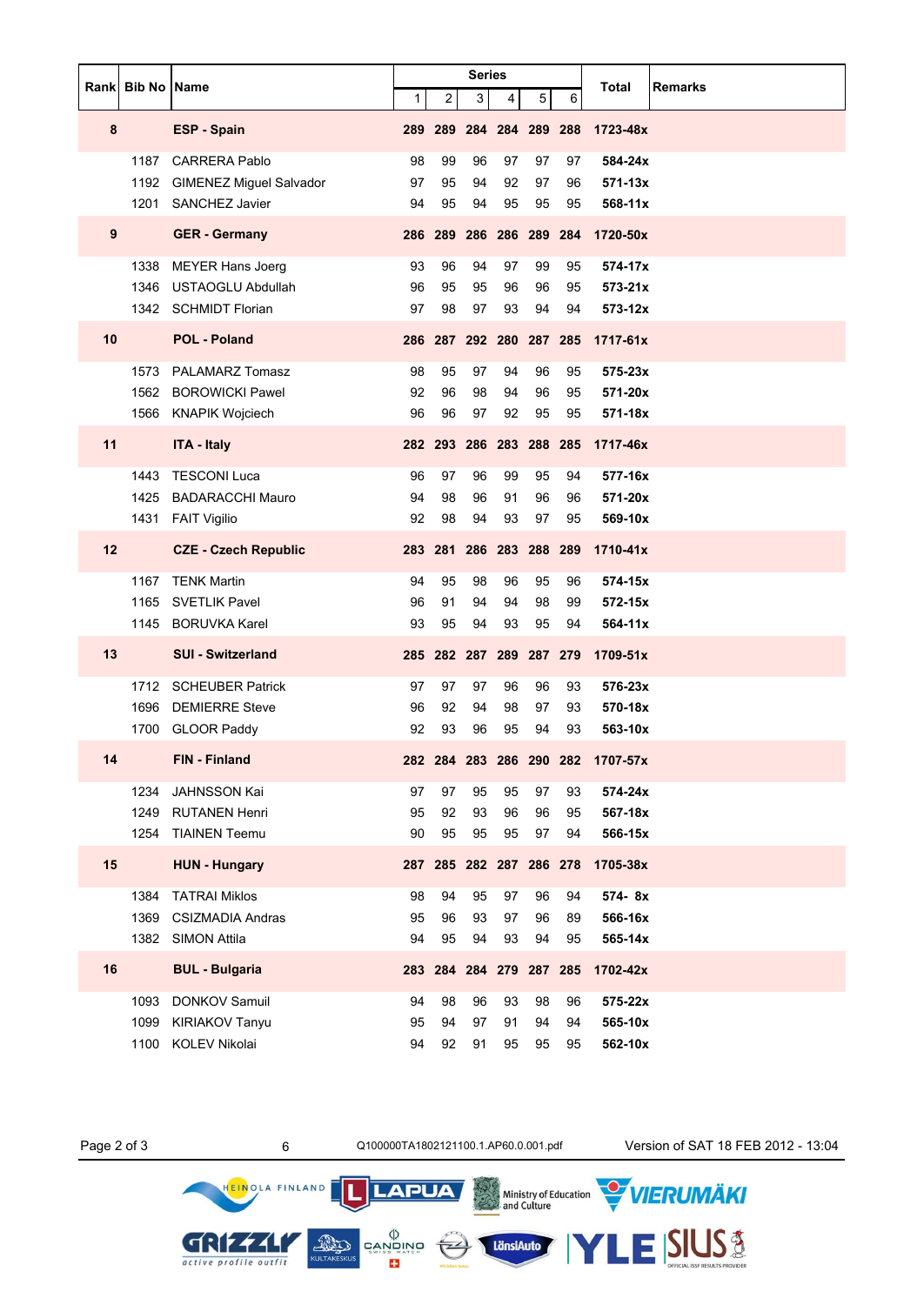| Rank Bib No Name |      |                            |    |         | <b>Series</b>           |    |                |    | <b>Total</b> | <b>Remarks</b> |
|------------------|------|----------------------------|----|---------|-------------------------|----|----------------|----|--------------|----------------|
|                  |      |                            |    | 2       | 3 <sup>1</sup>          | 4  | 5 <sup>5</sup> | 6  |              |                |
| 17               |      | <b>GBR</b> - Great Britain |    |         | 283 283 284 282 288 280 |    |                |    | 1700-40x     |                |
|                  | 1298 | <b>GAULT Michael</b>       | 93 | 97      | 93                      | 96 | 97             | 95 | $571 - 11x$  |                |
|                  | 1294 | <b>BAXTER Nicholas</b>     | 93 | 94      | 96                      | 96 | 94             | 93 | 566-14x      |                |
|                  | 1306 | <b>NANGLE Stewart</b>      | 97 | 92      | 95                      | 90 | 97             | 92 | 563-15x      |                |
| 18               |      | <b>POR - Portugal</b>      |    | 284 280 | 283 283 282 280         |    |                |    | 1692-36x     |                |
|                  | 1588 | COSTA Joao                 | 96 | 98      | 95                      | 96 | 96             | 97 | 578-18x      |                |
|                  | 1591 | SANTOS Antonio Manuel      | 92 | 93      | 96                      | 94 | 92             | 92 | $559 - 5x$   |                |
|                  | 1590 | MARRACHO Jose              | 96 | 89      | 92                      | 93 | 94             | 91 | 555-13x      |                |

Number of shooters on this list: 54; Total number of shooters: 79; Total number of teams: 18

| Legend                     |                                                                                                           |                           |                                                   |    |                                              | 9CDBA141 |
|----------------------------|-----------------------------------------------------------------------------------------------------------|---------------------------|---------------------------------------------------|----|----------------------------------------------|----------|
| <b>Bib No</b><br><b>WR</b> | <b>Bib Number</b><br><b>World Record</b>                                                                  | <b>ECH</b><br>x           | <b>European Championships</b><br><b>Inner Ten</b> | ER | <b>European Record</b>                       |          |
| History                    |                                                                                                           |                           |                                                   |    |                                              |          |
|                            | Release: Approved Version 1 (18.02.2012 13:04:59)<br>Release: Preliminary Version 1 (18.02.2012 12:45:53) |                           |                                                   |    |                                              |          |
| Page 3 of 3                | 86F7<br>6                                                                                                 |                           | Q100000TA1802121100.1.AP60.0.001.pdf              |    | Version of SAT 18 FEB 2012 - 13:04           |          |
|                            | HEINOLA FINLAND                                                                                           |                           | <b>LAPUA</b><br>美                                 |    | Ministry of Education <b>WERUMAKI</b>        |          |
|                            | active profile outfit                                                                                     | AND<br><b>KULTAKESKUS</b> | פֿאַזָטאָפֿ<br>פֿאַזשָט<br>LänsiAuto<br>43        |    | YLE SIUS\$<br>OFFICIAL ISSF RESULTS PROVIDER |          |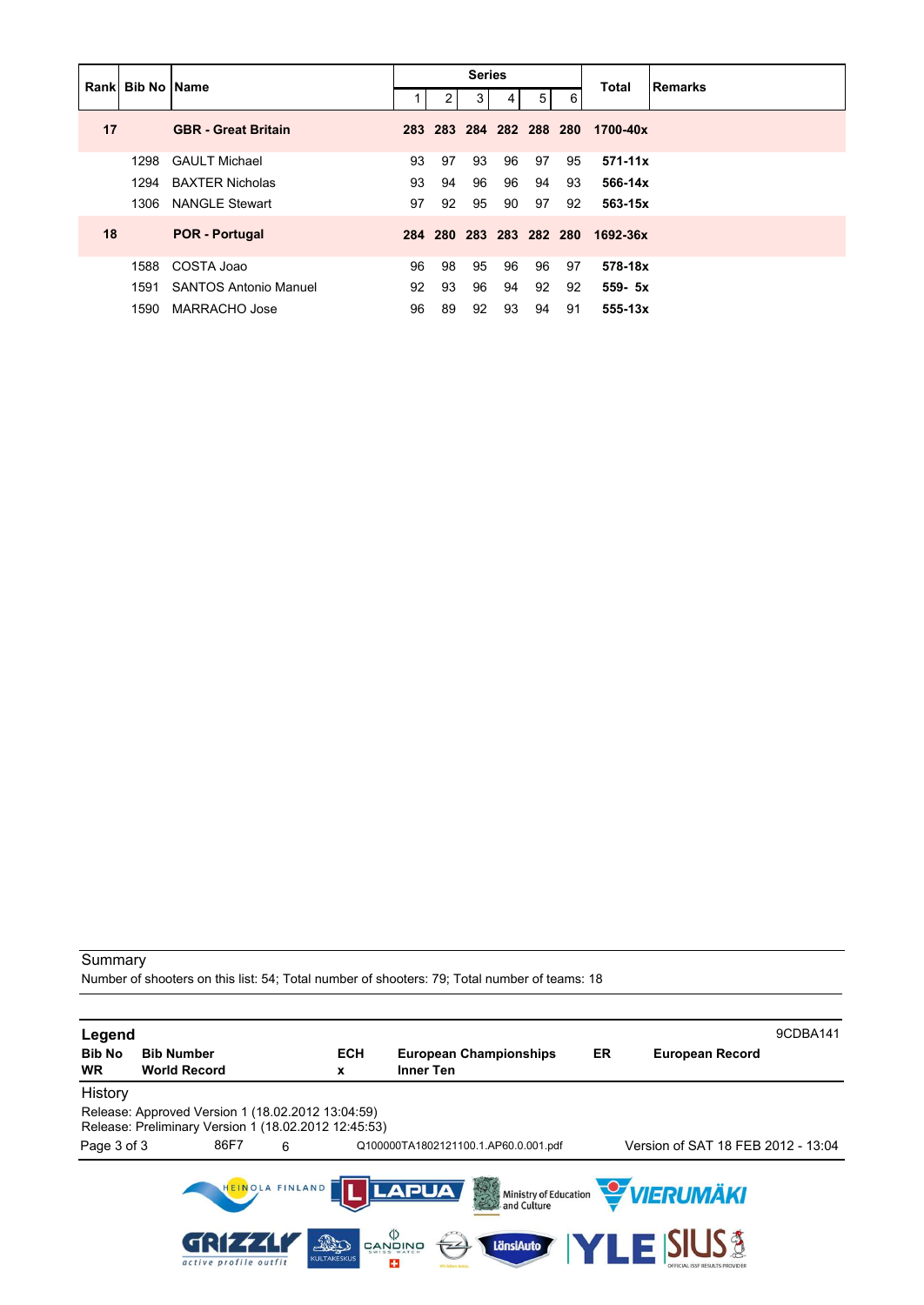

# **European Championship 10m RESULTS 10m RUNNING TARGET MEN**

Vierumaeki THU 16 FEB 2012, START TIME 17:30



|    | (Qualification)    |     |                |              |
|----|--------------------|-----|----------------|--------------|
| WR | 590 KURZER Manfred | GEI | 18 AUG 2004 OG | Athens (GRE) |
| ER | 590 KURZER Manfred | GEF | 16 AUG 2004 OG | Athens (GRE) |

### **SEMIFINALS FINALS**



HOLMBERG Krister, FIN

| Rank                                                                                                      | <b>Bib No Name</b> |                              | <b>Nat</b> |                                      |    | <b>Series</b> |  | Sub    | <b>Total</b>           | <b>Remarks</b>                     |
|-----------------------------------------------------------------------------------------------------------|--------------------|------------------------------|------------|--------------------------------------|----|---------------|--|--------|------------------------|------------------------------------|
|                                                                                                           |                    |                              |            | <b>Stage</b>                         |    | 2             |  | Total  |                        |                                    |
| 5                                                                                                         | 1726               | <b>PELACH Peter</b>          | <b>SVK</b> | Slow                                 | 97 | 96            |  | 94 287 |                        |                                    |
|                                                                                                           |                    |                              |            | Fast                                 | 95 | 97            |  | 96 288 | 575-15x                |                                    |
| 6                                                                                                         | 1155               | <b>JONAS Bedrich</b>         | <b>CZE</b> | Slow                                 | 96 | 99            |  | 99 294 |                        |                                    |
|                                                                                                           |                    |                              |            | Fast                                 | 96 | 91            |  | 93 280 | 574-13x                |                                    |
| 7                                                                                                         |                    | 1808 PRIANISHNIKOV Vladyslav | <b>UKR</b> | Slow                                 | 98 | 97            |  | 95 290 |                        |                                    |
|                                                                                                           |                    |                              |            | Fast                                 | 97 | 92            |  | 94 283 | 573-18x                |                                    |
| 8                                                                                                         | 1631               | <b>ROMANOV Dmitry</b>        | <b>RUS</b> | Slow                                 | 99 | 92            |  | 97 288 |                        |                                    |
|                                                                                                           |                    |                              |            | Fast                                 | 96 | 96            |  | 92 284 | 572-16x                |                                    |
| 9                                                                                                         | 1737               | <b>BERGSTROEM Niklas</b>     | <b>SWE</b> | Slow                                 | 95 | 97            |  | 92 284 |                        |                                    |
|                                                                                                           |                    |                              |            | Fast                                 | 98 | 95            |  | 94 287 | 571-15x                |                                    |
| Page 1 of 2                                                                                               |                    | $\overline{2}$               |            | K100000IA1602121730.1.10RT.0.001.pdf |    |               |  |        |                        | Version of THU 16 FEB 2012 - 18:02 |
| HEINOLA FINLAND<br><b>LAPUA</b><br><b>WERUMÄKI</b><br>2<br>Ministry of Education<br>24 and Culture        |                    |                              |            |                                      |    |               |  |        |                        |                                    |
| <)<br>LänsiAuto<br>CONT<br>CANDINO<br><b>KULTAKESKUS</b><br>active profile outfit<br>æ<br>Wir leben Autos |                    |                              |            |                                      |    |               |  |        | <b>IYLE SIUS &amp;</b> |                                    |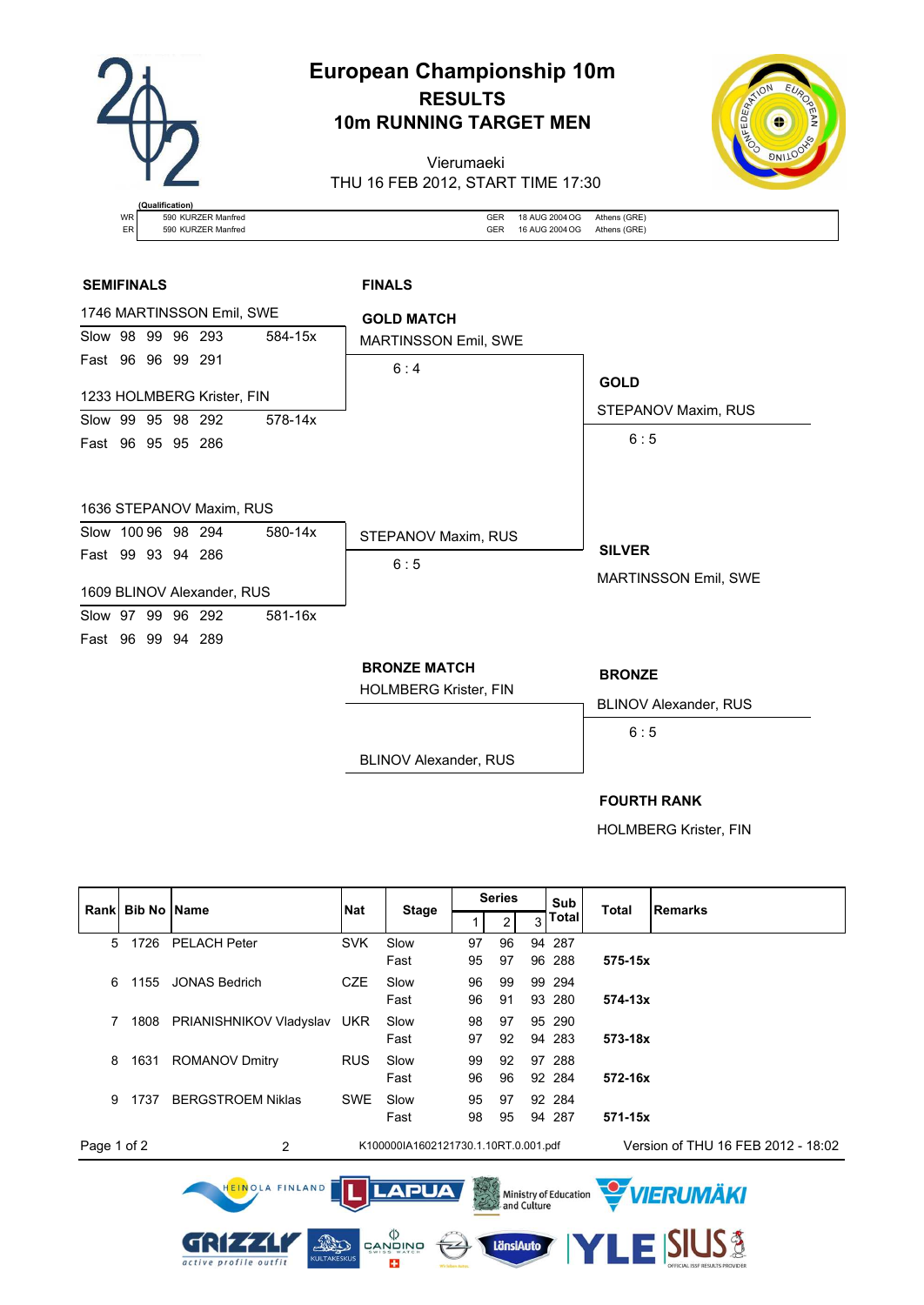|                 |                           |                          |            |              |    | <b>Series</b>  |                | Sub    |              |                |
|-----------------|---------------------------|--------------------------|------------|--------------|----|----------------|----------------|--------|--------------|----------------|
|                 | <b>Rankl Bib No IName</b> |                          | <b>Nat</b> | <b>Stage</b> | 1  | $\overline{2}$ | $\overline{3}$ | Total  | <b>Total</b> | <b>Remarks</b> |
| 10 <sup>°</sup> | 1788                      | <b>CHYRVA Yehor</b>      | <b>UKR</b> | Slow         | 95 | 97             |                | 97 289 |              |                |
|                 |                           |                          |            | Fast         | 98 | 89             |                | 93 280 | $569 - 13x$  |                |
| 11              |                           | 1230 HEIKKILA Tomi-Pekka | <b>FIN</b> | Slow         | 97 | 99             |                | 93 289 |              |                |
|                 |                           |                          |            | Fast         | 91 | 95             |                | 94 280 | 569-12x      |                |
| 12 <sup>7</sup> | 1237                      | <b>KOSKELA Tarmo</b>     | <b>FIN</b> | Slow         | 95 | 97             |                | 91 283 |              |                |
|                 |                           |                          |            | Fast         | 92 | 99             |                | 92 283 | 566-9x       |                |
| 13              |                           | 1152 JANUS Miroslav      | <b>CZE</b> | Slow         | 99 | 93             |                | 98 290 |              |                |
|                 |                           |                          |            | Fast         | 90 | 89             |                | 96 275 | 565-20x      |                |
|                 |                           | 14 1792 GILCHENKO Andrey | <b>UKR</b> | Slow         | 91 | 97             |                | 99 287 |              |                |
|                 |                           |                          |            | Fast         | 92 | 91             |                | 94 277 | 564-11x      |                |
| 15              | 1160                      | <b>NIKL Josef</b>        | <b>CZE</b> | Slow         | 97 | 96             |                | 98 291 |              |                |
|                 |                           |                          |            | Fast         | 85 | 91             |                | 92 268 | 559-9x       |                |
| 16              | 1736                      | <b>BERGMAN Mattias</b>   | <b>SWE</b> | Slow         | 95 | 91             |                | 93 279 |              |                |
|                 |                           |                          |            | Fast         | 87 | 87             |                | 93 267 | 546-9x       |                |
| 17              | 1547                      | <b>KROGSTAD Espen</b>    | <b>NOR</b> | Slow         | 84 | 94             |                | 91 269 |              |                |
|                 |                           |                          |            | Fast         | 87 | 94             |                | 94 275 | 544-12x      |                |
| 18              |                           | 1023 EXL Alexander       | <b>AUT</b> | Slow         | 94 | 91             |                | 90 275 |              |                |
|                 |                           |                          |            | Fast         | 90 | 88             |                | 91 269 | 544- 7x      |                |
| 19              |                           | 1550 SORLIE Tommy Andre  | <b>NOR</b> | Slow         | 93 | 94             | 94             | 281    |              |                |
|                 |                           |                          |            | Fast         | 85 | 80             |                | 84 249 | 530-8x       |                |
| 20              | 1214                      | <b>MUGU Jaanus</b>       | <b>EST</b> | Slow         | 87 | 86             | 91             | 264    |              |                |
|                 |                           |                          |            | Fast         | 83 | 76             |                | 82 241 | $505 - 3x$   |                |

Number of shooters on this list: 20; Total number of shooters: 4

#### **Note**

Please note that there are records equally achieved by several shooters and only the first to set the record is shown. Refer to the Records list on ISSF website: www.issf-sports.org

| Legend<br><b>Bib No</b><br>ОG<br>x | <b>Bib Number</b><br><b>Olympic Games</b><br>Inner Ten |                 | ER<br>Q-Rank              | <b>European Record</b><br><b>Qualification Rank</b> |                                      | <b>Nat</b><br><b>WR</b> | <b>Nation</b><br><b>World Record</b>  | 18A577F4 |
|------------------------------------|--------------------------------------------------------|-----------------|---------------------------|-----------------------------------------------------|--------------------------------------|-------------------------|---------------------------------------|----------|
| History                            |                                                        |                 |                           |                                                     |                                      |                         |                                       |          |
|                                    | Release: Approved Version 1 (16.02.2012 18:02:16)      |                 |                           |                                                     |                                      |                         |                                       |          |
| Page 2 of 2                        | 86F7                                                   | $\mathcal{P}$   |                           |                                                     | K100000IA1602121730.1.10RT.0.001.pdf |                         | Version of THU 16 FEB 2012 - 18:02    |          |
|                                    |                                                        | HEINOLA FINLAND |                           | <b>LAPUA</b>                                        | 美学                                   |                         | Ministry of Education <b>WERUMAKI</b> |          |
|                                    | active profile outfit                                  |                 | FRO<br><b>KULTAKESKUS</b> | פֿאומער פֿ<br>פֿאומע<br>$\overline{z}$<br>÷         | LänsiAuto                            |                         | <b>YLE SIUS &amp;</b>                 |          |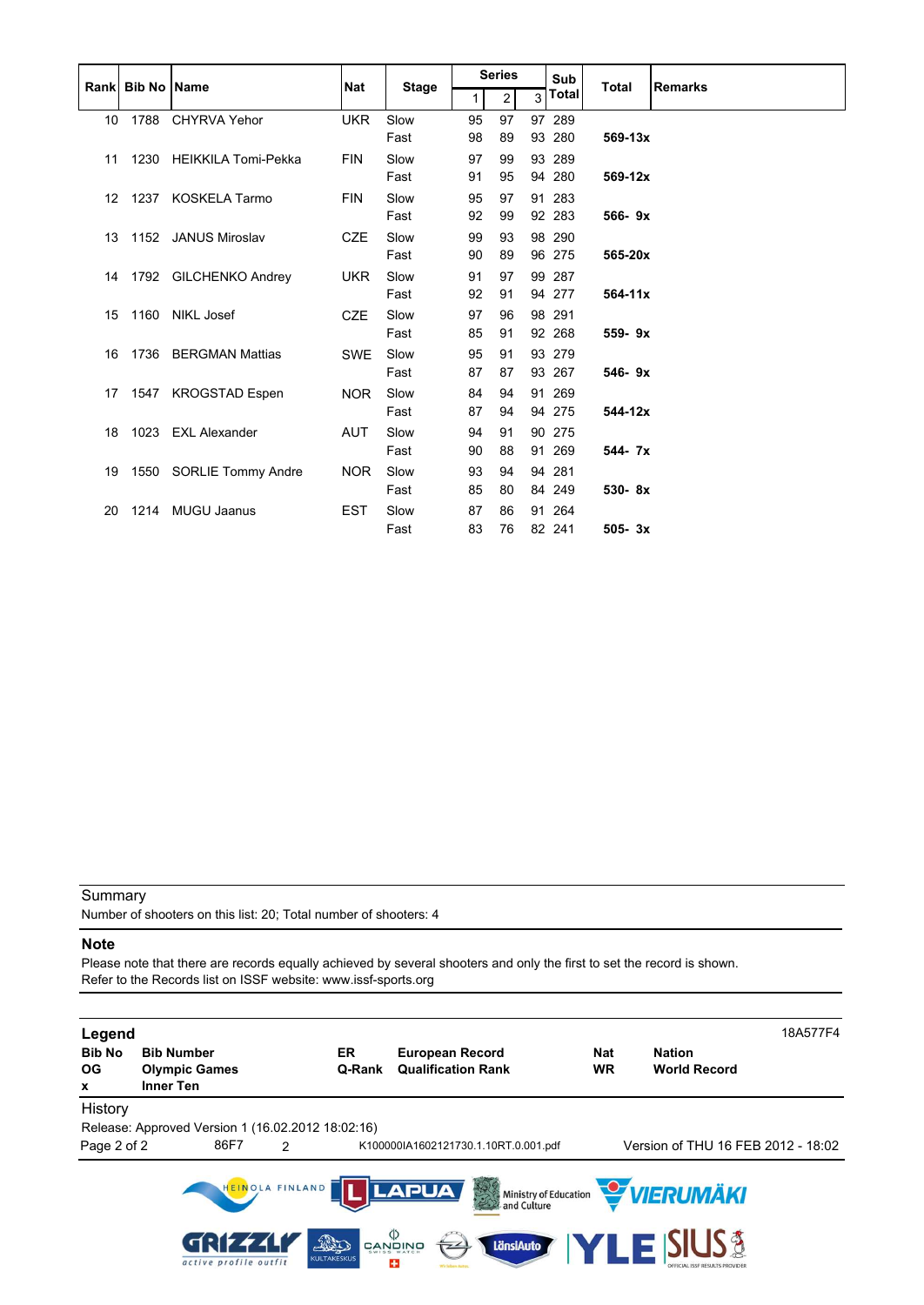**European Championship 10m**



**(Team)**

# **RESULTS 10m RUNNING TARGET MEN TEAM**



Vierumaeki THU 16 FEB 2012, START TIME 08:00

|              | WR<br>ER             | 1733 JAKOSITS Michael; KURZER Manfred; SCHULZE Marko;<br>1733 JAKOSITS Michael; KURZER Manfred; SCHULZE Marko; |                                      |           | GER<br>GER                      |     |                  | 5 JUL 2002 WCH Lahti (FIN)<br>5 JUL 2002 WCH Lahti (FIN) |                                    |
|--------------|----------------------|----------------------------------------------------------------------------------------------------------------|--------------------------------------|-----------|---------------------------------|-----|------------------|----------------------------------------------------------|------------------------------------|
|              | Rank   Bib No   Name |                                                                                                                | <b>Stage</b>                         | 1         | <b>Series</b><br>$\overline{c}$ | 3   | Sub<br>Total     | Total                                                    | <b>Remarks</b>                     |
|              |                      |                                                                                                                |                                      |           | 296 287 291                     |     |                  |                                                          |                                    |
| 1            |                      | <b>RUS - Russian Federation</b>                                                                                |                                      | 291       | 288                             | 280 |                  | 1733-46x                                                 | <b>EWR EER</b>                     |
|              | 1609                 | <b>BLINOV Alexander</b>                                                                                        | Slow                                 | 97        | 99                              |     | 96 292           |                                                          |                                    |
|              |                      |                                                                                                                | Fast                                 | 96        | 99                              |     | 94 289           | 581-16x                                                  |                                    |
|              | 1636                 | STEPANOV Maxim                                                                                                 | Slow<br>Fast                         | 100<br>99 | 96<br>93                        |     | 98 294<br>94 286 | 580-14x                                                  |                                    |
|              |                      | 1631 ROMANOV Dmitry                                                                                            | Slow                                 | 99        | 92                              |     | 97 288           |                                                          |                                    |
|              |                      |                                                                                                                | Fast                                 | 96        | 96                              |     | 92 284           | 572-16x                                                  |                                    |
| $\mathbf{2}$ |                      | <b>FIN</b> - Finland                                                                                           |                                      | 291       | 291                             | 282 |                  |                                                          |                                    |
|              |                      |                                                                                                                |                                      | 279       | 289 281                         |     |                  | 1713-35x                                                 |                                    |
|              | 1233                 | <b>HOLMBERG Krister</b>                                                                                        | Slow                                 | 99        | 95                              |     | 98 292           |                                                          |                                    |
|              | 1230                 | <b>HEIKKILA Tomi-Pekka</b>                                                                                     | Fast<br>Slow                         | 96<br>97  | 95<br>99                        |     | 95 286<br>93 289 | 578-14x                                                  |                                    |
|              |                      |                                                                                                                | Fast                                 | 91        | 95                              |     | 94 280           | $569 - 12x$                                              |                                    |
|              |                      | 1237 KOSKELA Tarmo                                                                                             | Slow                                 | 95        | 97                              |     | 91 283           |                                                          |                                    |
|              |                      |                                                                                                                | Fast                                 | 92        | 99                              |     | 92 283           | $566 - 9x$                                               |                                    |
| 3            |                      | <b>UKR</b> - Ukraine                                                                                           |                                      |           | 284 291 291                     |     |                  |                                                          |                                    |
|              |                      |                                                                                                                |                                      |           | 287 272 281                     |     |                  | 1706-42x                                                 |                                    |
|              | 1808                 | PRIANISHNIKOV Vladyslav                                                                                        | Slow<br>Fast                         | 98<br>97  | 97<br>92                        |     | 95 290<br>94 283 | 573-18x                                                  |                                    |
|              | 1788                 | <b>CHYRVA Yehor</b>                                                                                            | Slow                                 | 95        | 97                              |     | 97 289           |                                                          |                                    |
|              |                      |                                                                                                                | Fast                                 | 98        | 89                              |     | 93 280           | $569 - 13x$                                              |                                    |
|              |                      | 1792 GILCHENKO Andrey                                                                                          | Slow                                 | 91        | 97                              |     | 99 287           |                                                          |                                    |
|              |                      |                                                                                                                | Fast                                 | 92        | 91                              |     | 94 277           | $564 - 11x$                                              |                                    |
| 4            |                      | <b>SWE</b> - Sweden                                                                                            |                                      |           | 288 287 281                     |     |                  |                                                          |                                    |
|              |                      |                                                                                                                |                                      |           | 281 278 286                     |     |                  | 1701-39x                                                 |                                    |
|              | 1746                 | <b>MARTINSSON Emil</b>                                                                                         | Slow<br>Fast                         | 98<br>96  | 99<br>96                        |     | 96 293<br>99 291 | 584-15x                                                  |                                    |
|              | 1737                 | <b>BERGSTROEM Niklas</b>                                                                                       | Slow                                 | 95        | 97                              |     | 92 284           |                                                          |                                    |
|              |                      |                                                                                                                | Fast                                 | 98        | 95                              |     | 94 287           | 571-15x                                                  |                                    |
|              |                      | 1736 BERGMAN Mattias                                                                                           | Slow                                 | 95        | 91                              |     | 93 279           |                                                          |                                    |
|              |                      |                                                                                                                | Fast                                 | 87        | 87                              |     | 93 267           | 546-9x                                                   |                                    |
| 5            |                      | <b>CZE - Czech Republic</b>                                                                                    |                                      | 271       | 292 288 295<br>271 281          |     |                  | 1698-42x                                                 |                                    |
|              | 1155                 | <b>JONAS Bedrich</b>                                                                                           | Slow                                 | 96        | 99                              |     | 99 294           |                                                          |                                    |
|              |                      |                                                                                                                | Fast                                 | 96        | 91                              |     | 93 280           | 574-13x                                                  |                                    |
|              |                      | 1152 JANUS Miroslav                                                                                            | Slow                                 | 99        | 93                              |     | 98 290           |                                                          |                                    |
|              |                      |                                                                                                                | Fast                                 | 90        | 89                              |     | 96 275           | 565-20x                                                  |                                    |
|              | 1160                 | NIKL Josef                                                                                                     | Slow<br>Fast                         | 97<br>85  | 96<br>91                        |     | 98 291<br>92 268 | 559-9x                                                   |                                    |
|              |                      |                                                                                                                |                                      |           |                                 |     |                  |                                                          |                                    |
| Page 1 of 2  |                      | 86F7<br>$\overline{c}$                                                                                         | Q100000TA1602120800.1.10RT.0.001.pdf |           |                                 |     |                  |                                                          | Version of THU 16 FEB 2012 - 15:29 |

GRIZZLI

active profile outfit

HEINOLA FINLAND

**LänsiAuto** 

E SIUS\$

Ministry of Education WIERUMAKI



11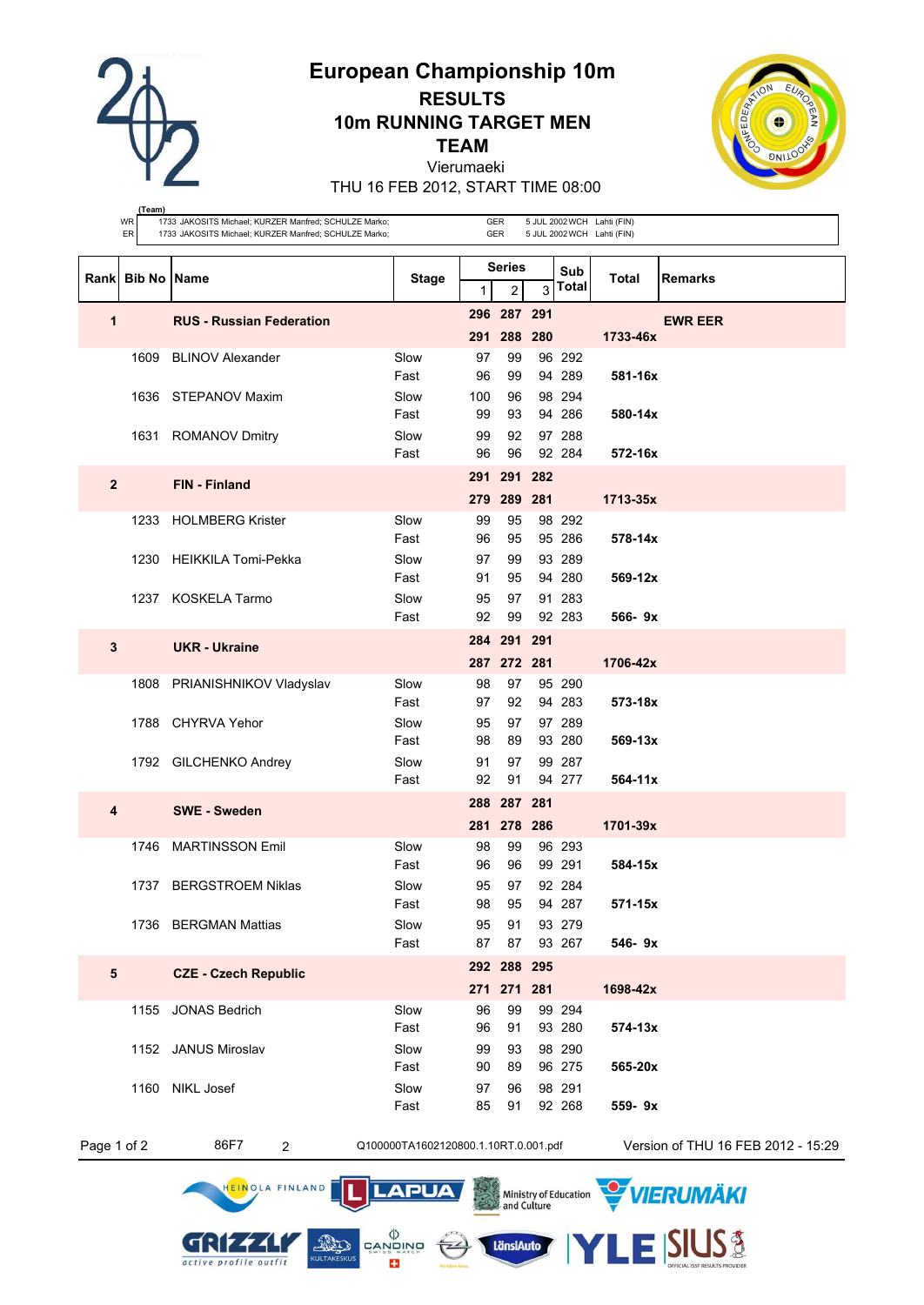| Rank  Bib No   Name |              | <b>Series</b> | Sub<br><b>Total</b><br>$\overline{\phantom{0}}$ |  |                |
|---------------------|--------------|---------------|-------------------------------------------------|--|----------------|
|                     | <b>Stage</b> | -             | <b>otal</b>                                     |  | <b>Remarks</b> |

Number of shooters on this list: 15; Total number of shooters: 20; Total number of teams: 5

| Legend        |                                                                                                           |                                                           |                                      |            | B987B237                                                |
|---------------|-----------------------------------------------------------------------------------------------------------|-----------------------------------------------------------|--------------------------------------|------------|---------------------------------------------------------|
| <b>Bib No</b> | <b>Bib Number</b>                                                                                         | ER                                                        | <b>European Record</b>               | <b>WCH</b> | <b>World Championships</b>                              |
| WR.           | <b>World Record</b>                                                                                       | x                                                         | <b>Inner Ten</b>                     |            |                                                         |
| History       |                                                                                                           |                                                           |                                      |            |                                                         |
|               | Release: Approved Version 1 (16.02.2012 15:29:32)<br>Release: Preliminary Version 1 (16.02.2012 14:51:56) |                                                           |                                      |            |                                                         |
| Page 2 of 2   | 86F7<br>$\mathcal{L}$                                                                                     |                                                           | Q100000TA1602120800.1.10RT.0.001.pdf |            | Version of THU 16 FEB 2012 - 15:29                      |
|               | HEINOLA FINLAND                                                                                           | <b>LAPUA</b>                                              | 美学                                   |            | Ministry of Education <b>WERUMAKI</b>                   |
|               | 7:174.<br>active profile outfit                                                                           | פֿאַזָטאָפֿ<br>פֿאַזשָט<br>The<br><b>KULTAKESKUS</b><br>÷ | LänsiAuto                            |            | <b>ZLE SIUS &amp;</b><br>DEFICIAL ISSE RESULTS PROVIDER |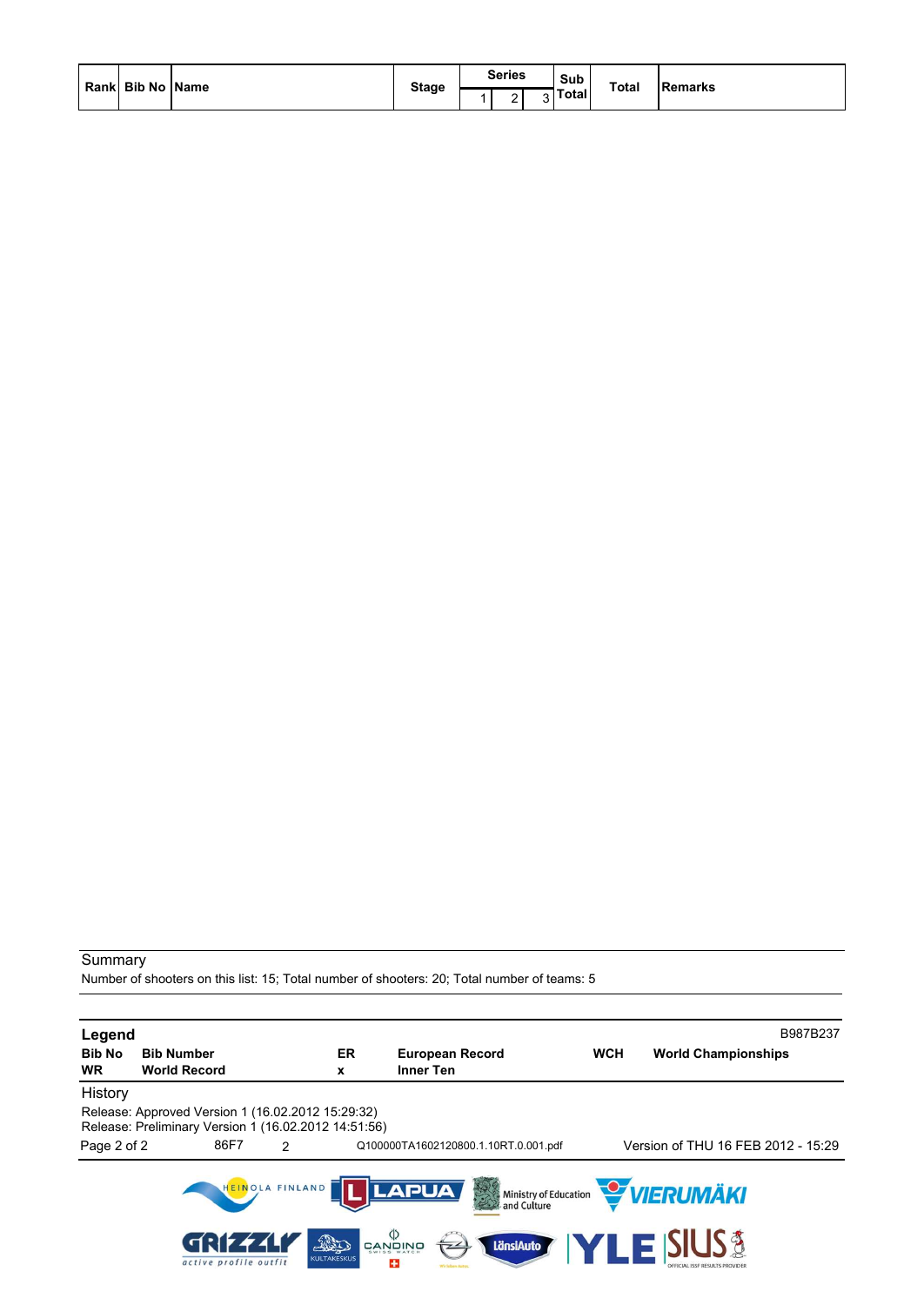

# **European Championship 10m RESULTS 10m RUNNING TARGET MIXED MEN Individual** Vierumaeki SAT 18 FEB 2012, START TIME 08:00



**(Individual)** WR 393 PRIANISHNIKOV Vladyslav UKR 26 FEB 2008 ECH Winterthur (SUI)

ER 393 PRIANISHNIKOV Vladyslav Burgund var at anti- UKR 26 FEB 2008 ECH Winterthur (SUI)

|    |                  |                                  |            |                    | Series   |                | Sub              |             |                   |
|----|------------------|----------------------------------|------------|--------------------|----------|----------------|------------------|-------------|-------------------|
|    | Rank Bib No Name |                                  | Nat        | <b>Stage</b>       | 1        | $\overline{2}$ | <b>Total</b>     | Total       | <b>Remarks</b>    |
| 1  |                  | 1808 PRIANISHNIKOV Vladyslav UKR |            | Stage 1            | 97       |                | 99 196           |             |                   |
|    |                  |                                  |            | Stage 2            | 100      |                | 93 193           | $389 - 11x$ |                   |
| 2  |                  | 1233 HOLMBERG Krister            | <b>FIN</b> | Stage 1            | 96       |                | 98 194           |             |                   |
|    |                  |                                  |            | Stage 2            | 98       |                | 93 191           |             | 385- 9x S-off: 20 |
| 3  |                  | 1631 ROMANOV Dmitry              | <u>RUS</u> | Stage 1            | 94       |                | 95 189           |             |                   |
|    |                  |                                  |            | Stage 2            | 97       |                | 99 196           |             | 385-10x S-off: 19 |
| 4  |                  | 1737 BERGSTROEM Niklas           | SWE        | Stage 1            | 98       |                | 94 192           |             |                   |
|    |                  |                                  |            | Stage 2            | 96       |                | 96 192           | 384-8x      |                   |
| 5  |                  | 1746 MARTINSSON Emil             | SWE        | Stage 1            | 97       |                | 93 190           |             |                   |
|    |                  |                                  |            | Stage 2            | 94       |                | 99 193           | $383 - 11x$ |                   |
| 6  |                  | 1152 JANUS Miroslav              | <b>CZE</b> | Stage 1            | 94       |                | 97 191           |             |                   |
|    |                  |                                  |            | Stage 2            | 93       |                | 99 192           | 383- 5x     |                   |
| 7  |                  | 1230 HEIKKILA Tomi-Pekka         | <b>FIN</b> | Stage 1            | 99       |                | 93 192           |             |                   |
|    |                  |                                  |            | Stage 2            | 93       |                | 96 189           | 381-8x      |                   |
| 8  |                  | 1155 JONAS Bedrich               | CZE        | Stage 1            | 96       |                | 97 193           |             |                   |
|    |                  |                                  |            | Stage 2            | 91       |                | 96 187           | 380-10x     |                   |
| 9  |                  | 1636 STEPANOV Maxim              | <b>RUS</b> | Stage 1            | 95       |                | 92 187           |             |                   |
|    |                  |                                  |            | Stage 2            | 97       |                | 96 193           | 380-9x      |                   |
| 10 |                  | 1609 BLINOV Alexander            | <b>RUS</b> | Stage 1<br>Stage 2 | 95<br>93 |                | 98 193<br>93 186 | 379-12x     |                   |
|    |                  |                                  |            |                    |          |                |                  |             |                   |
| 11 |                  | 1726 PELACH Peter                | <b>SVK</b> | Stage 1<br>Stage 2 | 95<br>95 |                | 91 186<br>98 193 | $379 - 11x$ |                   |
| 12 |                  | 1788 CHYRVA Yehor                | <u>UKR</u> | Stage 1            | 97       |                | 94 191           |             |                   |
|    |                  |                                  |            | Stage 2            | 95       |                | 91 186           | 377- 7x     |                   |
| 13 |                  | 1160 NIKL Josef                  | CZE        | Stage 1            | 93       |                | 97 190           |             |                   |
|    |                  |                                  |            | Stage 2            | 94       |                | 91 185           | 375-10x     |                   |
| 14 |                  | 1792 GILCHENKO Andrey            | <b>UKR</b> | Stage 1            | 92       |                | 96 188           |             |                   |
|    |                  |                                  |            | Stage 2            | 91       |                | 93 184           | $372 - 12x$ |                   |
| 15 |                  | 1023 EXL Alexander               | <b>AUT</b> | Stage 1            | 94       |                | 91 185           |             |                   |
|    |                  |                                  |            | Stage 2            | 89       |                | 91 180           | $365 - 5x$  |                   |
| 16 |                  | 1237 KOSKELA Tarmo               | EIN        | Stage 1            | 94       |                | 89 183           |             |                   |
|    |                  |                                  |            | Stage 2            | 92       |                | 90 182           | $365 - 5x$  |                   |
| 17 |                  | 1547 KROGSTAD Espen              | NOR.       | Stage 1            | 86       |                | 94 180           |             |                   |
|    |                  |                                  |            | Stage 2            | 93       |                | 90 183           | 363-6x      |                   |
|    |                  | 18 1214 MUGU Jaanus              | EST        | Stage 1            | 97       |                | 90 187           |             |                   |
|    |                  |                                  |            | Stage 2            | 83       |                | 91 174           | 361-8x      |                   |
|    |                  | 19 1736 BERGMAN Mattias          | SWE        | Stage 1            | 94       |                | 88 182           |             |                   |
|    |                  |                                  |            | Stage 2            | 85       |                | 90 175           | $357 - 3x$  |                   |
| 20 |                  | 1550 SORLIE Tommy Andre          | <b>NOR</b> | Stage 1            | 88       |                | 87 175           |             |                   |
|    |                  |                                  |            | Stage 2            | 91       |                | 87 178           | $353 - 4x$  |                   |

GRIZZLI

active profile outfit

HEINOLA FINLAND

 $\left(\frac{1}{2}\right)$ 

Ministry of Education<br>and Culture

LänsiAuto

**LAPUA** 

 $\begin{matrix} \langle \rangle \\ \text{CANQING} \end{matrix}$ 

E3

**AND** 

Page 1 of 2 86F7 16 11000001A1802120800.1.10RTMIX.0.001.pdf Version of SAT 18 FEB 2012 - 13:31

.<br>VIERUMÄKI

**SIUS®**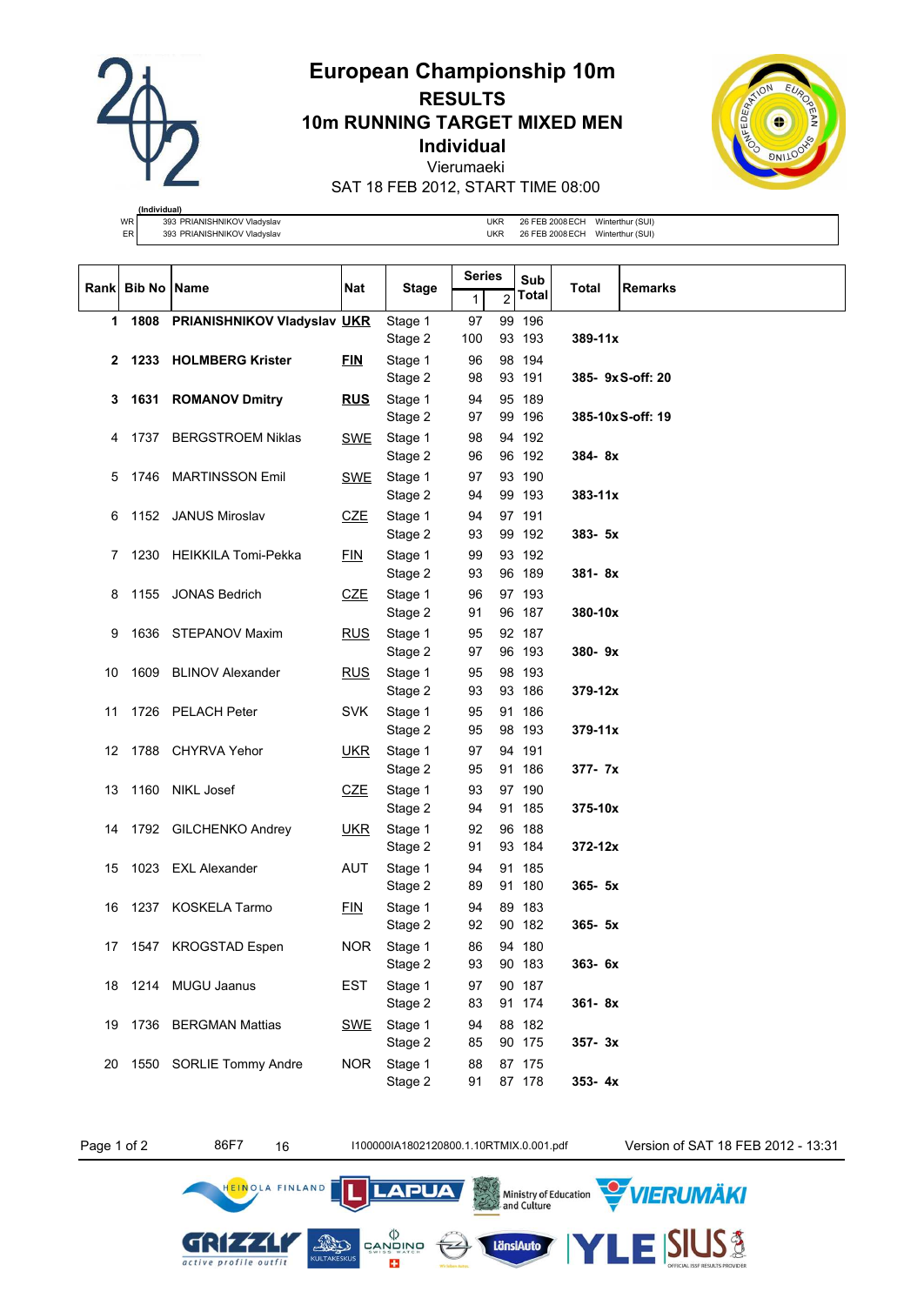| Rank Bib No Name | <b>Nat</b> | <b>Stage</b> | <b>Series</b> | Sub<br>Totall | <b>Total</b> | <b>Remarks</b> |
|------------------|------------|--------------|---------------|---------------|--------------|----------------|
|                  |            |              |               |               |              |                |

Number of shooters on this list: 20; Total number of shooters: 20; Total number of teams: 5

| Legend          |                                                                                                           |                 |                           |                                                                                                      |                                         |                     |                                              | 2350251E |
|-----------------|-----------------------------------------------------------------------------------------------------------|-----------------|---------------------------|------------------------------------------------------------------------------------------------------|-----------------------------------------|---------------------|----------------------------------------------|----------|
| ER<br><b>WR</b> | <b>Team Member</b><br><b>European Record</b><br><b>World Record</b>                                       |                 | <b>Bib No</b><br>Nat<br>x | <b>Bib Number</b><br><b>Nation</b><br><b>Inner Ten</b>                                               |                                         | <b>ECH</b><br>S-off | <b>European Championships</b><br>Shoot-off   |          |
| History         |                                                                                                           |                 |                           |                                                                                                      |                                         |                     |                                              |          |
|                 | Release: Approved Version 1 (18.02.2012 13:31:38)<br>Release: Preliminary Version 1 (18.02.2012 11:42:35) |                 |                           |                                                                                                      |                                         |                     |                                              |          |
| Page 2 of 2     | 86F7                                                                                                      | 16              |                           |                                                                                                      | I100000IA1802120800.1.10RTMIX.0.001.pdf |                     | Version of SAT 18 FEB 2012 - 13:31           |          |
|                 | active profile outfit                                                                                     | HEINOLA FINLAND | The<br><b>KULTAKESKUS</b> | <b>LAPUA</b><br>$\overset{\text{\tiny{(}}\rangle}{\mathop{\mathsf{CANQNNQ}}}$<br>$\overline{z}$<br>æ | and Culture<br>LänsiAuto                |                     | Ministry of Education VIERUMÄKI<br>E ISIUS à |          |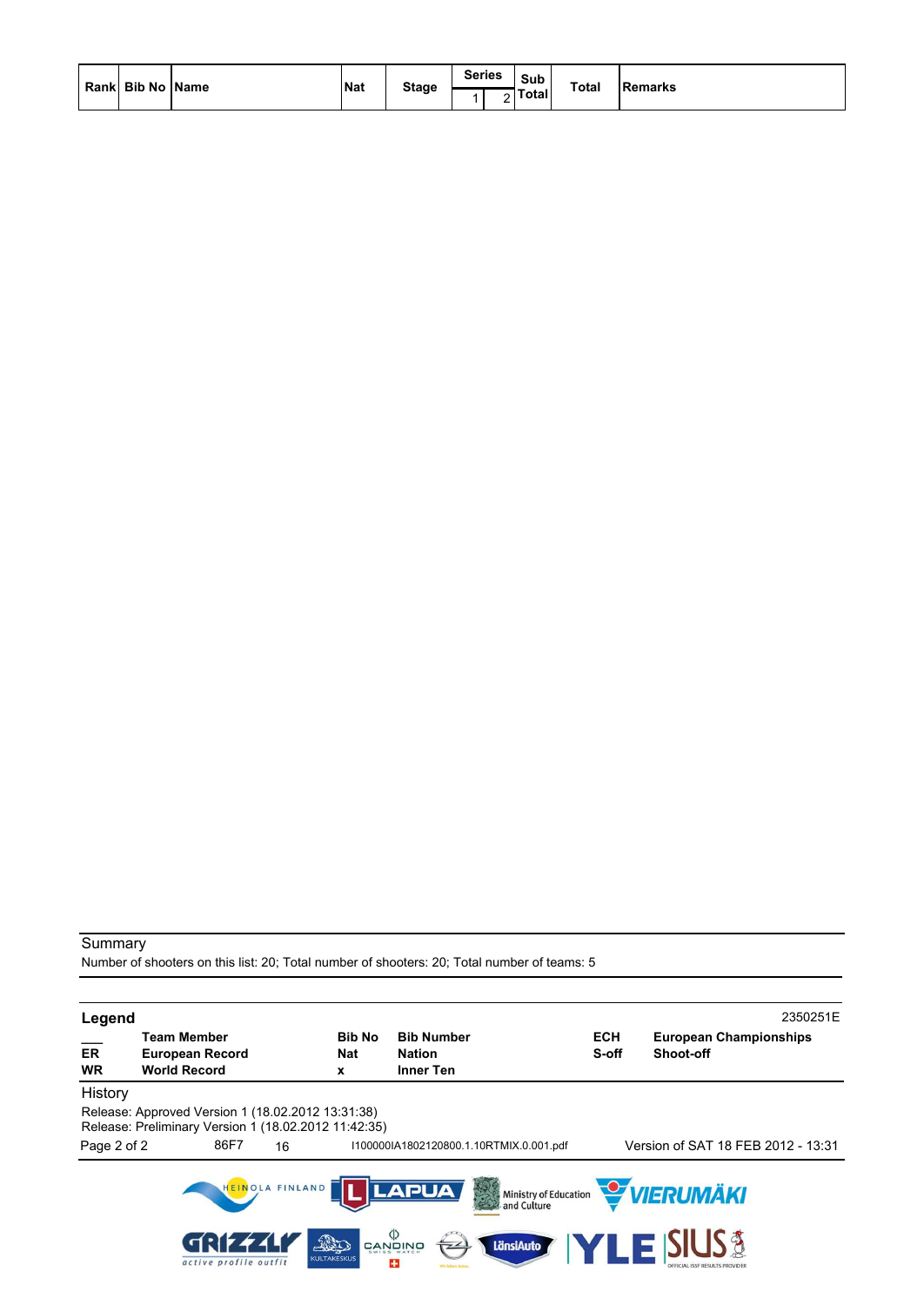

# **European Championship 10m RESULTS 10m RUNNING TARGET MIXED MEN TEAM** Vierumaeki



SAT 18 FEB 2012, START TIME 08:00

|                | (Team)<br>WR<br>ER   | 1158 BLINOV Alexander; LYKIN Dimitri; ERMOLENKO Juri;<br>1158 BLINOV Alexander; LYKIN Dimitri; ERMOLENKO Juri; |                                         |                    | <b>RUS</b><br><b>RUS</b> |                     | 22 MAR 2002 ECH Thessaloniki (GRE)<br>22 MAR 2002 ECH Thessaloniki (GRE) |                                    |
|----------------|----------------------|----------------------------------------------------------------------------------------------------------------|-----------------------------------------|--------------------|--------------------------|---------------------|--------------------------------------------------------------------------|------------------------------------|
| Rank           | <b>Bib No   Name</b> |                                                                                                                | <b>Stage</b>                            | <b>Series</b><br>1 | $\overline{2}$           | Sub<br><b>Total</b> | Total                                                                    | <b>Remarks</b>                     |
| 1              |                      | <b>RUS - Russian Federation</b>                                                                                |                                         |                    | 284 285<br>287 288       |                     | $1144 - 31x$                                                             |                                    |
|                | 1631                 | <b>ROMANOV Dmitry</b>                                                                                          | Stage 1<br>Stage 2                      | 94<br>97           |                          | 95 189<br>99 196    | $385 - 10x$                                                              |                                    |
|                |                      | 1636 STEPANOV Maxim                                                                                            | Stage 1<br>Stage 2                      | 95<br>97           |                          | 92 187<br>96 193    | $380 - 9x$                                                               |                                    |
|                |                      | 1609 BLINOV Alexander                                                                                          | Stage 1<br>Stage 2                      | 95<br>93           |                          | 98 193<br>93 186    | $379 - 12x$                                                              |                                    |
| $\overline{2}$ |                      | <b>UKR</b> - Ukraine                                                                                           |                                         |                    | 286 289<br>286 277       |                     | 1138-30x                                                                 |                                    |
|                |                      | 1808 PRIANISHNIKOV Vladyslav                                                                                   | Stage 1<br>Stage 2                      | 97<br>100          |                          | 99 196<br>93 193    | 389-11x                                                                  |                                    |
|                |                      | 1788 CHYRVA Yehor                                                                                              | Stage 1<br>Stage 2                      | 97<br>95           |                          | 94 191<br>91 186    | $377 - 7x$                                                               |                                    |
|                |                      | 1792 GILCHENKO Andrey                                                                                          | Stage 1<br>Stage 2                      | 92<br>91           |                          | 96 188<br>93 184    | $372 - 12x$                                                              |                                    |
| 3              |                      | <b>CZE - Czech Republic</b>                                                                                    |                                         | 283 291            | 278 286                  |                     | 1138-25x                                                                 |                                    |
|                | 1152                 | <b>JANUS Miroslav</b>                                                                                          | Stage 1<br>Stage 2                      | 94<br>93           |                          | 97 191<br>99 192    | $383 - 5x$                                                               |                                    |
|                |                      | 1155 JONAS Bedrich                                                                                             | Stage 1<br>Stage 2                      | 96<br>91           |                          | 97 193<br>96 187    | 380-10x                                                                  |                                    |
|                | 1160                 | <b>NIKL Josef</b>                                                                                              | Stage 1<br>Stage 2                      | 93<br>94           |                          | 97 190<br>91 185    | 375-10x                                                                  |                                    |
| 4              |                      | FIN - Finland                                                                                                  |                                         |                    | 289 280<br>283 279       |                     | $1131 - 22x$                                                             |                                    |
|                |                      | 1233 HOLMBERG Krister                                                                                          | Stage 1<br>Stage 2                      | 96<br>98           |                          | 98 194<br>93 191    | $385 - 9x$                                                               |                                    |
|                |                      | 1230 HEIKKILA Tomi-Pekka                                                                                       | Stage 1<br>Stage 2                      | 99<br>93           |                          | 93 192<br>96 189    | 381-8x                                                                   |                                    |
|                |                      | 1237 KOSKELA Tarmo                                                                                             | Stage 1<br>Stage 2                      | 94<br>92           |                          | 89 183<br>90 182    | 365- 5x                                                                  |                                    |
| 5              |                      | <b>SWE - Sweden</b>                                                                                            |                                         |                    | 289 275<br>275 285       |                     | 1124-22x                                                                 |                                    |
|                | 1737                 | <b>BERGSTROEM Niklas</b>                                                                                       | Stage 1<br>Stage 2                      | 98<br>96           |                          | 94 192<br>96 192    | 384-8x                                                                   |                                    |
|                | 1746                 | <b>MARTINSSON Emil</b>                                                                                         | Stage 1<br>Stage 2                      | 97<br>94           |                          | 93 190<br>99 193    | $383 - 11x$                                                              |                                    |
|                | 1736                 | <b>BERGMAN Mattias</b>                                                                                         | Stage 1<br>Stage 2                      | 94<br>85           |                          | 88 182<br>90 175    | $357 - 3x$                                                               |                                    |
| Page 1 of 2    |                      | 86F7<br>16                                                                                                     | I100000TA1802120800.1.10RTMIX.0.001.pdf |                    |                          |                     |                                                                          | Version of SAT 18 FEB 2012 - 12:01 |

HEINOLA FINLAND

GRIZZLI

active profile outfit

**LAPUA** 

 $\leftarrow$ 

LänsiAuto

cvvěivo<br>| dvinčívo

E3

11

**AND** 

Ministry of Education WIERUMAKI

**E SIUS &**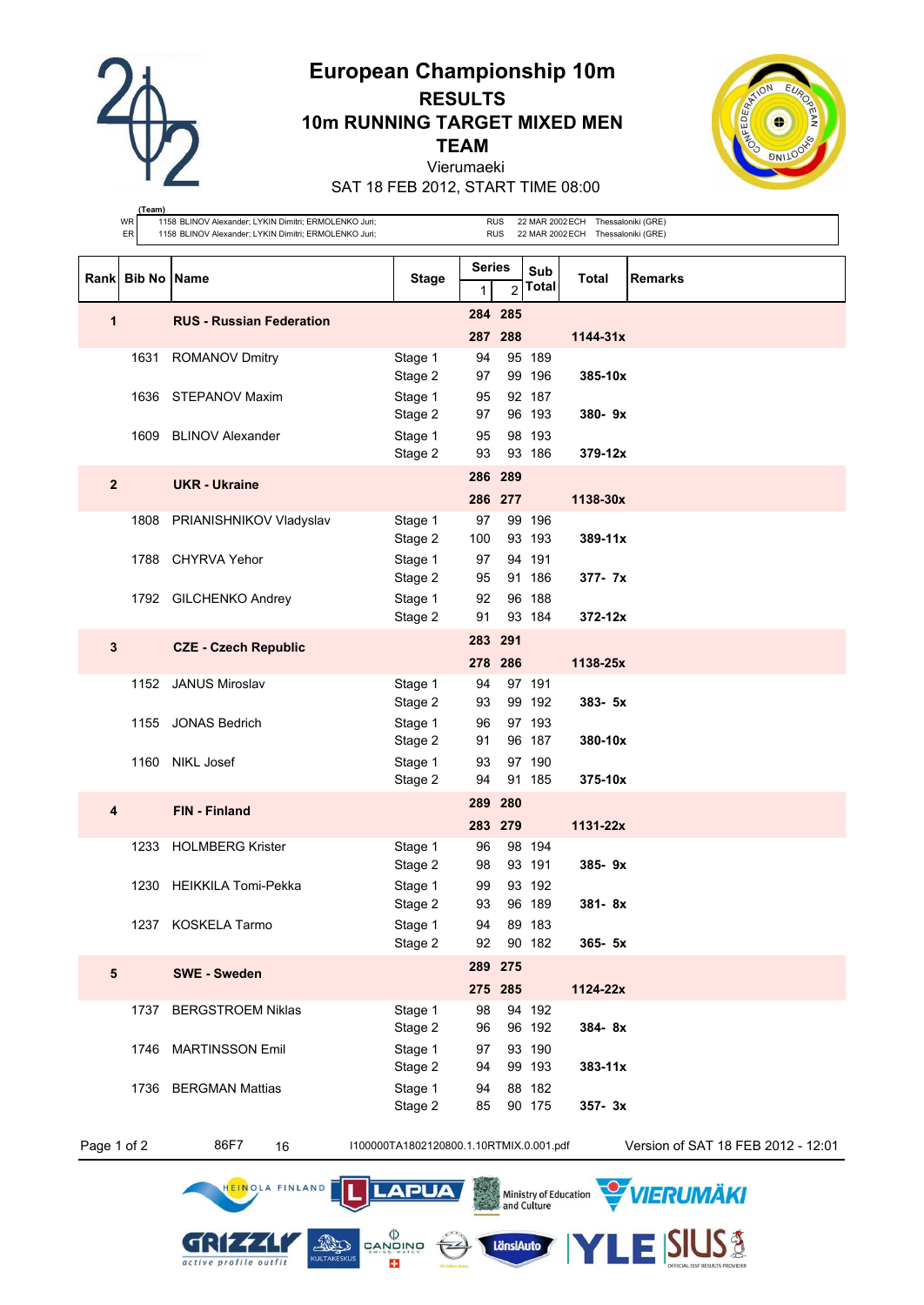| Rank Bib No Name | <b>Stage</b> | <b>Series</b><br>- | Sub<br><b>Total</b> | <b>Total</b> | Remarks |
|------------------|--------------|--------------------|---------------------|--------------|---------|
|                  |              |                    |                     |              |         |

Number of shooters on this list: 15; Total number of shooters: 20; Total number of teams: 5

## **Note**

Please note that there are records equally achieved by several shooters and only the first to set the record is shown. Refer to the Records list on ISSF website: www.issf-sports.org

| Legend                     |                                                                                                           |                               |                    |                                                                                                               |    |                                                           | B4338ED3 |
|----------------------------|-----------------------------------------------------------------------------------------------------------|-------------------------------|--------------------|---------------------------------------------------------------------------------------------------------------|----|-----------------------------------------------------------|----------|
| <b>Bib No</b><br><b>WR</b> | <b>Bib Number</b><br><b>World Record</b>                                                                  |                               | <b>ECH</b><br>x    | <b>European Championships</b><br>Inner Ten                                                                    | ER | <b>European Record</b>                                    |          |
| History                    |                                                                                                           |                               |                    |                                                                                                               |    |                                                           |          |
|                            | Release: Approved Version 1 (18.02.2012 12:01:24)<br>Release: Preliminary Version 1 (18.02.2012 11:43:03) |                               |                    |                                                                                                               |    |                                                           |          |
| Page 2 of 2                | 86F7                                                                                                      | 16                            |                    | 1100000TA1802120800.1.10RTMIX.0.001.pdf                                                                       |    | Version of SAT 18 FEB 2012 - 12:01                        |          |
|                            | active profile outfit                                                                                     | HEINOLA FINLAND<br><b>AND</b> | <b>KULTAKESKUS</b> | <b>LAPUA</b><br>美学<br>Ministry of Education<br>and Culture<br>פֿאוריפֿאַפֿ<br>פֿאַזי<br><b>LänsiAuto</b><br>÷ |    | <b>WERUMÄKI</b><br><b>/LEX</b><br><b>SIUS<sup>§</sup></b> |          |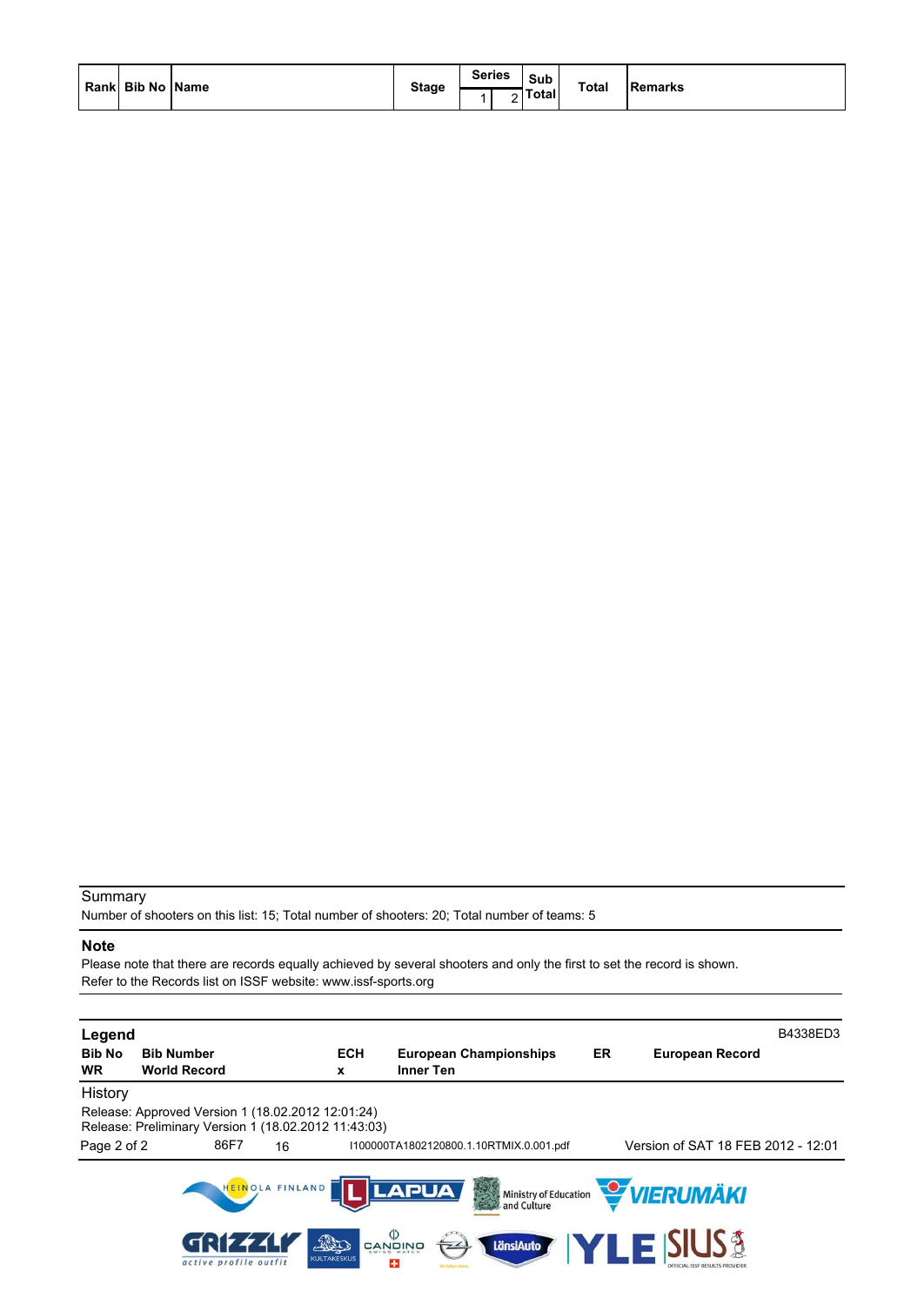

# **European Championship 10m FINAL RESULTS 10m AIR RIFLE WOMEN**

Vierumaeki SAT 18 FEB 2012, START TIME 14:45



**(fication)**<br>400 SEO Sun Hwa WR  $\begin{array}{c|cc}\n\text{WR} & \text{400} & \text{SED Sun Hwa} \\
\text{ER} & \text{400} & \text{GALKINA Lioubov} & \text{RUS} & \text{24 AUG 2002WCF} & \text{Munich (GER)}\n\end{array}$ 

HEINOLA FINLAND

GRIZZLI

active profile outfit

**(Finals)** FWR 505.6 YI Siling CHN 1 AUG 2010WCH Munich (GER) FER 505.0 PFEILSCHIFTER Sonja GER 24 MAY 2008WC Milano (ITA)

|             | Rank Bib No Name |                                                                 | Nat                                  |     | Series         |            |                  | <b>Remarks</b><br>Total            |
|-------------|------------------|-----------------------------------------------------------------|--------------------------------------|-----|----------------|------------|------------------|------------------------------------|
|             |                  |                                                                 |                                      | 1   | $\overline{2}$ | 3          | 4                |                                    |
|             |                  | 1 1340 PFEILSCHIFTER Sonja                                      | <b>GER</b>                           |     | 100 100 100    |            | 98               | 398-36x                            |
|             |                  | Finals shots: 10.9 10.3 10.5 10.9 10.1 10.3 10.7 10.7 10.5 9.9  |                                      |     |                |            |                  | 104.8                              |
|             |                  |                                                                 |                                      |     |                |            |                  | 502.8                              |
|             |                  | 2 1148 EMMONS Katerina                                          | <b>CZE</b>                           | 99  |                | 99 100 100 |                  | 398-35x                            |
|             |                  | Finals shots: 10.2 10.7 10.8 10.1 10.2 10.8 10.7 10.0 10.6 10.1 |                                      |     |                |            |                  | 104.2                              |
|             |                  |                                                                 |                                      |     |                |            |                  | 502.2                              |
| 3           |                  | 1672 ARSOVIC Andrea                                             | <b>SRB</b>                           |     | 98 100         |            | 99 100           | 397-31x QS-off: 52.0               |
|             |                  | Finals shots: 10.7 10.0 10.6 10.5 10.4 10.0 10.8 10.4 10.6 10.4 |                                      |     |                |            |                  | 104.4                              |
|             |                  |                                                                 |                                      |     |                |            |                  | 501.4                              |
| 4           |                  | 1329 ENGLEDER Barbara                                           | <b>GER</b>                           |     | 99 100         | 99         | 99               | 397-33x QS-off: 51.5               |
|             |                  | Finals shots: 10.5 10.6 10.8 10.4 10.1 10.6 9.2 10.6 10.4 10.6  |                                      |     |                |            |                  | 103.8                              |
|             |                  |                                                                 |                                      |     |                |            |                  | 500.8                              |
| 5           |                  | 1269 EVESQUE Emilie                                             | FRA                                  |     | 99 100         |            | 99 100           | $398 - 34x$                        |
|             |                  | Finals shots: 10.3 10.6 9.7 10.3 10.3 10.4 9.7 10.1 10.4 10.5   |                                      |     |                |            |                  | 102.3                              |
|             |                  |                                                                 |                                      |     |                |            |                  | 500.3                              |
| 6           |                  | 1552 TORVIK Marte                                               | NOR.                                 | 100 | 98             |            | 99 100           | 397-32x QS-off: 51.7               |
|             |                  | Finals shots: 10.2 10.3 10.3 10.5 10.6 10.6 10.6 9.6 10.7 9.8   |                                      |     |                |            |                  | 103.2                              |
|             |                  |                                                                 |                                      |     |                |            |                  | 500.2                              |
|             |                  | 7 1649 DVORSAK Ziva                                             | SLO                                  |     | 100 100        |            | 99 100           | $399-32x$                          |
|             |                  | Finals shots: 10.4 9.6 10.1 10.0 9.7 9.7 10.5 10.2 9.8 10.0     |                                      |     |                |            |                  | 100.0                              |
|             |                  |                                                                 |                                      |     |                |            |                  | 499.0                              |
|             |                  | 8 1179 NIELSEN Stine                                            | DEN                                  |     | 100 100 100    |            | -98              | 398-37x                            |
|             |                  | Finals shots: 10.0 10.1 10.6 9.7 10.3 9.8 9.8 10.3 9.9 10.1     |                                      |     |                |            |                  | 100.6                              |
|             |                  |                                                                 |                                      |     |                |            |                  | 498.6                              |
| 9           |                  | 1813 TYKHOVA Darya                                              | <b>UKR</b>                           | 99  | 99             |            | 99 100           | 397-32x QS-off: 49.9               |
| 10          |                  | 1578 WRONSKA Paula                                              | <b>POL</b>                           | 100 | 99             | 99         | 99               | 397-32x QS-off: 49.2               |
| 11          |                  | 1436 NARDELLI Elania                                            | <b>ITA</b>                           | 98  | 98             |            | 100 100          | 396-33x                            |
| 12<br>13    |                  | 1102 LUKANOVA Petya<br>1036 UNGERANK Lisa                       | <b>BUL</b><br>AUT                    | 98  | 99<br>98 100   |            | 99 100<br>98 100 | 396-32x<br>396-32x                 |
| 14          |                  | 1203 VEGA Nuria                                                 | <b>ESP</b>                           | 97  |                | 99 100 100 |                  | 396-30x                            |
| 15          |                  | 1639 VDOVINA Daria                                              | <b>RUS</b>                           | 100 | 98             | 99         | 99               | 396-30x                            |
| 16          | 1685             | <b>TODOROVIC Dragana</b>                                        | SRB                                  |     | 99 100         | 99         | 98               | 396-30x                            |
| 17          | 1281             | <b>MORIN Sandy</b>                                              | <b>FRA</b>                           | 99  | 99             | 99         | 99               | 396-26x                            |
| 18          |                  | 1085 SHCHERBATSEVICH                                            | <b>BLR</b>                           |     | 99 100 100     |            | 97               | 396-25x                            |
|             |                  | Sviatlana                                                       |                                      |     |                |            |                  |                                    |
| 19          |                  | 1126 PEREC Tanja                                                | <b>CRO</b>                           |     | 97 100         | 100        | 98               | 395-34x                            |
| 20          |                  | 1727 PESKOVA Daniela                                            | <b>SVK</b>                           | 99  | 99             | 98         | 99               | 395-32x                            |
| 21          |                  | 1175 ANDERSEN Stine                                             | <b>DEN</b>                           | 100 |                | 98 100     | 97               | 395-32x                            |
| Page 1 of 3 |                  | 5                                                               | C000000IA1802121445.1.AR40.0.001.pdf |     |                |            |                  | Version of SAT 18 FEB 2012 - 18:32 |

**LAPUA** 

 $\left(\frac{1}{2}\right)$ 

 $\begin{matrix} \langle \rangle \\ \texttt{CANDING} \\ \texttt{SUNBS} \\ \end{matrix}$ 

E3

11

**AND** 



**SIUS®** 

VIERUMÄKI

Ministry of Education

**LänsiAuto**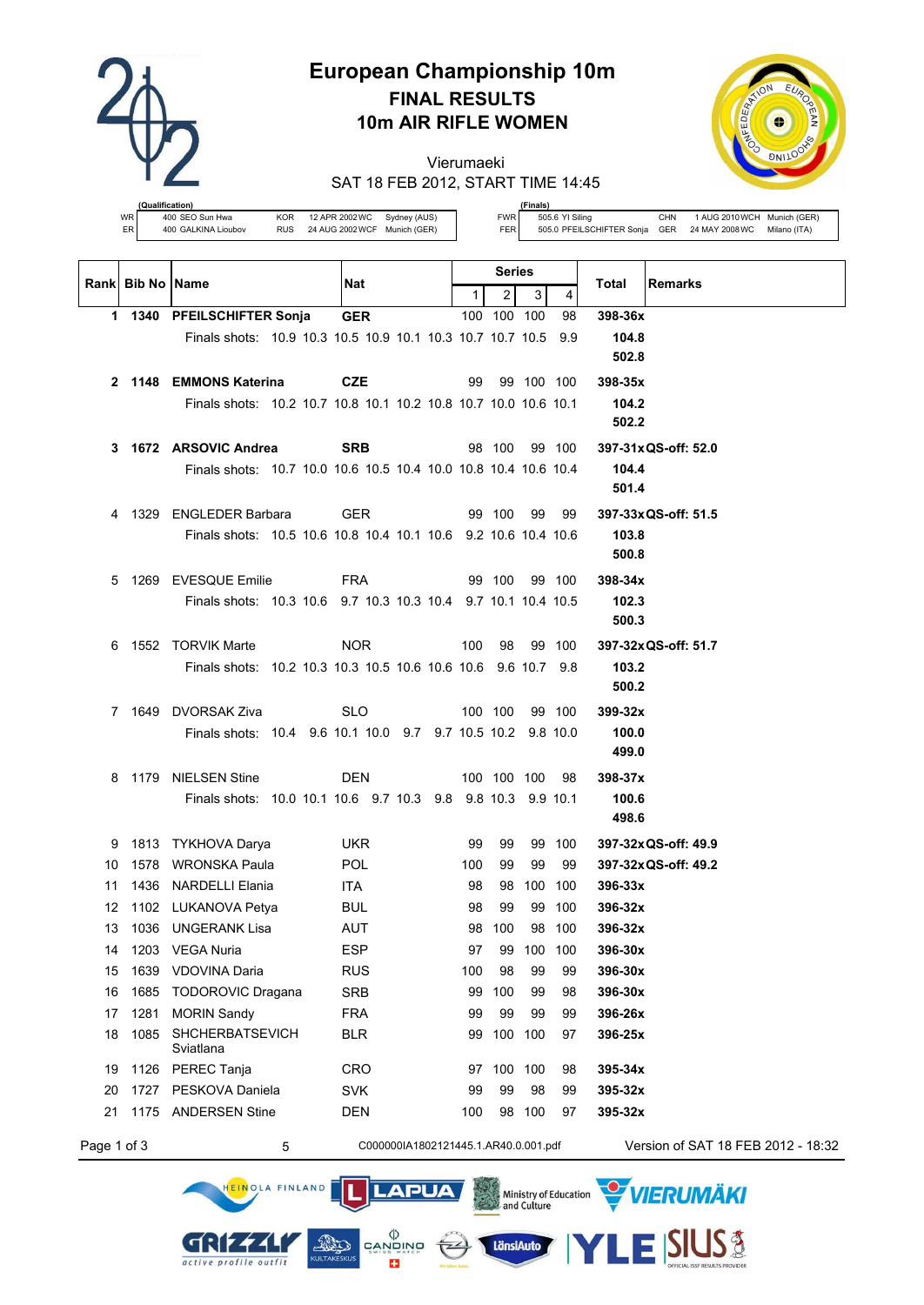|             |        |                                      |                                      |     | Series |     |     |             | <b>Remarks</b>                     |
|-------------|--------|--------------------------------------|--------------------------------------|-----|--------|-----|-----|-------------|------------------------------------|
| Rank        | Bib No | Name                                 | Nat                                  | 1   | 2      | 3   | 4   | Total       |                                    |
| 22          | 1572   | NAGAY Agnieszka                      | <b>POL</b>                           | 98  | 97     | 100 | 100 | $395 - 31x$ |                                    |
| 23          | 1125   | PEJCIC Snjezana                      | <b>CRO</b>                           | 99  | 98     | 99  | 99  | 395-31x     |                                    |
| 24          | 1417   | <b>TAL Chen</b>                      | <b>ISR</b>                           | 97  | 100    | 100 | 98  | 395-31x     |                                    |
| 25          | 1678   | <b>MAKSIMOVIC Ivana</b>              | <b>SRB</b>                           | 98  | 99     | 100 | 98  | 395-31x     |                                    |
| 26          | 1483   | <b>CALMES Carole</b>                 | <b>LUX</b>                           | 98  | 99     | 99  | 99  | 395-30x     |                                    |
| 27          | 1437   | NOTARANGELO Antonella                | ITA                                  | 98  | 98     | 99  | 100 | 395-29x     |                                    |
| 28          | 1166   | SYKOROVA Adela                       | CZE                                  | 99  | 100    | 98  | 98  | 395-28x     |                                    |
| 29          | 1330   | <b>GAUSS Beate</b>                   | <b>GER</b>                           | 100 | 100    | 99  | 96  | 395-28x     |                                    |
| 30          | 1741   | <b>HAGGLUND Maria</b>                | <b>SWE</b>                           | 99  | 97     | 99  | 100 | 395-27x     |                                    |
| 31          | 1032   | <b>OBERMOSER Stephanie</b>           | <b>AUT</b>                           | 98  | 99     | 98  | 99  | 394-30x     |                                    |
| 32          | 1227   | ETULA Hanna                          | <b>FIN</b>                           | 99  | 100    | 97  | 98  | 394-29x     |                                    |
| 33          | 1267   | <b>DUPERRON Myriam</b>               | <b>FRA</b>                           | 98  | 99     | 99  | 98  | 394-28x     |                                    |
| 34          | 1144   | <b>BARTOSOVA Klara</b>               | CZE                                  | 100 | 99     | 94  | 100 | 393-30x     |                                    |
| 35          | 1375   | <b>KARMACSI Ildiko</b>               | <b>HUN</b>                           | 98  | 97     | 99  | 99  | 393-30x     |                                    |
| 36          | 1383   | SZIJJ Katinka                        | <b>HUN</b>                           | 97  | 99     | 99  | 98  | 393-28x     |                                    |
| 37          | 1098   | <b>IVANCHEVA Viktoria</b>            | <b>BUL</b>                           | 98  | 99     | 98  | 98  | 393-28x     |                                    |
| 38          | 1561   | <b>BOGACKA Sylwia</b>                | <b>POL</b>                           | 98  | 98     | 100 | 97  | 393-27x     |                                    |
| 39          | 1055   | DE BOCK Daisy                        | <b>BEL</b>                           | 99  | 96     | 100 | 98  | 393-26x     |                                    |
| 40          | 1615   | <b>GALKINA Lioubov</b>               | <b>RUS</b>                           | 95  | 100    | 99  | 98  | 392-32x     |                                    |
| 41          | 1810   | SHCHERBA Olesya                      | <b>UKR</b>                           | 97  | 98     | 98  | 99  | $392 - 31x$ |                                    |
| 42          | 1376   | <b>KOVACS BALINT Zsofia</b><br>Aniko | <b>HUN</b>                           | 97  | 99     | 98  | 98  | 392-28x     |                                    |
| 43          | 1742   | <b>HELMERSSON Irene</b>              | <b>SWE</b>                           | 97  | 99     | 97  | 99  | 392-26x     |                                    |
| 44          | 1255   | YLI-KIIKKA Marjo                     | <b>FIN</b>                           | 96  | 98     | 98  | 100 | 392-25x     |                                    |
| 45          | 1416   | <b>STERNBERG Ella</b>                | <b>ISR</b>                           | 96  | 99     | 98  | 99  | 392-25x     |                                    |
| 46          | 1247   | PITKANEN Hanna                       | <b>FIN</b>                           | 97  | 96     | 99  | 100 | 392-24x     |                                    |
| 47          | 1713   | <b>VERDON Aurore</b>                 | SUI                                  | 98  | 97     | 97  | 100 | 392-24x     |                                    |
| 48          | 1176   | <b>JENSEN Anette</b>                 | DEN                                  | 99  | 98     | 97  | 98  | 392-22x     |                                    |
| 49          | 1803   | <b>LESKIV Lessia</b>                 | <b>UKR</b>                           | 99  | 99     | 97  | 96  | 391-26x     |                                    |
| 50          | 1551   | STUBSJOEN Ingrid                     | <b>NOR</b>                           | 99  | 98     | 98  | 96  | 391-24x     |                                    |
| 51          | 1218   | <b>VORONOVA Anzela</b>               | EST                                  | 97  | 97     | 98  | 98  | 390-27x     |                                    |
| 52          | 1186   | <b>ALVAREZ Ana</b>                   | <b>ESP</b>                           | 98  | 97     | 98  | 97  | 390-27x     |                                    |
| 53          | 1504   | APOSTOLOVSKA Nadica                  | <b>MKD</b>                           | 96  | 97     | 99  | 98  | 390-26x     |                                    |
| 54          | 1410   | <b>KAN-DAGAN Yael</b>                | <b>ISR</b>                           | 98  | 96     | 98  | 98  | 390-25x     |                                    |
| 55          | 1536   | <b>BERGER Marianne</b>               | <b>NOR</b>                           | 96  | 97     | 100 | 97  | 390-19x     |                                    |
| 56          | 1708   | <b>MARGUET Annik</b>                 | SUI                                  | 99  | 98     | 98  | 94  | 389-27x     |                                    |
| 57          | 1610   | <b>BOBKOVA Marina</b>                | <b>RUS</b>                           | 96  | 99     | 97  | 97  | 389-25x     |                                    |
| 58          | 1037   | <b>UNGERANK Nadine</b>               | <b>AUT</b>                           | 94  | 98     | 99  | 98  | 389-24x     |                                    |
| 59          | 1494   | <b>GOLUBEVA Svetlana</b>             | <b>MDA</b>                           | 96  | 97     | 99  | 97  | 389-23x     |                                    |
| 60          | 1739   | <b>BLOM Karin</b>                    | <b>SWE</b>                           | 99  | 96     | 97  | 97  | 389-23x     |                                    |
| 61          | 1702   | <b>GUIGNARD SCHNYDER</b><br>Silvia   | SUI                                  | 96  | 98     | 98  | 97  | 389-22x     |                                    |
| 62          | 1464   | <b>BELOCHVOSTOVA</b><br>Margarita    | LTU                                  | 98  | 97     | 97  | 97  | 389-22x     |                                    |
| 63          | 1212   | <b>KOTKAS Karina</b>                 | EST                                  | 95  | 97     | 97  | 99  | 388-22x     |                                    |
| 64          | 1063   | <b>VERCRUSSE Stephanie</b>           | <b>BEL</b>                           | 99  | 96     | 97  | 96  | 388-22x     |                                    |
| 65          |        | 1132 VITEZ Sandra                    | <b>CRO</b>                           | 97  | 96     | 97  | 98  | 388-21x     |                                    |
| 66          | 1008   | AGHAJANYAN Irina                     | <b>ARM</b>                           | 97  | 98     | 95  | 98  | 388-20x     |                                    |
| 67          | 1304   | <b>MCINTOSH Jennifer</b>             | <b>GBR</b>                           | 97  | 98     | 97  | 95  | 387-25x     |                                    |
| Page 2 of 3 |        | 5                                    | C000000IA1802121445.1.AR40.0.001.pdf |     |        |     |     |             | Version of SAT 18 FEB 2012 - 18:32 |

EN CANDING

**YLE SIUS &** 



**GRIZZI**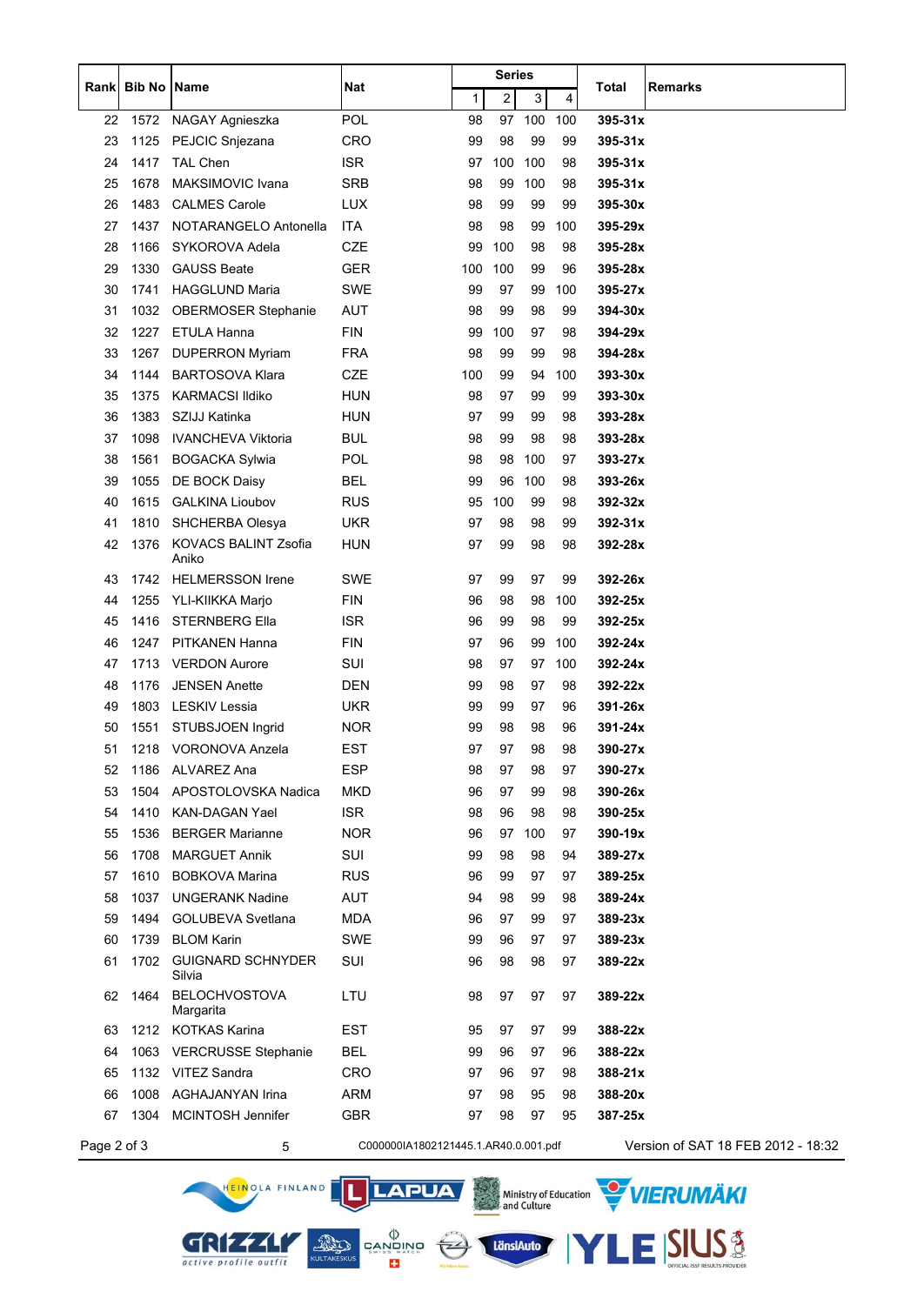|    | <b>Rankl Bib No IName</b> |                            | <b>Nat</b> |     | <b>Series</b> |    |    | Total       | Remarks    |
|----|---------------------------|----------------------------|------------|-----|---------------|----|----|-------------|------------|
|    |                           |                            |            |     | 2             | 3  | 4  |             |            |
| 68 | 1296                      | <b>CORISH Jennifer</b>     | <b>GBR</b> | 97  | 95            | 98 | 97 | 387-24x     |            |
| 69 | 1467                      | <b>PALIOKAITE Kristina</b> | LTU        | 95  | 97            | 98 | 97 | $387 - 23x$ |            |
| 70 | 1297                      | COX Sheree                 | <b>GBR</b> | 96  | 98            | 96 | 97 | $387 - 21x$ |            |
| 71 | 1524                      | <b>GROENENBOOM Iris</b>    | NED.       | 95  | 98            | 97 | 97 | 387-20x     |            |
| 72 | 1584                      | <b>ANTUNES Sara</b>        | <b>POR</b> | 97  | 97            | 95 | 97 | $386 - 23x$ |            |
| 73 | 1211                      | KORTSHAGINA Liudmila       | <b>EST</b> | 94  | 95            | 99 | 97 | $385 - 21x$ |            |
| 74 |                           | 1104 PETKOVA Viktoriya     | <b>BUL</b> | 100 | 98            | 99 | 87 | $384 - 23x$ |            |
| 75 | 1453                      | MUSLIMOVA Kristine         | LAT        | 97  | 96            | 95 | 96 | 384-18x     |            |
| 76 | 1463                      | AJUTYTE Vida               | LTU        | 94  | 93            | 98 | 96 | $381 - 18x$ |            |
| 77 | 1766                      | <b>ERDEMIRCI Elif Tuba</b> | <b>TUR</b> | 97  | 95            | 95 | 94 | $381 - 17x$ |            |
| 78 | 1393                      | MILLER Aisling             | IRL        | 95  | 98            | 92 | 96 | $381 - 16x$ |            |
|    | 1440                      | <b>SENA Sabrina</b>        | <b>ITA</b> |     |               |    |    |             | <b>DSQ</b> |

Number of shooters on this list: 79; Total number of shooters: 79

#### **Note**

Please note that there are records equally achieved by several shooters and only the first to set the record is shown. Refer to the Records list on ISSF website: www.issf-sports.org

| <b>DSQ</b>                                          |                                                                                                                   |                                                    | Shooter 1440 SENA Sabrina (ITA) - ISSF Rule 7.4.6.4.2.3 after re-inspection                            |                                     |                                                                                       |          |
|-----------------------------------------------------|-------------------------------------------------------------------------------------------------------------------|----------------------------------------------------|--------------------------------------------------------------------------------------------------------|-------------------------------------|---------------------------------------------------------------------------------------|----------|
| Legend                                              |                                                                                                                   |                                                    |                                                                                                        |                                     |                                                                                       | 6647F2A9 |
| <b>Bib No</b><br><b>FER</b><br>QS-off<br><b>WCH</b> | <b>Bib Number</b><br><b>Final European Record</b><br><b>Qualification Shoot-off</b><br><b>World Championships</b> | <b>DSQ</b><br><b>FWR</b><br><b>WC</b><br><b>WR</b> | <b>Disqualified</b><br><b>Final World Record</b><br><b>World Cup</b><br><b>World Record</b>            | ER<br><b>Nat</b><br><b>WCF</b><br>X | <b>European Record</b><br><b>Nation</b><br><b>World Cup Final</b><br><b>Inner Ten</b> |          |
| History                                             |                                                                                                                   |                                                    |                                                                                                        |                                     |                                                                                       |          |
|                                                     | Release: Approved Version 1 (18.02.2012 18:32:20)                                                                 |                                                    |                                                                                                        |                                     |                                                                                       |          |
| Page 3 of 3                                         | 86F7<br>5                                                                                                         |                                                    | C000000IA1802121445.1.AR40.0.001.pdf                                                                   |                                     | Version of SAT 18 FEB 2012 - 18:32                                                    |          |
|                                                     | HEINOLA FINLAND<br>active profile outfit                                                                          | App<br><b>KULTAKESKUS</b>                          | LAPUA<br>大学<br>Ministry of Education<br>and Culture<br>$\langle \rangle$<br>LänsiAuto<br>CANDINO<br>25 | YLEI                                | <b>WERUMÄKI</b><br><b>SIUS<sup>3</sup></b><br><b>DEFICIAL ISSE RESULTS PROVIDER</b>   |          |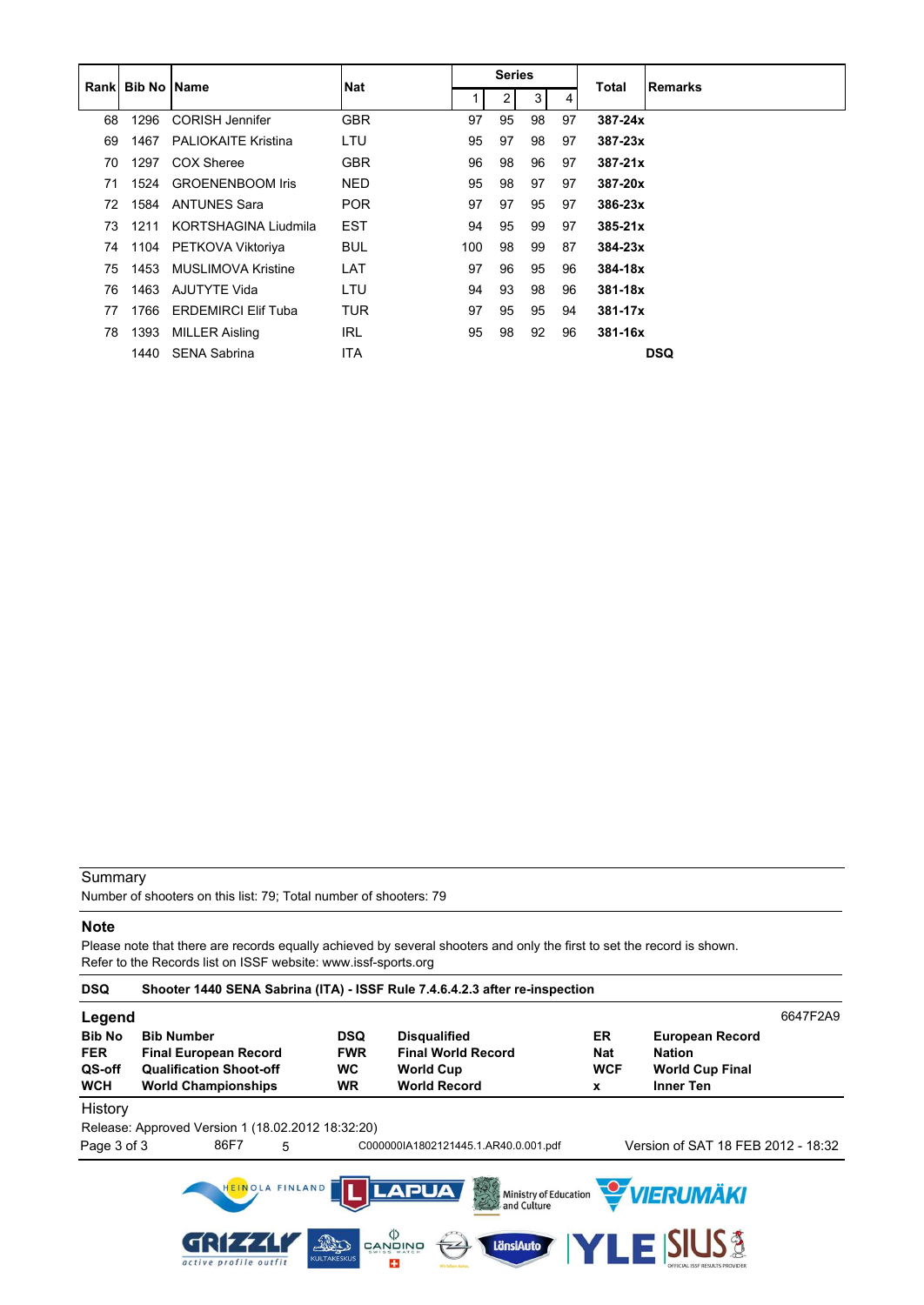**European Championship 10m**

**RESULTS 10m AIR RIFLE WOMEN**

**TEAM**

Vierumaeki

SAT 18 FEB 2012, START TIME 14:45

|                | (Team)              |                                                                                                  |     |                 |             |            |                              |                                  |
|----------------|---------------------|--------------------------------------------------------------------------------------------------|-----|-----------------|-------------|------------|------------------------------|----------------------------------|
|                | WR<br>ER            | 1196 ZHAO Yinghui; DU Li; WU Liuxi;<br>1192 PFEILSCHIFTER Sonja; LECHNER Barbara; AUMANN Sylvia; |     |                 |             | CHN<br>GER | 24 JUL 2006 WCH Zagreb (CRO) | 6 DEC 2007 ASC Kuwait City (KUW) |
|                |                     |                                                                                                  |     |                 |             |            |                              |                                  |
|                |                     |                                                                                                  |     | <b>Series</b>   |             |            |                              |                                  |
| Rank           | <b>Bib No IName</b> |                                                                                                  | 1   | 2               | 3           | 4          | Total                        | Remarks                          |
| 1              |                     | <b>GER</b> - Germany                                                                             |     | 299 300 298 293 |             |            | 1190-97x                     |                                  |
|                | 1340                | PFEILSCHIFTER Sonja                                                                              |     | 100 100         | 100         | 98         | 398-36x                      |                                  |
|                | 1329                | <b>ENGLEDER Barbara</b>                                                                          | 99  | 100             | 99          | 99         | 397-33x                      |                                  |
|                |                     | 1330 GAUSS Beate                                                                                 |     | 100 100         | 99          | 96         | 395-28x                      |                                  |
| $\overline{2}$ |                     | <b>SRB - Serbia</b>                                                                              |     | 295 299 298 296 |             |            | 1188-92x                     |                                  |
|                | 1672                | <b>ARSOVIC Andrea</b>                                                                            | 98  | 100             | 99          | 100        | 397-31x                      |                                  |
|                | 1685                | <b>TODOROVIC Dragana</b>                                                                         | 99  | 100             | 99          | 98         | 396-30x                      |                                  |
|                | 1678                | MAKSIMOVIC Ivana                                                                                 | 98  | 99              | 100         | 98         | 395-31x                      |                                  |
| 3              |                     | <b>FRA - France</b>                                                                              |     | 296 298 297 297 |             |            | 1188-88x                     |                                  |
|                | 1269                | <b>EVESQUE Emilie</b>                                                                            | 99  | 100             | 99          | 100        | 398-34x                      |                                  |
|                | 1281                | <b>MORIN Sandy</b>                                                                               | 99  | 99              | 99          | 99         | 396-26x                      |                                  |
|                | 1267                | <b>DUPERRON Myriam</b>                                                                           | 98  | 99              | 99          | 98         | 394-28x                      |                                  |
| 4              |                     | <b>CZE - Czech Republic</b>                                                                      |     | 298 298 292 298 |             |            | 1186-93x                     |                                  |
|                | 1148                | <b>EMMONS Katerina</b>                                                                           | 99  | 99              | 100         | 100        | 398-35x                      |                                  |
|                | 1166                | SYKOROVA Adela                                                                                   | 99  | 100             | 98          | 98         | 395-28x                      |                                  |
|                |                     | 1144 BARTOSOVA Klara                                                                             | 100 | 99              |             | 94 100     | $393 - 30x$                  |                                  |
| 5              |                     | <b>DEN - Denmark</b>                                                                             |     | 299 296 297 293 |             |            | $1185 - 91x$                 |                                  |
|                | 1179                | <b>NIELSEN Stine</b>                                                                             | 100 | 100 100         |             | 98         | 398-37x                      |                                  |
|                | 1175                | <b>ANDERSEN Stine</b>                                                                            | 100 | 98              | 100         | 97         | $395 - 32x$                  |                                  |
|                | 1176                | <b>JENSEN Anette</b>                                                                             | 99  | 98              | 97          | 98         | 392-22x                      |                                  |
| 6              |                     | <b>POL - Poland</b>                                                                              |     |                 |             |            | 296 294 299 296 1185-90x     |                                  |
|                |                     | 1578 WRONSKA Paula                                                                               | 100 | 99              | 99          | 99         | $397 - 32x$                  |                                  |
|                |                     | 1572 NAGAY Agnieszka                                                                             | 98  |                 | 97 100 100  |            | 395-31x                      |                                  |
|                | 1561                | <b>BOGACKA Sylwia</b>                                                                            | 98  |                 | 98 100      | 97         | 393-27x                      |                                  |
| $\overline{7}$ |                     | <b>UKR - Ukraine</b>                                                                             | 295 |                 | 296 294 295 |            | 1180-89x                     |                                  |
|                | 1813                | <b>TYKHOVA Darya</b>                                                                             | 99  | 99              | 99          | 100        | 397-32x                      |                                  |
|                | 1810                | SHCHERBA Olesya                                                                                  | 97  | 98              | 98          | 99         | 392-31x                      |                                  |
|                | 1803                | LESKIV Lessia                                                                                    | 99  | 99              | 97          | 96         | 391-26x                      |                                  |



 $\left( -\right)$ 

**LAPUA** 

 $\begin{matrix} \langle \rangle \\ \texttt{CANDING} \\ \texttt{SWISS WATE} \end{matrix}$ 

E3

Ministry of Education<br>and Culture

LänsiAuto

Page 1 of 3 5 Q000000TA1802121445.1.AR40.0.001.pdf Version of SAT 18 FEB 2012 - 17:10

.<br>VIERUMÄKI

**SIUS®** 

HEINOLA FINLAND

GRIZZLI

active profile outfit

KULTAKESKL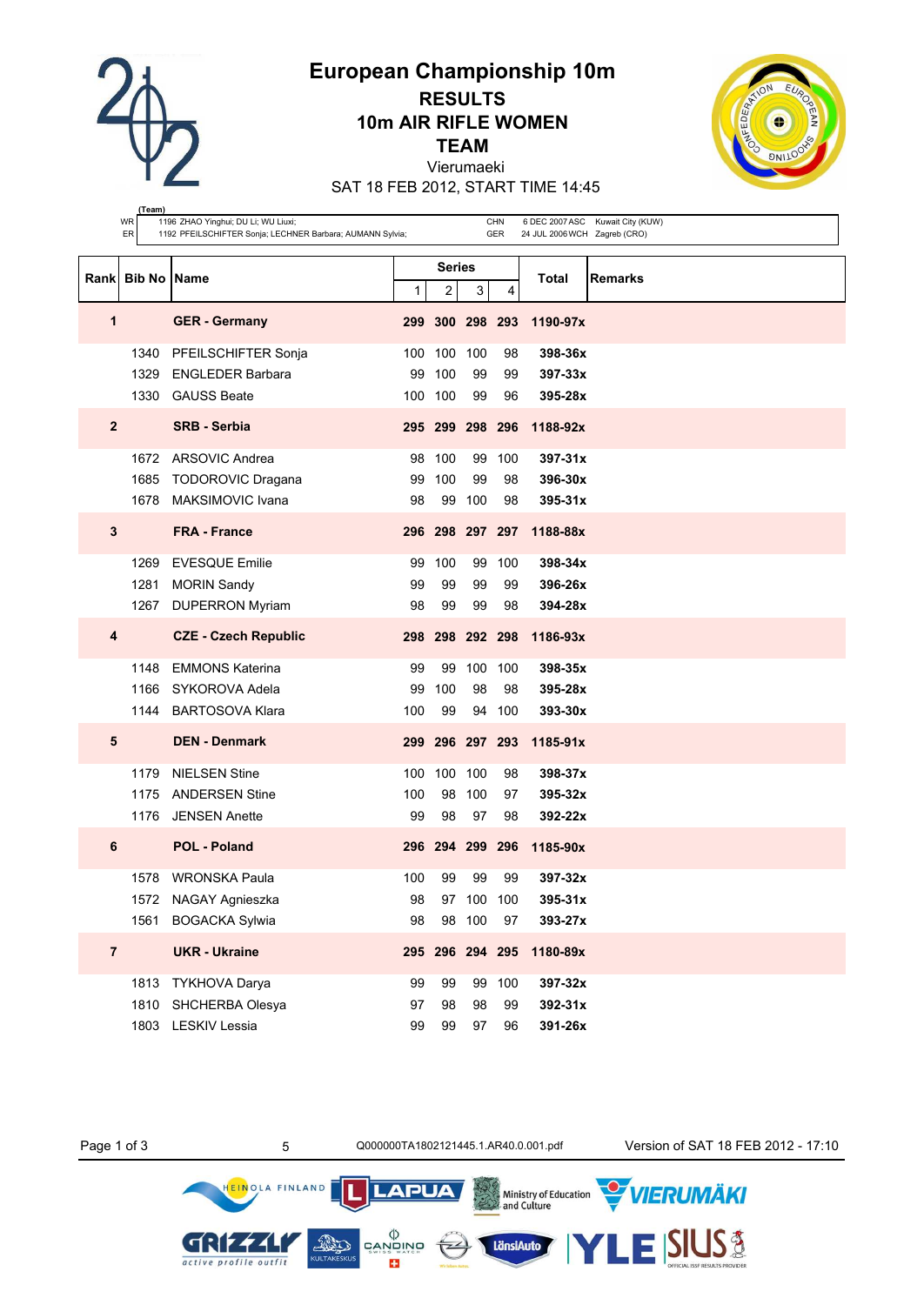|    | Rank Bib No Name |                                 |     | <b>Series</b>   |     |        | Total<br><b>Remarks</b>  |
|----|------------------|---------------------------------|-----|-----------------|-----|--------|--------------------------|
|    |                  |                                 | 1   | $\overline{a}$  | 3   | 4      |                          |
| 8  |                  | <b>AUT - Austria</b>            |     | 290 297 295 297 |     |        | 1179-86x                 |
|    | 1036             | <b>UNGERANK Lisa</b>            | 98  | 100             | 98  | 100    | 396-32x                  |
|    |                  | 1032 OBERMOSER Stephanie        | 98  | 99              | 98  | 99     | 394-30x                  |
|    |                  | 1037 UNGERANK Nadine            | 94  | 98              | 99  | 98     | 389-24x                  |
| 9  |                  | <b>HUN - Hungary</b>            |     | 292 295 296 295 |     |        | 1178-86x                 |
|    | 1375             | <b>KARMACSI Ildiko</b>          | 98  | 97              | 99  | 99     | 393-30x                  |
|    | 1383             | SZIJJ Katinka                   | 97  | 99              | 99  | 98     | 393-28x                  |
|    |                  | 1376 KOVACS BALINT Zsofia Aniko | 97  | 99              | 98  | 98     | 392-28x                  |
| 10 |                  | <b>CRO - Croatia</b>            |     | 293 294 296 295 |     |        | 1178-86x                 |
|    |                  | 1126 PEREC Tanja                | 97  | 100             | 100 | 98     | 395-34x                  |
|    |                  | 1125 PEJCIC Snjezana            | 99  | 98              | 99  | 99     | 395-31x                  |
|    |                  | 1132 VITEZ Sandra               | 97  | 96              | 97  | 98     | 388-21x                  |
| 11 |                  | <b>FIN - Finland</b>            |     | 292 294 294 298 |     |        | 1178-78x                 |
|    | 1227             | ETULA Hanna                     | 99  | 100             | 97  | 98     | 394-29x                  |
|    | 1255             | YLI-KIIKKA Marjo                | 96  | 98              | 98  | 100    | 392-25x                  |
|    |                  | 1247 PITKANEN Hanna             | 97  | 96              |     | 99 100 | 392-24x                  |
| 12 |                  | <b>NOR - Norway</b>             |     |                 |     |        | 295 293 297 293 1178-75x |
|    | 1552             | <b>TORVIK Marte</b>             | 100 | 98              | 99  | 100    | 397-32x                  |
|    | 1551             | STUBSJOEN Ingrid                | 99  | 98              | 98  | 96     | 391-24x                  |
|    | 1536             | <b>BERGER Marianne</b>          | 96  | 97              | 100 | 97     | 390-19x                  |
| 13 |                  | <b>RUS - Russian Federation</b> |     | 291 297 295 294 |     |        | 1177-87x                 |
|    | 1639             | <b>VDOVINA Daria</b>            | 100 | 98              | 99  | 99     | 396-30x                  |
|    | 1615             | <b>GALKINA Lioubov</b>          | 95  | 100             | 99  | 98     | 392-32x                  |
|    | 1610             | <b>BOBKOVA Marina</b>           | 96  | 99              | 97  | 97     | 389-25x                  |
| 14 |                  | <b>ISR</b> - Israel             |     |                 |     |        | 291 295 296 295 1177-81x |
|    | 1417             | TAL Chen                        | 97  | 100             | 100 | 98     | 395-31x                  |
|    | 1416             | <b>STERNBERG Ella</b>           | 96  | 99              | 98  | 99     | 392-25x                  |
|    |                  | 1410 KAN-DAGAN Yael             | 98  | 96              | 98  | 98     | 390-25x                  |
| 15 |                  | <b>SWE - Sweden</b>             |     | 295 292 293 296 |     |        | 1176-76x                 |
|    | 1741             | <b>HAGGLUND Maria</b>           | 99  | 97              | 99  | 100    | 395-27x                  |
|    | 1742             | <b>HELMERSSON Irene</b>         | 97  | 99              | 97  | 99     | 392-26x                  |
|    | 1739             | <b>BLOM Karin</b>               | 99  | 96              | 97  | 97     | 389-23x                  |
| 16 |                  | <b>BUL - Bulgaria</b>           |     | 296 296 296 285 |     |        | 1173-83x                 |
|    | 1102             | LUKANOVA Petya                  | 98  | 99              | 99  | 100    | 396-32x                  |
|    | 1098             | <b>IVANCHEVA Viktoria</b>       | 98  | 99              | 98  | 98     | 393-28x                  |
|    |                  | 1104 PETKOVA Viktoriya          | 100 | 98              | 99  | 87     | 384-23x                  |

GRIZZLY active profile outfit

HEINOLA FINLAND

LänsiAuto

**LAPUA** 

 $\begin{matrix} \langle \rangle \\ \text{CAND} \\ \text{CAND} \\ \text{SUS} \\ \text{CUS} \end{matrix}$ 

Page 2 of 3 5 0000000TA1802121445.1.AR40.0.001.pdf Version of SAT 18 FEB 2012 - 17:10

ESIUS<sup>3</sup>

Ministry of Education WIERUMÄKI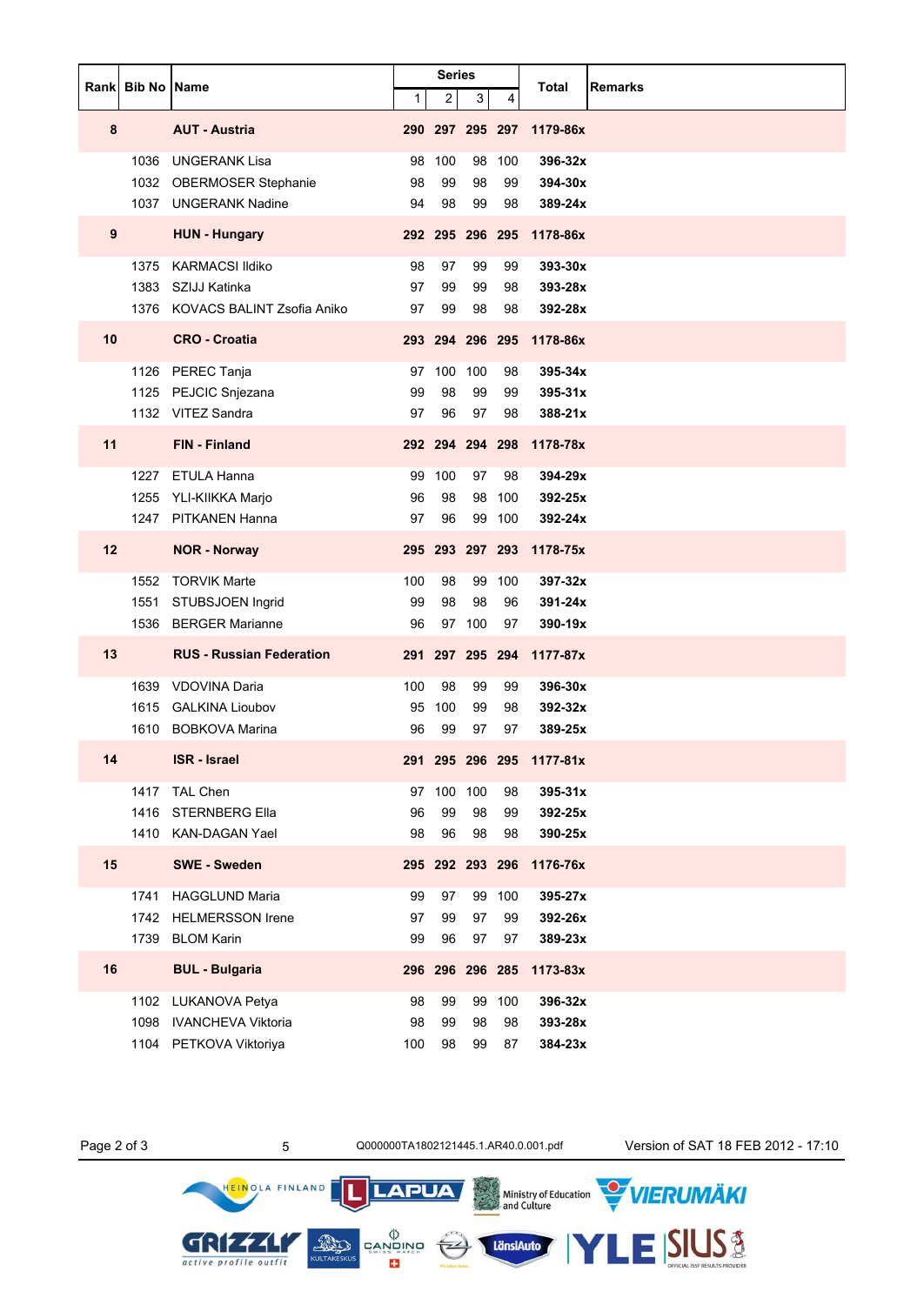|      | <b>Bib No Name</b> |                               |             | <b>Series</b>  |                 |                |              |                |
|------|--------------------|-------------------------------|-------------|----------------|-----------------|----------------|--------------|----------------|
| Rank |                    |                               | $\mathbf 1$ | $\overline{2}$ | 3               | $\overline{4}$ | <b>Total</b> | <b>Remarks</b> |
| 17   |                    | <b>SUI - Switzerland</b>      |             |                | 293 293 293 291 |                | 1170-73x     |                |
|      | 1713               | <b>VERDON Aurore</b>          | 98          | 97             | 97              | 100            | 392-24x      |                |
|      | 1708               | <b>MARGUET Annik</b>          | 99          | 98             | 98              | 94             | 389-27x      |                |
|      |                    | 1702 GUIGNARD SCHNYDER Silvia | 96          | 98             | 98              | 97             | 389-22x      |                |
| 18   |                    | <b>EST - Estonia</b>          |             |                | 286 289 294 294 |                | 1163-70x     |                |
|      | 1218               | <b>VORONOVA Anzela</b>        | 97          | 97             | 98              | 98             | 390-27x      |                |
|      |                    | 1212 KOTKAS Karina            | 95          | 97             | 97              | 99             | 388-22x      |                |
|      | 1211               | <b>KORTSHAGINA Liudmila</b>   | 94          | 95             | 99              | 97             | 385-21x      |                |
| 19   |                    | <b>GBR - Great Britain</b>    |             |                | 290 291 291 289 |                | 1161-70x     |                |
|      | 1304               | MCINTOSH Jennifer             | 97          | 98             | 97              | 95             | 387-25x      |                |
|      | 1296               | <b>CORISH Jennifer</b>        | 97          | 95             | 98              | 97             | $387 - 24x$  |                |
|      | 1297               | <b>COX Sheree</b>             | 96          | 98             | 96              | 97             | $387 - 21x$  |                |
| 20   |                    | <b>LTU - Lithuania</b>        |             |                | 287 287 293 290 |                | $1157 - 63x$ |                |
|      | 1464               | BELOCHVOSTOVA Margarita       | 98          | 97             | 97              | 97             | 389-22x      |                |
|      | 1467               | <b>PALIOKAITE Kristina</b>    | 95          | 97             | 98              | 97             | 387-23x      |                |
|      |                    | 1463 AJUTYTE Vida             | 94          | 93             | 98              | 96             | 381-18x      |                |
|      |                    | <b>ITA - Italy</b>            |             |                |                 |                |              | <b>DSQ</b>     |
|      | 1436               | <b>NARDELLI Elania</b>        | 98          | 98             | 100 100         |                | 396-33x      |                |
|      | 1437               | NOTARANGELO Antonella         | 98          | 98             | 99              | 100            | 395-29x      |                |
|      | 1440               | <b>SENA Sabrina</b>           |             |                |                 |                |              | <b>DSQ</b>     |

Number of shooters on this list: 63; Total number of shooters: 79; Total number of teams: 21

| <b>DSQ</b>    | Shooter 1440 SENA Sabrina (ITA) - ISSF Rule 7.4.6.4.2.3 after re-inspection                               |                       |                    |                                                                                                        |                                |    |                                                          |          |
|---------------|-----------------------------------------------------------------------------------------------------------|-----------------------|--------------------|--------------------------------------------------------------------------------------------------------|--------------------------------|----|----------------------------------------------------------|----------|
| Legend        |                                                                                                           |                       |                    |                                                                                                        |                                |    |                                                          | F873A6DF |
| <b>Bib No</b> | <b>Bib Number</b>                                                                                         |                       | <b>DSQ</b>         | <b>Disqualified</b>                                                                                    |                                | ER | <b>European Record</b>                                   |          |
| <b>WCH</b>    | <b>World Championships</b>                                                                                |                       | <b>WR</b>          | <b>World Record</b>                                                                                    |                                | x  | <b>Inner Ten</b>                                         |          |
| History       |                                                                                                           |                       |                    |                                                                                                        |                                |    |                                                          |          |
|               | Release: Approved Version 1 (18.02.2012 17:10:56)<br>Release: Preliminary Version 1 (18.02.2012 16:18:14) |                       |                    |                                                                                                        |                                |    |                                                          |          |
| Page 3 of 3   | 86F7                                                                                                      | 5                     |                    | Q000000TA1802121445.1.AR40.0.001.pdf                                                                   |                                |    | Version of SAT 18 FEB 2012 - 17:10                       |          |
|               | active profile outfit                                                                                     | HEINOLA FINLAND<br>20 | <b>KULTAKESKUS</b> | <b>LAPUA</b><br>$\overset{\text{\tiny{(1)}}}{\approx}$ and $\overset{\text{\tiny{(2)}}}{\approx}$<br>÷ | 美国<br>and Culture<br>LänsiAuto |    | Ministry of Education WIERUMAKI<br><b>TLE SIUS &amp;</b> |          |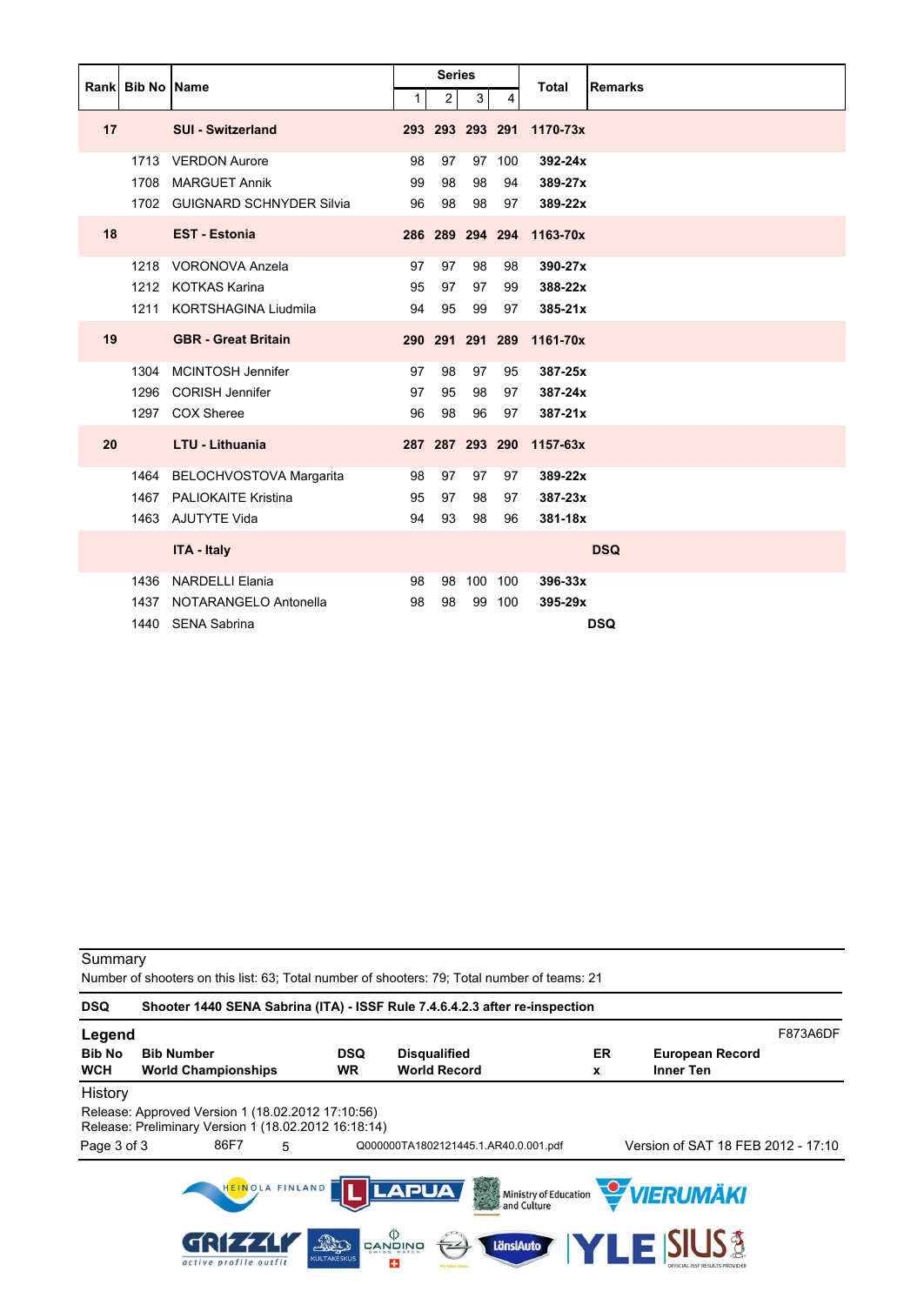

# **European Championship 10m FINAL RESULTS 10m AIR PISTOL WOMEN**

Vierumaeki SUN 19 FEB 2012, START TIME 10:00



**(Qualification)** WR 393 SMIRNOVA Svetlana RUS 23 MAY 1998 WC Munich (GER) ER 393 SMIRNOVA Svetlana RUS 23 MAY 1998 WC Munich (GER)

**(Finals)** FWR 493.5 REN Jie CHN 22 MAY 1999 WC Munich (GER)

FER 493.0 SMIRNOVA Svetlana RUS 23 MAY 1998WC Munich (GER)

|             |                  |                                                             |                                               |              | Series |     |             |                                    |
|-------------|------------------|-------------------------------------------------------------|-----------------------------------------------|--------------|--------|-----|-------------|------------------------------------|
|             | Rank Bib No Name |                                                             | Nat                                           | $\mathbf{1}$ | 2      | 3   | 4           | Total<br><b>Remarks</b>            |
|             |                  | 1 1687 VELICKOVIC Bobana                                    | <b>SRB</b>                                    | 99           | 97     | 97  | 95          | 388-12x                            |
|             |                  | Finals shots: 10.6 9.1 10.6 9.9 9.9 9.9 10.6                |                                               |              | 9.6    | 9.2 | 9.7         | 99.1                               |
|             |                  |                                                             |                                               |              |        |     |             | 487.1                              |
|             |                  | 2 1798 KOSTEVYCH Olena                                      | <b>UKR</b>                                    | 95           | 97     | 98  | 96          | 386-16x                            |
|             |                  | Finals shots:                                               | 9.5 9.6 10.0 10.2 10.5 9.2 10.7 9.7 10.6 10.7 |              |        |     |             | 100.7                              |
|             |                  |                                                             |                                               |              |        |     |             | 486.7                              |
| 3           |                  | <b>1642 YASKEVICH Liubov</b>                                | <b>RUS</b>                                    | 97           | 97     | 97  | 93          | $384 - 8x$                         |
|             |                  | Finals shots: 8.6 10.5 10.4 9.9 10.5 9.3 10.2 9.9 10.2 10.4 |                                               |              |        |     |             | 99.9                               |
|             |                  |                                                             |                                               |              |        |     |             | 483.9                              |
| 4           |                  | 1272 GOBERVILLE Celine                                      | <b>FRA</b>                                    | 97           | 95     | 95  | 96          | 383- 7x QS-off: 49.7               |
|             |                  | Finals shots: 10.4 10.5 9.8 10.3 10.2 10.6 10.3 10.1        |                                               |              |        |     | $9.4$ $9.2$ | 100.8                              |
|             |                  |                                                             |                                               |              |        |     |             | 483.8                              |
| 5           |                  | 1370 CSONKA Zsofia                                          | <b>HUN</b>                                    | 94           | 98     | 95  | 96          | 383-10x QS-off: 48.0               |
|             |                  | Finals shots:                                               | 9.3 10.7 9.7 10.2 9.9 10.7 9.8 9.6 10.2 10.5  |              |        |     |             | 100.6                              |
|             |                  |                                                             |                                               |              |        |     |             | 483.6                              |
| 6           |                  | 1076 CHAIKA Viktoria                                        | <b>BLR</b>                                    | 96           | 99     | 97  | 94          | 386-15x                            |
|             |                  | Finals shots: 9.4 9.9 9.7 10.2 8.4 9.1 9.5 9.8 10.1 10.0    |                                               |              |        |     |             | 96.1                               |
|             |                  |                                                             |                                               |              |        |     |             | 482.1                              |
| 7           |                  | 1347 VERDICCHIO KRAUSE<br>Claudia                           | <b>GER</b>                                    | 99           | 97     | 95  | 93          | $384 - 8x$                         |
|             |                  | Finals shots: 8.9 9.0 10.6 9.4 9.9 9.6 10.2 9.7 10.1 10.2   |                                               |              |        |     |             | 97.6                               |
|             |                  |                                                             |                                               |              |        |     |             | 481.6                              |
| 8           |                  | 1191 FRANQUET Sonia                                         | ESP                                           | 98           | 98     | 93  | 94          | 383- 9x QS-off: 48.2               |
|             |                  | Finals shots: 9.7 9.7 9.4 9.1 8.5 9.0 10.1                  |                                               |              | 9.5    | 9.4 | 9.9         | 94.3                               |
|             |                  |                                                             |                                               |              |        |     |             | 477.3                              |
| 9           |                  | 1092 BONEVA Antoaneta                                       | BUL                                           | 95           | 93     | 97  | 98          | 383-15x QS-off: 47.0               |
| 10          |                  | 1628 ORLOVSKAYA Galina                                      | <b>RUS</b>                                    | 96           | 96     | 95  | 96          | 383-17x QS-off: 46.8               |
| 11          | 1586             | CASTELAO Joana                                              | <b>POR</b>                                    | 96           | 95     | 95  | 96          | $382 - 12x$                        |
| 12          | 1379             | <b>NEMES Adrienn</b>                                        | HUN                                           | 93           | 95     | 96  | 98          | 382-10x                            |
| 13          |                  | 1697 DIETHELM Heidi                                         | SUI                                           | 95           | 94     | 98  | 95          | 382- 7x                            |
| 14          | 1627             | MOZGALOVA Kira                                              | <b>RUS</b>                                    | 97           | 96     | 93  | 95          | 381-10x                            |
| 15          | 1559             | <b>BARTKOW KWIATKOWSKA POL</b><br>Beata                     |                                               | 95           | 94     | 98  | 94          | 381-9x                             |
| 16          | 1385             | <b>TOBAI SIKE Renata</b>                                    | <b>HUN</b>                                    | 96           | 97     | 93  | 95          | $381 - 4x$                         |
| 17          | 1157             | <b>MARUSKOVA Lenka</b>                                      | CZE                                           | 91           | 96     | 96  | 97          | 380-13x                            |
| 18          | 1673             | ARUNOVIC Zorana                                             | <b>SRB</b>                                    | 95           | 93     | 95  | 97          | 380-11x                            |
| 19          | 1318             | SALUKVADZE Nino                                             | GEO                                           | 96           | 94     | 95  | 95          | 380-11x                            |
| 20          | 1495             | NEGREBA Diana                                               | MDA                                           | 93           | 94     | 95  | 97          | $379 - 11x$                        |
| 21          | 1357             | <b>DOUKA Athina</b>                                         | GRE                                           | 93           | 94     | 96  | 96          | $379 - 11x$                        |
| Page 1 of 3 |                  | 4                                                           | C000000IA1902121000.1.AP40.0.001.pdf          |              |        |     |             | Version of SUN 19 FEB 2012 - 16:05 |





**SIUS®**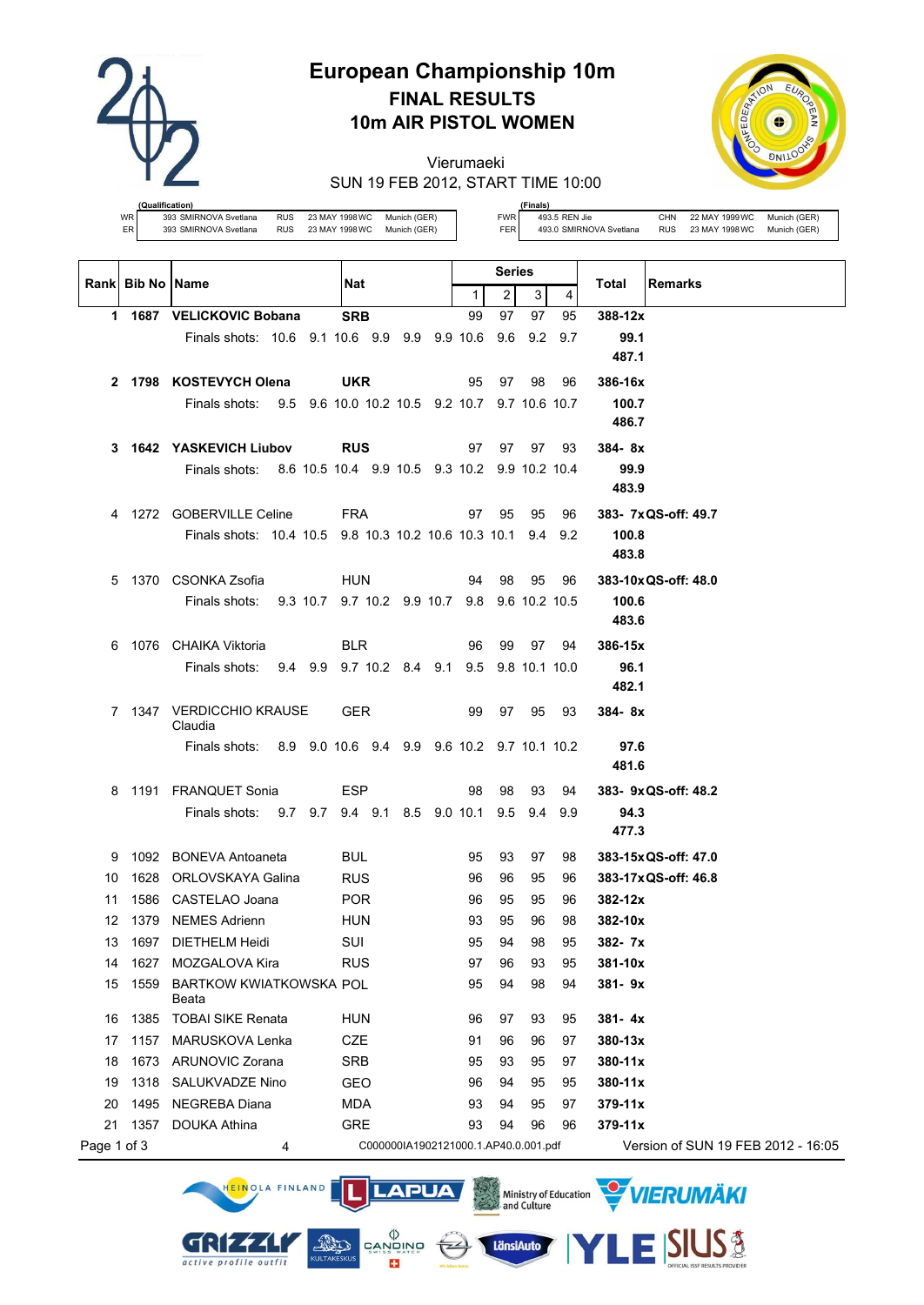|       |                    |                                  |            |    | Series |    |    |                         |  |
|-------|--------------------|----------------------------------|------------|----|--------|----|----|-------------------------|--|
| Rankl | <b>Bib No Name</b> |                                  | Nat        | 1  | 2      | 3  | 4  | <b>Remarks</b><br>Total |  |
| 22    | 1124               | <b>MAROVIC Marija</b>            | <b>CRO</b> | 96 | 97     | 92 | 94 | 379-9x                  |  |
| 23    | 1345               | <b>THURMANN Stefanie</b>         | <b>GER</b> | 97 | 95     | 94 | 93 | $379 - 7x$              |  |
| 24    | 1232               | <b>HELLE Karoliina</b>           | <b>FIN</b> | 91 | 97     | 91 | 99 | 378-9x                  |  |
| 25    | 1178               | <b>MEYERHOFF Susanne</b>         | DEN        | 95 | 97     | 91 | 95 | $378 - 9x$              |  |
| 26    | 1334               | <b>KARSCH Monika</b>             | <b>GER</b> | 98 | 93     | 94 | 93 | 378-9x                  |  |
| 27    | 1159               | MUSILOVA Michaela                | CZE        | 95 | 95     | 94 | 93 | 377-14x                 |  |
| 28    | 1795               | <b>KLYMENKO Inna</b>             | <b>UKR</b> | 95 | 95     | 93 | 94 | 377-6x                  |  |
| 29    | 1252               | <b>SUHONEN Mira</b>              | <b>FIN</b> | 92 | 97     | 91 | 96 | $376 - 13x$             |  |
| 30    | 1358               | <b>KORAKAKI Anna</b>             | GRE        | 90 | 94     | 96 | 96 | $376 - 12x$             |  |
| 31    | 1574               | <b>SZPEK Slawomira</b>           | POL        | 91 | 96     | 97 | 92 | 376-8x                  |  |
| 32    | 1428               | <b>CHIABERTO Giustina</b>        | ITA        | 92 | 93     | 96 | 94 | $375 - 12x$             |  |
| 33    | 1096               | <b>GROZDEVA Maria</b>            | <b>BUL</b> | 92 | 93     | 94 | 96 | $375 - 10x$             |  |
| 34    | 1217               | <b>RUMIANTSEVA Vera</b>          | EST        | 98 | 94     | 91 | 92 | $375 - 10x$             |  |
| 35    | 1320               | <b>UTSHADZE Nino</b>             | GEO        | 93 | 92     | 94 | 96 | $375 - 4x$              |  |
| 36    | 1498               | <b>ZGURSCAIA Marina</b>          | <b>MDA</b> | 92 | 93     | 98 | 92 | 375-3x                  |  |
| 37    | 1682               | <b>SEKARIC Jasna</b>             | <b>SRB</b> | 95 | 93     | 94 | 92 | $374 - 11x$             |  |
| 38    | 1287               | <b>TIRODE Stephanie</b>          | <b>FRA</b> | 93 | 94     | 94 | 93 | 374-10x                 |  |
| 39    | 1360               | MICHELAKOU Stavroula             | GRE        | 91 | 93     | 94 | 96 | $374 - 9x$              |  |
| 40    | 1698               | <b>FROELICH Cornelia</b>         | SUI        | 94 | 93     | 92 | 95 | $374 - 9x$              |  |
| 41    | 1542               | FLAATE Linn Iren                 | NOR        | 92 | 94     | 94 | 94 | $374 - 8x$              |  |
| 42    | 1543               | <b>GRAN</b> Ingeborg             | <b>NOR</b> | 93 | 94     | 95 | 92 | $374 - 7x$              |  |
| 43    | 1568               | KOREJWO Agnieszka                | <b>POL</b> | 95 | 93     | 90 | 95 | 373-9x                  |  |
| 44    | 1273               | <b>GOBERVILLE Sandrine</b>       | <b>FRA</b> | 93 | 96     | 89 | 95 | 373-8x                  |  |
| 45    | 1190               | <b>FERNANDEZ Maria Pilar</b>     | ESP        | 92 | 90     | 98 | 92 | $372 - 10x$             |  |
| 46    | 1094               | DUSHANOVA Velislava              | <b>BUL</b> | 92 | 89     | 97 | 94 | 372-8x                  |  |
| 47    | 1433               | <b>GENOVESI Maura</b>            | ITA        | 93 | 95     | 93 | 91 | $372 - 5x$              |  |
| 48    | 1787               | CHUNIKHINA Valentyna             | <b>UKR</b> | 90 | 92     | 97 | 93 | $372 - 3x$              |  |
| 49    | 1043               | ASHUMOVA Irada                   | AZE        | 93 | 89     | 94 | 95 | $371 - 12x$             |  |
| 50    | 1235               | <b>KARRI Ritva</b>               | <b>FIN</b> | 92 | 94     | 91 | 94 | $371 - 7x$              |  |
| 51    | 1044               | <b>BAGHIROVA Nigar</b>           | AZE        | 95 | 92     | 92 | 92 | 371- 7x                 |  |
| 52    |                    | 1442 SUPPO Michela               | <b>ITA</b> | 92 | 98     | 92 | 88 | 370-6x                  |  |
| 53    | 1305               | <b>MULLIN Victoria Elizabeth</b> | <b>GBR</b> | 88 | 95     | 93 | 93 | $369 - 8x$              |  |
| 54    | 1058               | <b>HAMBLENNE Manon</b>           | <b>BEL</b> | 95 | 90     | 93 | 91 | 369-6x                  |  |
| 55    | 1138               | <b>PANTELI</b> Irene             | <b>CYP</b> | 93 | 93     | 91 | 90 | $367 - 2x$              |  |
| 56    | 1749               | PRANDL NORRGARD Maria SWE        |            | 90 | 91     | 91 | 94 | 366-9x                  |  |
| 57    | 1475               | <b>VYSNIAUSKAITE Benita</b>      | LTU        | 91 | 92     | 93 | 90 | 366-8x                  |  |
| 58    | 1001               | <b>JAKOVA Marina</b>             | ALB        | 93 | 90     | 94 | 88 | 365- 7x                 |  |
| 59    | 1477               | ZDANOVA Jekaterina               | LTU        | 92 | 90     | 91 | 91 | $364 - 5x$              |  |
| 60    | 1188               | <b>CEBALLOS Carmen</b>           | ESP        | 90 | 94     | 89 | 91 | $364 - 5x$              |  |
| 61    | 1303               | LYDALL Julia                     | <b>GBR</b> | 90 | 89     | 95 | 90 | $364 - 4x$              |  |
| 62    | 1493               | DROZDOVA Ecaterina               | <b>MDA</b> | 90 | 92     | 92 | 89 | $363 - 6x$              |  |
| 63    | 1299               | <b>GEIKIE Georgina</b>           | GBR        | 93 | 90     | 90 | 89 | $362 - 4x$              |  |
| 64    | 1592               | <b>TREPADO Ligia</b>             | <b>POR</b> | 88 | 87     | 90 | 92 | 357- 6x                 |  |
|       | 1476               | ZAJANCKAUSKIENE Lina             | LTU        |    |        |    |    | <b>DSQ</b>              |  |

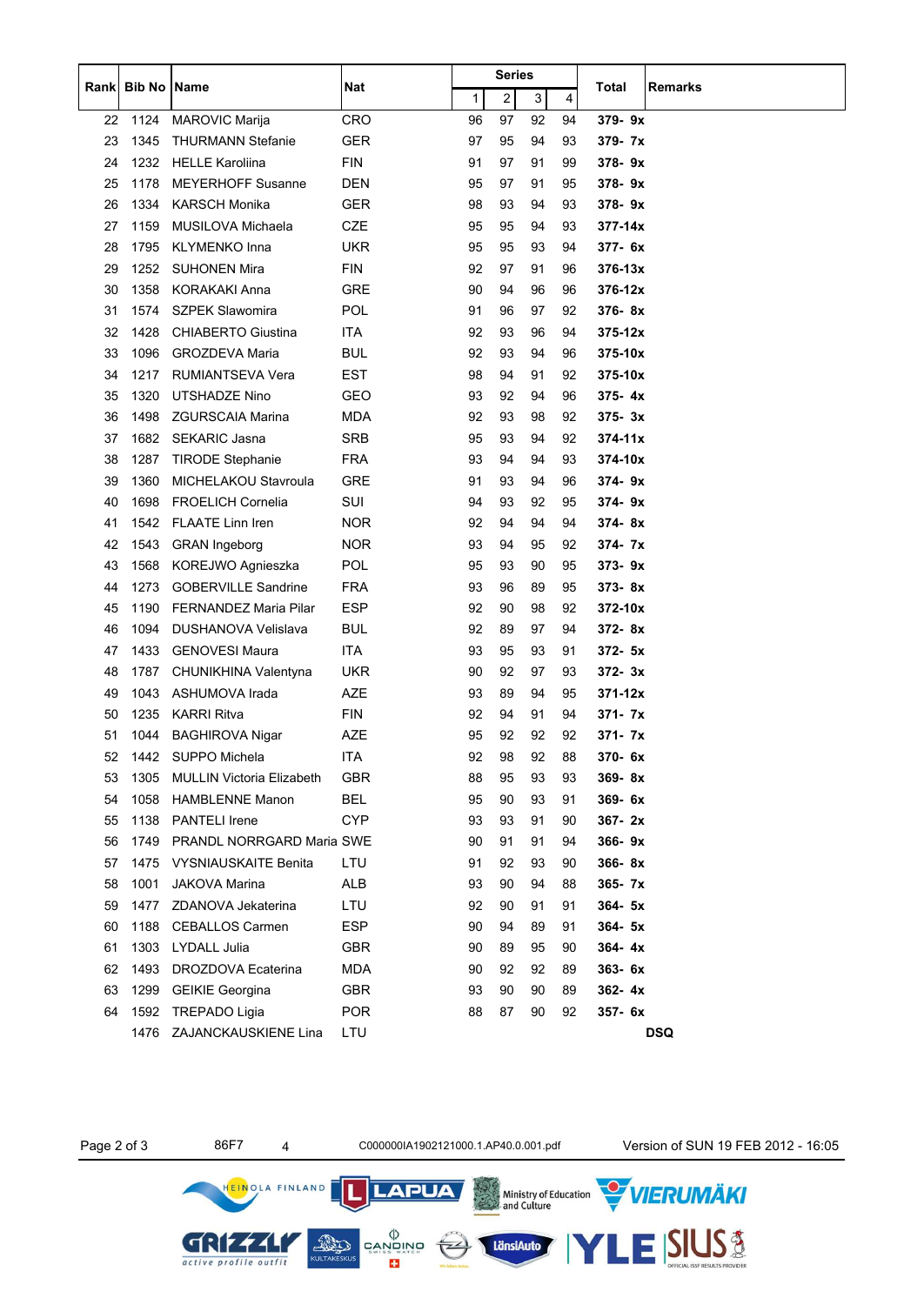| Rank Bib No Name | Nat | <b>Series</b> |  | Total | <b>Remarks</b> |
|------------------|-----|---------------|--|-------|----------------|
|                  |     |               |  |       |                |

Number of shooters on this list: 65; Total number of shooters: 65

| <b>DSQ</b>                                 |                                                                                                         |                                 | Shooter 1476 ZAJANCKAUSKIENE Lina (LTU) - ISSF Rule 6.4.2.1.1, 8.6.1.1 Taping                                                   |                        |                                                                |          |
|--------------------------------------------|---------------------------------------------------------------------------------------------------------|---------------------------------|---------------------------------------------------------------------------------------------------------------------------------|------------------------|----------------------------------------------------------------|----------|
| Legend                                     |                                                                                                         |                                 |                                                                                                                                 |                        |                                                                | 7372E55E |
| <b>Bib No</b><br><b>FER</b><br>QS-off<br>x | <b>Bib Number</b><br><b>Final European Record</b><br><b>Qualification Shoot-off</b><br><b>Inner Ten</b> | <b>DSQ</b><br><b>FWR</b><br>WC. | <b>Disqualified</b><br><b>Final World Record</b><br><b>World Cup</b>                                                            | ER<br><b>Nat</b><br>WR | <b>European Record</b><br><b>Nation</b><br><b>World Record</b> |          |
| History                                    |                                                                                                         |                                 |                                                                                                                                 |                        |                                                                |          |
|                                            | Release: Approved Version 1 (19.02.2012 16:05:28)                                                       |                                 |                                                                                                                                 |                        |                                                                |          |
| Page 3 of 3                                | 86F7<br>4                                                                                               |                                 | C000000IA1902121000.1.AP40.0.001.pdf                                                                                            |                        | Version of SUN 19 FEB 2012 - 16:05                             |          |
|                                            | HEINOLA FINLAND<br>active profile outfit                                                                | AD<br><b>KULTAKESKUS</b>        | <b>LAPUA</b><br>Ministry of Education<br>and Culture<br>$\langle \rangle$<br><b>LänsiAuto</b><br>CANQINO<br>7 <sup>2</sup><br>÷ |                        | <b>WERUMÄKI</b><br><b>LE SIUS &amp;</b>                        |          |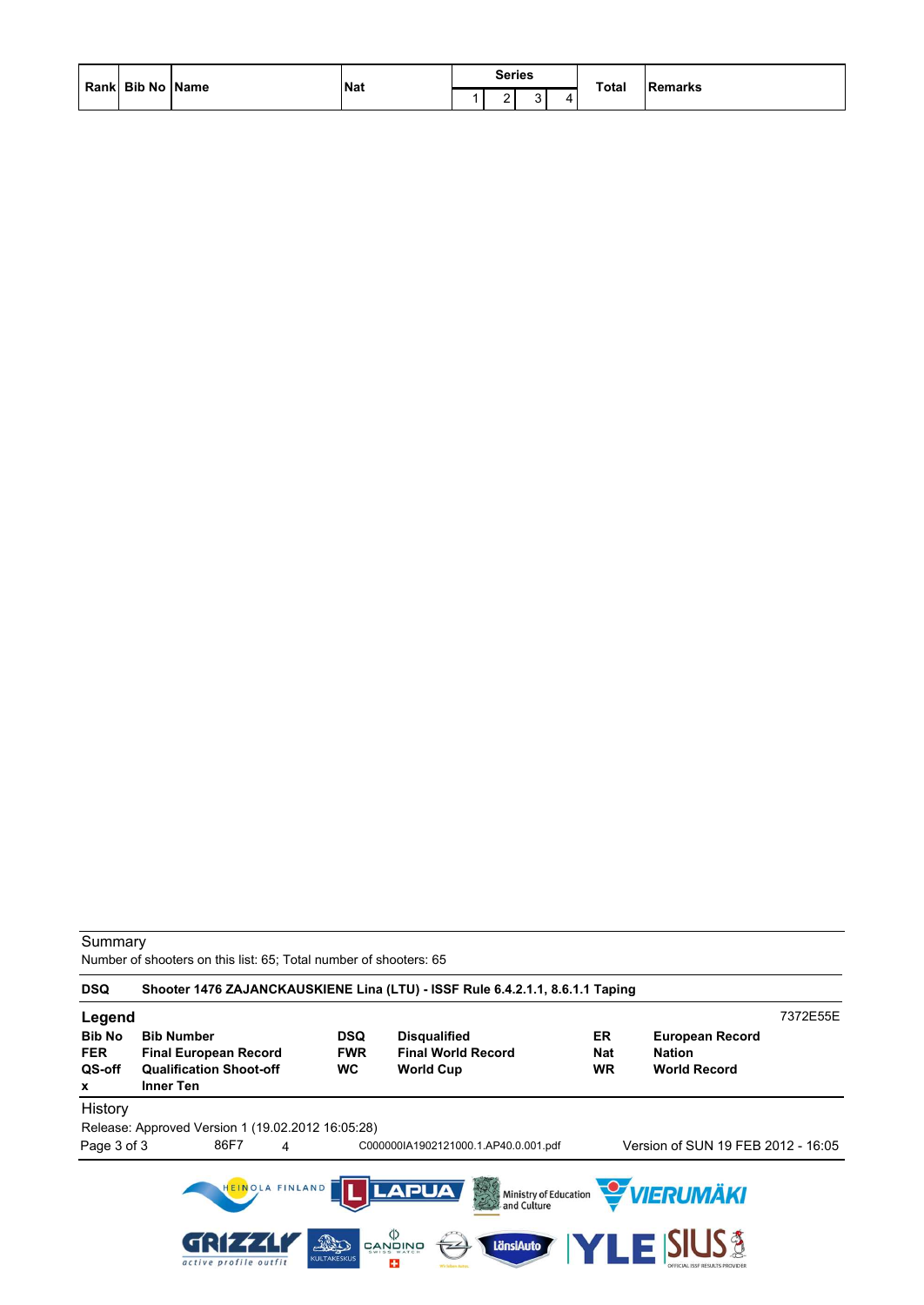**European Championship 10m**

**RESULTS 10m AIR PISTOL WOMEN**

**TEAM**

Vierumaeki

SUN 19 FEB 2012, START TIME 10:00

|                | (Team)           |                                                                                                                                |    |        |                 |                          |                                                        |         |
|----------------|------------------|--------------------------------------------------------------------------------------------------------------------------------|----|--------|-----------------|--------------------------|--------------------------------------------------------|---------|
|                | WR<br>ER         | 1161 KHOMILEVA Ludmila; LOGVINENKO Marina; SMIRNOVA Svetlana;<br>1161 KHOMILEVA Ludmila; LOGVINENKO Marina; SMIRNOVA Svetlana; |    |        |                 | <b>RUS</b><br><b>RUS</b> | 5 AUG 1993 ECH Brno (CZE)<br>5 AUG 1993 ECH Brno (CZE) |         |
|                |                  |                                                                                                                                |    |        |                 |                          |                                                        |         |
|                |                  |                                                                                                                                |    | Series |                 |                          |                                                        |         |
|                | Rank Bib No Name |                                                                                                                                | 1  | 2      | 3               | 4                        | Total                                                  | Remarks |
| 1              |                  | <b>RUS - Russian Federation</b>                                                                                                |    |        | 290 289 285 284 |                          | 1148-35x                                               |         |
|                |                  |                                                                                                                                |    |        |                 |                          |                                                        |         |
|                | 1642             | YASKEVICH Liubov                                                                                                               | 97 | 97     | 97              | 93                       | $384 - 8x$                                             |         |
|                | 1628             | ORLOVSKAYA Galina                                                                                                              | 96 | 96     | 95              | 96                       | $383 - 17x$                                            |         |
|                | 1627             | MOZGALOVA Kira                                                                                                                 | 97 | 96     | 93              | 95                       | 381-10x                                                |         |
| $\mathbf{2}$   |                  | <b>HUN - Hungary</b>                                                                                                           |    |        | 283 290 284 289 |                          | 1146-24x                                               |         |
|                | 1370             | CSONKA Zsofia                                                                                                                  | 94 | 98     | 95              | 96                       | 383-10x                                                |         |
|                | 1379             | <b>NEMES Adrienn</b>                                                                                                           | 93 | 95     | 96              | 98                       | 382-10x                                                |         |
|                | 1385             | TOBAI SIKE Renata                                                                                                              | 96 | 97     | 93              | 95                       | $381 - 4x$                                             |         |
| $\mathbf 3$    |                  | <b>SRB - Serbia</b>                                                                                                            |    |        | 289 283 286 284 |                          | 1142-34x                                               |         |
|                | 1687             | <b>VELICKOVIC Bobana</b>                                                                                                       | 99 | 97     | 97              | 95                       | 388-12x                                                |         |
|                |                  | 1673 ARUNOVIC Zorana                                                                                                           | 95 | 93     | 95              | 97                       | 380-11x                                                |         |
|                |                  | 1682 SEKARIC Jasna                                                                                                             | 95 | 93     | 94              | 92                       | $374 - 11x$                                            |         |
| 4              |                  | <b>GER</b> - Germany                                                                                                           |    |        |                 |                          | 294 285 283 279 1141-24x                               |         |
|                | 1347             | <b>VERDICCHIO KRAUSE Claudia</b>                                                                                               | 99 | 97     | 95              | 93                       | $384 - 8x$                                             |         |
|                | 1345             | <b>THURMANN Stefanie</b>                                                                                                       | 97 | 95     | 94              | 93                       | 379- 7x                                                |         |
|                |                  | 1334 KARSCH Monika                                                                                                             | 98 | 93     | 94              | 93                       | 378-9x                                                 |         |
| 5              |                  | <b>UKR - Ukraine</b>                                                                                                           |    |        | 280 284 288 283 |                          | 1135-25x                                               |         |
|                | 1798             | <b>KOSTEVYCH Olena</b>                                                                                                         | 95 | 97     | 98              | 96                       | 386-16x                                                |         |
|                | 1795             | <b>KLYMENKO Inna</b>                                                                                                           | 95 | 95     | 93              | 94                       | $377 - 6x$                                             |         |
|                |                  | 1787 CHUNIKHINA Valentyna                                                                                                      | 90 | 92     | 97              | 93                       | $372 - 3x$                                             |         |
| 6              |                  | <b>BUL - Bulgaria</b>                                                                                                          |    |        | 279 275 288 288 |                          | 1130-33x                                               |         |
|                |                  | 1092 BONEVA Antoaneta                                                                                                          | 95 | 93     | 97              | 98                       | $383 - 15x$                                            |         |
|                |                  | 1096 GROZDEVA Maria                                                                                                            | 92 | 93     | 94              | 96                       | 375-10x                                                |         |
|                |                  | 1094 DUSHANOVA Velislava                                                                                                       | 92 | 89     | 97              | 94                       | 372-8x                                                 |         |
| $\overline{7}$ |                  | <b>POL - Poland</b>                                                                                                            |    |        | 281 283 285 281 |                          | 1130-26x                                               |         |
|                |                  | 1559 BARTKOW KWIATKOWSKA Beata                                                                                                 | 95 | 94     | 98              | 94                       | 381-9x                                                 |         |
|                |                  | 1574 SZPEK Slawomira                                                                                                           | 91 | 96     | 97              | 92                       | 376-8x                                                 |         |
|                |                  | 1568 KOREJWO Agnieszka                                                                                                         | 95 | 93     | 90              | 95                       | 373-9x                                                 |         |

HEINOLA FINLAND

GRIZZA

active profile outfit

 $\left(\frac{1}{2}\right)$ 

**LAPUA** 

 $\begin{matrix} \langle \rangle \\ \texttt{CANDING} \\ \texttt{SUNBS} \\ \end{matrix}$ 

E3

**AND** 

**Ministry of Education**<br>**Ministry of Education** 

LänsiAuto

Page 1 of 3 4 Q000000TA1902121000.1.AP40.0.001.pdf Version of SUN 19 FEB 2012 - 11:51

.<br>VIERUMÄKI

**SIUS®**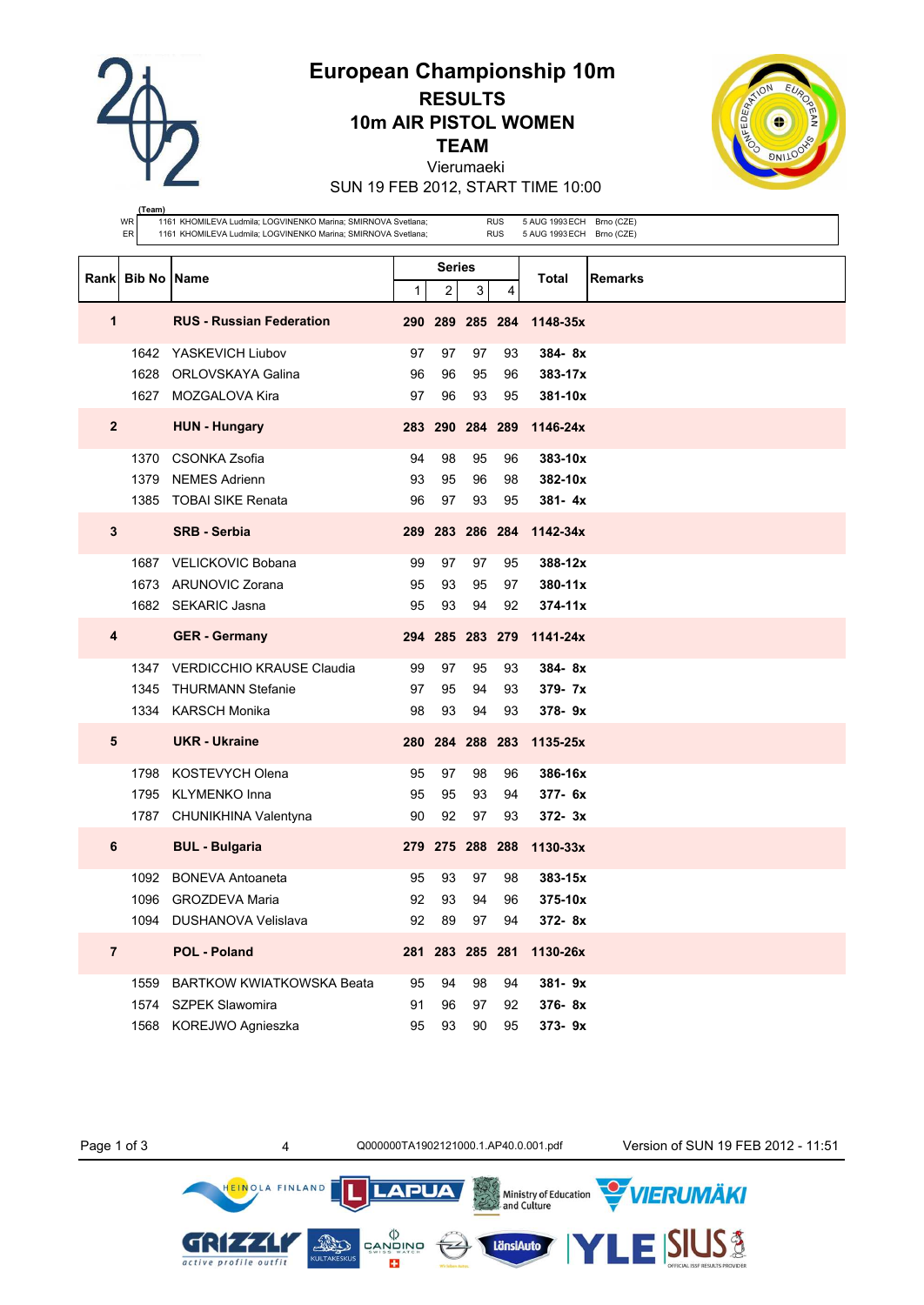|    |                           |                                  |                | <b>Series</b> |                 |    |                          |            |  |
|----|---------------------------|----------------------------------|----------------|---------------|-----------------|----|--------------------------|------------|--|
|    | <b>Rankl Bib No IName</b> |                                  | 1 <sup>1</sup> | $2\vert$      | 3 <sup>1</sup>  | 4  | Total<br>Remarks         |            |  |
| 8  |                           | <b>FRA - France</b>              |                |               |                 |    | 283 285 278 284 1130-25x |            |  |
|    | 1272                      | <b>GOBERVILLE Celine</b>         | 97             | 95            | 95              | 96 | 383- 7x                  |            |  |
|    | 1287                      | <b>TIRODE Stephanie</b>          | 93             | 94            | 94              | 93 | 374-10x                  |            |  |
|    | 1273                      | <b>GOBERVILLE Sandrine</b>       | 93             | 96            | 89              | 95 | $373 - 8x$               |            |  |
| 9  |                           | <b>GRE - Greece</b>              |                |               | 274 281 286 288 |    | 1129-32x                 |            |  |
|    | 1357                      | <b>DOUKA Athina</b>              | 93             | 94            | 96              | 96 | $379 - 11x$              |            |  |
|    |                           | 1358 KORAKAKI Anna               | 90             | 94            | 96              | 96 | 376-12x                  |            |  |
|    |                           | 1360 MICHELAKOU Stavroula        | 91             | 93            | 94              | 96 | 374-9x                   |            |  |
| 10 |                           | FIN - Finland                    |                |               | 275 288 273 289 |    | 1125-29x                 |            |  |
|    |                           | 1232 HELLE Karoliina             | 91             | 97            | 91              | 99 | $378 - 9x$               |            |  |
|    |                           | 1252 SUHONEN Mira                | 92             | 97            | 91              | 96 | $376 - 13x$              |            |  |
|    |                           | 1235 KARRI Ritva                 | 92             | 94            | 91              | 94 | $371 - 7x$               |            |  |
| 11 |                           | <b>ESP - Spain</b>               |                |               |                 |    | 280 282 280 277 1119-24x |            |  |
|    |                           | 1191 FRANQUET Sonia              | 98             | 98            | 93              | 94 | 383-9x                   |            |  |
|    |                           | 1190 FERNANDEZ Maria Pilar       | 92             | 90            | 98              | 92 | 372-10x                  |            |  |
|    |                           | 1188 CEBALLOS Carmen             | 90             | 94            | 89              | 91 | $364 - 5x$               |            |  |
| 12 |                           | <b>ITA - Italy</b>               |                |               |                 |    | 277 286 281 273 1117-23x |            |  |
|    | 1428                      | <b>CHIABERTO Giustina</b>        | 92             | 93            | 96              | 94 | $375 - 12x$              |            |  |
|    |                           | 1433 GENOVESI Maura              | 93             | 95            | 93              | 91 | $372 - 5x$               |            |  |
|    |                           | 1442 SUPPO Michela               | 92             | 98            | 92              | 88 | 370- 6x                  |            |  |
| 13 |                           | <b>MDA - Republic of Moldova</b> |                |               | 275 279 285 278 |    | 1117-20x                 |            |  |
|    |                           | 1495 NEGREBA Diana               | 93             | 94            | 95              | 97 | $379 - 11x$              |            |  |
|    |                           | 1498 ZGURSCAIA Marina            | 92             | 93            | 98              | 92 | $375 - 3x$               |            |  |
|    | 1493                      | DROZDOVA Ecaterina               | 90             | 92            | 92              | 89 | 363-6x                   |            |  |
| 14 |                           | <b>GBR - Great Britain</b>       |                |               |                 |    | 271 274 278 272 1095-16x |            |  |
|    | 1305                      | <b>MULLIN Victoria Elizabeth</b> | 88             | 95            | 93              | 93 | 369-8x                   |            |  |
|    | 1303                      | <b>LYDALL Julia</b>              | 90             | 89            | 95              | 90 | $364 - 4x$               |            |  |
|    | 1299                      | <b>GEIKIE Georgina</b>           | 93             | 90            | 90              | 89 | 362-4x                   |            |  |
|    |                           | LTU - Lithuania                  |                |               |                 |    | <b>DSQ</b>               |            |  |
|    | 1475                      | <b>VYSNIAUSKAITE Benita</b>      | 91             | 92            | 93              | 90 | 366-8x                   |            |  |
|    | 1477                      | ZDANOVA Jekaterina               | 92             | 90            | 91              | 91 | $364 - 5x$               |            |  |
|    |                           | 1476 ZAJANCKAUSKIENE Lina        |                |               |                 |    |                          | <b>DSQ</b> |  |

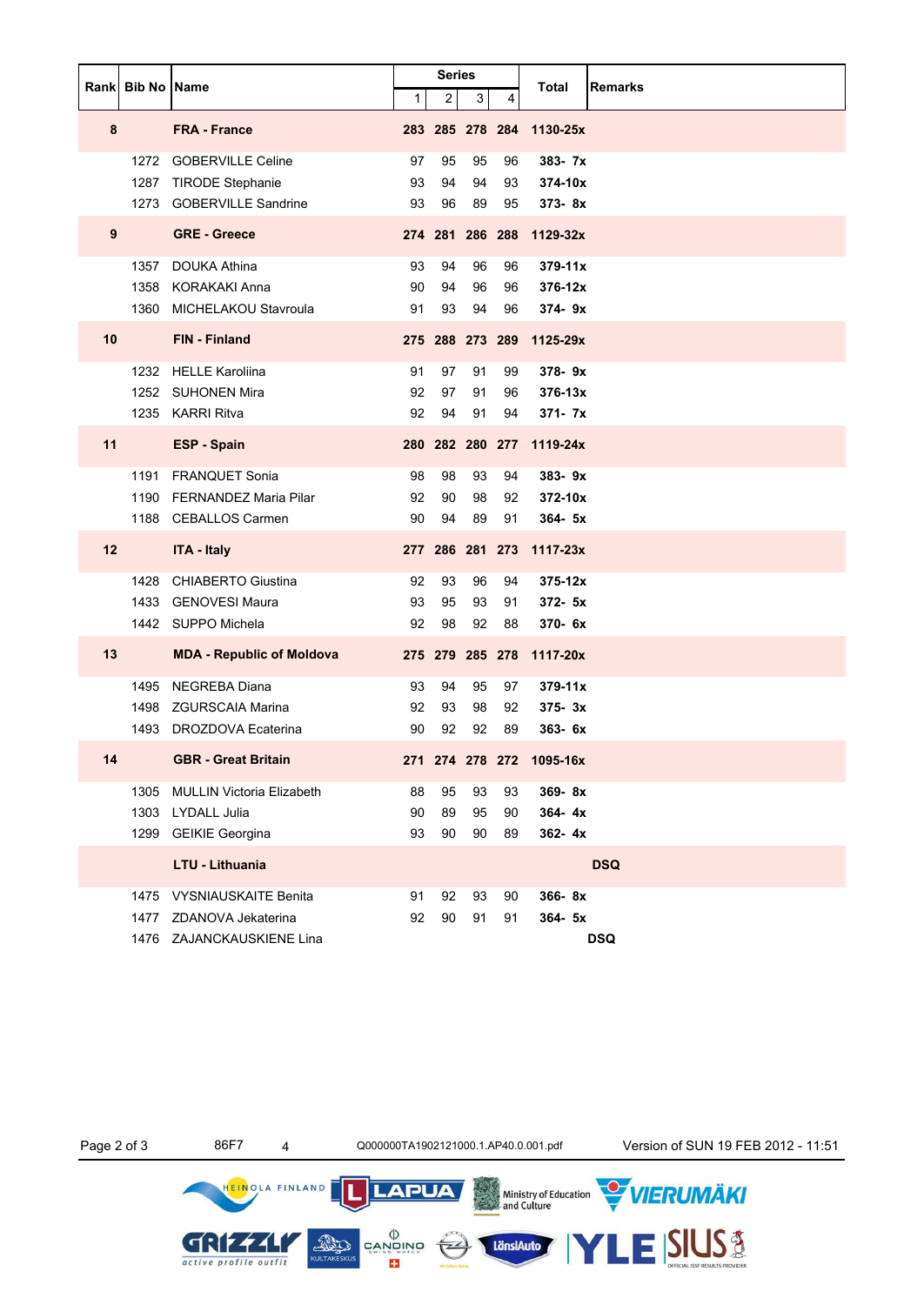|                  | <b>Series</b> |              | Remarks |
|------------------|---------------|--------------|---------|
| Rank Bib No Name |               | <b>Total</b> | ______  |

Number of shooters on this list: 45; Total number of shooters: 65; Total number of teams: 15

#### **Note**

Please note that there are records equally achieved by several shooters and only the first to set the record is shown. Refer to the Records list on ISSF website: www.issf-sports.org

| <b>DSQ</b>          | Shooter 1476 ZAJANCKAUSKIENE Lina (LTU) - ISSF Rule 6.4.2.1.1, 8.6.1.1 Taping                                                                                                  |                         |                                                            |                 |                                            |
|---------------------|--------------------------------------------------------------------------------------------------------------------------------------------------------------------------------|-------------------------|------------------------------------------------------------|-----------------|--------------------------------------------|
| Legend              |                                                                                                                                                                                |                         |                                                            |                 | 5587F8C6                                   |
| <b>Bib No</b><br>ER | <b>Bib Number</b><br><b>European Record</b>                                                                                                                                    | <b>DSQ</b><br><b>WR</b> | <b>Disqualified</b><br><b>World Record</b>                 | <b>ECH</b><br>x | <b>European Championships</b><br>Inner Ten |
| History             |                                                                                                                                                                                |                         |                                                            |                 |                                            |
| Page 3 of 3         | Release: Approved Version 1 (19.02.2012 11:51:05)<br>Release: Preliminary Version 2 (19.02.2012 11:36:09)<br>Release: Preliminary Version 1 (19.02.2012 11:15:29)<br>86F7<br>4 |                         | Q000000TA1902121000.1.AP40.0.001.pdf                       |                 | Version of SUN 19 FEB 2012 - 11:51         |
|                     | HEINOLA FINLAND                                                                                                                                                                |                         | <b>LAPUA</b><br>Ministry of Education<br>and Culture<br>美国 |                 | <b>WERUMÄKI</b>                            |
|                     | <b>AND</b><br>active profile outfit                                                                                                                                            | <b>KULTAKESKUS</b>      | <)<br>LänsiAuto<br>CANQINO<br>7 <sup>2</sup><br>æ          |                 | YLE SIUS §                                 |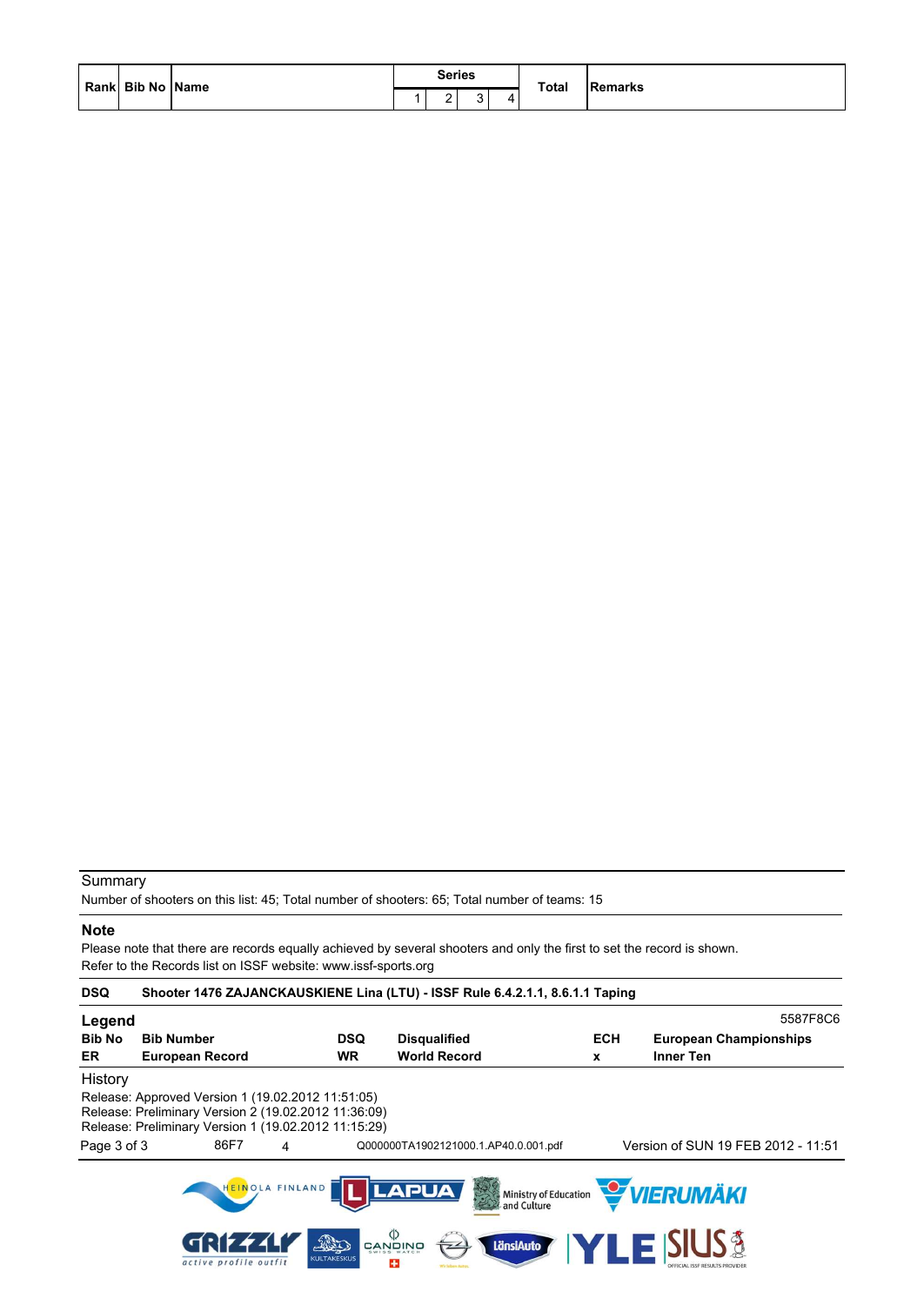

# **European Championship 10m RESULTS 10m RUNNING TARGET WOMEN**

Vierumaeki THU 16 FEB 2012, START TIME 19:15



| <b>WR</b> | 391 XU Xuan          | CHN        | 6 JUL 2002 WCH Lahti (FIN)   |
|-----------|----------------------|------------|------------------------------|
| ER        | 385 CORENFLOS Audrey | <b>FRA</b> | 24 JUL 2006 WCH Zagreb (CRO) |

### **SEMIFINALS FINALS**



#### **FOURTH RANK**

VASYLYUK Liudmyla, UKR

|             | Rank Bib No Name |                                                    | <b>Nat</b> |                                        | <b>Series</b>  |    | Sub       | <b>Total</b>                            | <b>Remarks</b>                     |
|-------------|------------------|----------------------------------------------------|------------|----------------------------------------|----------------|----|-----------|-----------------------------------------|------------------------------------|
|             |                  |                                                    |            | <b>Stage</b>                           |                | 2  | Total     |                                         |                                    |
| 5           | 1614             | <b>EYDENZON Julia</b>                              | <b>RUS</b> | Slow                                   | 95             | 93 | 188       |                                         |                                    |
|             |                  |                                                    |            | Fast                                   | 92             | 90 | 182       |                                         | 370-8xQS-off: 14                   |
| 6           | 1809             | RYBOVALOVA Viktoriya                               | <b>UKR</b> | Slow                                   | 96             |    | 95 191    |                                         |                                    |
|             |                  |                                                    |            | Fast                                   | 84             |    | 94 178    | $369 - 6x$                              |                                    |
| 7           | 1251             | <b>SALMINEN Marika</b>                             | <b>FIN</b> | Slow                                   | 92             |    | 86 178    |                                         |                                    |
|             |                  |                                                    |            | Fast                                   | 90             |    | 85 175    | $353 - 3x$                              |                                    |
| 8           | 1245             | <b>MOLLARI Marianna</b>                            | <b>FIN</b> | Slow                                   | 80             |    | 93 173    |                                         |                                    |
|             |                  |                                                    |            | Fast                                   | 77             |    | 87 164    | $337 - 6x$                              |                                    |
| 9           | 1231             | <b>HEIKOLA Maria</b>                               | <b>FIN</b> | Slow                                   | 81             |    | 89 170    |                                         |                                    |
|             |                  |                                                    |            | Fast                                   | 83             |    | 84 167    | $337 - 3x$                              |                                    |
| Page 1 of 2 |                  | 8                                                  |            | K000000IA1602121915.1.10RT20.0.001.pdf |                |    |           |                                         | Version of THU 16 FEB 2012 - 19:43 |
|             |                  | HEINOLA FINLAND                                    |            | <b>LAPUA</b>                           | <b>COLLEGE</b> |    |           | Ministry of Education<br>2. and Culture | <b>WERUMÄKI</b>                    |
|             |                  | ALL<br><b>KULTAKESKUS</b><br>active profile outfit |            | פֿאוריפֿאַפֿ<br>פֿאַזי<br>25           |                |    | LänsiAuto |                                         | <b>IUS3</b><br>LED                 |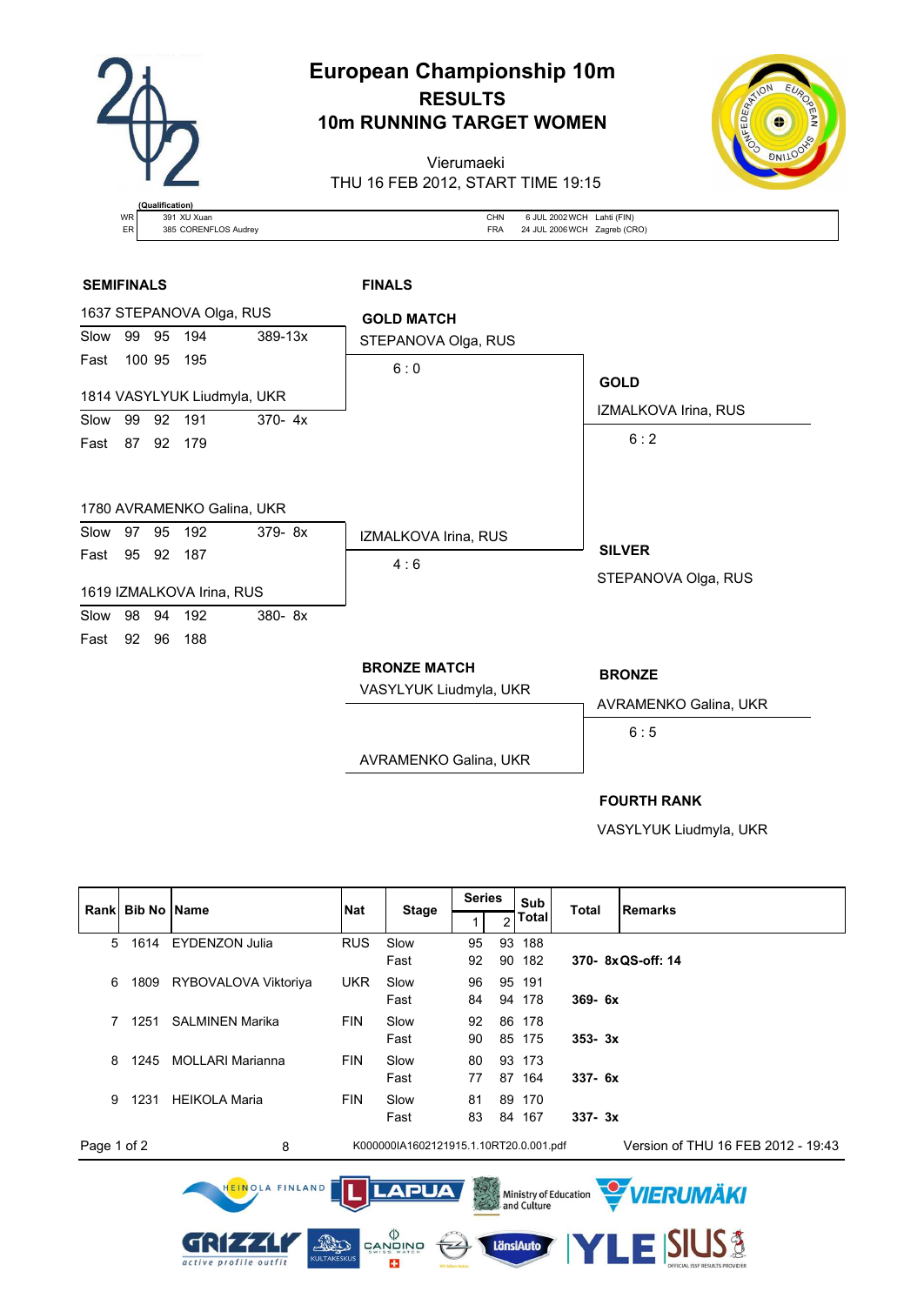|    | Rank Bib No Name |                       | <b>INat</b> | <b>Stage</b> | <b>Series</b> | <u>.</u> | Sub<br><b>Total</b> | <b>Total</b> | Remarks |
|----|------------------|-----------------------|-------------|--------------|---------------|----------|---------------------|--------------|---------|
| 10 | 1541             | <b>ENERSTVEDT Eli</b> | <b>NOR</b>  | Slow<br>Fast | 84<br>76      | . 77     | 81 165<br>- 153     | $318 - 2x$   |         |

Number of shooters on this list: 10; Total number of shooters: 4

| Legend                               |                                                                       |                           |                                                                              |                          | 3B6175A4                                    |
|--------------------------------------|-----------------------------------------------------------------------|---------------------------|------------------------------------------------------------------------------|--------------------------|---------------------------------------------|
| <b>Bib No</b><br>Q-Rank<br><b>WR</b> | <b>Bib Number</b><br><b>Qualification Rank</b><br><b>World Record</b> | ER<br>QS-off<br>x         | <b>European Record</b><br><b>Qualification Shoot-off</b><br><b>Inner Ten</b> | <b>Nat</b><br><b>WCH</b> | <b>Nation</b><br><b>World Championships</b> |
| History<br>Page 2 of 2               | Release: Approved Version 1 (16.02.2012 19:43:48)<br>86F7             | 8                         | K000000IA1602121915.1.10RT20.0.001.pdf                                       |                          | Version of THU 16 FEB 2012 - 19:43          |
|                                      |                                                                       | HEINOLA FINLAND           | <b>LAPUA</b><br>大学<br>and Culture                                            |                          | Ministry of Education VIERUMÄKI             |
|                                      | GRIF445<br>active profile outfit                                      | The<br><b>KULTAKESKUS</b> | פֿאוריפֿאַפֿ<br>פֿאַזי<br>LänsiAuto<br>$\overline{z}$<br>25                  |                          | <b>ZLE SIUS &amp;</b>                       |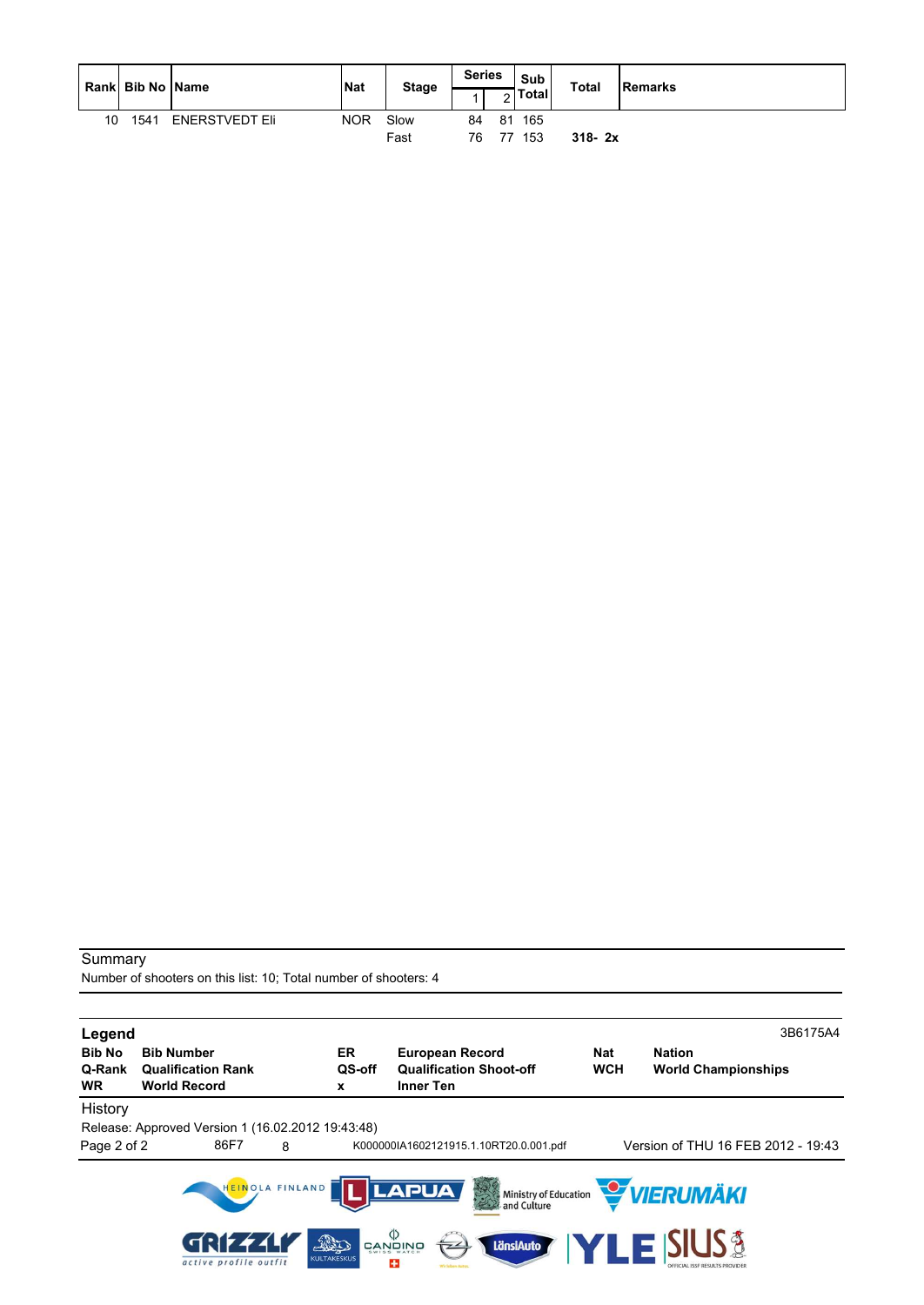

**(Team)**

# **Grand Prix of Finland RESULTS 10m RUNNING TARGET WOMEN TEAM** Vierumaeki



THU 16 FEB 2012, START TIME 10:45

|                | WR<br>ER            | 1150 XU Xuan; WANG Xia; QIU Zhiqi;<br>1131 AVRAMENKO Galina; NEUSTROYEVA Ganna; ZABOLOTNA Viktoriya; |              |                    | <b>CHN</b><br><b>UKR</b> |                     | 6 JUL 2002 WCH Lahti (FIN)<br>27 MAR 2004 ECH Gyor (HUN) |                |
|----------------|---------------------|------------------------------------------------------------------------------------------------------|--------------|--------------------|--------------------------|---------------------|----------------------------------------------------------|----------------|
| Rankl          | <b>Bib No IName</b> |                                                                                                      | <b>Stage</b> | <b>Series</b><br>1 | $\overline{2}$           | Sub<br><b>Total</b> | <b>Total</b>                                             | <b>Remarks</b> |
| 1              |                     | <b>RUS - Russian Federation</b>                                                                      |              |                    | 292 282                  |                     |                                                          |                |
|                |                     |                                                                                                      |              | 284 281            |                          |                     | 1139-29x                                                 |                |
|                |                     | 1637 STEPANOVA Olga                                                                                  | Slow         | 99                 |                          | 95 194              |                                                          |                |
|                |                     |                                                                                                      | Fast         | 100                |                          | 95 195              | $389 - 13x$                                              |                |
|                |                     | 1619 IZMALKOVA Irina                                                                                 | Slow         | 98                 |                          | 94 192              |                                                          |                |
|                |                     |                                                                                                      | Fast         | 92                 |                          | 96 188              | 380-8x                                                   |                |
|                |                     | 1614 EYDENZON Julia                                                                                  | Slow         | 95                 |                          | 93 188              |                                                          |                |
|                |                     |                                                                                                      | Fast         | 92                 |                          | 90 182              | 370-8x                                                   |                |
| $\overline{2}$ |                     | <b>UKR</b> - Ukraine                                                                                 |              | 292 282            |                          |                     |                                                          |                |
|                |                     |                                                                                                      |              |                    | 266 278                  |                     | 1118-18x                                                 |                |
|                |                     | 1780 AVRAMENKO Galina                                                                                | Slow         | 97                 |                          | 95 192              |                                                          |                |
|                |                     |                                                                                                      | Fast         | 95                 |                          | 92 187              | 379-8x                                                   |                |
|                |                     | 1814 VASYLYUK Liudmyla                                                                               | Slow         | 99                 |                          | 92 191              |                                                          |                |
|                |                     |                                                                                                      | Fast         | 87                 |                          | 92 179              | $370 - 4x$                                               |                |
|                |                     | 1809 RYBOVALOVA Viktoriya                                                                            | Slow         | 96                 |                          | 95 191              |                                                          |                |
|                |                     |                                                                                                      | Fast         | 84                 |                          | 94 178              | 369-6x                                                   |                |
| 3              |                     | <b>FIN - Finland</b>                                                                                 |              | 253 268            |                          |                     |                                                          |                |
|                |                     |                                                                                                      |              |                    | 250 256                  |                     | 1027-12x                                                 |                |
|                | 1251                | <b>SALMINEN Marika</b>                                                                               | Slow         | 92                 |                          | 86 178              |                                                          |                |
|                |                     |                                                                                                      | Fast         | 90                 |                          | 85 175              | $353 - 3x$                                               |                |
|                | 1245                | <b>MOLLARI Marianna</b>                                                                              | Slow         | 80                 |                          | 93 173              |                                                          |                |
|                |                     |                                                                                                      | Fast         | 77                 |                          | 87 164              | 337- 6x                                                  |                |
|                | 1231                | <b>HEIKOLA Maria</b>                                                                                 | Slow         | 81                 |                          | 89 170              |                                                          |                |
|                |                     |                                                                                                      | Fast         | 83                 |                          | 84 167              | $337 - 3x$                                               |                |

#### Summary

Number of shooters on this list: 9; Total number of shooters: 10; Total number of teams: 3

| Legend                      |                                                   |                 |                          |                                                                                                                            |         |                                                    | 5773BAD2 |
|-----------------------------|---------------------------------------------------|-----------------|--------------------------|----------------------------------------------------------------------------------------------------------------------------|---------|----------------------------------------------------|----------|
| <b>Bib No</b><br><b>WCH</b> | <b>Bib Number</b><br><b>World Championships</b>   |                 | <b>ECH</b><br><b>WR</b>  | <b>European Championships</b><br><b>World Record</b>                                                                       | ER<br>x | <b>European Record</b><br><b>Inner Ten</b>         |          |
| History                     |                                                   |                 |                          |                                                                                                                            |         |                                                    |          |
|                             | Release: Approved Version 1 (16.02.2012 16:37:04) |                 |                          |                                                                                                                            |         |                                                    |          |
| Page 1 of 1                 | 86F7                                              | 8               |                          | Q000000TA1602121045.1.10RT20.0.001.pdf                                                                                     |         | Version of THU 16 FEB 2012 - 16:37                 |          |
|                             | GRIF444<br>active profile outfit                  | HEINOLA FINLAND | BO<br><b>KULTAKESKUS</b> | <b>LAPUA</b><br>大学<br>$\overset{\text{\tiny{(1)}}}{\approx}$ and $\overset{\text{\tiny{(2)}}}{\approx}$<br>LänsiAuto<br>25 |         | Ministry of Education <b>WERUMAKI</b><br>E ISIUS 3 |          |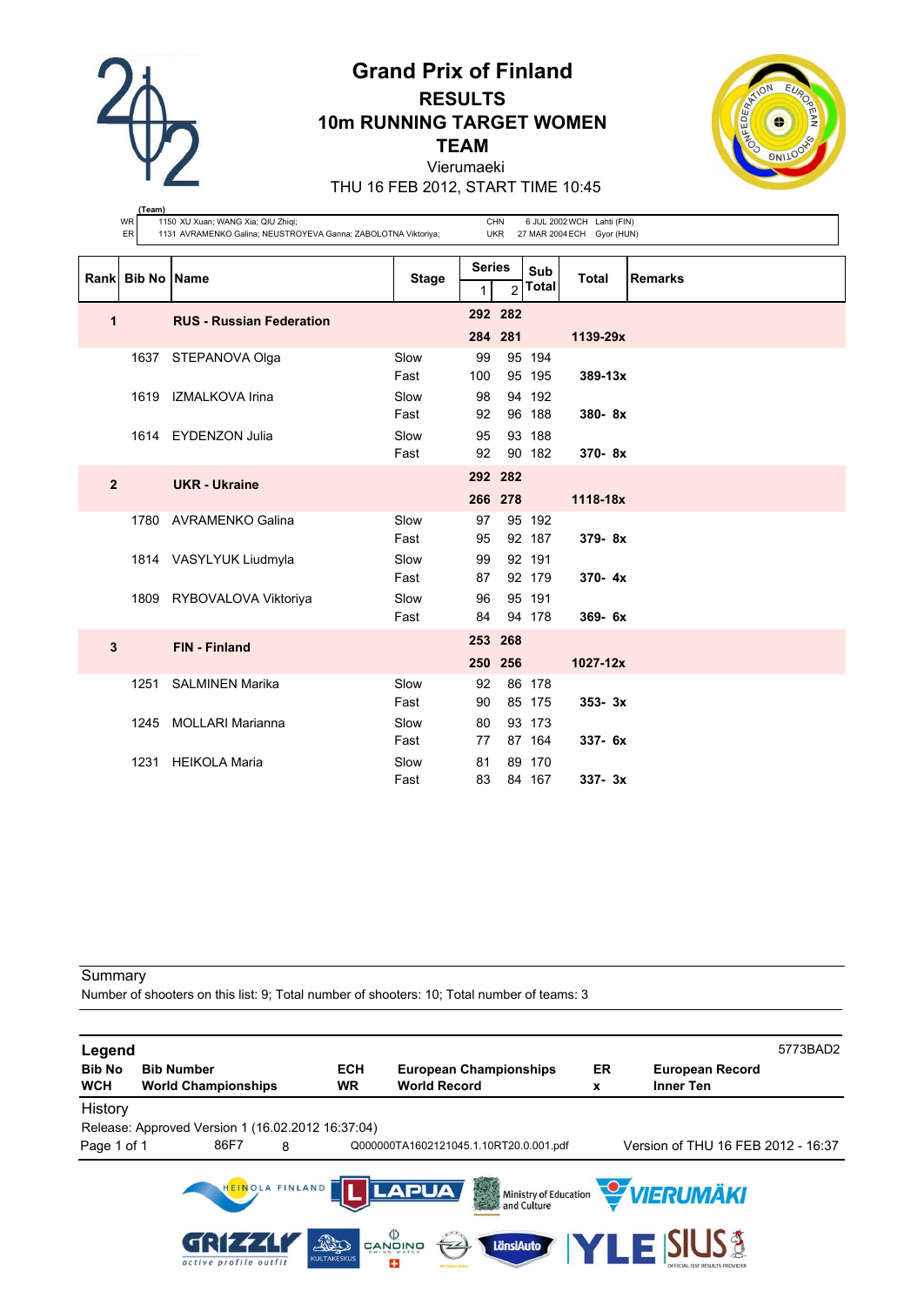

# **European Championship 10m RESULTS 10m RUNNING TARGET MIXED WOMEN Individual** Vierumaeki SAT 18 FEB 2012, START TIME 10:30



**(Individual)** WR 390 SOQUET Audrey CHA SUN ERA 9 JUL 2002 WCH Lahti (FIN)<br>ER 390 SOQUET Audrey FRA 9 JUL 2002 WCH Lahti (FIN) ER 390 SOQUET Audrey **FRA** 9 JUL 2002 WCH Lahti (FIN)

|              |      |                         | Rank Bib No Name | <b>Nat</b><br><b>Stage</b> |    | <b>Series</b>  |        | Sub        | Total | <b>Remarks</b> |
|--------------|------|-------------------------|------------------|----------------------------|----|----------------|--------|------------|-------|----------------|
|              |      |                         |                  |                            | 1  | $\mathfrak{p}$ | Total  |            |       |                |
| $\mathbf 1$  | 1780 | <b>AVRAMENKO Galina</b> | <b>UKR</b>       | Stage 1                    | 93 |                | 94 187 |            |       |                |
|              |      |                         |                  | Stage 2                    | 96 |                | 95 191 | 378-9x     |       |                |
| $\mathbf{2}$ |      | 1637 STEPANOVA Olga     | <b>RUS</b>       | Stage 1                    | 97 |                | 89 186 |            |       |                |
|              |      |                         |                  | Stage 2                    | 98 |                | 93 191 | 377-8x     |       |                |
| $3^{\circ}$  |      | 1814 VASYLYUK Liudmyla  | <u>UKR</u>       | Stage 1                    | 93 |                | 94 187 |            |       |                |
|              |      |                         |                  | Stage 2                    | 91 |                | 95 186 | $373 - 6x$ |       |                |
| 4            | 1619 | IZMALKOVA Irina         | <u>RUS</u>       | Stage 1                    | 90 |                | 91 181 |            |       |                |
|              |      |                         |                  | Stage 2                    | 97 |                | 94 191 | $372 - 7x$ |       |                |
| 5            |      | 1614 EYDENZON Julia     | <b>RUS</b>       | Stage 1                    | 92 |                | 94 186 |            |       |                |
|              |      |                         |                  | Stage 2                    | 89 |                | 96 185 | 371-10x    |       |                |
| 6            | 1809 | RYBOVALOVA Viktoriya    | <u>UKR</u>       | Stage 1                    | 89 |                | 95 184 |            |       |                |
|              |      |                         |                  | Stage 2                    | 90 |                | 94 184 | 368-10x    |       |                |
| 7            | 1251 | <b>SALMINEN Marika</b>  | <u>FIN</u>       | Stage 1                    | 90 |                | 89 179 |            |       |                |
|              |      |                         |                  | Stage 2                    | 82 |                | 91 173 | $352 - 5x$ |       |                |
| 8            | 1231 | <b>HEIKOLA Maria</b>    | <b>FIN</b>       | Stage 1                    | 91 |                | 84 175 |            |       |                |
|              |      |                         |                  | Stage 2                    | 83 |                | 85 168 | $343 - 5x$ |       |                |
| 9            | 1541 | <b>ENERSTVEDT Eli</b>   | NOR.             | Stage 1                    | 84 |                | 75 159 |            |       |                |
|              |      |                         |                  | Stage 2                    | 79 |                | 82 161 | $320 - 4x$ |       |                |
| 10           | 1245 | MOLLARI Marianna        | <b>FIN</b>       | Stage 1                    | 81 |                | 77 158 |            |       |                |
|              |      |                         |                  | Stage 2                    | 75 |                | 74 149 | $307 - 5x$ |       |                |

### **Summary**

Number of shooters on this list: 10; Total number of shooters: 10; Total number of teams: 3

#### **Note**

Please note that there are records equally achieved by several shooters and only the first to set the record is shown. Refer to the Records list on ISSF website: www.issf-sports.org

| Legend          |                                                                                                           |                             |                                                 |                 |                                               | 67892EAF |
|-----------------|-----------------------------------------------------------------------------------------------------------|-----------------------------|-------------------------------------------------|-----------------|-----------------------------------------------|----------|
| <b>Nat</b><br>x | <b>Team Member</b><br><b>Nation</b><br><b>Inner Ten</b>                                                   | <b>Bib No</b><br><b>WCH</b> | <b>Bib Number</b><br><b>World Championships</b> | ER<br><b>WR</b> | <b>European Record</b><br><b>World Record</b> |          |
| History         |                                                                                                           |                             |                                                 |                 |                                               |          |
|                 | Release: Approved Version 1 (18.02.2012 13:14:54)<br>Release: Preliminary Version 1 (18.02.2012 12:51:29) |                             |                                                 |                 |                                               |          |
| Page 1 of 1     | 86F7                                                                                                      | 12                          | I000000IA1802121030.1.10RT20MIX.0.001.pdf       |                 | Version of SAT 18 FEB 2012 - 13:14            |          |
|                 | HEINOLA FINLAND                                                                                           |                             | LAPUA<br>3<br>Ministry of Education             |                 | VIERUMÄKI                                     |          |
|                 | active profile outfit                                                                                     | AD<br><b>KULTAKESKUS</b>    | פֿאַזֶטֶאָם<br>פּאָזֶטֶאָם<br>LänsiAuto<br>÷    |                 | <b>SIGNER</b>                                 |          |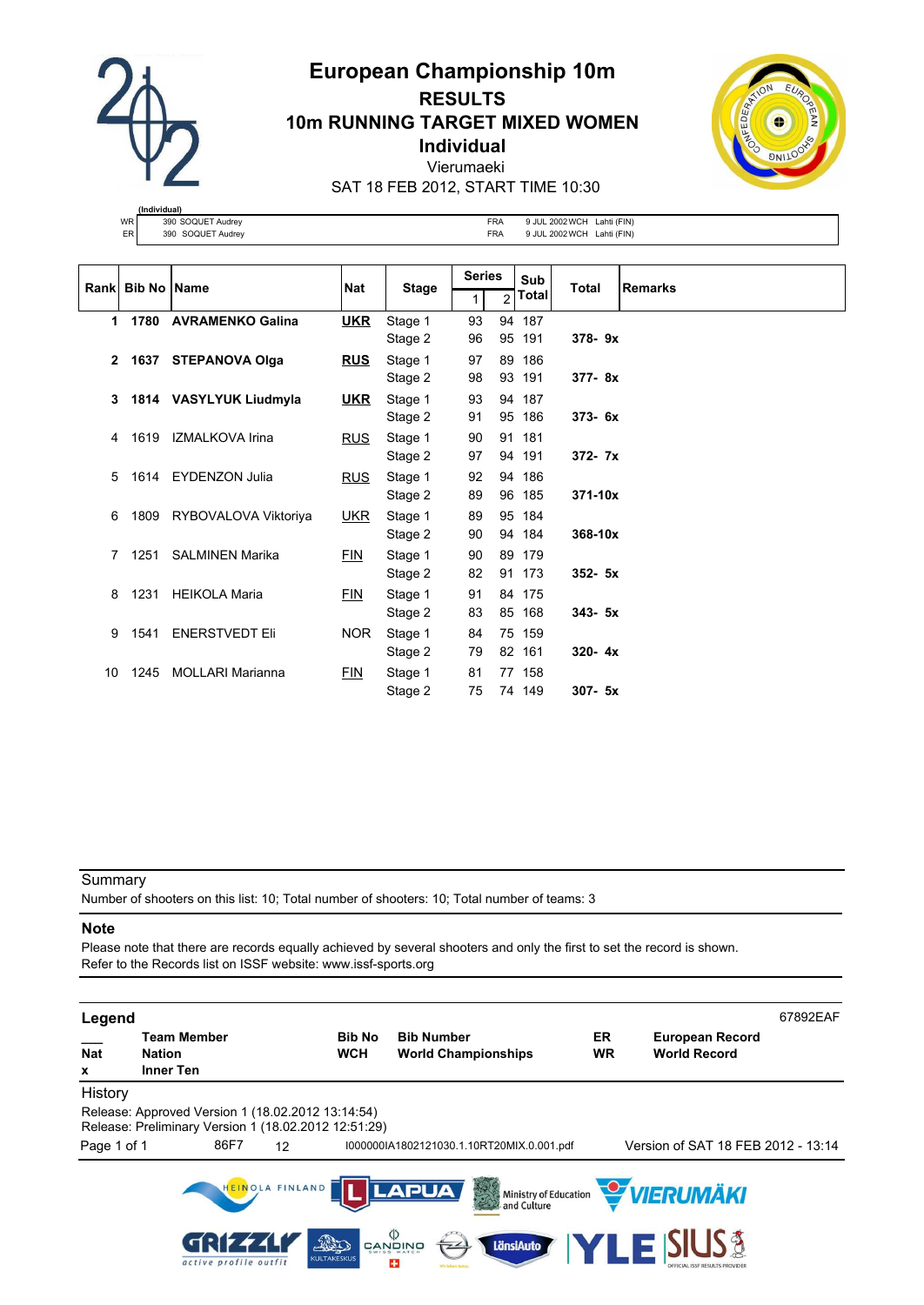

**(Team)**

# **Grand Prix of Finland RESULTS 10m RUNNING TARGET MIXED WOMEN TEAM** Vierumaeki



SAT 18 FEB 2012, START TIME 10:30

|                | WR<br>ER    | 1158 LI Xue Yan; YANG Zeng; SU Li;<br>1132 NEUSTROYEVA Ganna; AVRAMENKO Galina; ZABOLOTNA Viktoriya; |              |                    | CHN<br><b>UKR</b> |                     | 5 AUG 2010 WCH Munich (GER)<br>25 MAR 2004 ECH Gyor (HUN) |                |
|----------------|-------------|------------------------------------------------------------------------------------------------------|--------------|--------------------|-------------------|---------------------|-----------------------------------------------------------|----------------|
|                | Rank Bib No | <b>Name</b>                                                                                          | <b>Stage</b> | <b>Series</b><br>1 | $\overline{2}$    | Sub<br><b>Total</b> | <b>Total</b>                                              | <b>Remarks</b> |
| 1              |             | <b>RUS - Russian Federation</b>                                                                      |              |                    | 279 274           |                     |                                                           |                |
|                |             |                                                                                                      |              |                    | 284 283           |                     | 1120-25x                                                  |                |
|                | 1637        | STEPANOVA Olga                                                                                       | Stage 1      | 97                 |                   | 89 186              |                                                           |                |
|                |             |                                                                                                      | Stage 2      | 98                 |                   | 93 191              | $377 - 8x$                                                |                |
|                | 1619        | IZMALKOVA Irina                                                                                      | Stage 1      | 90                 |                   | 91 181              |                                                           |                |
|                |             |                                                                                                      | Stage 2      | 97                 |                   | 94 191              | 372- 7x                                                   |                |
|                |             | 1614 EYDENZON Julia                                                                                  | Stage 1      | 92                 |                   | 94 186<br>96 185    |                                                           |                |
|                |             |                                                                                                      | Stage 2      | 89                 |                   |                     | 371-10x                                                   |                |
| $\overline{2}$ |             | <b>UKR</b> - Ukraine                                                                                 |              | 275 283            |                   |                     |                                                           |                |
|                |             |                                                                                                      |              |                    | 277 284           |                     | 1119-25x                                                  |                |
|                | 1780        | <b>AVRAMENKO Galina</b>                                                                              | Stage 1      | 93                 |                   | 94 187              |                                                           |                |
|                |             |                                                                                                      | Stage 2      | 96                 |                   | 95 191              | 378-9x                                                    |                |
|                |             | 1814 VASYLYUK Liudmyla                                                                               | Stage 1      | 93                 |                   | 94 187              |                                                           |                |
|                |             |                                                                                                      | Stage 2      | 91                 |                   | 95 186              | 373-6x                                                    |                |
|                |             | 1809 RYBOVALOVA Viktoriya                                                                            | Stage 1      | 89                 |                   | 95 184              |                                                           |                |
|                |             |                                                                                                      | Stage 2      | 90                 |                   | 94 184              | 368-10x                                                   |                |
| 3              |             | <b>FIN - Finland</b>                                                                                 |              |                    | 262 250           |                     |                                                           |                |
|                |             |                                                                                                      |              |                    | 240 250           |                     | 1002-15x                                                  |                |
|                | 1251        | <b>SALMINEN Marika</b>                                                                               | Stage 1      | 90                 |                   | 89 179              |                                                           |                |
|                |             |                                                                                                      | Stage 2      | 82                 |                   | 91 173              | $352 - 5x$                                                |                |
|                | 1231        | <b>HEIKOLA Maria</b>                                                                                 | Stage 1      | 91                 |                   | 84 175              |                                                           |                |
|                |             |                                                                                                      | Stage 2      | 83                 |                   | 85 168              | $343 - 5x$                                                |                |
|                | 1245        | <b>MOLLARI Marianna</b>                                                                              | Stage 1      | 81                 |                   | 77 158              |                                                           |                |
|                |             |                                                                                                      | Stage 2      | 75                 |                   | 74 149              | 307- 5x                                                   |                |

### **Summary**

Number of shooters on this list: 9; Total number of shooters: 10; Total number of teams: 3

| Legend                      |                                                                                                           |                          |                                                      |         |                                            | F86580A7 |
|-----------------------------|-----------------------------------------------------------------------------------------------------------|--------------------------|------------------------------------------------------|---------|--------------------------------------------|----------|
| <b>Bib No</b><br><b>WCH</b> | <b>Bib Number</b><br><b>World Championships</b>                                                           | <b>ECH</b><br><b>WR</b>  | <b>European Championships</b><br><b>World Record</b> | ER<br>x | <b>European Record</b><br><b>Inner Ten</b> |          |
| History                     |                                                                                                           |                          |                                                      |         |                                            |          |
|                             | Release: Approved Version 1 (18.02.2012 12:52:24)<br>Release: Preliminary Version 1 (18.02.2012 12:52:18) |                          |                                                      |         |                                            |          |
| Page 1 of 1                 | 86F7<br>12                                                                                                |                          | I000000TA1802121030.1.10RT20MIX.0.001.pdf            |         | Version of SAT 18 FEB 2012 - 12:52         |          |
|                             | HEINOLA FINLAND                                                                                           |                          | <b>LAPUA</b><br>3                                    |         | Ministry of Education <b>WERUMAKI</b>      |          |
|                             | GRIF444<br>active profile outfit                                                                          | AD<br><b>KULTAKESKUS</b> | $\langle \rangle$<br>LänsiAuto<br>CANDINO<br>45      |         | <b>ZLE SIUS &amp;</b>                      |          |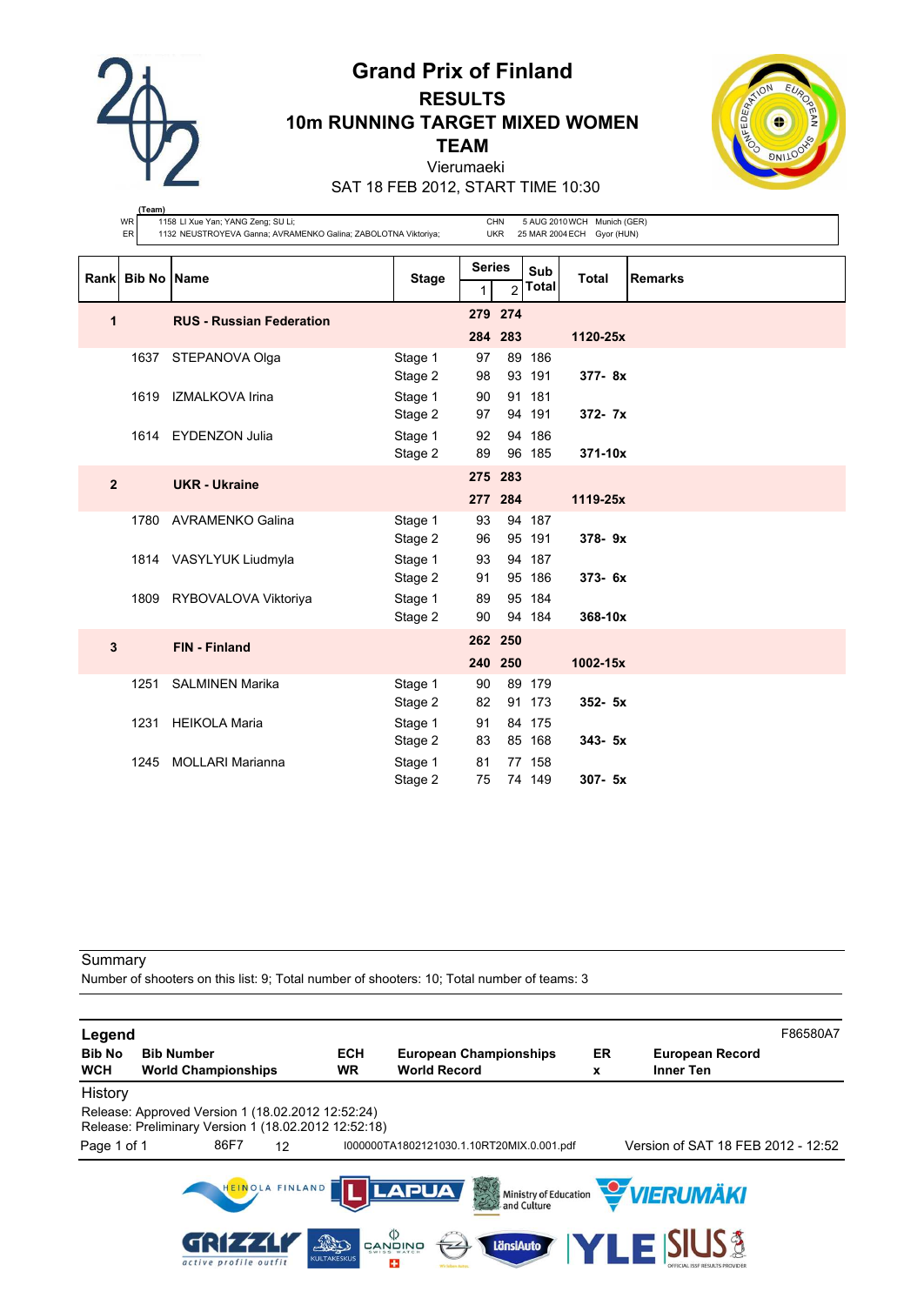

# **European Championship 10m FINAL RESULTS 10m AIR RIFLE MEN JUNIOR**

Vierumaeki FRI 17 FEB 2012, START TIME 15:00



**(Qualification)** WRJ 599 CHEON Min Ho KOR 24 APR 2004 WC Athens (GRE)<br>ERJ 599 RIKHTER Sergy ISR 16 MAY 2009 WC Munich (GER) ERJ 599 RIKHTER Sergy ISR 16 MAY 2009 WC

HEINOLA FINLAND

GRIZZLI

active profile outfit

**LAPUA** 

 $\left(\frac{1}{2}\right)$ 

 $\begin{matrix} \langle \rangle \\ \texttt{CANDING} \\ \texttt{SUNBS} \\ \end{matrix}$ 

÷

**AND** 

**(Finals)**

FERJ 701.7 RIKHTER Sergy ISR 16 MAY 2009 WC Munich (GER)

|             | <b>Rankl Bib No IName</b> |                                                                 | Nat        |                                      |                | <b>Series</b>              |            |        |        | <b>Remarks</b><br>Total            |
|-------------|---------------------------|-----------------------------------------------------------------|------------|--------------------------------------|----------------|----------------------------|------------|--------|--------|------------------------------------|
|             |                           |                                                                 |            | $\mathbf{1}$                         | $\overline{2}$ | 3                          | 4          | 5      | 6      |                                    |
|             |                           | 1 1332 JANKER Michael                                           | <b>GER</b> | 100                                  |                | 98 100                     |            | 99 100 | 99     | 596-44x                            |
|             |                           | Finals shots: 10.4 10.3 10.4 9.7 9.8 10.5 10.1 10.0 10.5 10.0   |            |                                      |                |                            |            |        |        | 101.7                              |
|             |                           |                                                                 |            |                                      |                |                            |            |        |        | 697.7                              |
| 2           |                           | 1427 CAPANO Giuseppe Pio                                        | <b>ITA</b> | 99                                   | 99             | 99                         | 99         | 99     | 99     | 594-41x                            |
|             |                           | Finals shots: 10.5 10.8 10.1 10.4 10.4 10.4 10.7 9.9 10.5 9.7   |            |                                      |                |                            |            |        |        | 103.4                              |
|             |                           |                                                                 |            |                                      |                |                            |            |        |        | 697.4                              |
| 3.          |                           | 1794 KASPER Sergiy                                              | <b>UKR</b> | 99                                   | 99             | 99                         |            | 98 100 | 98     | 593-48x                            |
|             |                           | Finals shots: 10.1 10.7 10.6 10.0 10.3 10.5 10.1 10.5 10.7 10.6 |            |                                      |                |                            |            |        |        | 104.1                              |
|             |                           |                                                                 |            |                                      |                |                            |            |        |        | 697.1                              |
| 4           |                           | 1380 PENI Istvan                                                | <b>HUN</b> | 96                                   |                | 99 100 100                 |            |        | 99 100 | 594-45x                            |
|             |                           | 9.9 10.0 10.5 10.7 10.2 9.5 10.2 10.4 9.8 10.9<br>Finals shots: |            |                                      |                |                            |            |        |        | 102.1                              |
|             |                           |                                                                 |            |                                      |                |                            |            |        |        | 696.1                              |
| 5           |                           | 1629 PANCHENKO Evgeny                                           | <b>RUS</b> |                                      | 97 100         | 98                         |            | 98 100 | 99     | 592-44x QS-off: 52.2               |
|             |                           | Finals shots: 10.9 10.1 10.5 10.3 9.7 10.7 10.6 10.3 10.3 9.3   |            |                                      |                |                            |            |        |        | 102.7                              |
|             |                           |                                                                 |            |                                      |                |                            |            |        |        | 694.7                              |
| 6           |                           | 1336 LINK Andre                                                 | <b>GER</b> | 96                                   |                | 99 100                     | 99         | 99     | 99     | 592-45x QS-off: 51.9               |
|             |                           | Finals shots: 10.2 10.0 10.5 9.8 9.8 10.5 10.4 9.8 10.1 10.1    |            |                                      |                |                            |            |        |        | 101.2                              |
|             |                           |                                                                 |            |                                      |                |                            |            |        |        | 693.2                              |
|             |                           | 7 1078 CHYHILEICHYK Yan                                         | <b>BLR</b> |                                      | 99 100         |                            | 98 100     | 98     | 99     | 594-43x                            |
|             |                           | Finals shots:<br>9.3 8.8 9.4 10.3                               |            |                                      |                | 9.9 9.5 10.3 9.7 10.4 10.7 |            |        |        | 98.3                               |
|             |                           |                                                                 |            |                                      |                |                            |            |        |        | 692.3                              |
| 8           |                           | 1747 PERSSON Jorgen                                             | <b>SWE</b> | 97                                   | 99             | 99                         |            | 99 100 | 99     | 593-45x                            |
|             |                           | Finals shots: 9.7 9.9 10.3 9.7 9.7 10.0 10.1 10.6 9.6 9.2       |            |                                      |                |                            |            |        |        | 98.8                               |
|             |                           |                                                                 |            |                                      |                |                            |            |        |        | 691.8                              |
| 9           |                           | 1617 GRIGORYAN Kirill                                           | <b>RUS</b> |                                      | 97 100         | 98                         | 98         |        | 99 100 | 592-47x QS-off: 51.4               |
| 10          |                           | 1796 KOLESNIKOV Andriy                                          | <b>UKR</b> |                                      | 98 100         | 98                         | 99         | 99     | 98     | 592-42x QS-off: 50.7               |
| 11          |                           | 1034 RUMPLER Gernot                                             | AUT        |                                      | 99 100         | 99                         | 99         | 99     | 96     | 592-41x QS-off: 48.6               |
| 12          |                           | 1424 BACCI Lorenzo                                              | ITA.       |                                      | 97 100         | 96                         | 98         | 100    | 100    | 591-44x                            |
| 13          |                           | 1674 COTRA Igor                                                 | SRB        | 97                                   | 99             | 99                         |            | 97 100 | 99     | 591-35x                            |
| 14          |                           | 1162 PAJDA Ondrej                                               | CZE        | 97                                   | 97             |                            | 97 100 100 |        | 99     | 590-43x                            |
| 15          |                           | 1707 LUSTENBERGER Patrik                                        | SUI        | 97                                   | 99             | 97                         | 99         | 99     | 99     | 590-41x                            |
| 16          | 1625                      | MASLENNIKOV Vladimir                                            | <b>RUS</b> | 98                                   | 98             | 100                        | 98         | 98     | 98     | 590-41x                            |
| 17          | 1409                      | <b>DEAHE Niv</b>                                                | <b>ISR</b> | 97                                   | 98             | 100                        | 98         | 98     | 99     | 590-39x                            |
| 18          | 1657                      | SUMAK Jan                                                       | <b>SLO</b> | 96                                   | 98             | 99                         | 98         | 98     | 100    | 589-41x                            |
| 19          | 1671                      | ALEKSANDROVSKI Stefan                                           | <b>SRB</b> | 99                                   | 98             | 99                         | 98         | 96     | 99     | 589-39x                            |
| 20          | 1348                      | <b>WALKER Lars</b>                                              | <b>GER</b> | 100                                  | 99             | 99                         | 96         | 99     | 96     | 589-38x                            |
| 21          | 1084                      | <b>RATSKO Dzmitry</b>                                           | <b>BLR</b> | 99                                   | 99             | 96                         | 98         | 98     | 99     | 589-36x                            |
| 22          | 1701                      | <b>GREUTER Sandro</b>                                           | SUI        | 95                                   | 98             | 99                         | 98         | 99     | 99     | 588-42x                            |
| Page 1 of 2 |                           | 13                                                              |            | C400000IA1702121500.1.AR60.0.001.pdf |                |                            |            |        |        | Version of FRI 17 FEB 2012 - 19:22 |

Ministry of Education WIERUMAKI

**LänsiAuto** 

**SIUS®**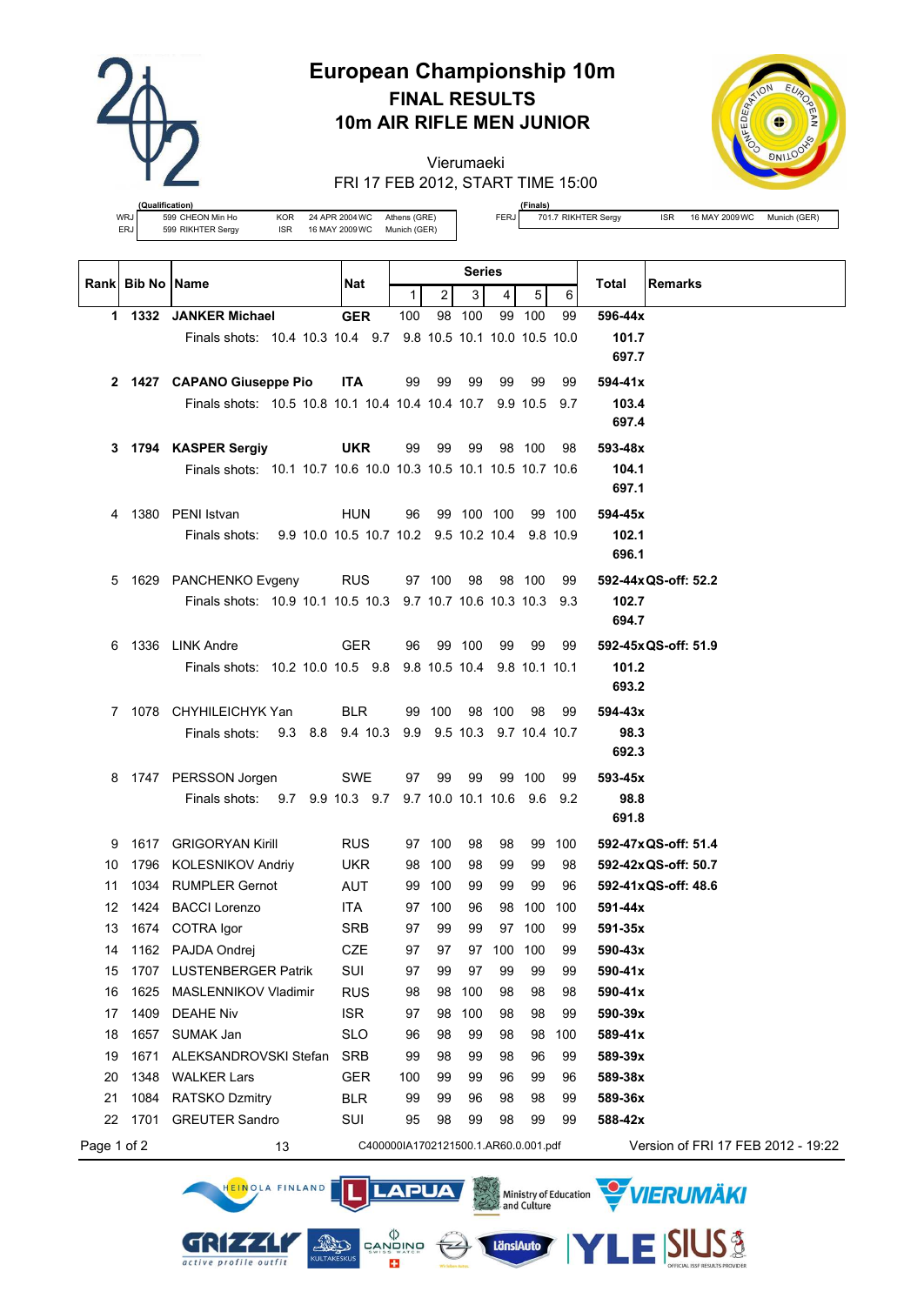|      |                    |                                   |            |    |     | <b>Series</b> |     |     |    |             |         |
|------|--------------------|-----------------------------------|------------|----|-----|---------------|-----|-----|----|-------------|---------|
| Rank | <b>Bib No Name</b> |                                   | Nat        | 1  | 2   | 3             | 4   | 5   | 6  | Total       | Remarks |
| 23   | 1131               | VISTICA Josip                     | CRO        | 97 | 98  | 97            | 98  | 100 | 98 | 588-41x     |         |
| 24   | 1028               | <b>KENDLINGER Georg</b>           | AUT        | 96 | 100 | 96            | 98  | 100 | 98 | 588-39x     |         |
| 25   | 1275               | <b>LAHBIB Damien</b>              | <b>FRA</b> | 99 | 100 | 94            | 97  | 99  | 99 | 588-38x     |         |
| 26   | 1675               | <b>DAUTOVIC Gabrijel</b>          | SRB        | 96 | 100 | 96            | 99  | 99  | 97 | 587-40x     |         |
| 27   | 1374               | <b>KAPAS</b> Istvan               | <b>HUN</b> | 98 | 97  | 99            | 96  | 98  | 99 | 587-38x     |         |
| 28   | 1534               | AARSKOG Jan Ture                  | <b>NOR</b> | 99 | 98  | 96            | 98  | 98  | 98 | 587-37x     |         |
| 29   | 1703               | HOLLENWEGER Jan                   | SUI        | 96 | 98  | 96            | 99  | 99  | 99 | 587-35x     |         |
| 30   | 1161               | <b>NYMBURSKY Petr</b>             | <b>CZE</b> | 97 | 98  | 98            | 99  | 96  | 98 | 586-41x     |         |
| 31   | 1576               | <b>WIELGOMAS Szymon</b>           | <b>POL</b> | 99 | 97  | 97            | 97  | 97  | 99 | 586-36x     |         |
| 32   | 1539               | <b>CHRISTENSEN Hakon</b><br>Auran | <b>NOR</b> | 96 | 97  | 97            | 98  | 99  | 98 | 585-38x     |         |
| 33   | 1743               | HOFF Johan                        | <b>SWE</b> | 98 | 97  | 97            | 98  | 96  | 99 | 585-37x     |         |
| 34   | 1130               | <b>SURAN Tiziano</b>              | <b>CRO</b> | 95 | 97  | 100           | 97  | 98  | 98 | 585-35x     |         |
| 35   | 1095               | <b>GRADINARSKI Petar</b>          | <b>BUL</b> | 94 | 99  | 100           | 94  | 97  | 99 | 583-37x     |         |
| 36   | 1286               | <b>PIGNY Boris</b>                | <b>FRA</b> | 97 | 93  | 99            | 99  | 98  | 97 | 583-35x     |         |
| 37   | 1194               | <b>JIMENEZ Carlos</b>             | ESP        | 96 | 99  | 95            | 98  | 99  | 96 | $583 - 33x$ |         |
| 38   | 1226               | <b>BJORKBACKA Jaakko</b>          | <b>FIN</b> | 95 | 96  | 97            | 98  | 97  | 99 | 582-36x     |         |
| 39   | 1128               | <b>SCHIRMER RUZIC Eduard</b>      | CRO        | 95 | 98  | 99            | 95  | 98  | 97 | 582-36x     |         |
| 40   | 1812               | SYROVNIA Andrii                   | UKR        | 96 | 97  | 98            | 97  | 95  | 99 | 582-33x     |         |
| 41   | 1445               | <b>WEITHALER Simon</b>            | ITA        | 99 | 97  | 97            | 95  | 98  | 96 | 582-32x     |         |
| 42   | 1225               | <b>APRELEV Anton</b>              | <b>FIN</b> | 97 | 97  | 96            | 96  | 98  | 98 | 582-30x     |         |
| 43   | 1293               | <b>BAMSEY Michael Sean</b>        | <b>GBR</b> | 95 | 97  | 98            | 96  | 98  | 97 | 581-33x     |         |
| 44   | 1060               | <b>SCHEPENS Nicolas</b>           | BEL        | 93 | 96  | 99            | 97  | 98  | 97 | 580-29x     |         |
| 45   | 1263               | <b>BUFFARD Lorenzo</b>            | <b>FRA</b> | 93 | 96  | 96            | 97  | 98  | 98 | 578-34x     |         |
| 46   | 1721               | <b>CADEK Zdenek</b>               | <b>SVK</b> | 94 | 97  | 95            | 98  | 96  | 96 | 576-33x     |         |
| 47   | 1540               | ELSTAD Jorgen                     | <b>NOR</b> | 97 | 95  | 97            | 96  | 97  | 94 | 576-30x     |         |
| 48   | 1151               | <b>HRCKULAK David</b>             | CZE        | 93 | 94  | 99            | 98  | 94  | 97 | 575-29x     |         |
| 49   | 1110               | ZHELYAZKOV Ivan                   | <b>BUL</b> | 98 | 99  | 95            | 93  | 92  | 98 | 575-24x     |         |
| 50   | 1406               | <b>BEN HEFER Immanuel</b>         | <b>ISR</b> | 93 | 96  | 98            | 97  | 96  | 94 | 574-27x     |         |
| 51   | 1378               | <b>NAGY Sandor</b>                | <b>HUN</b> | 95 | 98  | 98            | 100 | 94  | 87 | 572-36xA2   |         |
| 52   | 1241               | <b>LEPPA Aleksi</b>               | <b>FIN</b> | 95 | 98  | 94            | 95  | 93  | 97 | 572-26x     |         |
| 53   | 1750               | <b>SJOSTROM Mathias</b>           | SWE        | 97 | 95  | 96            | 95  | 95  | 93 | $571 - 23x$ |         |
| 54   | 1771               | <b>SAR Alperen Enes</b>           | TUR        | 94 | 94  | 95            | 92  | 96  | 93 | 564-21x     |         |

Number of shooters on this list: 54; Total number of shooters: 54

#### **Note**

Please note that there are records equally achieved by several shooters and only the first to set the record is shown. Refer to the Records list on ISSF website: www.issf-sports.org

| A <sub>2</sub>                     | Shooter 1378 NAGY Sandor (HUN) - ISSF Rule 6.11.7.1.1 Too many shots per target |                            |                                                                                     |                          |                                                          |          |  |
|------------------------------------|---------------------------------------------------------------------------------|----------------------------|-------------------------------------------------------------------------------------|--------------------------|----------------------------------------------------------|----------|--|
| Legend                             |                                                                                 |                            |                                                                                     |                          |                                                          | E993B23C |  |
| <b>Bib No</b><br>Nat<br><b>WRJ</b> | <b>Bib Number</b><br><b>Nation</b><br><b>World Record Junior</b>                | <b>ERJ</b><br>QS-off<br>x  | <b>European Record Junior</b><br><b>Qualification Shoot-off</b><br><b>Inner Ten</b> | <b>FERJ</b><br><b>WC</b> | <b>Final European Record Junior</b><br><b>World Cup</b>  |          |  |
| History                            |                                                                                 |                            |                                                                                     |                          |                                                          |          |  |
|                                    | Release: Approved Version 1 (17.02.2012 19:22:34)                               |                            |                                                                                     |                          |                                                          |          |  |
| Page 2 of 2                        | 86F7<br>13                                                                      |                            | C400000IA1702121500.1.AR60.0.001.pdf                                                |                          | Version of FRI 17 FEB 2012 - 19:22                       |          |  |
|                                    | HEINOLA FINLAND<br>active profile outfit                                        | This<br><b>KULTAKESKUS</b> | <b>LAPUA</b><br>33<br>$\overset{\text{()}\Diamond}{}$ canowo<br>LänsiAuto<br>æ      |                          | Ministry of Education WIERUMAKI<br><b>YLE SIUS &amp;</b> |          |  |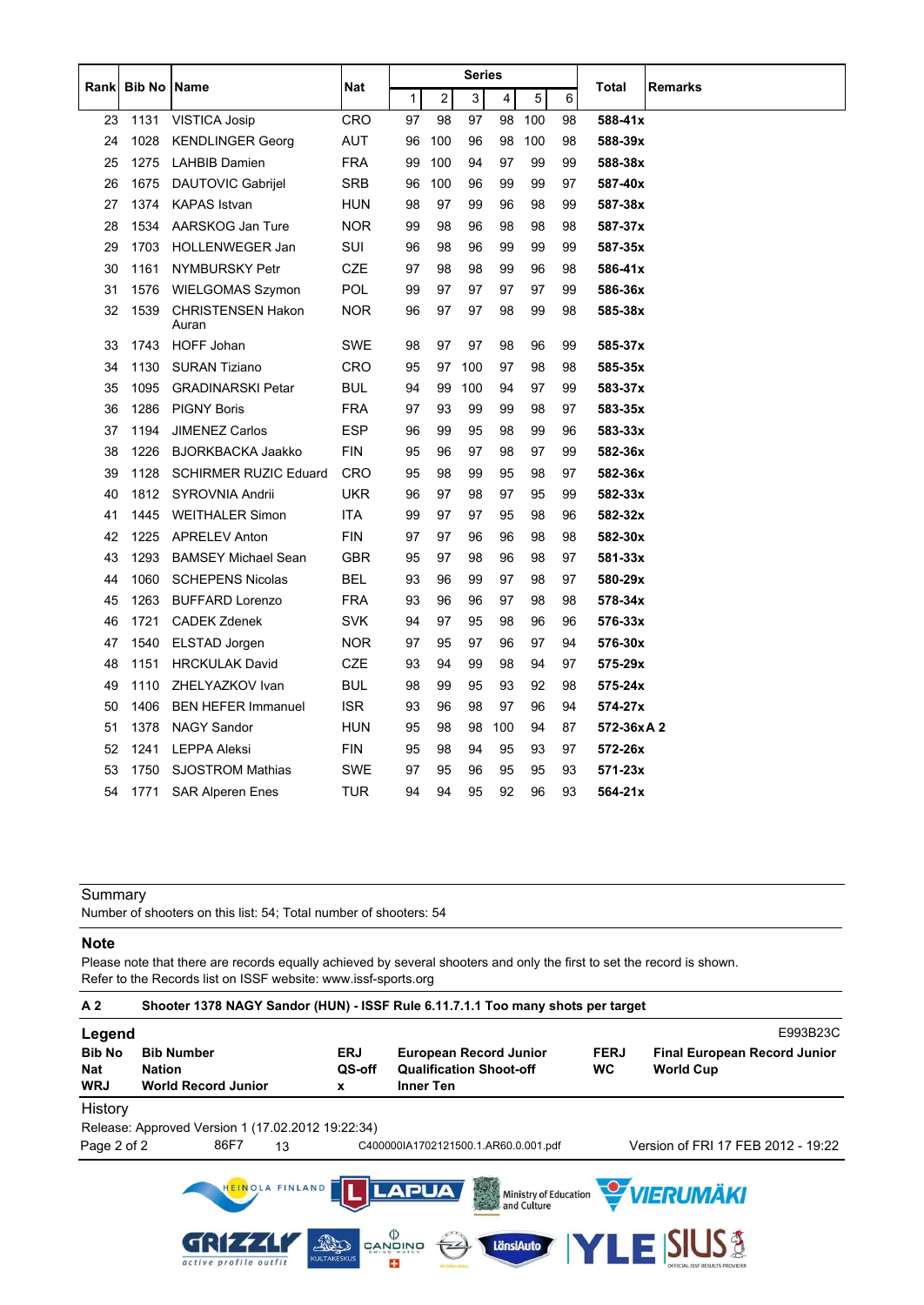**European Championship 10m**

**RESULTS 10m AIR RIFLE MEN JUNIOR**

**TEAM**

Vierumaeki

FRI 17 FEB 2012, START TIME 15:00



|                | (Team)<br>WRJ<br>1774 BALAZ Zoltan; JANCEK Matus; HOMOLA Michal;<br><b>SVK</b><br>26 MAR 2004 ECH Gyor (HUN) |                                                 |             |                         |                |                |        |     |                                           |         |  |
|----------------|--------------------------------------------------------------------------------------------------------------|-------------------------------------------------|-------------|-------------------------|----------------|----------------|--------|-----|-------------------------------------------|---------|--|
|                | <b>ERJ</b>                                                                                                   | 1774 BALAZ Zoltan; JANCEK Matus; HOMOLA Michal; |             |                         |                | <b>SVK</b>     |        |     | 26 MAR 2004 ECH Gyor (HUN)                |         |  |
|                |                                                                                                              |                                                 |             |                         | <b>Series</b>  |                |        |     |                                           |         |  |
| Rankl          | <b>Bib No Name</b>                                                                                           |                                                 | $\mathbf 1$ | $\overline{\mathbf{c}}$ | 3 <sup>1</sup> | $\overline{4}$ | 5      | 6   | Total                                     | Remarks |  |
| 1              |                                                                                                              | <b>GER</b> - Germany                            |             |                         |                |                |        |     | 296 296 299 294 298 294 1777-127x WRJ ERJ |         |  |
|                | 1332                                                                                                         | <b>JANKER Michael</b>                           | 100         | 98                      | 100            | 99             | 100    | 99  | 596-44x                                   |         |  |
|                | 1336                                                                                                         | <b>LINK Andre</b>                               | 96          | 99                      | 100            | 99             | 99     | 99  | 592-45x                                   |         |  |
|                | 1348                                                                                                         | <b>WALKER Lars</b>                              | 100         | 99                      | 99             | 96             | 99     | 96  | 589-38x                                   |         |  |
| $\mathbf{2}$   |                                                                                                              | <b>RUS - Russian Federation</b>                 |             |                         |                |                |        |     | 292 298 296 294 297 297 1774-132x         |         |  |
|                | 1629                                                                                                         | PANCHENKO Evgeny                                |             | 97 100                  | 98             | 98             | 100    | 99  | 592-44x                                   |         |  |
|                | 1617                                                                                                         | <b>GRIGORYAN Kirill</b>                         | 97          | 100                     | 98             | 98             | 99     | 100 | 592-47x                                   |         |  |
|                | 1625                                                                                                         | MASLENNIKOV Vladimir                            | 98          | 98                      | 100            | 98             | 98     | 98  | 590-41x                                   |         |  |
| 3              |                                                                                                              | <b>UKR</b> - Ukraine                            |             |                         |                |                |        |     | 293 296 295 294 294 295 1767-123x         |         |  |
|                | 1794                                                                                                         | <b>KASPER Sergiy</b>                            | 99          | 99                      | 99             | 98             | 100    | 98  | 593-48x                                   |         |  |
|                | 1796                                                                                                         | <b>KOLESNIKOV Andriy</b>                        | 98          | 100                     | 98             | 99             | 99     | 98  | 592-42x                                   |         |  |
|                |                                                                                                              | 1812 SYROVNIA Andrii                            | 96          | 97                      | 98             | 97             | 95     | 99  | 582-33x                                   |         |  |
| 4              |                                                                                                              | <b>ITA - Italy</b>                              |             |                         |                |                |        |     | 295 296 292 292 297 295 1767-117x         |         |  |
|                | 1427                                                                                                         | CAPANO Giuseppe Pio                             | 99          | 99                      | 99             | 99             | 99     | 99  | 594-41x                                   |         |  |
|                | 1424                                                                                                         | <b>BACCI Lorenzo</b>                            | 97          | 100                     | 96             | 98             | 100    | 100 | 591-44x                                   |         |  |
|                | 1445                                                                                                         | <b>WEITHALER Simon</b>                          | 99          | 97                      | 97             | 95             | 98     | 96  | 582-32x                                   |         |  |
| 5              |                                                                                                              | <b>SRB - Serbia</b>                             |             |                         |                |                |        |     | 292 297 294 294 295 295 1767-114x         |         |  |
|                | 1674                                                                                                         | COTRA Igor                                      | 97          | 99                      | 99             |                | 97 100 | 99  | 591-35x                                   |         |  |
|                | 1671                                                                                                         | ALEKSANDROVSKI Stefan                           | 99          | 98                      | 99             | 98             | 96     | 99  | 589-39x                                   |         |  |
|                | 1675                                                                                                         | <b>DAUTOVIC Gabrijel</b>                        | 96          | 100                     | 96             | 99             | 99     | 97  | 587-40x                                   |         |  |
| 6              |                                                                                                              | <b>SUI - Switzerland</b>                        |             |                         |                |                |        |     | 288 295 292 296 297 297 1765-118x         |         |  |
|                |                                                                                                              | 1707 LUSTENBERGER Patrik                        | 97          | 99                      | 97             | 99             | 99     | 99  | 590-41x                                   |         |  |
|                |                                                                                                              | 1701 GREUTER Sandro                             | 95          | 98                      | 99             | 98             | 99     | 99  | 588-42x                                   |         |  |
|                |                                                                                                              | 1703 HOLLENWEGER Jan                            | 96          | 98                      | 96             | 99             | 99     | 99  | 587-35x                                   |         |  |
| $\overline{7}$ |                                                                                                              | <b>CRO - Croatia</b>                            |             |                         |                |                |        |     | 287 293 296 290 296 293 1755-112x         |         |  |
|                | 1131                                                                                                         | <b>VISTICA Josip</b>                            | 97          | 98                      | 97             |                | 98 100 | 98  | 588-41x                                   |         |  |
|                |                                                                                                              | 1130 SURAN Tiziano                              | 95          |                         | 97 100         | 97             | 98     | 98  | 585-35x                                   |         |  |
|                |                                                                                                              | 1128 SCHIRMER RUZIC Eduard                      | 95          |                         | 98 99          |                | 95 98  |     | 97 582-36x                                |         |  |

Page 1 of 2 13 13 Q400000TA1702121500.1.AR60.0.001.pdf Version of FRI 17 FEB 2012 - 17:19

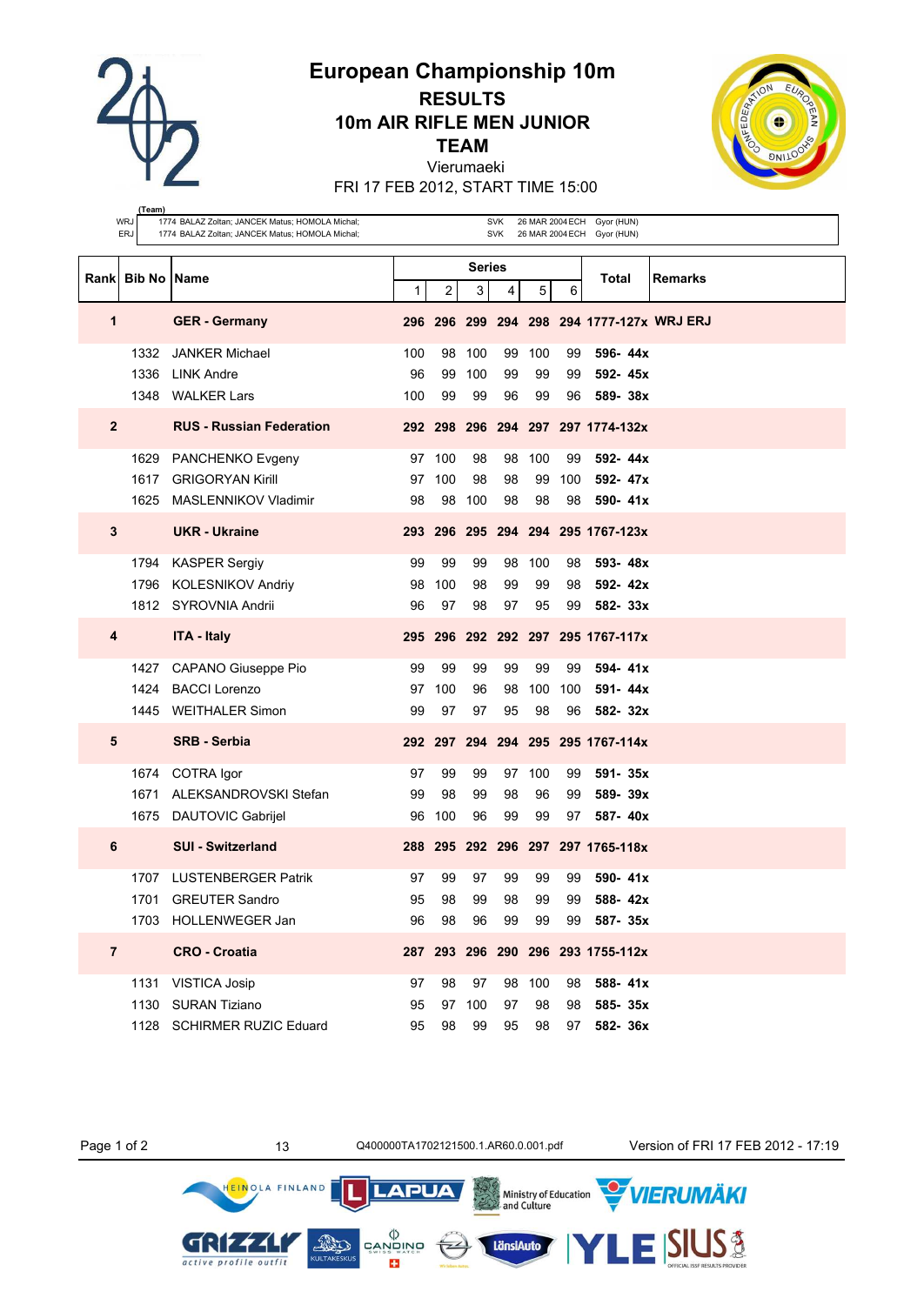|    |                      |                                                                          |                |                 | Series         |                 |                 |                | Total<br><b>Remarks</b>                         |
|----|----------------------|--------------------------------------------------------------------------|----------------|-----------------|----------------|-----------------|-----------------|----------------|-------------------------------------------------|
|    | Rank   Bib No   Name |                                                                          | 1              | $\overline{2}$  | 3              | $\overline{4}$  | 5               | 6              |                                                 |
| 8  |                      | <b>HUN - Hungary</b>                                                     |                |                 |                |                 |                 |                | 289 294 297 296 291 286 1753-119x               |
|    | 1380<br>1374         | PENI Istvan<br><b>KAPAS Istvan</b>                                       | 96<br>98       | 99<br>97        | 100<br>99      | 100<br>96       | 99<br>98        | 100<br>99      | 594-45x<br>587-38x                              |
| 9  |                      | 1378 NAGY Sandor<br><b>CZE - Czech Republic</b>                          | 95             | 98              | 98             | 100             | 94              | 87             | 572- 36xA2<br>287 289 294 297 290 294 1751-113x |
|    | 1161                 | 1162 PAJDA Ondrej<br>NYMBURSKY Petr<br>1151 HRCKULAK David               | 97<br>97<br>93 | 97<br>98<br>94  | 97<br>98<br>99 | 100<br>99<br>98 | 100<br>96<br>94 | 99<br>98<br>97 | 590-43x<br>586-41x<br>575-29x                   |
| 10 |                      | <b>FRA - France</b>                                                      |                |                 |                |                 |                 |                | 289 289 289 293 295 294 1749-107x               |
|    | 1275<br>1286         | <b>LAHBIB Damien</b><br><b>PIGNY Boris</b><br>1263 BUFFARD Lorenzo       | 99<br>97<br>93 | 100<br>93<br>96 | 94<br>99<br>96 | 97<br>99<br>97  | 99<br>98<br>98  | 99<br>97<br>98 | 588-38x<br>583-35x<br>578-34x                   |
| 11 |                      | <b>SWE - Sweden</b>                                                      |                |                 |                |                 |                 |                | 292 291 292 292 291 291 1749-105x               |
|    | 1750                 | 1747 PERSSON Jorgen<br>1743 HOFF Johan<br><b>SJOSTROM Mathias</b>        | 97<br>98<br>97 | 99<br>97<br>95  | 99<br>97<br>96 | 99<br>98<br>95  | 100<br>96<br>95 | 99<br>99<br>93 | 593-45x<br>585-37x<br>571- 23x                  |
| 12 |                      | <b>NOR - Norway</b>                                                      |                |                 |                |                 |                 |                | 292 290 290 292 294 290 1748-105x               |
|    | 1534<br>1539         | AARSKOG Jan Ture<br><b>CHRISTENSEN Hakon Auran</b><br>1540 ELSTAD Jorgen | 99<br>96<br>97 | 98<br>97<br>95  | 96<br>97<br>97 | 98<br>98<br>96  | 98<br>99<br>97  | 98<br>98<br>94 | 587-37x<br>585-38x<br>576-30x                   |
| 13 |                      | <b>FIN - Finland</b>                                                     |                |                 |                |                 |                 |                | 287 291 287 289 288 294 1736- 92x               |
|    | 1226<br>1225         | BJORKBACKA Jaakko<br><b>APRELEV Anton</b><br>1241 LEPPA Aleksi           | 95<br>97<br>95 | 96<br>97<br>98  | 97<br>96<br>94 | 98<br>96<br>95  | 97<br>98<br>93  | 99<br>98<br>97 | 582-36x<br>582-30x<br>572-26x                   |

Number of shooters on this list: 39; Total number of shooters: 54; Total number of teams: 13

### **Note**

Please note that there are records equally achieved by several shooters and only the first to set the record is shown. Refer to the Records list on ISSF website: www.issf-sports.org

| A 2                         | Shooter 1378 NAGY Sandor (HUN) - ISSF Rule 6.11.7.1.1 Too many shots per target                           |                                                  |                 |                                                            |                                      |            |                                                      |          |
|-----------------------------|-----------------------------------------------------------------------------------------------------------|--------------------------------------------------|-----------------|------------------------------------------------------------|--------------------------------------|------------|------------------------------------------------------|----------|
| Legend                      |                                                                                                           |                                                  |                 |                                                            |                                      |            |                                                      | 4B13BBE5 |
| <b>Bib No</b><br><b>WRJ</b> | <b>Bib Number</b><br><b>World Record Junior</b>                                                           |                                                  | <b>ECH</b><br>x | <b>Inner Ten</b>                                           | <b>European Championships</b>        | <b>ERJ</b> | <b>European Record Junior</b>                        |          |
| History                     |                                                                                                           |                                                  |                 |                                                            |                                      |            |                                                      |          |
|                             | Release: Approved Version 1 (17.02.2012 17:19:04)<br>Release: Preliminary Version 1 (17.02.2012 16:49:27) |                                                  |                 |                                                            |                                      |            |                                                      |          |
| Page 2 of 2                 | 86F7                                                                                                      | 13                                               |                 |                                                            | Q400000TA1702121500.1.AR60.0.001.pdf |            | Version of FRI 17 FEB 2012 - 17:19                   |          |
|                             | active profile outfit                                                                                     | HEINOLA FINLAND<br>and the<br><b>KULTAKESKUS</b> |                 | <b>LAPUA</b><br>פֿאומער פֿ<br>פֿאַז<br>7 <sup>2</sup><br>æ | 32<br>LänsiAuto                      |            | Ministry of Education <b>WERUMAKI</b><br>L E ISIUS Á |          |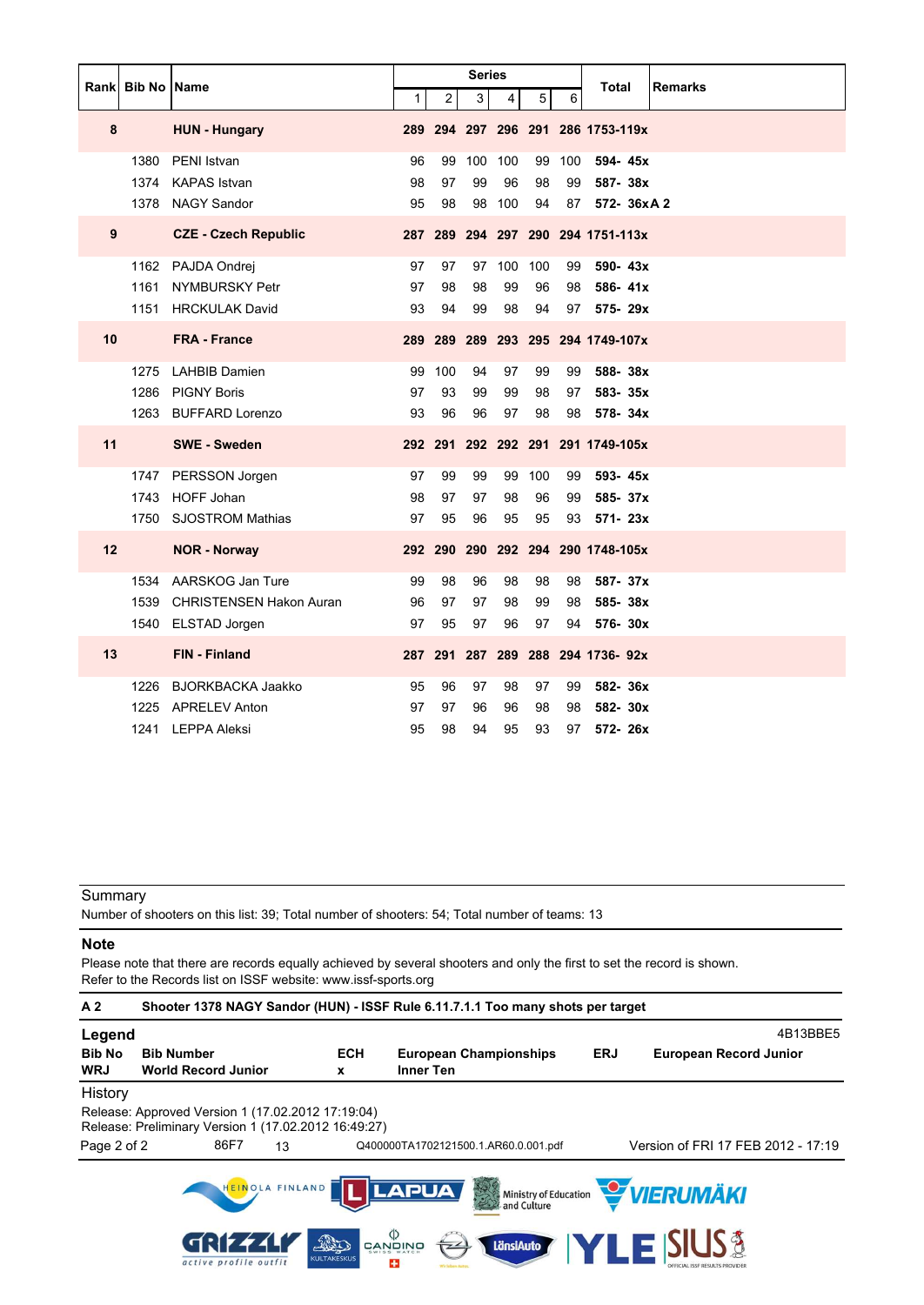

# **European Championship 10m FINAL RESULTS 10m AIR PISTOL MEN JUNIOR**

Vierumaeki THU 16 FEB 2012, START TIME 09:00



**(fication)**<br>588 EKIMOV Leonid

WRJ 588 EKIMOV Leonid RUS 16 MAR 2007 ECH Deauville (FRA)<br>ERJ 588 EKIMOV Leonid RUS 16 MAR 2007 ECH Deauville (FRA)

**(Finals)**

FERJ 691.1 GRUNDER Lukas SUI 24 MAY 2009 WC Milano (ITA)

|              | Rank Bib No Name |                                                                 | Nat                                  | Series       |                |                              | <b>Remarks</b><br>Total |              |      |                                    |
|--------------|------------------|-----------------------------------------------------------------|--------------------------------------|--------------|----------------|------------------------------|-------------------------|--------------|------|------------------------------------|
|              |                  |                                                                 |                                      | $\mathbf{1}$ | $\overline{c}$ | 3                            | $\overline{4}$          | 5            | 6    |                                    |
| 1.           |                  | 1565 GERSTEN Kamil                                              | <b>POL</b>                           | 95           | 99             | 94                           | 96                      | 96           | 96   | 576-17x                            |
|              |                  | Finals shots: 10.3 9.3 10.3 9.5 10.5                            |                                      |              | 9.5            |                              | 9.7 10.0 10.2 10.5      |              |      | 99.8                               |
|              |                  |                                                                 |                                      |              |                |                              |                         |              |      | 675.8                              |
| $\mathbf{2}$ |                  | 1122 KRISTO Ante                                                | <b>CRO</b>                           | 96           | 98             | 96                           | 96                      | 96           | 94   | 576-19x                            |
|              |                  | 9.9 10.6 9.4 10.6<br>Finals shots:                              |                                      |              |                | 9.9 9.5 10.0 10.4 10.3 8.3   |                         |              |      | 98.9                               |
|              |                  |                                                                 |                                      |              |                |                              |                         |              |      | 674.9                              |
| 3            |                  | 1274 JEANNINGROS Vincent                                        | <b>FRA</b>                           | 94           | 96             | 97                           | 97                      | 96           | 96   | 576-22x                            |
|              |                  | 9.0 10.5 10.2 9.5<br>Finals shots:                              |                                      | 9.8          | 9.9            | 9.5                          |                         | 9.6 10.2 9.3 |      | 97.5                               |
|              |                  |                                                                 |                                      |              |                |                              |                         |              |      | 673.5                              |
| 4            |                  | 1147 DUBOVY Jindrich                                            | <b>CZE</b>                           | 93           | 97             | 93                           | 96                      | 98           | 95   | 572-15x                            |
|              |                  | 8.7 10.2 10.8 10.0 10.0 9.9 10.0 10.4 10.8 9.8<br>Finals shots: |                                      |              |                |                              |                         |              |      | 100.6                              |
|              |                  |                                                                 |                                      |              |                |                              |                         |              |      | 672.6                              |
| 5            |                  | 1600 ION Stefan Rares                                           | ROU                                  | 96           | 96             | 96                           | 97                      | 95           | 95   | $575 - 12x$                        |
|              |                  | 9.5 9.4 9.4 9.1<br>Finals shots:                                |                                      |              | $9.2$ 10.6     | 9.6                          | 9.6                     | 8.7          | 9.9  | 95.0                               |
|              |                  |                                                                 |                                      |              |                |                              |                         |              |      | 670.0                              |
| 6            |                  | 1083 LUKYANAVETS Artsiom                                        | <b>BLR</b>                           | 97           | 93             | 94                           | 97                      | 95           | 95   | $571 - 23x$                        |
|              |                  | Finals shots: 10.5 10.0 9.3 8.1                                 |                                      |              |                | 9.1 10.6 10.3 10.0 10.4 10.2 |                         |              |      | 98.5                               |
|              |                  |                                                                 |                                      |              |                |                              |                         |              |      | 669.5                              |
|              |                  | 7 1704 LIESCH Simon                                             | SUI                                  | 97           | 96             | 95                           | 94                      | 96           | 94   | $572 - 13x$                        |
|              |                  | Finals shots: 10.5 8.9 10.3 10.5                                |                                      |              | 8.6 9.2        | 9.6                          | 9.7                     | 9.6          | -8.9 | 95.8                               |
|              |                  |                                                                 |                                      |              |                |                              |                         |              |      | 667.8                              |
| 8            |                  | 1492 ALFERIN Andrei                                             | MDA                                  | 96           | 95             | 94                           | 96                      | 94           | 96   | $571 - 14x$                        |
|              |                  | 9.7 10.3 9.2 9.4<br>Finals shots:                               |                                      |              | 9.8 9.7 10.1   |                              | 9.8                     | 8.7          | 9.4  | 96.1                               |
|              |                  |                                                                 |                                      |              |                |                              |                         |              |      | 667.1                              |
| 9            |                  | 1017 VARDUMYAN Romik                                            | ARM                                  | 92           | 97             | 97                           | 95                      | 97           | 91   | 569-17x                            |
| 10           |                  | 1710 RIEDENER Andreas                                           | SUI                                  | 94           | 97             | 92                           | 97                      | 95           | 94   | $569 - 13x$                        |
| 11           |                  | 1622 KILIN Nikolai                                              | <b>RUS</b>                           | 97           | 91             | 96                           | 94                      | 94           | 97   | 569-12x                            |
| 12           |                  | 1623 LIPKIN Ilya                                                | <b>RUS</b>                           | 93           | 95             | 94                           | 96                      | 96           | 94   | 568-15x                            |
| 13           |                  | 1343 SCHWALD Michael                                            | <b>GER</b>                           | 92           | 97             | 93                           | 96                      | 93           | 96   | 567-19x                            |
| 14           |                  | 1457 SMILGA Kristaps                                            | LAT                                  | 93           | 95             | 95                           | 95                      | 92           | 95   | $565 - 11x$                        |
| 15           | 1439             | <b>SCAFA Andrea</b>                                             | <b>ITA</b>                           | 96           | 92             | 93                           | 97                      | 92           | 94   | 564-12x                            |
| 16           | 1430             | DI MARTINO Dario                                                | <b>ITA</b>                           | 93           | 94             | 94                           | 96                      | 95           | 91   | 563-16x                            |
| 17           | 1150             | <b>HEJNA David</b>                                              | CZE                                  | 96           | 95             | 90                           | 96                      | 92           | 94   | $563 - 11x$                        |
| 18           | 1062             | <b>SERVAIS Denis</b>                                            | <b>BEL</b>                           | 96           | 92             | 93                           | 95                      | 91           | 95   | 562-12x                            |
| 19           | 1327             | <b>BOESS Armin</b>                                              | <b>GER</b>                           | 89           | 94             | 96                           | 94                      | 94           | 95   | 562-10x                            |
| 20           | 1153             | <b>JONAK Vit</b>                                                | <b>CZE</b>                           | 93           | 94             | 93                           | 97                      | 93           | 91   | 561-15x                            |
| 21           | 1789             | DANILOV Vladyslav                                               | <b>UKR</b>                           | 94           | 94             | 93                           | 92                      | 96           | 91   | 560-13x                            |
| 22           | 1640             | VISLOGUZOV Ruslan                                               | <b>RUS</b>                           | 95           | 89             | 94                           | 94                      | 95           | 93   | 560-12x                            |
| Page 1 of 2  |                  | $\overline{7}$                                                  | C400000IA1602120900.1.AP60.0.001.pdf |              |                |                              |                         |              |      | Version of THU 16 FEB 2012 - 14:02 |

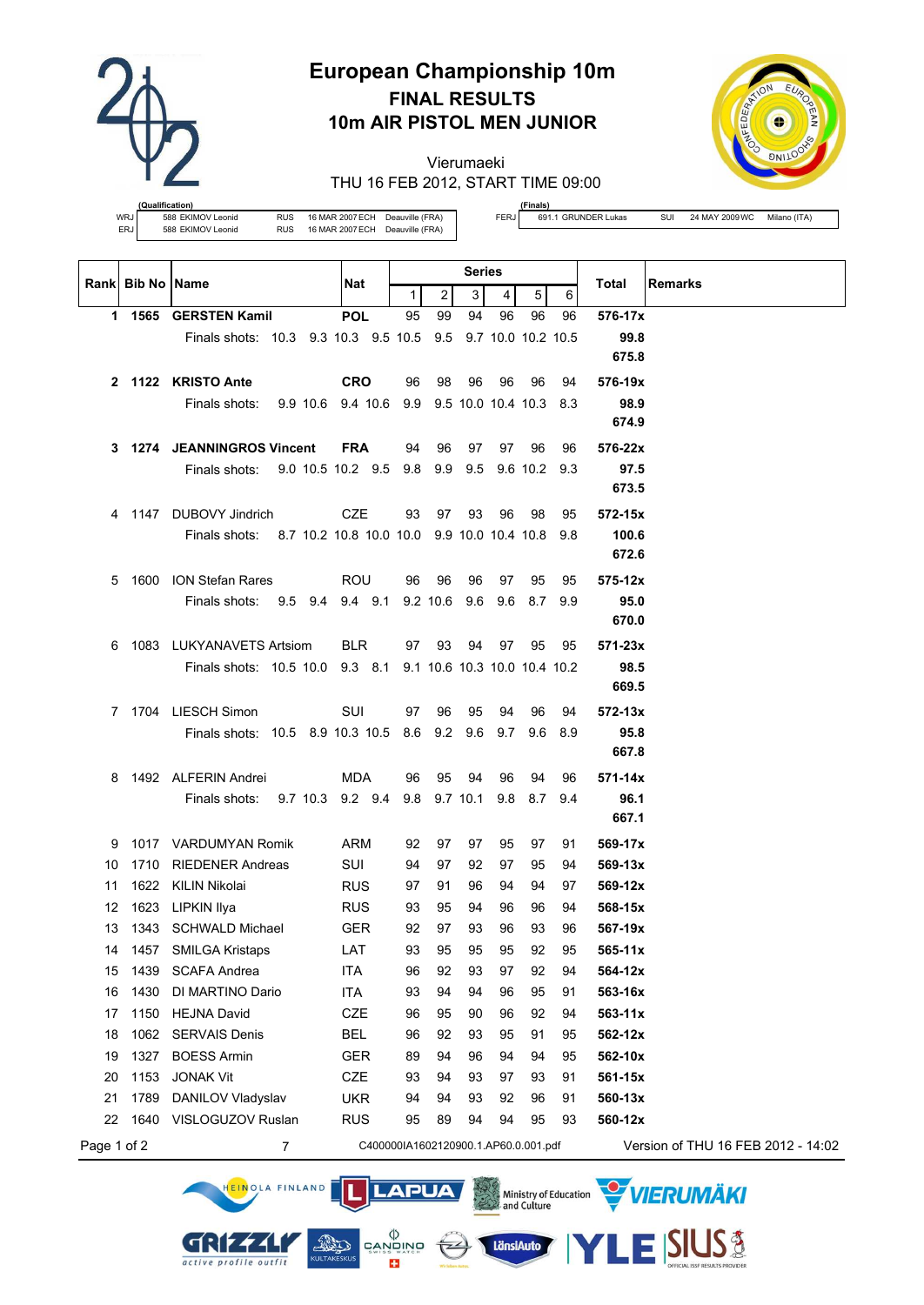|      |               |                                                     |            |    |                | <b>Series</b> |    |    |    |             |                |
|------|---------------|-----------------------------------------------------|------------|----|----------------|---------------|----|----|----|-------------|----------------|
| Rank | <b>Bib No</b> | Name                                                | Nat        | 1  | $\overline{2}$ | 3             | 4  | 5  | 6  | Total       | <b>Remarks</b> |
| 23   | 1025          | <b>FROEHLICH Michael</b>                            | <b>AUT</b> | 90 | 94             | 95            | 96 | 94 | 91 | 560-12x     |                |
| 24   | 1705          | <b>LOETSCHER Sandro</b>                             | <b>SUI</b> | 94 | 93             | 94            | 93 | 93 | 92 | 559-12x     |                |
| 25   | 1261          | <b>ADAMUS Antoine</b>                               | <b>FRA</b> | 92 | 94             | 91            | 94 | 93 | 95 | 559-8x      |                |
| 26   | 1512          | <b>CADJENOVIC Stefan</b>                            | <b>MNE</b> | 95 | 92             | 91            | 95 | 92 | 93 | 558-13x     |                |
| 27   | 1797          | <b>KOROSTYLOV Pavlo</b>                             | <b>UKR</b> | 94 | 92             | 96            | 90 | 93 | 93 | 558-11x     |                |
| 28   | 1264          | <b>CHAMPAGNAT Antoine</b>                           | <b>FRA</b> | 95 | 96             | 94            | 92 | 90 | 91 | 558-11x     |                |
| 29   | 1408          | <b>CHORNY Nazar</b>                                 | <b>ISR</b> | 92 | 93             | 91            | 91 | 97 | 94 | 558-10x     |                |
| 30   | 1719          | <b>BALAZ Peter</b>                                  | <b>SVK</b> | 93 | 94             | 94            | 91 | 95 | 90 | 557-15x     |                |
| 31   | 1740          | <b>EKBLAD Oskar</b>                                 | <b>SWE</b> | 90 | 93             | 96            | 91 | 92 | 95 | $557 - 11x$ |                |
| 32   | 1197          | <b>MADOLELL Carlos</b>                              | <b>ESP</b> | 93 | 89             | 95            | 93 | 93 | 94 | 557- 7x     |                |
| 33   | 1577          | <b>WOJTALA Mateusz</b>                              | <b>POL</b> | 92 | 93             | 92            | 94 | 91 | 94 | 556-10x     |                |
| 34   | 1650          | <b>JUVAN Klemen</b>                                 | <b>SLO</b> | 94 | 95             | 94            | 93 | 87 | 93 | 556-8x      |                |
| 35   | 1790          | <b>DRYZHAK Sergiv</b>                               | <b>UKR</b> | 96 | 92             | 90            | 89 | 95 | 91 | 553-10x     |                |
| 36   | 1434          | <b>GRIMALDI Francesco</b>                           | <b>ITA</b> | 96 | 88             | 95            | 89 | 94 | 90 | $552 - 11x$ |                |
| 37   | 1337          | <b>LUTZ Marian</b>                                  | <b>GER</b> | 92 | 91             | 89            | 95 | 92 | 92 | 551-8x      |                |
| 38   | 1585          | <b>CARAPINHA Tiago Miguel</b>                       | <b>POR</b> | 94 | 92             | 90            | 91 | 92 | 92 | 551-8x      |                |
| 39   | 1564          | <b>CZYZ Mateusz</b>                                 | <b>POL</b> | 93 | 91             | 92            | 91 | 91 | 92 | 550-4x      |                |
| 40   | 1295          | <b>CALLAGHAN Kristian</b><br><b>Michael Smeeton</b> | <b>GBR</b> | 83 | 88             | 93            | 97 | 95 | 92 | $548 - 11x$ |                |
| 41   | 1587          | COELHO Diogo                                        | <b>POR</b> | 93 | 92             | 89            | 90 | 92 | 92 | 548-8x      |                |
| 42   | 1486          | <b>SIEDLER Alex</b>                                 | <b>LUX</b> | 93 | 93             | 94            | 89 | 90 | 89 | 548-8x      |                |
| 43   | 1770          | <b>SAAT Yigitcan</b>                                | <b>TUR</b> | 93 | 86             | 90            | 91 | 92 | 94 | 546- 7x     |                |
| 44   | 1473          | <b>STANEVICIUS Justinas</b>                         | LTU        | 87 | 93             | 84            | 95 | 94 | 91 | 544-9x      |                |
| 45   | 1242          | LEPPANORO Miika                                     | <b>FIN</b> | 91 | 90             | 95            | 90 | 87 | 90 | 543-8x      |                |
| 46   | 1319          | SANODZE Omar                                        | GEO        | 86 | 91             | 91            | 84 | 93 | 94 | 539- 5x     |                |
| 47   | 1468          | PALSKYS Vykintas                                    | LTU        | 92 | 86             | 89            | 88 | 91 | 89 | 535-10x     |                |
| 48   | 1474          | <b>VILUNAS Gytis</b>                                | LTU        | 88 | 91             | 87            | 90 | 89 | 89 | 534- 7x     |                |
|      | 1106          | <b>SOKOLOV Krasimir</b>                             | <b>BUL</b> |    |                |               |    |    |    |             | <b>DNS</b>     |

Number of shooters on this list: 49; Total number of shooters: 49

### **Note**

Please note that there are records equally achieved by several shooters and only the first to set the record is shown. Refer to the Records list on ISSF website: www.issf-sports.org

| Legend<br><b>Bib No</b><br><b>ERJ</b><br><b>WC</b> | <b>Bib Number</b><br><b>European Record Junior</b><br><b>World Cup</b> | <b>DNS</b><br><b>FERJ</b><br><b>WRJ</b> | <b>Did Not Start</b><br><b>Final European Record Junior</b><br><b>World Record Junior</b> | <b>ECH</b><br><b>Nat</b><br>x | 481FC717<br><b>European Championships</b><br><b>Nation</b><br><b>Inner Ten</b> |
|----------------------------------------------------|------------------------------------------------------------------------|-----------------------------------------|-------------------------------------------------------------------------------------------|-------------------------------|--------------------------------------------------------------------------------|
| History<br>Page 2 of 2                             | Release: Approved Version 1 (16.02.2012 12:45:31)<br>86F7              |                                         | C400000IA1602120900.1.AP60.0.001.pdf                                                      |                               | Version of THU 16 FEB 2012 - 14:02                                             |
|                                                    | HEINOLA FINLAND                                                        |                                         | <b>LAPUA</b><br>3                                                                         |                               | Ministry of Education <b>WERUMAKI</b>                                          |
|                                                    | GRIF4.<br>active profile outfit                                        | FRO<br><b>KULTAKESKUS</b>               | פֿאַיפֿאָפֿ<br>פֿאַיפֿאַפֿ<br>LänsiAuto<br>÷                                              | <b>YLE'</b>                   |                                                                                |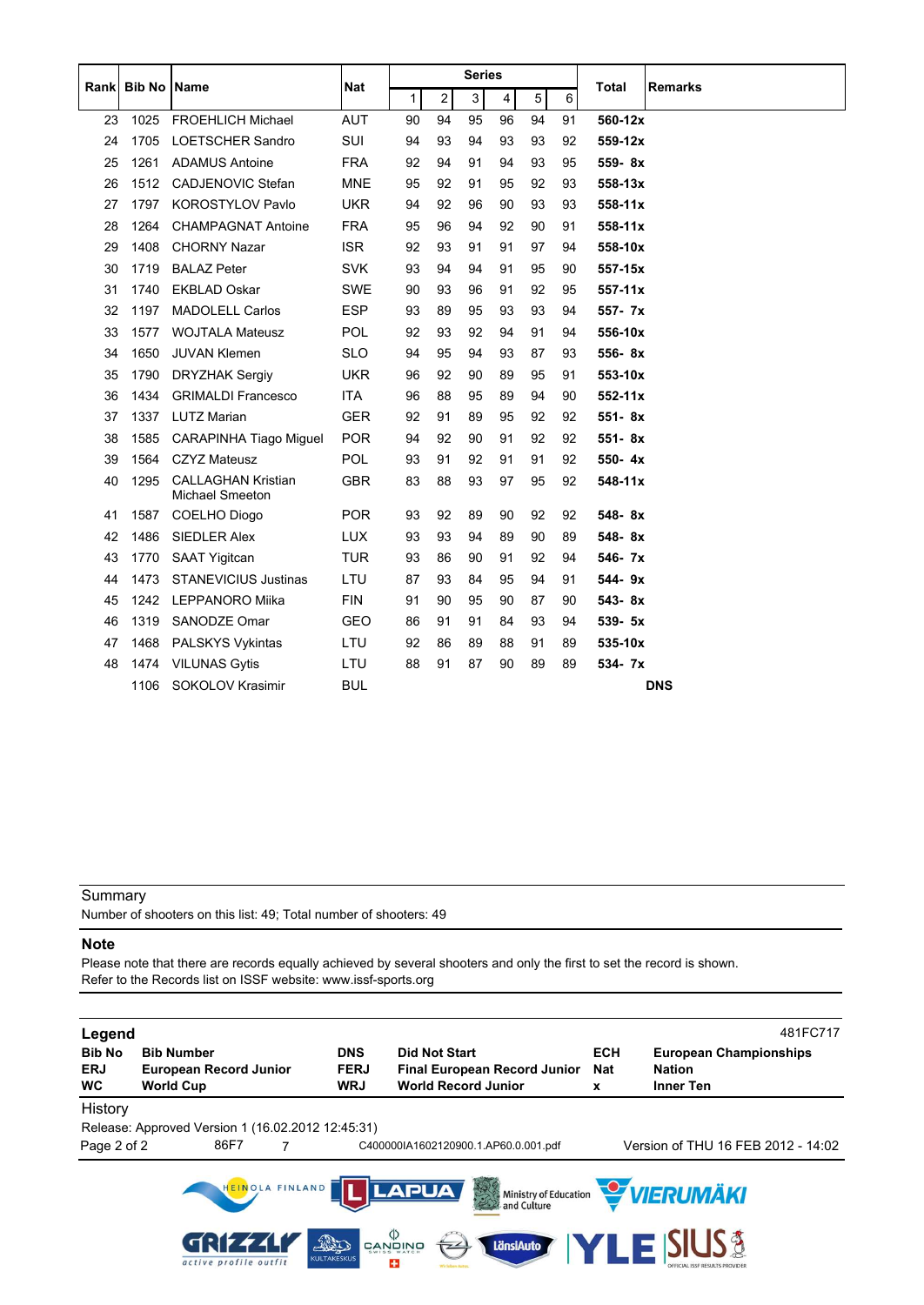**European Championship 10m**

**RESULTS 10m AIR PISTOL MEN JUNIOR**

**TEAM**

Vierumaeki

THU 16 FEB 2012, START TIME 09:00



|                | (Team)<br>WRJ    | 1730 ZHANG Bin; HE Qi Min; SUN Kai;                    |    |                         |                         | CHN        |    |    | 20 DEC 2009 ASC Doha (QAT)       |         |
|----------------|------------------|--------------------------------------------------------|----|-------------------------|-------------------------|------------|----|----|----------------------------------|---------|
|                | ERJ              | 1726 CHUDAK Oleksandr; KUDRIYA Serhiy; RYBOVALOV Ivan; |    |                         |                         | <b>UKR</b> |    |    | 15 MAR 2001 ECH Pontevedra (ESP) |         |
|                |                  |                                                        |    |                         | Series                  |            |    |    |                                  |         |
|                | Rank Bib No Name |                                                        | 1  | $\overline{\mathbf{c}}$ | 3                       | 4          | 5  | 6  | Total                            | Remarks |
| 1              |                  | <b>SUI - Switzerland</b>                               |    |                         | 285 286 281 284 284 280 |            |    |    | 1700-38x                         |         |
|                |                  |                                                        |    |                         |                         |            |    |    |                                  |         |
|                | 1704             | <b>LIESCH Simon</b>                                    | 97 | 96                      | 95                      | 94         | 96 | 94 | $572 - 13x$                      |         |
|                | 1710             | <b>RIEDENER Andreas</b>                                | 94 | 97                      | 92                      | 97         | 95 | 94 | $569 - 13x$                      |         |
|                | 1705             | LOETSCHER Sandro                                       | 94 | 93                      | 94                      | 93         | 93 | 92 | 559-12x                          |         |
| $\mathbf{2}$   |                  | <b>RUS - Russian Federation</b>                        |    |                         | 285 275 284 284 285 284 |            |    |    | 1697-39x                         |         |
|                |                  | 1622 KILIN Nikolai                                     | 97 | 91                      | 96                      | 94         | 94 | 97 | $569 - 12x$                      |         |
|                | 1623             | LIPKIN Ilya                                            | 93 | 95                      | 94                      | 96         | 96 | 94 | 568-15x                          |         |
|                | 1640             | VISLOGUZOV Ruslan                                      | 95 | 89                      | 94                      | 94         | 95 | 93 | 560-12x                          |         |
| $\mathbf{3}$   |                  | <b>CZE - Czech Republic</b>                            |    |                         | 282 286 276 289 283 280 |            |    |    | 1696-41x                         |         |
|                | 1147             | <b>DUBOVY Jindrich</b>                                 | 93 | 97                      | 93                      | 96         | 98 | 95 | 572-15x                          |         |
|                | 1150             | <b>HEJNA David</b>                                     | 96 | 95                      | 90                      | 96         | 92 | 94 | $563 - 11x$                      |         |
|                | 1153             | <b>JONAK Vit</b>                                       | 93 | 94                      | 93                      | 97         | 93 | 91 | 561-15x                          |         |
| 4              |                  | <b>FRA - France</b>                                    |    |                         | 281 286 282 283 279 282 |            |    |    | $1693 - 41x$                     |         |
|                | 1274             | <b>JEANNINGROS Vincent</b>                             | 94 | 96                      | 97                      | 97         | 96 | 96 | 576-22x                          |         |
|                | 1261             | ADAMUS Antoine                                         | 92 | 94                      | 91                      | 94         | 93 | 95 | $559 - 8x$                       |         |
|                | 1264             | <b>CHAMPAGNAT Antoine</b>                              | 95 | 96                      | 94                      | 92         | 90 | 91 | 558-11x                          |         |
| 5              |                  | <b>POL - Poland</b>                                    |    |                         | 280 283 278 281 278 282 |            |    |    | $1682 - 31x$                     |         |
|                | 1565             | <b>GERSTEN Kamil</b>                                   | 95 | 99                      | 94                      | 96         | 96 | 96 | 576-17x                          |         |
|                | 1577             | <b>WOJTALA Mateusz</b>                                 | 92 | 93                      | 92                      | 94         | 91 | 94 | 556-10x                          |         |
|                | 1564             | <b>CZYZ Mateusz</b>                                    | 93 | 91                      | 92                      | 91         | 91 | 92 | $550 - 4x$                       |         |
| 6              |                  | <b>GER</b> - Germany                                   |    |                         | 273 282 278 285 279 283 |            |    |    | 1680-37x                         |         |
|                | 1343             | <b>SCHWALD Michael</b>                                 | 92 | 97                      | 93                      | 96         | 93 | 96 | 567-19x                          |         |
|                |                  | 1327 BOESS Armin                                       | 89 | 94                      | 96                      | 94         | 94 | 95 | 562-10x                          |         |
|                |                  | 1337 LUTZ Marian                                       | 92 | 91                      | 89                      | 95         | 92 | 92 | 551-8x                           |         |
| $\overline{7}$ |                  | <b>ITA - Italy</b>                                     |    |                         | 285 274 282 282 281 275 |            |    |    | 1679-39x                         |         |
|                | 1439             | <b>SCAFA Andrea</b>                                    | 96 | 92                      | 93                      | 97         | 92 | 94 | 564-12x                          |         |
|                | 1430             | DI MARTINO Dario                                       | 93 | 94                      | 94                      | 96         | 95 | 91 | 563-16x                          |         |
|                |                  | 1434 GRIMALDI Francesco                                | 96 | 88                      | 95                      | 89         | 94 | 90 | 552-11x                          |         |

HEINOLA FINLAND

GRIZZLI

active profile outfit

 $\left(\frac{1}{2} 2\right)$ 

Ministry of Education<br>and Culture

LänsiAuto

**LAPUA** 

 $\begin{matrix} \langle \rangle \\ \texttt{CANDING} \\ \texttt{SWISS WATE} \end{matrix}$ 

E3

KULTAKESKL

Page 1 of 2 7 0400000TA1602120900.1.AP60.0.001.pdf Version of THU 16 FEB 2012 - 14:02

**VIERUMÄKI** 

**SIUS®**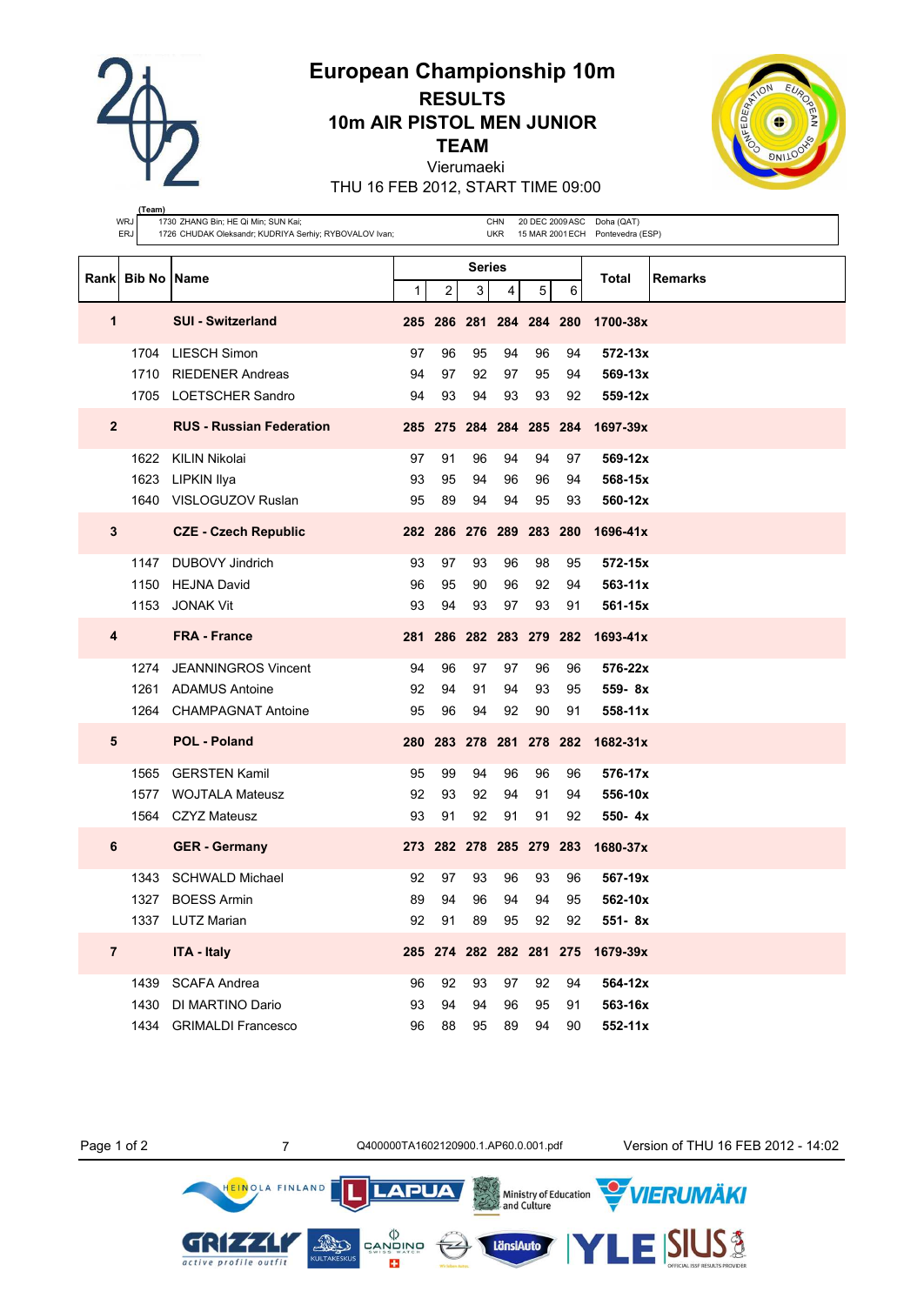|   |                      | <b>Rankl Bib No Name</b>    |    |                | <b>Series</b> |    |                |    | <b>Total</b>                     | Remarks |
|---|----------------------|-----------------------------|----|----------------|---------------|----|----------------|----|----------------------------------|---------|
|   |                      |                             |    | 2 <sub>1</sub> | 3             | 4  | 5 <sup>5</sup> | 6  |                                  |         |
| 8 | <b>UKR</b> - Ukraine |                             |    |                |               |    |                |    | 284 278 279 271 284 275 1671-34x |         |
|   | 1789                 | DANILOV Vladyslav           | 94 | 94             | 93            | 92 | 96             | 91 | 560-13x                          |         |
|   | 1797                 | KOROSTYLOV Pavlo            | 94 | 92             | 96            | 90 | 93             | 93 | $558 - 11x$                      |         |
|   | 1790                 | DRYZHAK Sergiy              | 96 | 92             | 90            | 89 | 95             | 91 | 553-10x                          |         |
| 9 |                      | <b>LTU - Lithuania</b>      |    |                |               |    |                |    | 267 270 260 273 274 269 1613-26x |         |
|   | 1473                 | <b>STANEVICIUS Justinas</b> | 87 | 93             | 84            | 95 | 94             | 91 | $544 - 9x$                       |         |
|   |                      | 1468 PALSKYS Vykintas       | 92 | 86             | 89            | 88 | 91             | 89 | 535-10x                          |         |
|   |                      | 1474 VILUNAS Gytis          | 88 | 91             | 87            | 90 | 89             | 89 | 534-7x                           |         |

Number of shooters on this list: 27; Total number of shooters: 49; Total number of teams: 9

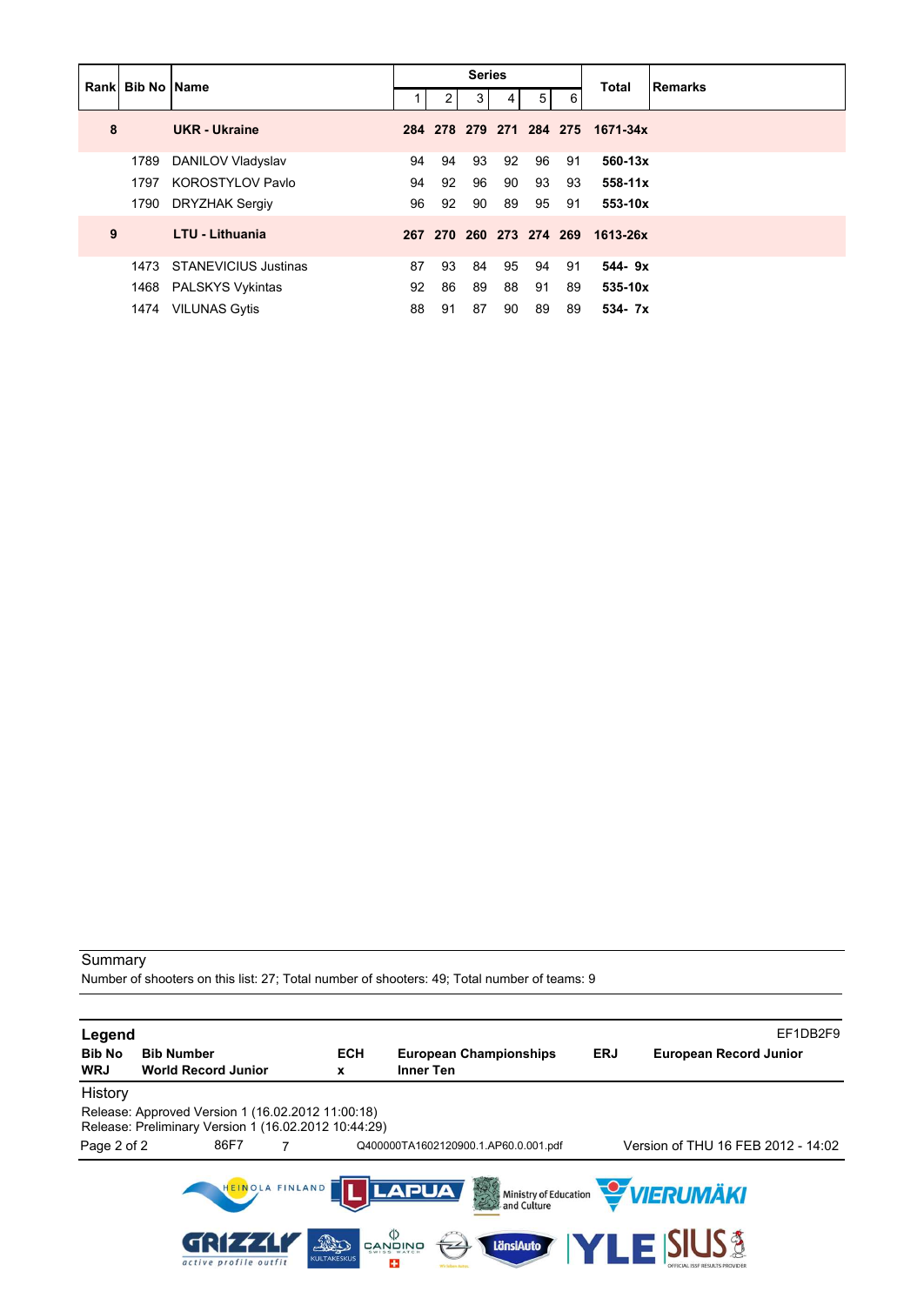**European Championship 10m RESULTS**

**10m RUNNING TARGET MEN JUNIOR**

**Individual**

Vierumaeki

THU 16 FEB 2012, START TIME 08:00



**(Individual)** WRJ 590 ZHAI Yujia CHN 16 NOV 2010 ASG Guangzhou (CHN) ERJ 586 BLINOV Alexander CHA CHANGER AND THE RUS 15 MAY 2001 WC Seoul (KOR)

|    | Rank Bib No Name |                          |            |              |    | <b>Series</b>    |   | Sub    |             | <b>Remarks</b>    |  |
|----|------------------|--------------------------|------------|--------------|----|------------------|---|--------|-------------|-------------------|--|
|    |                  |                          | Nat        | <b>Stage</b> | 1  | $\boldsymbol{2}$ | 3 | Total  | Total       |                   |  |
|    |                  | 1 1229 HEIKKILA Sami     | <b>FIN</b> | Slow         | 97 | 97               |   | 97 291 |             |                   |  |
|    |                  |                          |            | Fast         | 89 | 99               |   | 95 283 | 574-19x     |                   |  |
| 2  |                  | 1633 SEREBRYAKOV Ivan    | <b>RUS</b> | Slow         | 93 | 93               |   | 99 285 |             |                   |  |
|    |                  |                          |            | Fast         | 93 | 92               |   | 95 280 | $565 - 11x$ |                   |  |
| 3  |                  | 1253 SUORANTA Jani       | <b>FIN</b> | Slow         | 99 | 91               |   | 97 287 |             |                   |  |
|    |                  |                          |            | Fast         | 91 | 93               |   | 92 276 |             | 563-17x S-off: 20 |  |
| 4  |                  | 1807 ONOPKO Vladlen      | <b>UKR</b> | Slow         | 97 | 96               |   | 91 284 |             |                   |  |
|    |                  |                          |            | Fast         | 88 | 96               |   | 95 279 |             | 563-10xS-off: 14  |  |
| 5  |                  | 1785 CHAUSOV Dmytro      | <b>UKR</b> | Slow         | 95 | 98               |   | 97 290 |             |                   |  |
|    |                  |                          |            | Fast         | 87 | 95               |   | 90 272 | 562-9x      |                   |  |
| 6  |                  | 1632 SELIN Konstantin    | <b>RUS</b> | Slow         | 95 | 93               |   | 89 277 |             |                   |  |
|    |                  |                          |            | Fast         | 97 | 83               |   | 86 266 | 543-8x      |                   |  |
| 7  |                  | 1239 LAHDEKORPI Heikki   | FIN        | Slow         | 89 | 91               |   | 92 272 |             |                   |  |
|    |                  |                          |            | Fast         | 86 | 88               |   | 85 259 | $531 - 6x$  |                   |  |
| 8  |                  | 1270 GERMAIN Benoit      | <b>FRA</b> | Slow         | 88 | 93               |   | 90 271 |             |                   |  |
|    |                  |                          |            | Fast         | 90 | 82               |   | 87 259 | 530-9x      |                   |  |
| 9  |                  | 1738 BJORK Mattias       | <b>SWE</b> | Slow         | 90 | 84               |   | 86 260 |             |                   |  |
|    |                  |                          |            | Fast         | 91 | 92               |   | 86 269 | 529-9x      |                   |  |
| 10 | 1011             | <b>MINASYAN Razmik</b>   | <b>ARM</b> | Slow         | 91 | 94               |   | 88 273 |             |                   |  |
|    |                  |                          |            | Fast         | 76 | 91               |   | 89 256 | 529-8x      |                   |  |
| 11 | 1804             | <b>MELNYK Nazar</b>      | <b>UKR</b> | Slow         | 85 | 91               |   | 95 271 |             |                   |  |
|    |                  |                          |            | Fast         | 84 | 82               |   | 89 255 | 526-13x     |                   |  |
| 12 |                  | 1015 SARGSYAN Shant      | ARM        | Slow         | 94 | 90               |   | 85 269 |             |                   |  |
|    |                  |                          |            | Fast         | 85 | 83               |   | 89 257 | $526 - 5x$  |                   |  |
| 13 |                  | 1014 PETROSYAN Arthur    | ARM        | Slow         | 88 | 92               |   | 86 266 |             |                   |  |
|    |                  |                          |            | Fast         | 78 | 89               |   | 88 255 | 521- 7x     |                   |  |
| 14 |                  | 1549 NORDSVEEN Even      | <b>NOR</b> | Slow         | 93 | 81               |   | 95 269 |             |                   |  |
|    |                  |                          |            | Fast         | 71 | 89               |   | 86 246 | $515 - 7x$  |                   |  |
| 15 |                  | 1029 LEDERSBERGER Martin | <b>AUT</b> | Slow         | 86 | 88               |   | 91 265 |             |                   |  |
|    |                  |                          |            | Fast         | 78 | 84               |   | 82 244 | $509 - 3x$  |                   |  |
| 16 |                  | 1638 TALYZIN Sergei      | <b>RUS</b> | Slow         | 88 | 87               |   | 82 257 |             |                   |  |
|    |                  |                          |            | Fast         | 82 | 72               |   | 84 238 | 495-7x      |                   |  |

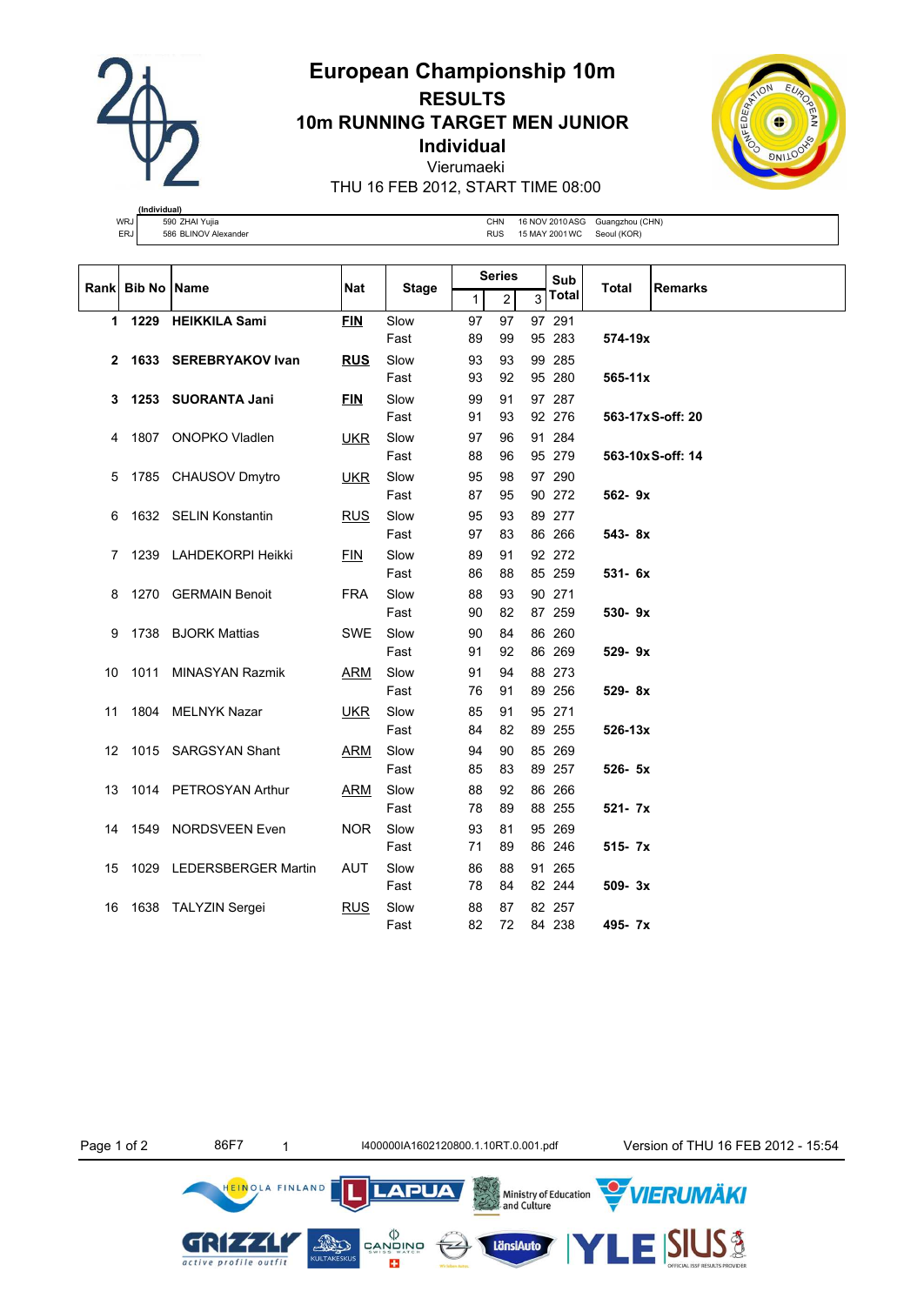| Rank Bib No Name | <b>Nat</b> |              | <b>Series</b> | Sub          | <b>Total</b> | Remarks |
|------------------|------------|--------------|---------------|--------------|--------------|---------|
|                  |            | <b>Stage</b> |               | <b>Total</b> |              |         |

Number of shooters on this list: 16; Total number of shooters: 16; Total number of teams: 4

| Legend                  |                                                                         |                                 |                                                                                                         |                             |                                                           | 70E2E62D |
|-------------------------|-------------------------------------------------------------------------|---------------------------------|---------------------------------------------------------------------------------------------------------|-----------------------------|-----------------------------------------------------------|----------|
| <b>ERJ</b><br><b>WC</b> | <b>Team Member</b><br><b>European Record Junior</b><br><b>World Cup</b> | <b>ASG</b><br>Nat<br><b>WRJ</b> | <b>Asian Games</b><br><b>Nation</b><br><b>World Record Junior</b>                                       | <b>Bib No</b><br>S-off<br>X | <b>Bib Number</b><br><b>Shoot-off</b><br><b>Inner Ten</b> |          |
| History<br>Page 2 of 2  | Release: Approved Version 1 (16.02.2012 15:54:34)<br>86F7               |                                 | I400000IA1602120800.1.10RT.0.001.pdf                                                                    |                             | Version of THU 16 FEB 2012 - 15:54                        |          |
|                         | HEINOLA FINLAND                                                         |                                 | <b>LAPUA</b><br>等<br>Ministry of Education<br>and Culture                                               |                             | <b>WERUMÄKI</b>                                           |          |
|                         | active profile outfit                                                   | The<br><b>KULTAKESKUS</b>       | $\overset{\text{(b)}}{\approx}$ הַעֲוֹ $\overset{\text{(c)}}{\approx}$<br>LänsiAuto<br>$\sqrt{2}$<br>25 |                             | E SIUS §                                                  |          |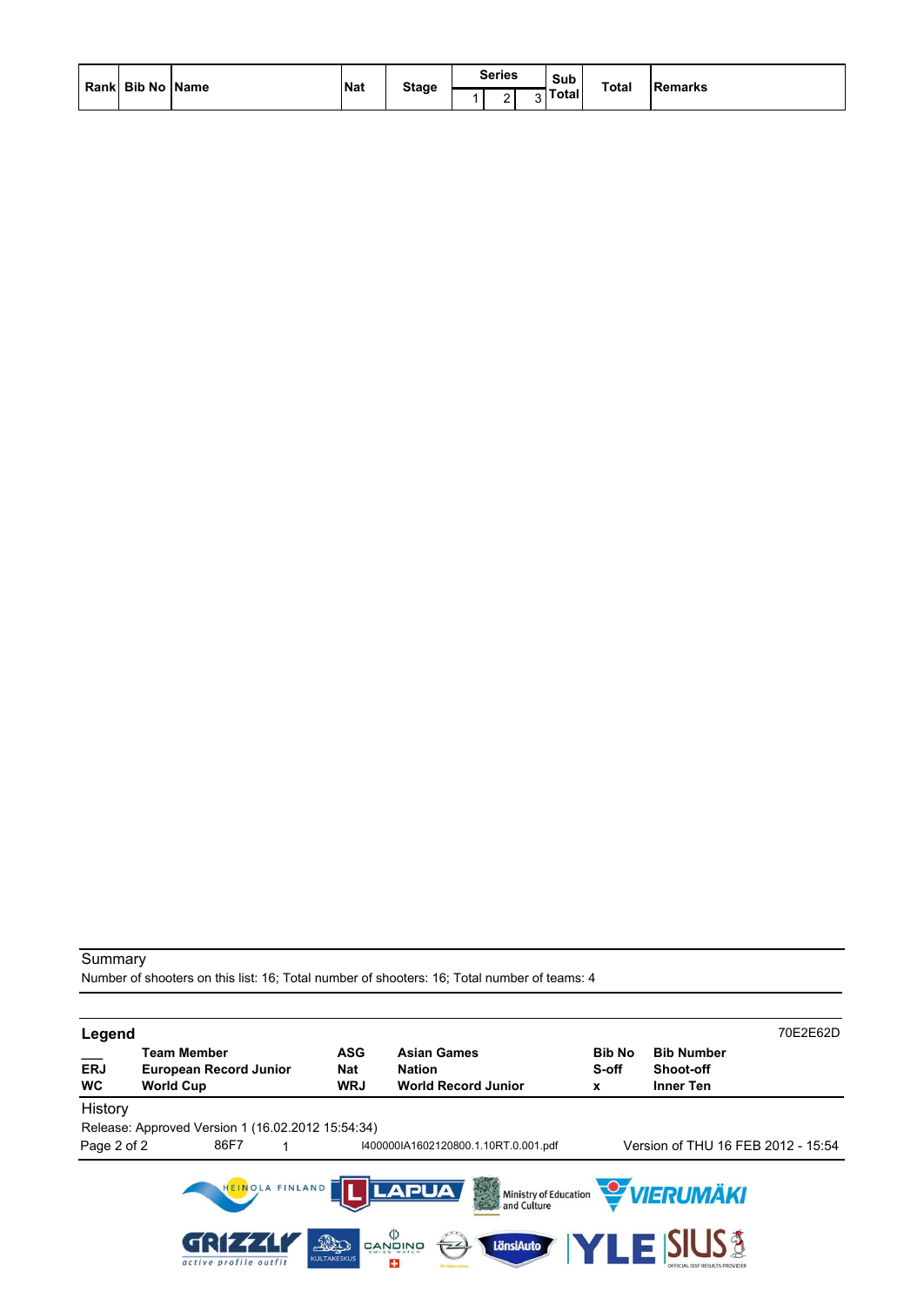**European Championship 10m RESULTS**

**10m RUNNING TARGET MEN JUNIOR**

**TEAM**

Vierumaeki

THU 16 FEB 2012, START TIME 08:00

**(Team)**

|                | WRJ<br>ERJ         | 1702 AZARENKO Mikhail; NAUMENKO Alexander; DOVGAL Yuri;<br>1702 AZARENKO Mikhail; NAUMENKO Alexsander; DOVGAL Yuri; |              | <b>RUS</b><br>25 AUG 2009 WCH Heinola (FIN)<br><b>RUS</b><br>25 AUG 2009 WCH Heinola (FIN) |                               |   |                  |             |                |  |
|----------------|--------------------|---------------------------------------------------------------------------------------------------------------------|--------------|--------------------------------------------------------------------------------------------|-------------------------------|---|------------------|-------------|----------------|--|
| Rank           | <b>Bib No Name</b> |                                                                                                                     | <b>Stage</b> |                                                                                            | <b>Series</b>                 | 3 | Sub<br>Total     | Total       | <b>Remarks</b> |  |
|                |                    |                                                                                                                     |              | $\mathbf{1}$                                                                               | $\overline{c}$<br>285 279 286 |   |                  |             |                |  |
| 1              |                    | FIN - Finland                                                                                                       |              |                                                                                            | 266 280 272                   |   |                  | 1668-42x    |                |  |
|                |                    | 1229 HEIKKILA Sami                                                                                                  | Slow         | 97                                                                                         | 97                            |   | 97 291           |             |                |  |
|                |                    | 1253 SUORANTA Jani                                                                                                  | Fast<br>Slow | 89<br>99                                                                                   | 99<br>91                      |   | 95 283<br>97 287 | 574-19x     |                |  |
|                |                    |                                                                                                                     | Fast         | 91                                                                                         | 93                            |   | 92 276           | 563-17x     |                |  |
|                |                    | 1239 LAHDEKORPI Heikki                                                                                              | Slow         | 89                                                                                         | 91                            |   | 92 272           |             |                |  |
|                |                    |                                                                                                                     | Fast         | 86                                                                                         | 88                            |   | 85 259           | 531- 6x     |                |  |
| $\overline{2}$ |                    | <b>UKR</b> - Ukraine                                                                                                |              |                                                                                            | 277 285 283                   |   |                  |             |                |  |
|                |                    |                                                                                                                     |              |                                                                                            | 259 273 274                   |   |                  | 1651-32x    |                |  |
|                | 1807               | ONOPKO Vladlen                                                                                                      | Slow<br>Fast | 97<br>88                                                                                   | 96<br>96                      |   | 91 284<br>95 279 | 563-10x     |                |  |
|                |                    | 1785 CHAUSOV Dmytro                                                                                                 | Slow         | 95                                                                                         | 98                            |   | 97 290           |             |                |  |
|                |                    |                                                                                                                     | Fast         | 87                                                                                         | 95                            |   | 90 272           | $562 - 9x$  |                |  |
|                |                    | 1804 MELNYK Nazar                                                                                                   | Slow         | 85<br>84                                                                                   | 91<br>82                      |   | 95 271<br>89 255 |             |                |  |
|                |                    |                                                                                                                     | Fast         |                                                                                            | 276 273 270                   |   |                  | $526 - 13x$ |                |  |
| $\mathbf{3}$   |                    | <b>RUS - Russian Federation</b>                                                                                     |              |                                                                                            | 272 247 265                   |   |                  | 1603-26x    |                |  |
|                |                    | 1633 SEREBRYAKOV Ivan                                                                                               | Slow         | 93                                                                                         | 93                            |   | 99 285           |             |                |  |
|                |                    |                                                                                                                     | Fast         | 93                                                                                         | 92                            |   | 95 280           | 565-11x     |                |  |
|                |                    | 1632 SELIN Konstantin                                                                                               | Slow         | 95                                                                                         | 93                            |   | 89 277           |             |                |  |
|                |                    | 1638 TALYZIN Sergei                                                                                                 | Fast<br>Slow | 97<br>88                                                                                   | 83<br>87                      |   | 86 266<br>82 257 | 543-8x      |                |  |
|                |                    |                                                                                                                     | Fast         | 82                                                                                         | 72                            |   | 84 238           | 495-7x      |                |  |
| 4              |                    | <b>ARM - Armenia</b>                                                                                                |              |                                                                                            | 273 276 259                   |   |                  |             |                |  |
|                |                    |                                                                                                                     |              |                                                                                            | 239 263 266                   |   |                  | 1576-20x    |                |  |
|                | 1011               | <b>MINASYAN Razmik</b>                                                                                              | Slow         | 91                                                                                         | 94                            |   | 88 273           |             |                |  |
|                |                    | 1015 SARGSYAN Shant                                                                                                 | Fast<br>Slow | 76<br>94                                                                                   | 91<br>90                      |   | 89 256<br>85 269 | $529 - 8x$  |                |  |
|                |                    |                                                                                                                     | Fast         | 85                                                                                         | 83                            |   | 89 257           | $526 - 5x$  |                |  |
|                |                    | 1014 PETROSYAN Arthur                                                                                               | Slow         | 88                                                                                         | 92                            |   | 86 266           |             |                |  |
|                |                    |                                                                                                                     | Fast         | 78                                                                                         | 89                            |   | 88 255           | $521 - 7x$  |                |  |

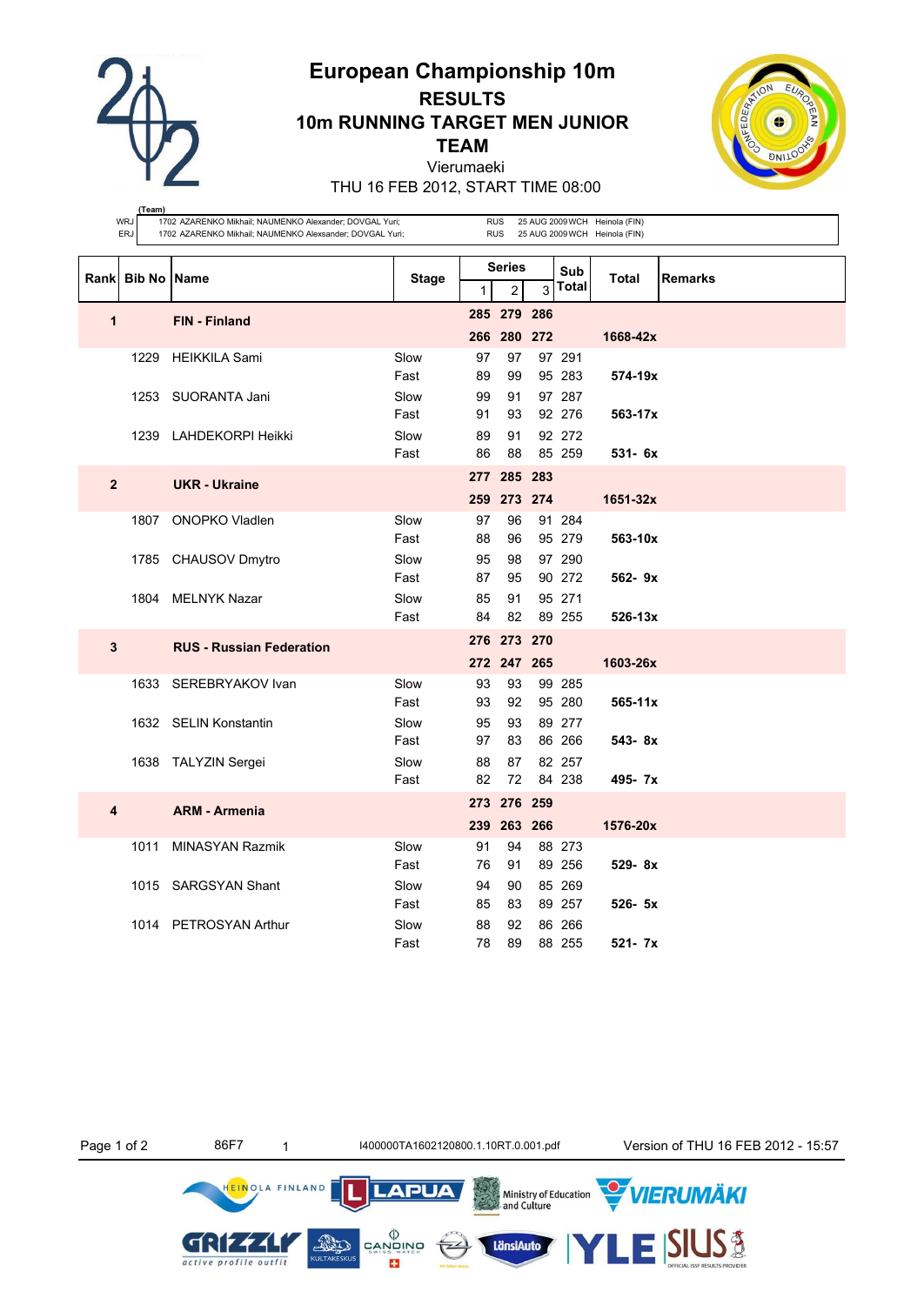| Rank  Bib No   Name |  | <b>Stage</b> | <b>Series</b> | Sub                                     | <b>Total</b> |                |
|---------------------|--|--------------|---------------|-----------------------------------------|--------------|----------------|
|                     |  |              | -             | $\overline{\phantom{0}}$<br><b>otal</b> |              | <b>Remarks</b> |

Number of shooters on this list: 12; Total number of shooters: 16; Total number of teams: 4

| Legend                                                                         |                                                   |                                |                                                      |                                                   |            | FE50E1C4                              |  |  |
|--------------------------------------------------------------------------------|---------------------------------------------------|--------------------------------|------------------------------------------------------|---------------------------------------------------|------------|---------------------------------------|--|--|
| <b>Bib No</b><br><b>Bib Number</b><br><b>WRJ</b><br><b>World Record Junior</b> |                                                   |                                | <b>ERJ</b><br>x                                      | <b>European Record Junior</b><br><b>Inner Ten</b> | <b>WCH</b> | <b>World Championships</b>            |  |  |
| History                                                                        |                                                   |                                |                                                      |                                                   |            |                                       |  |  |
|                                                                                | Release: Approved Version 1 (16.02.2012 15:57:13) |                                | Release: Preliminary Version 1 (16.02.2012 15:39:43) |                                                   |            |                                       |  |  |
| Page 2 of 2                                                                    |                                                   | 86F7                           |                                                      | I400000TA1602120800.1.10RT.0.001.pdf              |            | Version of THU 16 FEB 2012 - 15:57    |  |  |
|                                                                                |                                                   | HEINOLA FINLAND                |                                                      | <b>LAPUA</b>                                      |            | Ministry of Education <b>WERUMAKI</b> |  |  |
|                                                                                |                                                   | 69777<br>active profile outfit | AND<br><b>KULTAKESKUS</b>                            | פֿאופֿאפֿ<br>פֿאופֿאַפֿ<br>LänsiAuto<br>÷         |            | <b>YLE SIUS &amp;</b>                 |  |  |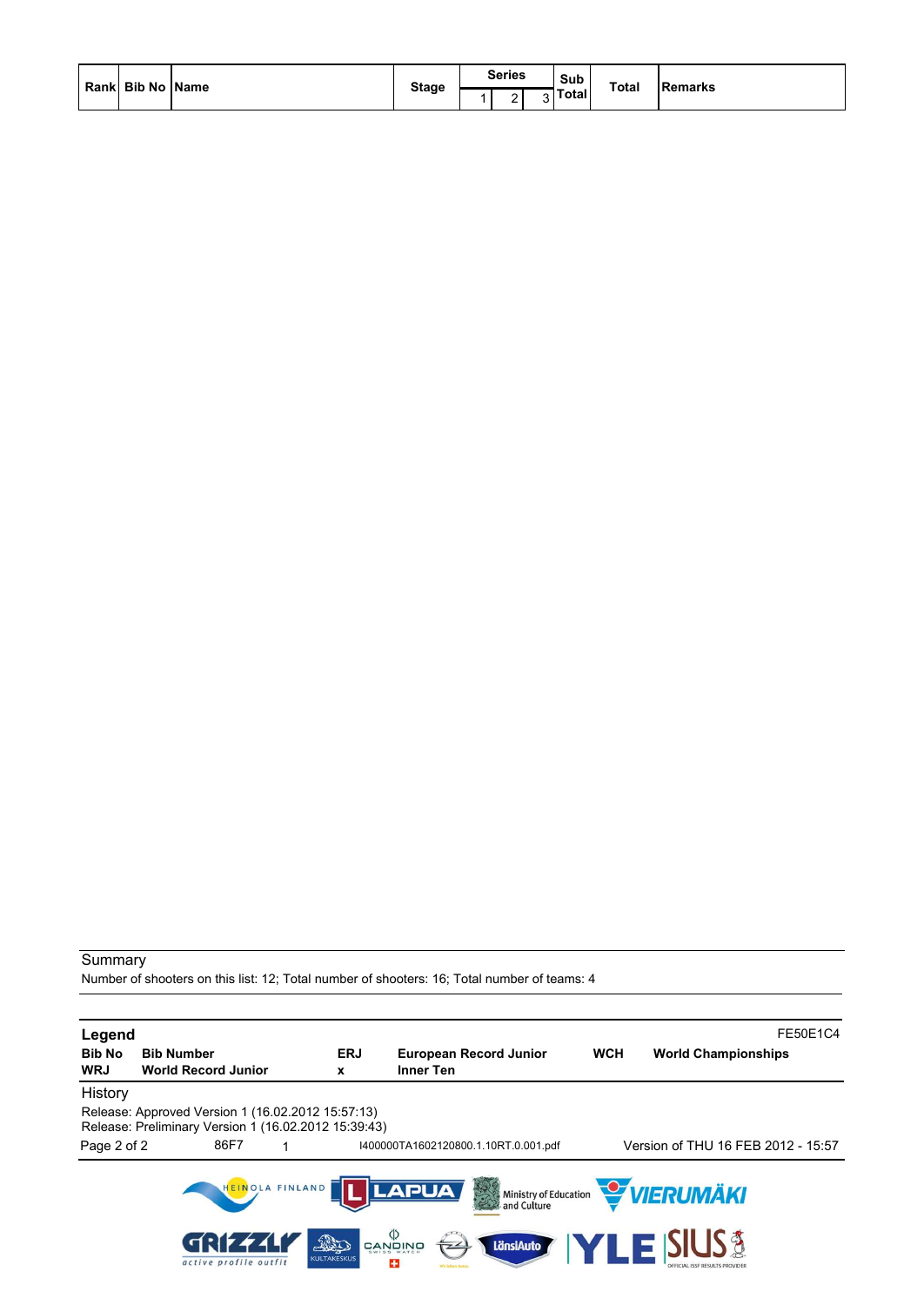

# **European Championship 10m RESULTS 10m RUNNING TARGET MIXED MEN JUNIOR Individual** Vierumaeki SAT 18 FEB 2012, START TIME 09:00



**(Individual)** WRJ 386 ROMANOV Dmitry RUS 31 JUL 2006 WCH Zagreb (CRO)<br>ERJ 386 ROMANOV Dmitry RUS 31 JUL 2006 WCH Zagreb (CRO)

|      | <b>Bib No Name</b> |                            | <b>Nat</b> |                    |          | <b>Series</b><br>Sub |                  | <b>Total</b> | <b>Remarks</b>    |
|------|--------------------|----------------------------|------------|--------------------|----------|----------------------|------------------|--------------|-------------------|
| Rank |                    |                            |            | <b>Stage</b>       | 1        | 2                    | Total            |              |                   |
|      | 1229<br>1          | <b>HEIKKILA Sami</b>       | <b>FIN</b> | Stage 1            | 95       |                      | 94 189           |              |                   |
|      |                    |                            |            | Stage 2            | 94       |                      | 94 188           | 377- 7x      |                   |
|      | 2<br>1807          | <b>ONOPKO Vladlen</b>      | <u>UKR</u> | Stage 1            | 89       |                      | 97 186           |              |                   |
|      |                    |                            |            | Stage 2            | 92       |                      | 89 181           | $367 - 4x$   |                   |
|      | 3                  | 1785 CHAUSOV Dmytro        | <u>UKR</u> | Stage 1            | 89       |                      | 88 177           |              |                   |
|      |                    |                            |            | Stage 2            | 95       |                      | 93 188           |              | 365-11x S-off: 20 |
|      | 1633<br>4          | SEREBRYAKOV Ivan           | <b>RUS</b> | Stage 1            | 89       |                      | 90 179           |              |                   |
|      |                    |                            |            | Stage 2            | 94       |                      | 92 186           |              | 365-5xS-off: 19   |
|      | 1011<br>5          | <b>MINASYAN Razmik</b>     | ARM        | Stage 1            | 91       |                      | 91 182           |              |                   |
|      |                    |                            |            | Stage 2            | 92       |                      | 90 182           | 364-6x       |                   |
|      | 6                  | 1253 SUORANTA Jani         | <b>FIN</b> | Stage 1            | 89<br>94 |                      | 89 178<br>91 185 | $363 - 5x$   |                   |
|      |                    |                            |            | Stage 2            |          |                      |                  |              |                   |
|      | 7                  | 1632 SELIN Konstantin      | <b>RUS</b> | Stage 1<br>Stage 2 | 85<br>89 |                      | 93 178<br>91 180 | $358 - 4x$   |                   |
|      | 1738<br>8          | <b>BJORK Mattias</b>       | SWE        | Stage 1            | 92       |                      | 84 176           |              |                   |
|      |                    |                            |            | Stage 2            | 95       |                      | 86 181           | $357 - 3x$   |                   |
|      | 9<br>1239          | LAHDEKORPI Heikki          | <b>FIN</b> | Stage 1            | 84       |                      | 91 175           |              |                   |
|      |                    |                            |            | Stage 2            | 91       |                      | 90 181           | $356 - 7x$   |                   |
| 10   | 1549               | NORDSVEEN Even             | <b>NOR</b> | Stage 1            | 86       |                      | 85 171           |              |                   |
|      |                    |                            |            | Stage 2            | 88       |                      | 94 182           | 353-6x       |                   |
| 11   |                    | 1014 PETROSYAN Arthur      | <b>ARM</b> | Stage 1            | 89       |                      | 84 173           |              |                   |
|      |                    |                            |            | Stage 2            | 88       |                      | 86 174           | 347- 5x      |                   |
| 12   | 1638               | <b>TALYZIN Sergei</b>      | <b>RUS</b> | Stage 1            | 94       |                      | 79 173           |              |                   |
|      |                    |                            |            | Stage 2            | 88       |                      | 85 173           | $346 - 1x$   |                   |
| 13   | 1029               | <b>LEDERSBERGER Martin</b> | <b>AUT</b> | Stage 1            | 85       |                      | 96 181           |              |                   |
|      |                    |                            |            | Stage 2            | 86       |                      | 78 164           | $345 - 5x$   |                   |
| 14   |                    | 1270 GERMAIN Benoit        | <b>FRA</b> | Stage 1            | 91       |                      | 88 179           |              |                   |
|      |                    |                            |            | Stage 2            | 80       |                      | 83 163           | 342- 5x      |                   |
| 15   | 1804               | <b>MELNYK Nazar</b>        | <b>UKR</b> | Stage 1            | 91       |                      | 92 183           |              |                   |
|      |                    |                            |            | Stage 2            | 76       |                      | 82 158           | $341 - 7x$   |                   |
| 16   | 1015               | <b>SARGSYAN Shant</b>      | <b>ARM</b> | Stage 1            | 71       |                      | 78 149           |              |                   |
|      |                    |                            |            | Stage 2            | 78       |                      | 82 160           | $309 - 4x$   |                   |

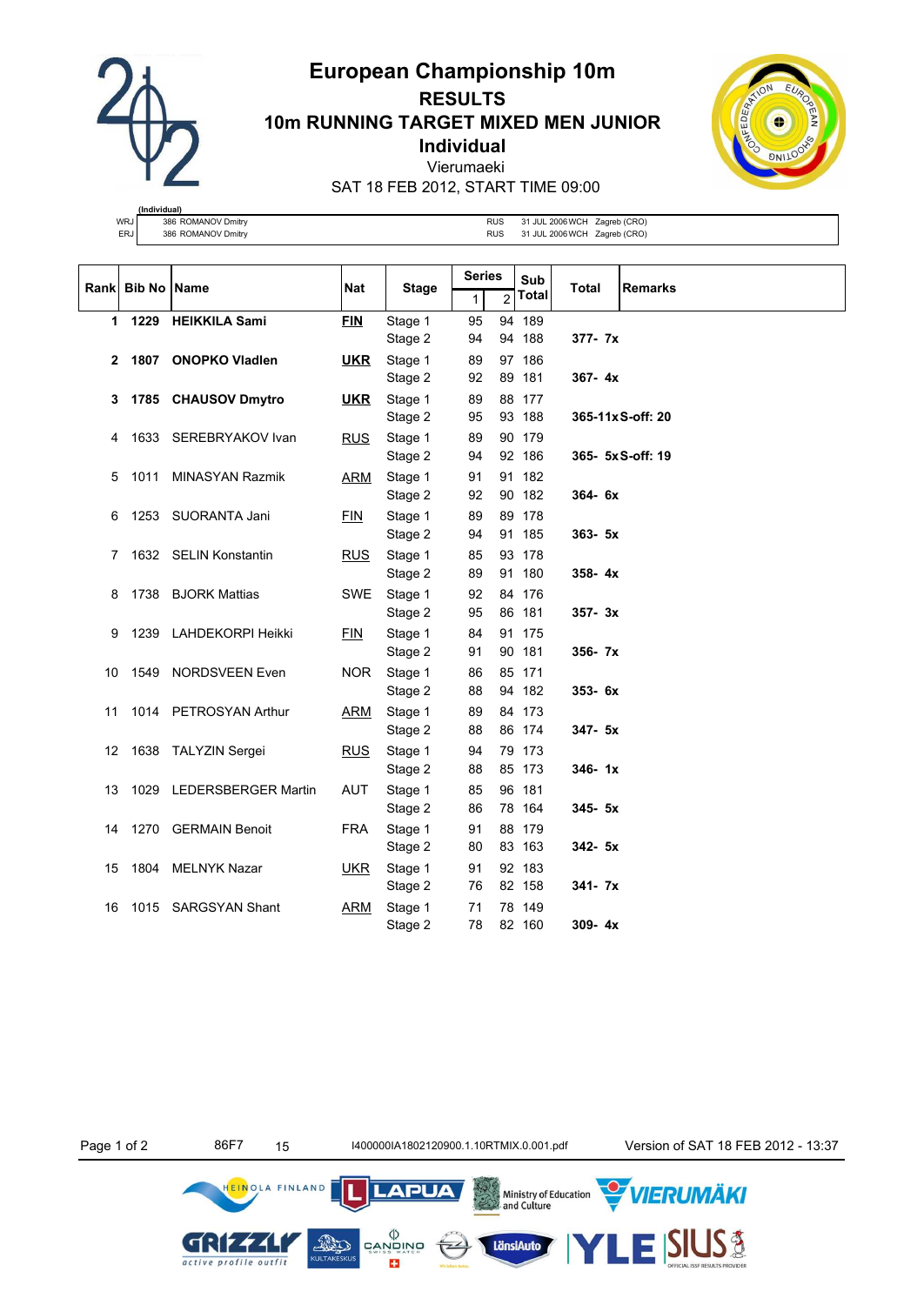| Rank Bib No Name | <b>Nat</b> | <b>Stage</b> | <b>Series</b> | Sub<br>Totall | <b>Total</b> | <b>Remarks</b> |
|------------------|------------|--------------|---------------|---------------|--------------|----------------|
|                  |            |              |               |               |              |                |

Number of shooters on this list: 16; Total number of shooters: 16; Total number of teams: 4

#### **Note**

Please note that there are records equally achieved by several shooters and only the first to set the record is shown. Refer to the Records list on ISSF website: www.issf-sports.org

| Legend                   |                                                                                                           |                            |                      |                                                                                         |                                           |                          |                                                             | ECBDA44D |
|--------------------------|-----------------------------------------------------------------------------------------------------------|----------------------------|----------------------|-----------------------------------------------------------------------------------------|-------------------------------------------|--------------------------|-------------------------------------------------------------|----------|
| <b>Nat</b><br><b>WRJ</b> | <b>Team Member</b><br>Nation<br><b>World Record Junior</b>                                                |                            | Bib No<br>S-off<br>x | <b>Bib Number</b><br><b>Shoot-off</b><br>Inner Ten                                      |                                           | <b>ERJ</b><br><b>WCH</b> | <b>European Record Junior</b><br><b>World Championships</b> |          |
| History                  |                                                                                                           |                            |                      |                                                                                         |                                           |                          |                                                             |          |
|                          | Release: Approved Version 1 (18.02.2012 13:37:05)<br>Release: Preliminary Version 1 (18.02.2012 12:18:36) |                            |                      |                                                                                         |                                           |                          |                                                             |          |
| Page 2 of 2              | 86F7                                                                                                      | 15                         |                      |                                                                                         | 14000001A1802120900.1.10RTMIX.0.001.pdf   |                          | Version of SAT 18 FEB 2012 - 13:37                          |          |
|                          |                                                                                                           | HEINOLA FINLAND            |                      | <b>LAPUA</b>                                                                            | 多<br>Ministry of Education<br>and Culture |                          | VIERUMÄKI                                                   |          |
|                          | active profile outfit                                                                                     | This<br><b>KULTAKESKUS</b> |                      | $\overset{\text{\tiny{(1)}}}{\approx}$ and $\overset{\text{\tiny{(2)}}}{\approx}$<br>45 | LänsiAuto                                 | LEK                      | <b>SIUS &amp;</b>                                           |          |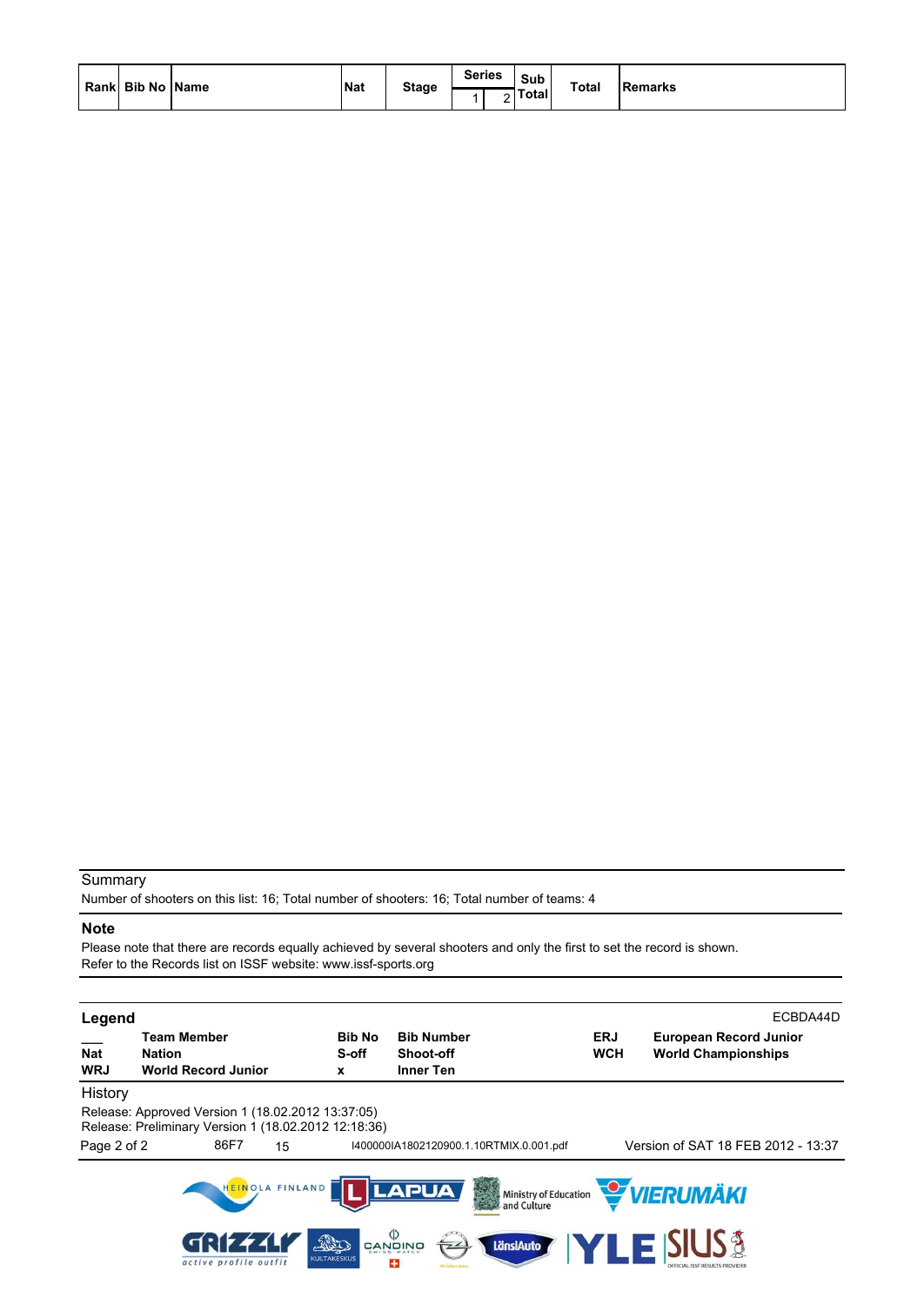**European Championship 10m**



**(Team)**

# **RESULTS 10m RUNNING TARGET MIXED MEN JUNIOR TEAM** Vierumaeki



SAT 18 FEB 2012, START TIME 09:00

|                         | <b>WRJ</b><br><b>ERJ</b> | 1138 ZINENKO Alexander; SAVKIN Ivan; GILCHENKO Andrey;<br>1138 ZINENKO Alexander; SAVKIN Ivan; GILCHENKO Andrey; |                               |                    | UKR<br><b>UKR</b>                                    |                  | 31 MAR 1996 ECH Budapest (HUN)<br>31 MAR 1996 ECH Budapest (HUN) |                |
|-------------------------|--------------------------|------------------------------------------------------------------------------------------------------------------|-------------------------------|--------------------|------------------------------------------------------|------------------|------------------------------------------------------------------|----------------|
|                         | Rank Bib No Name         |                                                                                                                  | <b>Stage</b>                  |                    | <b>Series</b><br>Sub<br>Total<br>$\overline{c}$<br>1 |                  | <b>Total</b>                                                     | <b>Remarks</b> |
| $\mathbf{1}$            |                          | <b>FIN - Finland</b>                                                                                             |                               | 268 274<br>279 275 |                                                      |                  | 1096-19x                                                         |                |
|                         | 1229                     | <b>HEIKKILA Sami</b>                                                                                             | Stage 1<br>Stage 2            | 95<br>94           |                                                      | 94 189<br>94 188 | $377 - 7x$                                                       |                |
|                         | 1253                     | SUORANTA Jani                                                                                                    | Stage 1                       | 89<br>94           |                                                      | 89 178<br>91 185 | $363 - 5x$                                                       |                |
|                         | 1239                     | LAHDEKORPI Heikki                                                                                                | Stage 2<br>Stage 1<br>Stage 2 | 84<br>91           |                                                      | 91 175<br>90 181 | 356- 7x                                                          |                |
| $\overline{\mathbf{2}}$ |                          | <b>UKR</b> - Ukraine                                                                                             |                               | 269 277            | 263 264                                              |                  | 1073-22x                                                         |                |
|                         | 1807                     | <b>ONOPKO Vladlen</b>                                                                                            | Stage 1<br>Stage 2            | 89<br>92           |                                                      | 97 186<br>89 181 | $367 - 4x$                                                       |                |
|                         |                          | 1785 CHAUSOV Dmytro                                                                                              | Stage 1<br>Stage 2            | 89<br>95           |                                                      | 88 177<br>93 188 | $365 - 11x$                                                      |                |
|                         |                          | 1804 MELNYK Nazar                                                                                                | Stage 1<br>Stage 2            | 91<br>76           |                                                      | 92 183<br>82 158 | 341- 7x                                                          |                |
| 3                       |                          | <b>RUS - Russian Federation</b>                                                                                  |                               | 268 262<br>271 268 |                                                      |                  | 1069-10x                                                         |                |
|                         | 1633                     | SEREBRYAKOV Ivan                                                                                                 | Stage 1<br>Stage 2            | 89<br>94           |                                                      | 90 179<br>92 186 | $365 - 5x$                                                       |                |
|                         |                          | 1632 SELIN Konstantin                                                                                            | Stage 1<br>Stage 2            | 85<br>89           |                                                      | 93 178<br>91 180 | $358 - 4x$                                                       |                |
|                         |                          | 1638 TALYZIN Sergei                                                                                              | Stage 1<br>Stage 2            | 94<br>88           |                                                      | 79 173<br>85 173 | $346 - 1x$                                                       |                |
| 4                       |                          | <b>ARM - Armenia</b>                                                                                             |                               | 251<br>258 258     | 253                                                  |                  | 1020-15x                                                         |                |
|                         | 1011                     | <b>MINASYAN Razmik</b>                                                                                           | Stage 1<br>Stage 2            | 91<br>92           |                                                      | 91 182<br>90 182 | $364 - 6x$                                                       |                |
|                         |                          | 1014 PETROSYAN Arthur                                                                                            | Stage 1<br>Stage 2            | 89<br>88           |                                                      | 84 173<br>86 174 | 347- 5x                                                          |                |
|                         |                          | 1015 SARGSYAN Shant                                                                                              | Stage 1<br>Stage 2            | 71<br>78           |                                                      | 78 149<br>82 160 | $309 - 4x$                                                       |                |

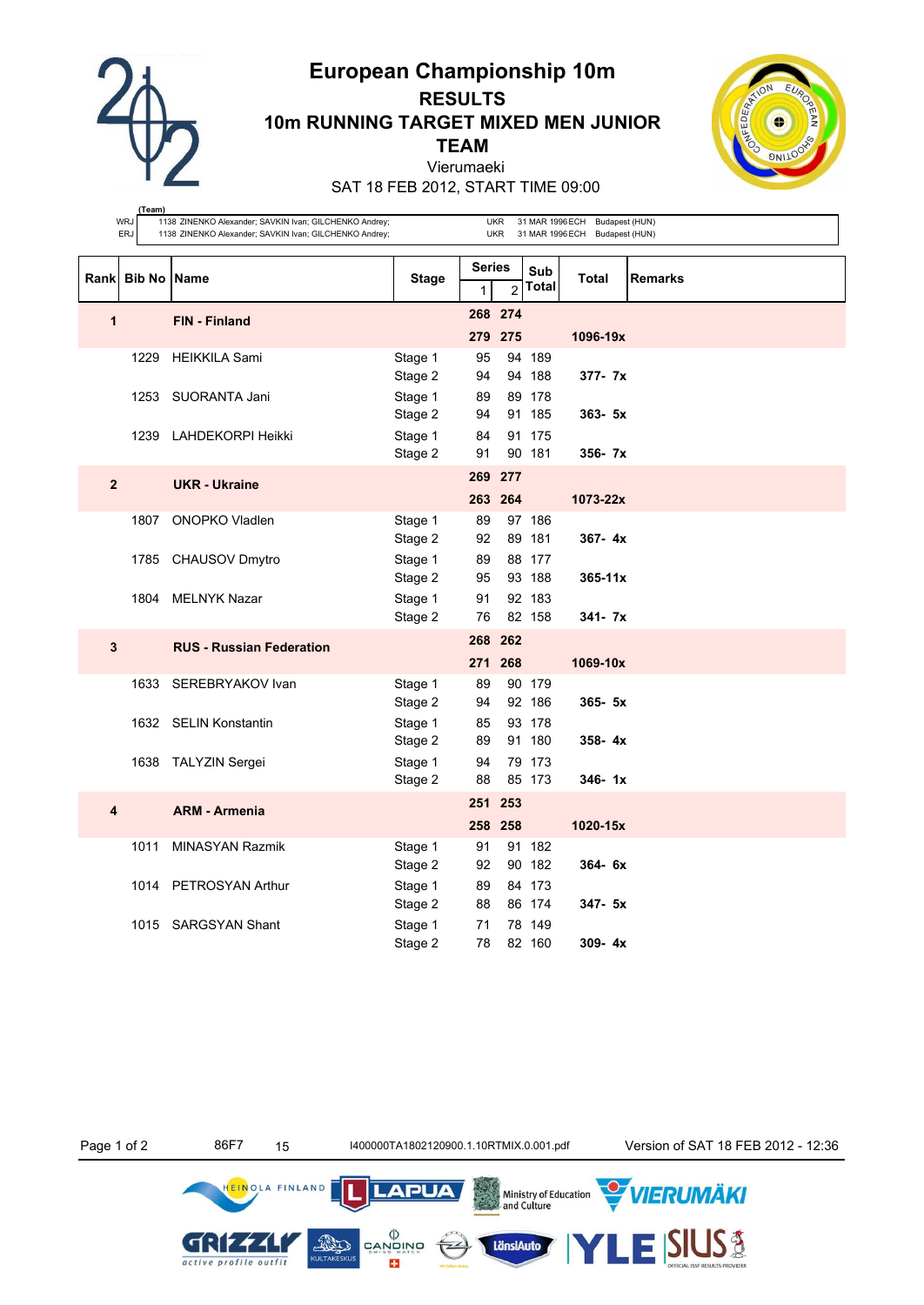Number of shooters on this list: 12; Total number of shooters: 16; Total number of teams: 4

| Legend<br><b>Bib No</b><br><b>WRJ</b> | <b>Bib Number</b><br><b>World Record Junior</b>                                                           |                       |                 | <b>ECH</b><br>x           | <b>Inner Ten</b>                                                                              | <b>European Championships</b>           | <b>ERJ</b> | A274D1AA<br><b>European Record Junior</b>              |
|---------------------------------------|-----------------------------------------------------------------------------------------------------------|-----------------------|-----------------|---------------------------|-----------------------------------------------------------------------------------------------|-----------------------------------------|------------|--------------------------------------------------------|
| History                               |                                                                                                           |                       |                 |                           |                                                                                               |                                         |            |                                                        |
|                                       | Release: Approved Version 1 (18.02.2012 12:36:43)<br>Release: Preliminary Version 1 (18.02.2012 12:18:55) |                       |                 |                           |                                                                                               |                                         |            |                                                        |
| Page 2 of 2                           |                                                                                                           | 86F7                  | 15              |                           |                                                                                               | 1400000TA1802120900.1.10RTMIX.0.001.pdf |            | Version of SAT 18 FEB 2012 - 12:36                     |
|                                       |                                                                                                           |                       | HEINOLA FINLAND |                           | <b>LAPUA</b>                                                                                  |                                         |            | Ministry of Education <b>WERUMAKI</b>                  |
|                                       |                                                                                                           | active profile outfit |                 | FRO<br><b>KULTAKESKUS</b> | $\overset{\text{\tiny{(1)}}}{\approx}$ and $\overset{\text{\tiny{(2)}}}{\approx}$<br>74<br>43 | LänsiAuto                               |            | <b>LE SIUS &amp;</b><br>OFFICIAL ISSF RESULTS PROVIDER |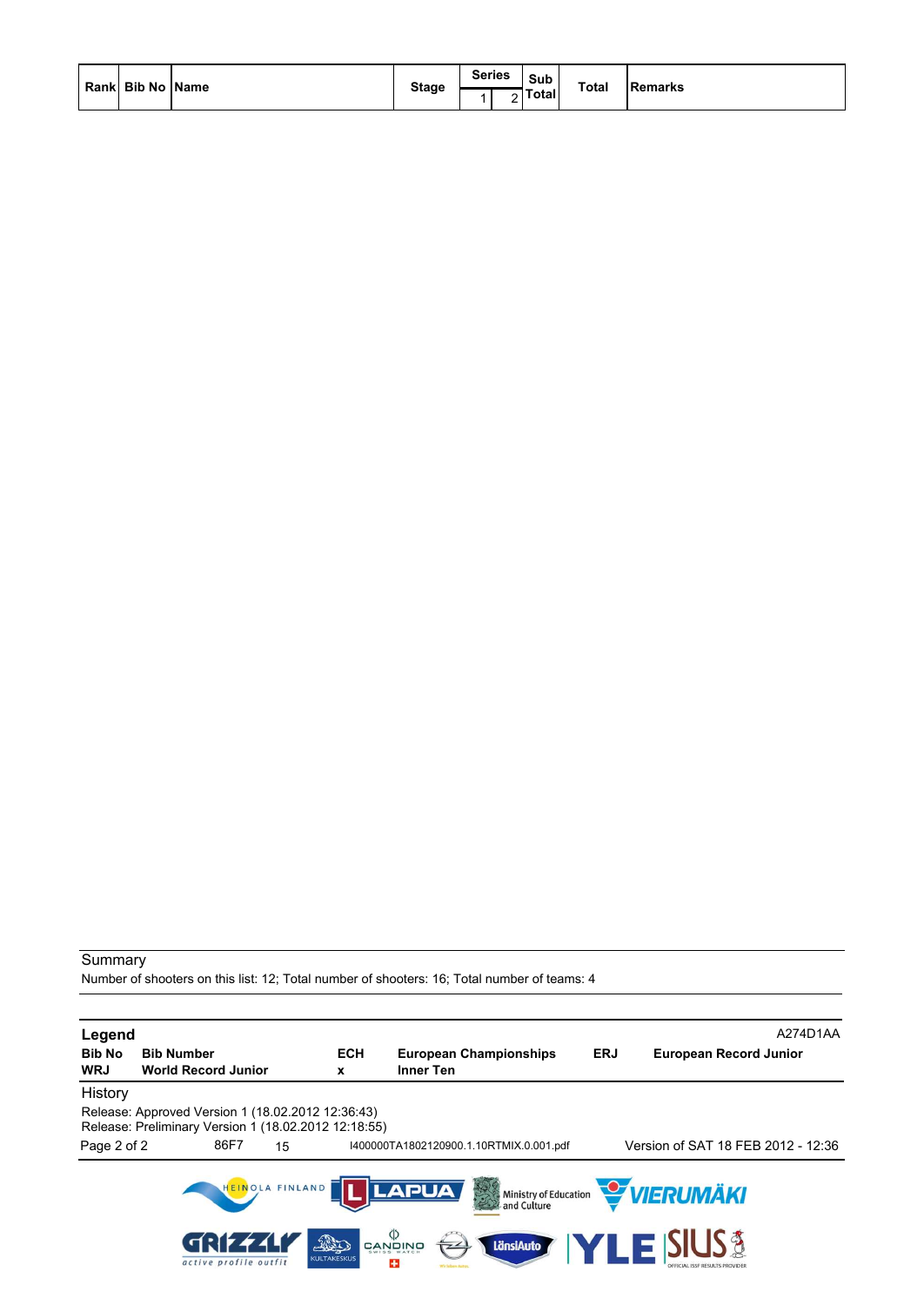

# **European Championship 10m FINAL RESULTS 10m AIR RIFLE WOMEN JUNIOR**

Vierumaeki THU 16 FEB 2012, START TIME 15:30



**(Qualification)** WRJ 400 SEO Sun Hwa<br>ERJ 399 BERANOVA Katerina CZE 9 JUN 2001 WC Munich (GER) ERJ 399 BERANOVA Katerina CZE

GRIZZLI

active profile outfit

**(Finals)**<br>502.1 KURKOVA Katerina

FERJ 502.1 KURKOVA Katerina CZE 8 JUL 2002 WCH Lahti (FIN)

**SIUS®** 

|             |                           |                                                              |                                              |              | Series         |           |           |                                              |
|-------------|---------------------------|--------------------------------------------------------------|----------------------------------------------|--------------|----------------|-----------|-----------|----------------------------------------------|
|             | <b>Rankl Bib No IName</b> |                                                              | Nat                                          | $\mathbf{1}$ | $\overline{2}$ | 3         | 4         | Total<br><b>Remarks</b>                      |
|             |                           | 1 1368 BIATOVSZKI Mira                                       | <b>HUN</b>                                   |              | 98 100 100     |           | 98        | $396-31x$                                    |
|             |                           | Finals shots: 10.5 10.0 9.9 10.2 9.9 10.0 10.9 9.7 10.4 10.8 |                                              |              |                |           |           | 102.3                                        |
|             |                           |                                                              |                                              |              |                |           |           | 498.3                                        |
|             |                           | 2 1158 MAZUROVA Nikola                                       | <b>CZE</b>                                   |              | 100 100        | 98        | 97        | 395-25x                                      |
|             |                           | Finals shots: 10.6 10.1 9.6 10.3 10.5 9.8 9.8 10.5 10.6 10.4 |                                              |              |                |           |           | 102.2                                        |
|             |                           |                                                              |                                              |              |                |           |           | 497.2                                        |
| 3           |                           | 1748 PETTERSSON Sandra                                       | <b>SWE</b>                                   |              | 98 100         | 99        | 99        | $396 - 32x$                                  |
|             |                           | Finals shots: 10.5 9.9 9.5 10.6 9.9 10.5 10.5 10.1 9.6 10.0  |                                              |              |                |           |           | 101.1                                        |
|             |                           |                                                              |                                              |              |                |           |           | 497.1                                        |
| 4           |                           | 1709 MISCHLER Jasmin                                         | SUI                                          |              | 99 100         | 99        | 98        | 396-29x                                      |
|             |                           | Finals shots: 9.8 10.4 10.4 9.8 10.0 10.3 10.5 10.1 8.9 10.1 |                                              |              |                |           |           | 100.3                                        |
|             |                           |                                                              |                                              |              |                |           |           | 496.3                                        |
| 5           |                           | 1441 SPARER Melanie                                          | <b>ITA</b>                                   | 100          | 98             | 99        | 98        | $395 - 34x$                                  |
|             |                           | Finals shots: 10.0 9.7 10.1 9.9 10.7 10.3 9.4 10.0 10.3 10.6 |                                              |              |                |           |           | 101.0                                        |
|             |                           |                                                              |                                              |              |                |           |           | 496.0                                        |
| 6           |                           | 1793 GOLUBCHENKO Olga                                        | UKR.                                         |              | 98 98          |           | 99 99     | 394-28x QS-off: 52.2                         |
|             |                           | Finals shots: 10.3 10.0 10.0 9.6 9.4 10.4 10.6 10.8 9.4 10.3 |                                              |              |                |           |           | 100.8                                        |
|             |                           |                                                              |                                              |              |                |           |           | 494.8                                        |
|             |                           | 7 1699 FUEGLISTER Fabienne                                   | SUI                                          | 98           |                | 98 100 99 |           | $395 - 24x$                                  |
|             |                           | Finals shots: 9.4 9.4 9.7 9.9 10.7 9.0 10.4 10.1 10.1 10.5   |                                              |              |                |           |           | 99.2                                         |
|             |                           |                                                              |                                              |              |                |           |           | 494.2                                        |
| 8           |                           | 1611 DIAKOVA Yulia                                           | <b>RUS</b>                                   |              |                | 99 99 100 | 98        | 396-28x                                      |
|             |                           | Finals shots:                                                | 8.5 10.2 8.4 10.6 9.5 10.3 9.4 10.0 10.5 9.9 |              |                |           |           | 97.3                                         |
|             |                           |                                                              |                                              |              |                |           |           | 493.3                                        |
| 9           |                           | 1282 OLRY Jennifer                                           | <b>FRA</b>                                   | 96           |                | 99 100    | 99        | 394-28xQS-off: 52.1                          |
| 10          | 1553                      | <b>WESTERHEIM Malin</b>                                      | NOR.                                         | 99           | 98             | 99        | 98        | 394-27x QS-off: 51.3                         |
| 11          |                           | 1168 VOGNAROVA Gabriela                                      | <b>CZE</b>                                   | 98           | 98             | 99        | 99        | 394-23x QS-off: 51.3                         |
| 12<br>13    |                           | 1335 KREUTZER Nina Laura<br>1608 ANDREYCHIKOVA Mariya        | <b>GER</b><br><b>RUS</b>                     | 98<br>97     | 99<br>98       | 99<br>99  | 98<br>100 | 394-29x QS-off: 51.2<br>394-32x QS-off: 49.4 |
|             |                           | 14 1528 SMEETS Pea H M                                       | NED                                          | 98           |                | 99 100 97 |           | 394-31x QS-off: 46.6                         |
| 15          | 1331                      | <b>GSCHWANDTNER Selina</b>                                   | GER                                          | 99           | 98             | 98        | 98        | 393-30x                                      |
| 16          | 1146                      | <b>BRABCOVA Aneta</b>                                        | CZE                                          | 98           | 97             | 99        | 99        | 393-29x                                      |
| 17          | 1031                      | <b>OBERHOFER Michelle</b>                                    | AUT                                          | 100          | 97             | 99        | 97        | 393-29x                                      |
| 18          | 1783                      | BORYSOVA Yevheniya                                           | <b>UKR</b>                                   | 98           | 98             | 98        | 99        | 393-28x                                      |
| 19          | 1195                      | <b>LLATA Ana Isabel</b>                                      | <b>ESP</b>                                   | 98           | 100            | 97        | 98        | 393-28x                                      |
| 20          | 1805                      | <b>OHER Svitlana</b>                                         | <b>UKR</b>                                   | 96           | 98             | 99        | 100       | 393-27x                                      |
| 21          | 1111                      | ZVISKOVA Tanya                                               | <b>BUL</b>                                   | 97           | 98             | 99        | 99        | 393-26x                                      |
| 22          | 1117                      | CUSTO Sanja                                                  | CRO                                          | 99           | 98             | 99        | 97        | 393-25x                                      |
| Page 1 of 3 |                           | 10                                                           | C300000IA1602121530.1.AR40.0.001.pdf         |              |                |           |           | Version of THU 16 FEB 2012 - 18:34           |

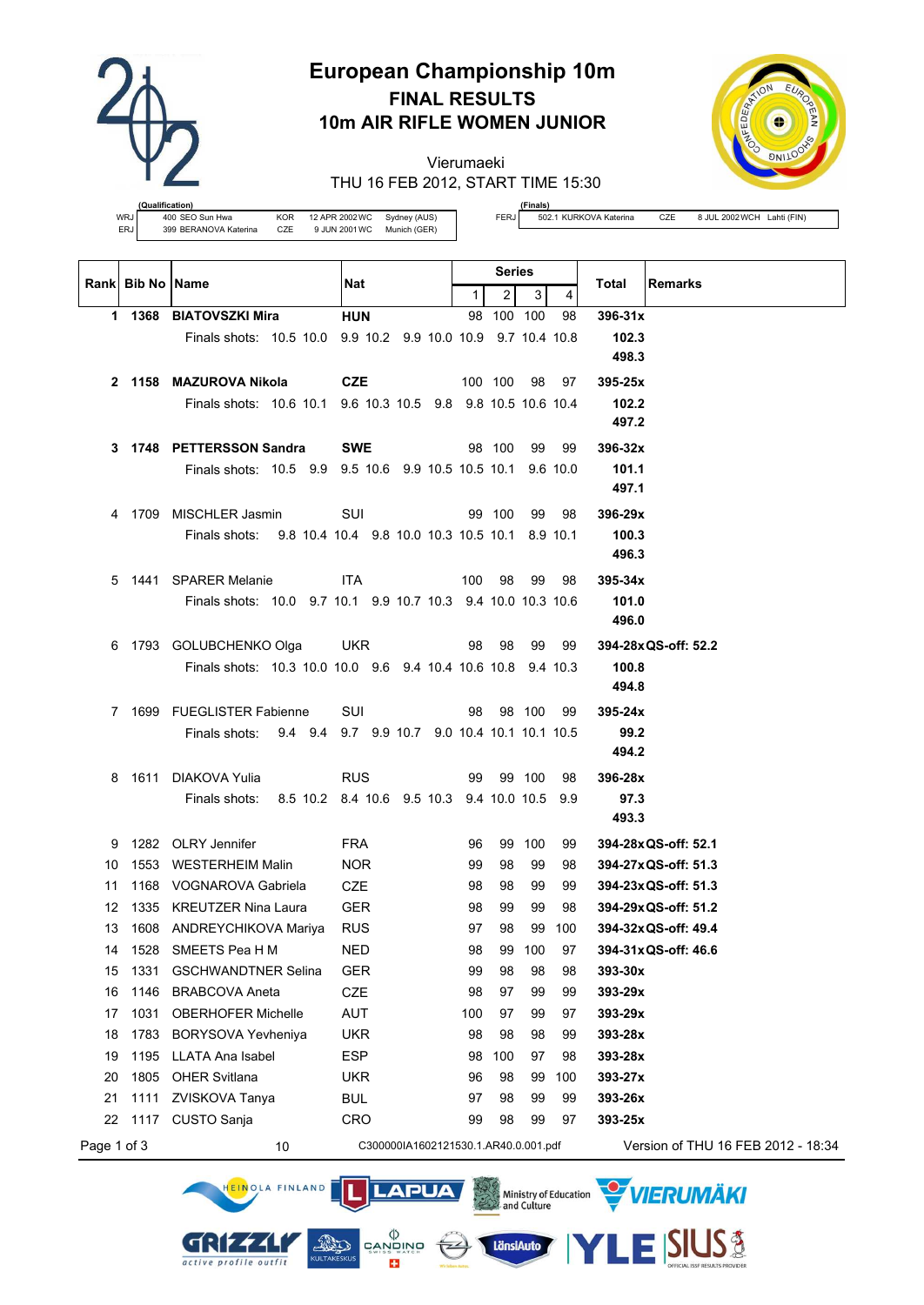|             |               |                               |                                      |     | Series                  |     |     | <b>Remarks</b> |                                    |
|-------------|---------------|-------------------------------|--------------------------------------|-----|-------------------------|-----|-----|----------------|------------------------------------|
| Rank        | <b>Bib No</b> | Name                          | <b>Nat</b>                           | 1   | $\overline{\mathbf{c}}$ | 3   | 4   | Total          |                                    |
| 23          | 1193          | <b>GRANDE Paula</b>           | <b>ESP</b>                           | 99  | 98                      | 100 | 96  | 393-24x        |                                    |
| 24          | 1602          | <b>TUDOSE Roxana</b>          | <b>ROU</b>                           | 100 | 97                      | 99  | 97  | $393 - 23x$    |                                    |
| 25          | 1209          | KOLJUHHINA Valeria            | EST                                  | 98  | 99                      | 99  | 96  | 392-30x        |                                    |
| 26          | 1538          | <b>BUSK Sina Oleane</b>       | <b>NOR</b>                           | 98  | 98                      | 97  | 99  | 392-28x        |                                    |
| 27          | 1413          | <b>MEDVINER Polina</b>        | <b>ISR</b>                           | 96  | 97                      | 99  | 100 | 392-27x        |                                    |
| 28          | 1328          | DUMMER Monika                 | <b>GER</b>                           | 97  | 96                      | 99  | 100 | 392-26x        |                                    |
| 29          | 1695          | <b>CHRISTEN Nina</b>          | SUI                                  | 98  | 98                      | 97  | 99  | 392-26x        |                                    |
| 30          | 1744          | <b>JOHANSSON Lotten</b>       | <b>SWE</b>                           | 96  | 100                     | 100 | 96  | 392-26x        |                                    |
| 31          | 1283          | <b>PERMENT Amelie</b>         | <b>FRA</b>                           | 97  | 99                      | 99  | 97  | 392-25x        |                                    |
| 32          | 1120          | <b>GUSTIN Valentina</b>       | <b>CRO</b>                           | 99  | 97                      | 98  | 98  | 392-21x        |                                    |
| 33          | 1240          | <b>LANGSTROM Katarina</b>     | <b>FIN</b>                           | 96  | 96                      | 99  | 100 | 391-27x        |                                    |
| 34          | 1651          | <b>JUVAN Nina</b>             | <b>SLO</b>                           | 97  | 98                      | 100 | 96  | 391-27x        |                                    |
| 35          | 1026          | <b>HOFMANN Olivia</b>         | <b>AUT</b>                           | 97  | 99                      | 97  | 98  | 391-26x        |                                    |
| 36          | 1686          | <b>TODOROVIC Tiha</b>         | <b>SRB</b>                           | 99  | 98                      | 97  | 97  | 391-26x        |                                    |
| 37          | 1123          | <b>MAREKOVIC Lucija</b>       | CRO                                  | 96  | 98                      | 99  | 98  | 391-24x        |                                    |
| 38          | 1735          | <b>ANDERSSON Annie</b>        | <b>SWE</b>                           | 97  | 97                      | 98  | 99  | $391 - 23x$    |                                    |
| 39          | 1432          | <b>GAMBARO Barbara</b>        | <b>ITA</b>                           | 95  | 98                      | 100 | 97  | 390-25x        |                                    |
| 40          | 1355          | <b>BADOLA Konstantina</b>     | <b>GRE</b>                           | 97  | 100                     | 96  | 97  | 390-25x        |                                    |
| 41          | 1097          | <b>ILIEVIA Kristin</b>        | <b>BUL</b>                           | 99  | 98                      | 97  | 96  | 390-25x        |                                    |
| 42          | 1033          | PODPESKAR Alexandra           | <b>AUT</b>                           | 99  | 97                      | 96  | 98  | 390-23x        |                                    |
| 43          | 1523          | <b>BURGGRAAF Wendy</b>        | <b>NED</b>                           | 99  | 98                      | 96  | 97  | 390-22x        |                                    |
| 44          | 1598          | CRISTEA Ioana Giorgiana       | ROU                                  | 99  | 95                      | 98  | 97  | 389-26x        |                                    |
| 45          | 1599          | ILIE Laura Georgeta           | ROU                                  | 96  | 99                      | 96  | 98  | 389-24x        |                                    |
| 46          | 1570          | KUBISZTAL Patrycja            | <b>POL</b>                           | 95  | 98                      | 100 | 96  | 389-23x        |                                    |
| 47          | 1548          | LANGELAND TEIGEN<br>Christina | <b>NOR</b>                           | 95  | 100                     | 100 | 94  | 389-22x        |                                    |
| 48          | 1683          | <b>SIMIC Marina</b>           | <b>SRB</b>                           | 98  | 97                      | 97  | 97  | 389-21x        |                                    |
| 49          | 1677          | KOLARIK Tijana                | <b>SRB</b>                           | 96  | 98                      | 96  | 99  | 389-20x        |                                    |
| 50          | 1654          | <b>MIHALIC Spela</b>          | <b>SLO</b>                           | 99  | 98                      | 96  | 96  | 389-19x        |                                    |
| 51          | 1656          | <b>MUHIC Ziva</b>             | <b>SLO</b>                           | 98  | 96                      | 97  | 97  | 388-25x        |                                    |
| 52          | 1455          | <b>ROZMANE Anete</b>          | LAT                                  | 96  | 98                      | 97  | 97  | 388-20x        |                                    |
| 53          | 1407          | <b>BEN HEFER Naomi</b>        | <b>ISR</b>                           | 98  | 97                      | 95  | 97  | 387-23x        |                                    |
| 54          | 1108          | <b>TANEVA Neli</b>            | <b>BUL</b>                           | 96  | 98                      | 96  | 97  | 387-21x        |                                    |
| 55          | 1621          | <b>KHOROSHEVA Polina</b>      | <b>RUS</b>                           | 94  | 98                      | 98  | 96  | 386-21x        |                                    |
| 56          | 1061          | <b>SEMAIRE Axelle</b>         | <b>BEL</b>                           | 98  | 96                      | 95  | 96  | 385-22x        |                                    |
| 57          | 1056          | DE QUICK Jana                 | <b>BEL</b>                           | 96  | 96                      | 97  | 96  | 385-19x        |                                    |
| 58          | 1438          | PITTERI Fulvia                | <b>ITA</b>                           | 100 | 90                      | 99  | 95  | 384-24x        |                                    |
| 59          | 1244          | <b>MIETTINEN Gisela</b>       | <b>FIN</b>                           | 95  | 94                      | 99  | 96  | 384-21x        |                                    |
| 60          | 1728          | PETREKOVA Michaela            | <b>SVK</b>                           | 94  | 95                      | 96  | 98  | 383-20x        |                                    |
| 61          | 1246          | OIKARINEN Marika              | <b>FIN</b>                           | 97  | 95                      | 96  | 95  | 383-20x        |                                    |
| 62          | 1469          | <b>RACIUTE Raminta</b>        | LTU                                  | 96  | 95                      | 96  | 96  | 383-19x        |                                    |
| 63          | 1513          | MILICKOVIC Andjela            | <b>MNE</b>                           | 95  | 96                      | 96  | 95  | 382-15x        |                                    |
| 64          | 1763          | <b>DEMIREL Ozge</b>           | TUR                                  | 96  | 92                      | 94  | 99  | $381 - 15x$    |                                    |
| 65          | 1054          | <b>CLAESSENS Manon</b>        | <b>BEL</b>                           | 93  | 93                      | 97  | 98  | 381-15x        |                                    |
| 66          | 1451          | ANDZANE Viktorija             | LAT                                  | 94  | 92                      | 97  | 98  | 381-15x        |                                    |
| 67          | 1772          | SEVILDIK Mervecan             | <b>TUR</b>                           | 95  | 93                      | 98  | 94  | 380-17x        |                                    |
| 68          | 1515          | RADOVIC Mirjana               | MNE                                  | 94  | 99                      | 94  | 93  | 380-17x        |                                    |
| 69          | 1418          | <b>TOIBIS Gal</b>             | <b>ISR</b>                           | 94  | 93                      | 95  | 98  | 380-14x        |                                    |
| Page 2 of 3 |               | 10                            | C300000IA1602121530.1.AR40.0.001.pdf |     |                         |     |     |                | Version of THU 16 FEB 2012 - 18:34 |

GRIZZLY active profile outfit

HEINOLA FINLAND

 $\mathbf{0}$ 

**LAPUA** Ministry of Education **WIERUMÄKI** 

**YLE SIUS &**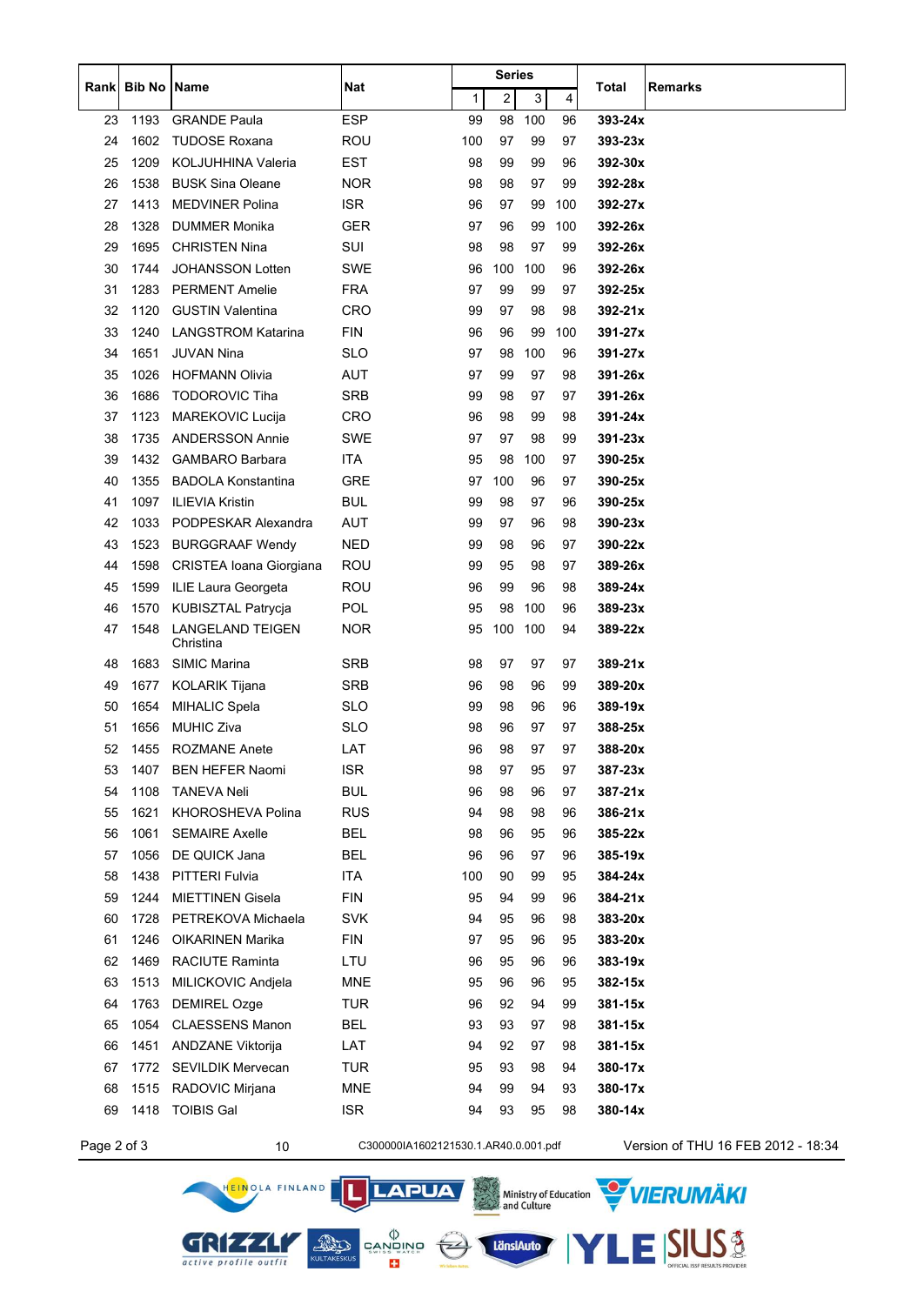|     | <b>Rankl Bib No IName</b> |                           |            |    | <b>Series</b> |    |    |             |                |
|-----|---------------------------|---------------------------|------------|----|---------------|----|----|-------------|----------------|
|     |                           |                           | l Nat      |    |               | 3  | 4  | Total       | <b>Remarks</b> |
| 70  | 1466                      | KLIMOVA Svetlana          | LTU        | 93 | 98            | 97 | 92 | $380 - 13x$ |                |
| 71  |                           | 1215 NIKOLAJEVA Darja     | <b>EST</b> | 95 | 95            | 95 | 94 | $379 - 12x$ |                |
| 72  |                           | 1665 RICCARDI Agata Alina | <b>SMR</b> | 94 | 95            | 93 | 95 | 377-16x     |                |
| 73. | 1371                      | <b>HANAK Gabriella</b>    | <b>HUN</b> | 94 | 96            | 93 | 93 | $376 - 14x$ |                |
| 74  |                           | 1210 KORE Anette Caroline | <b>EST</b> | 93 | 93            | 93 | 93 | $372 - 12x$ |                |
| 75. | 1767                      | <b>GURLEK Cansin</b>      | <b>TUR</b> | 93 | 92            | 94 | 91 | $370 - 8x$  |                |
| 76  | 1505                      | <b>BALABAN Nina</b>       | <b>MKD</b> | 88 | 89            | 89 | 92 | $358 - 5x$  |                |

Number of shooters on this list: 76; Total number of shooters: 76

### **Note**

Please note that there are records equally achieved by several shooters and only the first to set the record is shown. Refer to the Records list on ISSF website: www.issf-sports.org

| Legend<br><b>Bib No</b><br><b>Nat</b><br><b>WCH</b> | <b>Bib Number</b><br><b>Nation</b><br><b>World Championships</b> |                                              | <b>ERJ</b><br>QS-off<br><b>WRJ</b> | <b>European Record Junior</b><br><b>Qualification Shoot-off</b><br><b>World Record Junior</b> | <b>FERJ</b><br><b>WC</b><br>x | BD158745<br><b>Final European Record Junior</b><br><b>World Cup</b><br><b>Inner Ten</b> |
|-----------------------------------------------------|------------------------------------------------------------------|----------------------------------------------|------------------------------------|-----------------------------------------------------------------------------------------------|-------------------------------|-----------------------------------------------------------------------------------------|
| History<br>Page 3 of 3                              | Release: Approved Version 1 (16.02.2012 18:34:13)<br>86F7        | 10                                           |                                    | C300000IA1602121530.1.AR40.0.001.pdf                                                          |                               | Version of THU 16 FEB 2012 - 18:34                                                      |
|                                                     | dell 4                                                           | HEINOLA FINLAND<br>THE<br><b>KULTAKESKUS</b> | $\varphi$                          | <b>LAPUA</b><br>美<br>Ministry of Education<br>and Culture<br>LänsiAuto<br>74                  |                               | <b>VERUMÄKI</b><br>E ISIUS A                                                            |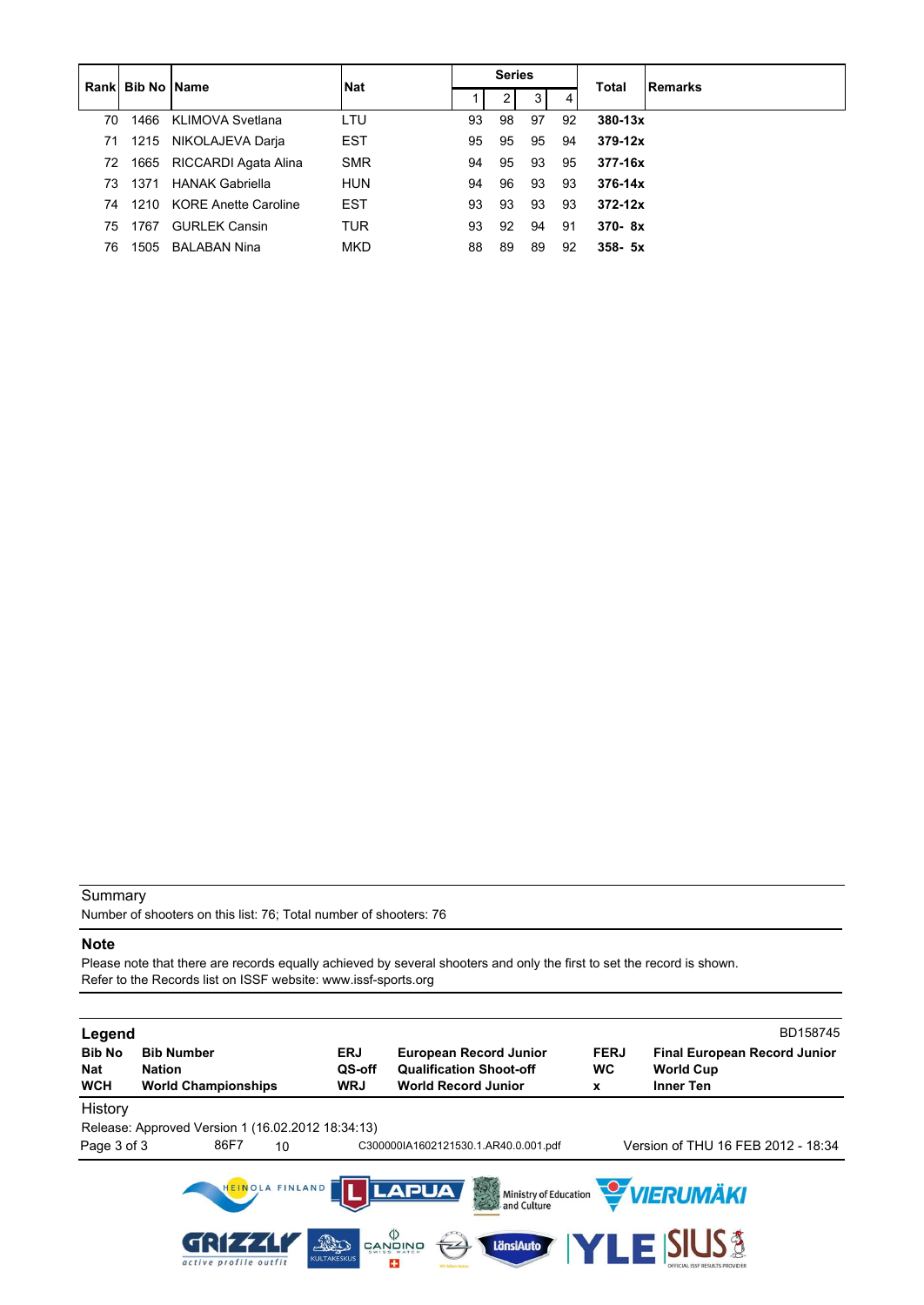**European Championship 10m**

**RESULTS 10m AIR RIFLE WOMEN JUNIOR**

**TEAM**

Vierumaeki

THU 16 FEB 2012, START TIME 15:30

| WRJ<br>1188 SEO Sun Hwa; KIM Hyung Mi; CHOI Dae Young;<br><b>KOR</b><br>ERJ<br>1184 FRANK Rebecca; SCHADE Karin; WILSCH Cordula;<br>GER |                  |                                                     |          |               |                 |                 | 8 JUL 2002 WCH Lahti (FIN)<br>21 JUL 1998 WCH Barcelona (ESP) |                |
|-----------------------------------------------------------------------------------------------------------------------------------------|------------------|-----------------------------------------------------|----------|---------------|-----------------|-----------------|---------------------------------------------------------------|----------------|
|                                                                                                                                         | Rank Bib No Name |                                                     |          | <b>Series</b> |                 |                 | Total                                                         | <b>Remarks</b> |
|                                                                                                                                         |                  |                                                     | 1        | 2             | 3               | 4               |                                                               |                |
| 1                                                                                                                                       |                  | <b>SUI - Switzerland</b>                            |          |               | 295 296 296 296 |                 | 1183-79x                                                      |                |
|                                                                                                                                         | 1709             | <b>MISCHLER Jasmin</b>                              | 99       | 100           | 99              | 98              | 396-29x                                                       |                |
|                                                                                                                                         | 1699             | <b>FUEGLISTER Fabienne</b><br>1695 CHRISTEN Nina    | 98<br>98 | 98<br>98      | 100<br>97       | 99<br>99        | 395-24x<br>392-26x                                            |                |
|                                                                                                                                         |                  |                                                     |          |               |                 |                 |                                                               |                |
| $\overline{2}$                                                                                                                          |                  | <b>CZE - Czech Republic</b>                         |          |               |                 | 296 295 296 295 | 1182-77x                                                      |                |
|                                                                                                                                         | 1158             | MAZUROVA Nikola                                     | 100      | 100           | 98              | 97              | 395-25x                                                       |                |
|                                                                                                                                         | 1168             | <b>VOGNAROVA Gabriela</b><br>1146 BRABCOVA Aneta    | 98<br>98 | 98<br>97      | 99<br>99        | 99<br>99        | 394-23x<br>393-29x                                            |                |
|                                                                                                                                         |                  |                                                     |          |               |                 |                 |                                                               |                |
| 3                                                                                                                                       |                  | <b>UKR</b> - Ukraine                                |          | 292 294       | 296 298         |                 | 1180-83x                                                      |                |
|                                                                                                                                         | 1793             | GOLUBCHENKO Olga                                    | 98       | 98            | 99              | 99              | 394-28x                                                       |                |
|                                                                                                                                         | 1783<br>1805     | BORYSOVA Yevheniya<br><b>OHER Svitlana</b>          | 98<br>96 | 98<br>98      | 98<br>99        | 99<br>100       | 393-28x<br>393-27x                                            |                |
|                                                                                                                                         |                  |                                                     |          |               |                 |                 |                                                               |                |
| 4                                                                                                                                       |                  | <b>GER</b> - Germany                                |          |               | 294 293 296 296 |                 | 1179-85x                                                      |                |
|                                                                                                                                         | 1335             | <b>KREUTZER Nina Laura</b>                          | 98       | 99            | 99              | 98              | 394-29x                                                       |                |
|                                                                                                                                         | 1331<br>1328     | <b>GSCHWANDTNER Selina</b><br>DUMMER Monika         | 99<br>97 | 98<br>96      | 98<br>99        | 98<br>100       | 393-30x<br>392-26x                                            |                |
| 5                                                                                                                                       |                  | <b>SWE - Sweden</b>                                 |          |               |                 | 291 297 297 294 | $1179 - 81x$                                                  |                |
|                                                                                                                                         |                  |                                                     |          |               |                 |                 |                                                               |                |
|                                                                                                                                         | 1748<br>1744     | <b>PETTERSSON Sandra</b><br><b>JOHANSSON Lotten</b> | 98<br>96 | 100<br>100    | 99<br>100       | 99<br>96        | 396-32x<br>392-26x                                            |                |
|                                                                                                                                         | 1735             | <b>ANDERSSON Annie</b>                              | 97       | 97            | 98              | 99              | 391-23x                                                       |                |
| 6                                                                                                                                       |                  | <b>RUS - Russian Federation</b>                     |          |               |                 | 290 295 297 294 | $1176 - 81x$                                                  |                |
|                                                                                                                                         | 1611             | DIAKOVA Yulia                                       | 99       | 99            | 100             | 98              | 396-28x                                                       |                |
|                                                                                                                                         |                  | 1608 ANDREYCHIKOVA Mariya                           | 97       | 98            | 99              | 100             | 394-32x                                                       |                |
|                                                                                                                                         |                  | 1621 KHOROSHEVA Polina                              | 94       | 98            | 98              | 96              | 386-21x                                                       |                |
| $\overline{7}$                                                                                                                          |                  | <b>CRO - Croatia</b>                                |          |               | 294 293 296 293 |                 | 1176-70x                                                      |                |
|                                                                                                                                         | 1117             | <b>CUSTO Sanja</b>                                  | 99       | 98            | 99              | 97              | 393-25x                                                       |                |
|                                                                                                                                         | 1120             | <b>GUSTIN Valentina</b>                             | 99       | 97            | 98              | 98              | 392-21x                                                       |                |
|                                                                                                                                         | 1123             | <b>MAREKOVIC Lucija</b>                             | 96       | 98            | 99              | 98              | 391-24x                                                       |                |

Page 1 of 3 10 10 Q300000TA1602121530.1.AR40.0.001.pdf Version of THU 16 FEB 2012 - 17:07



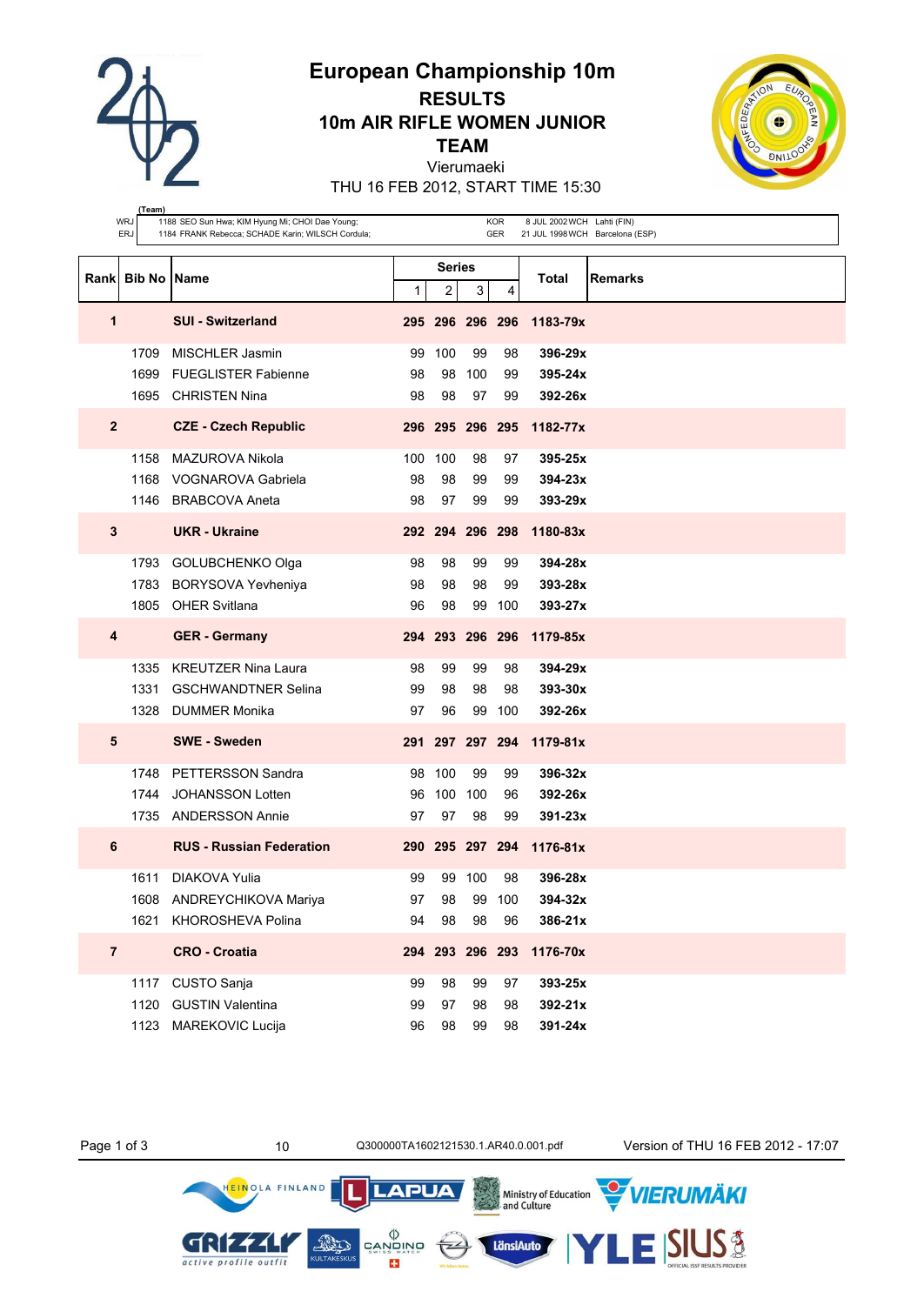|    | Rank Bib No Name |                                   |     | <b>Series</b>           |        |        | Total                    | <b>Remarks</b> |
|----|------------------|-----------------------------------|-----|-------------------------|--------|--------|--------------------------|----------------|
|    |                  |                                   | 1   | $\overline{\mathbf{c}}$ | 3      | 4      |                          |                |
| 8  |                  | <b>NOR - Norway</b>               |     | 292 296 296 291         |        |        | 1175-77x                 |                |
|    | 1553             | <b>WESTERHEIM Malin</b>           | 99  | 98                      | 99     | 98     | 394-27x                  |                |
|    | 1538             | <b>BUSK Sina Oleane</b>           | 98  | 98                      | 97     | 99     | 392-28x                  |                |
|    | 1548             | <b>LANGELAND TEIGEN Christina</b> | 95  | 100 100                 |        | 94     | 389-22x                  |                |
| 9  |                  | <b>AUT - Austria</b>              |     | 296 293 292 293         |        |        | 1174-78x                 |                |
|    | 1031             | <b>OBERHOFER Michelle</b>         | 100 | 97                      | 99     | 97     | 393-29x                  |                |
|    | 1026             | <b>HOFMANN Olivia</b>             | 97  | 99                      | 97     | 98     | 391-26x                  |                |
|    |                  | 1033 PODPESKAR Alexandra          | 99  | 97                      | 96     | 98     | 390-23x                  |                |
| 10 |                  | ROU - Romania                     |     | 295 291 293 292         |        |        | 1171-73x                 |                |
|    | 1602             | <b>TUDOSE Roxana</b>              | 100 | 97                      | 99     | 97     | 393-23x                  |                |
|    | 1598             | CRISTEA Ioana Giorgiana           | 99  | 95                      | 98     | 97     | 389-26x                  |                |
|    | 1599             | ILIE Laura Georgeta               | 96  | 99                      | 96     | 98     | 389-24x                  |                |
| 11 |                  | <b>BUL - Bulgaria</b>             |     | 292 294 292 292         |        |        | 1170-72x                 |                |
|    | 1111             | ZVISKOVA Tanya                    | 97  | 98                      | 99     | 99     | 393-26x                  |                |
|    | 1097             | <b>ILIEVIA Kristin</b>            | 99  | 98                      | 97     | 96     | 390-25x                  |                |
|    | 1108             | <b>TANEVA Neli</b>                | 96  | 98                      | 96     | 97     | 387-21x                  |                |
| 12 |                  | <b>ITA - Italy</b>                |     | 295 286 298 290         |        |        | 1169-83x                 |                |
|    | 1441             | <b>SPARER Melanie</b>             | 100 | 98                      | 99     | 98     | 395-34x                  |                |
|    | 1432             | <b>GAMBARO Barbara</b>            | 95  | 98                      | 100    | 97     | 390-25x                  |                |
|    |                  | 1438 PITTERI Fulvia               | 100 | 90                      | 99     | 95     | 384-24x                  |                |
| 13 |                  | <b>SRB - Serbia</b>               | 293 | 293 290 293             |        |        | 1169-67x                 |                |
|    | 1686             | <b>TODOROVIC Tiha</b>             | 99  | 98                      | 97     | 97     | 391-26x                  |                |
|    | 1683             | <b>SIMIC Marina</b>               | 98  | 97                      | 97     | 97     | $389 - 21x$              |                |
|    | 1677             | KOLARIK Tijana                    | 96  | 98                      | 96     | 99     | 389-20x                  |                |
| 14 |                  | SLO - Slovenia                    |     |                         |        |        | 294 292 293 289 1168-71x |                |
|    | 1651             | <b>JUVAN Nina</b>                 | 97  |                         | 98 100 | 96     | 391-27x                  |                |
|    | 1654             | <b>MIHALIC Spela</b>              | 99  | 98                      | 96     | 96     | 389-19x                  |                |
|    | 1656             | <b>MUHIC Ziva</b>                 | 98  | 96                      | 97     | 97     | 388-25x                  |                |
| 15 |                  | <b>ISR</b> - Israel               |     |                         |        |        | 288 287 289 295 1159-64x |                |
|    | 1413             | <b>MEDVINER Polina</b>            | 96  | 97                      | 99     | 100    | 392-27x                  |                |
|    | 1407             | <b>BEN HEFER Naomi</b>            | 98  | 97                      | 95     | 97     | 387-23x                  |                |
|    |                  | 1418 TOIBIS Gal                   | 94  | 93                      | 95     | 98     | 380-14x                  |                |
| 16 |                  | FIN - Finland                     |     | 288 285 294 291         |        |        | 1158-68x                 |                |
|    | 1240             | <b>LANGSTROM Katarina</b>         | 96  | 96                      |        | 99 100 | 391-27x                  |                |
|    | 1244             | <b>MIETTINEN Gisela</b>           | 95  | 94                      | 99     | 96     | 384-21x                  |                |
|    |                  | 1246 OIKARINEN Marika             | 97  | 95                      | 96     | 95     | 383-20x                  |                |

HEINOLA FINLAND

GRIZZLY active profile outfit

LänsiAuto

**LAPUA** 

 $\begin{matrix} \langle \rangle \\ \text{CAND} \\ \text{CAND} \\ \text{SUS} \\ \text{CUS} \end{matrix}$ 

Page 2 of 3 10 10 Q300000TA1602121530.1.AR40.0.001.pdf Version of THU 16 FEB 2012 - 17:07

Ministry of Education WIERUMAKI

LESIUS<sup>3</sup>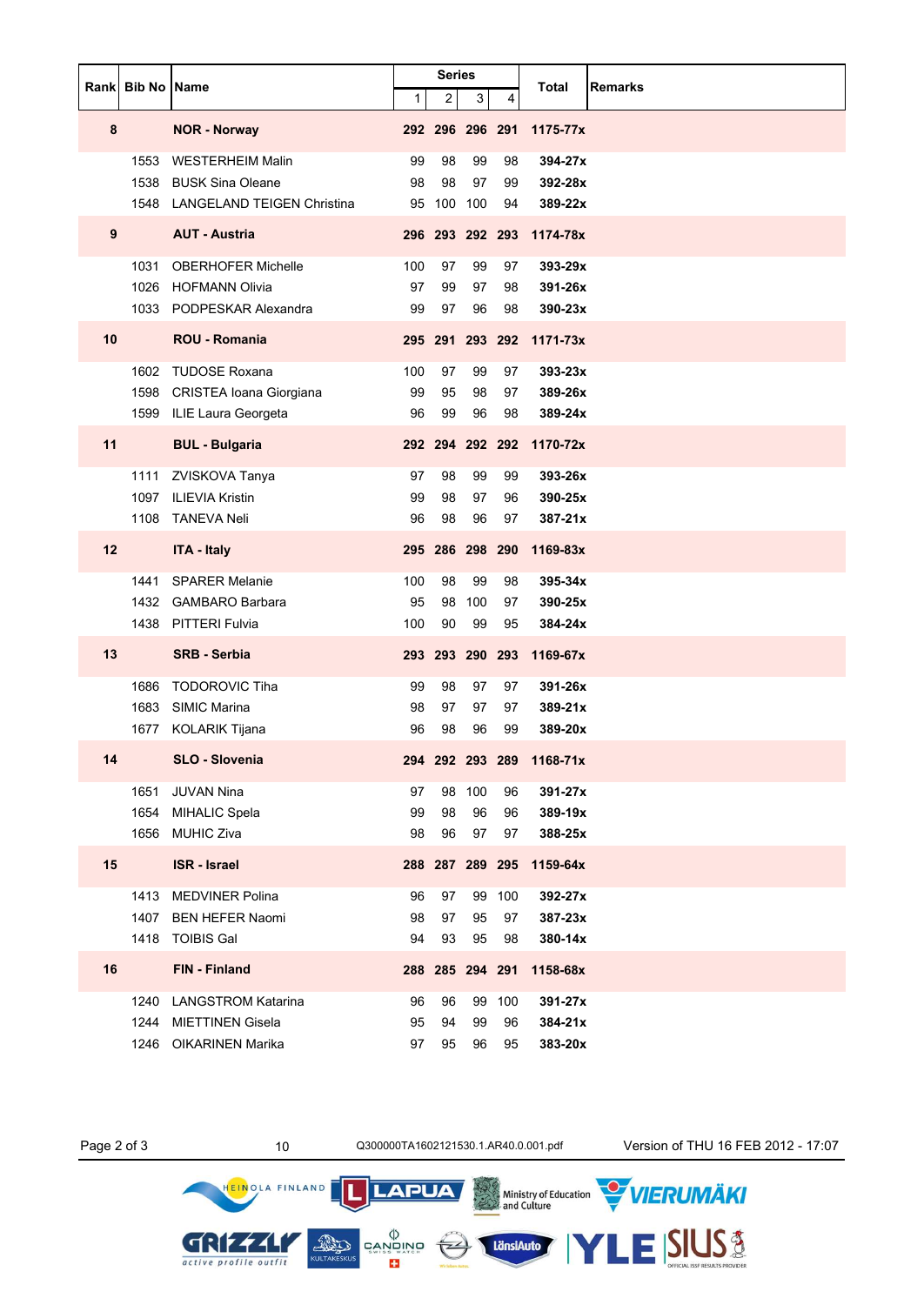|    | <b>Rankl Bib No IName</b> |                             |     | <b>Series</b>  |                 |     | Total                    | <b>Remarks</b> |
|----|---------------------------|-----------------------------|-----|----------------|-----------------|-----|--------------------------|----------------|
|    |                           |                             |     | 2 <sub>1</sub> | 3 <sup>1</sup>  | 4   |                          |                |
| 17 |                           | <b>BEL - Belgium</b>        | 287 |                | 285 289         | 290 | 1151-56x                 |                |
|    | 1061                      | <b>SEMAIRE Axelle</b>       | 98  | 96             | 95              | 96  | 385-22x                  |                |
|    | 1056                      | DE QUICK Jana               | 96  | 96             | 97              | 96  | 385-19x                  |                |
|    | 1054                      | <b>CLAESSENS Manon</b>      | 93  | 93             | 97              | 98  | $381 - 15x$              |                |
| 18 |                           | <b>EST - Estonia</b>        |     |                |                 |     | 286 287 287 283 1143-54x |                |
|    | 1209                      | KOLJUHHINA Valeria          | 98  | 99             | 99              | 96  | 392-30x                  |                |
|    | 1215                      | NIKOLAJEVA Darja            | 95  | 95             | 95              | 94  | $379 - 12x$              |                |
|    | 1210                      | <b>KORE Anette Caroline</b> | 93  | 93             | 93              | 93  | $372 - 12x$              |                |
| 19 |                           | <b>TUR - Turkey</b>         |     |                | 284 277 286 284 |     | 1131-40x                 |                |
|    | 1763                      | <b>DEMIREL Ozge</b>         | 96  | 92             | 94              | 99  | $381 - 15x$              |                |
|    | 1772                      | <b>SEVILDIK Mervecan</b>    | 95  | 93             | 98              | 94  | 380-17x                  |                |
|    | 1767                      | <b>GURLEK Cansin</b>        | 93  | 92             | 94              | 91  | $370 - 8x$               |                |

Number of shooters on this list: 57; Total number of shooters: 76; Total number of teams: 19

| Legend                      |                                                                                                           |                       |                 |                             |                           |                                      |            |                                                         | A541DF85 |
|-----------------------------|-----------------------------------------------------------------------------------------------------------|-----------------------|-----------------|-----------------------------|---------------------------|--------------------------------------|------------|---------------------------------------------------------|----------|
| <b>Bib No</b><br><b>WRJ</b> | <b>Bib Number</b><br><b>World Record Junior</b>                                                           |                       |                 | <b>ERJ</b><br>x             | <b>Inner Ten</b>          | <b>European Record Junior</b>        | <b>WCH</b> | <b>World Championships</b>                              |          |
| History                     |                                                                                                           |                       |                 |                             |                           |                                      |            |                                                         |          |
|                             | Release: Approved Version 1 (16.02.2012 17:07:11)<br>Release: Preliminary Version 1 (16.02.2012 16:44:20) |                       |                 |                             |                           |                                      |            |                                                         |          |
| Page 3 of 3                 |                                                                                                           | 86F7                  | 10              |                             |                           | Q300000TA1602121530.1.AR40.0.001.pdf |            | Version of THU 16 FEB 2012 - 17:07                      |          |
|                             |                                                                                                           |                       | HEINOLA FINLAND |                             | <b>LAPUA</b>              |                                      |            | Ministry of Education <b>WERUMAKI</b>                   |          |
|                             |                                                                                                           | active profile outfit |                 | FALLO<br><b>KULTAKESKUS</b> | פֿאומעשֿ<br>פֿאױפֿאַ<br>÷ | LänsiAuto                            |            | <b>YLE SIUS &amp;</b><br>DEFICIAL ISSE RESULTS PROVIDEE |          |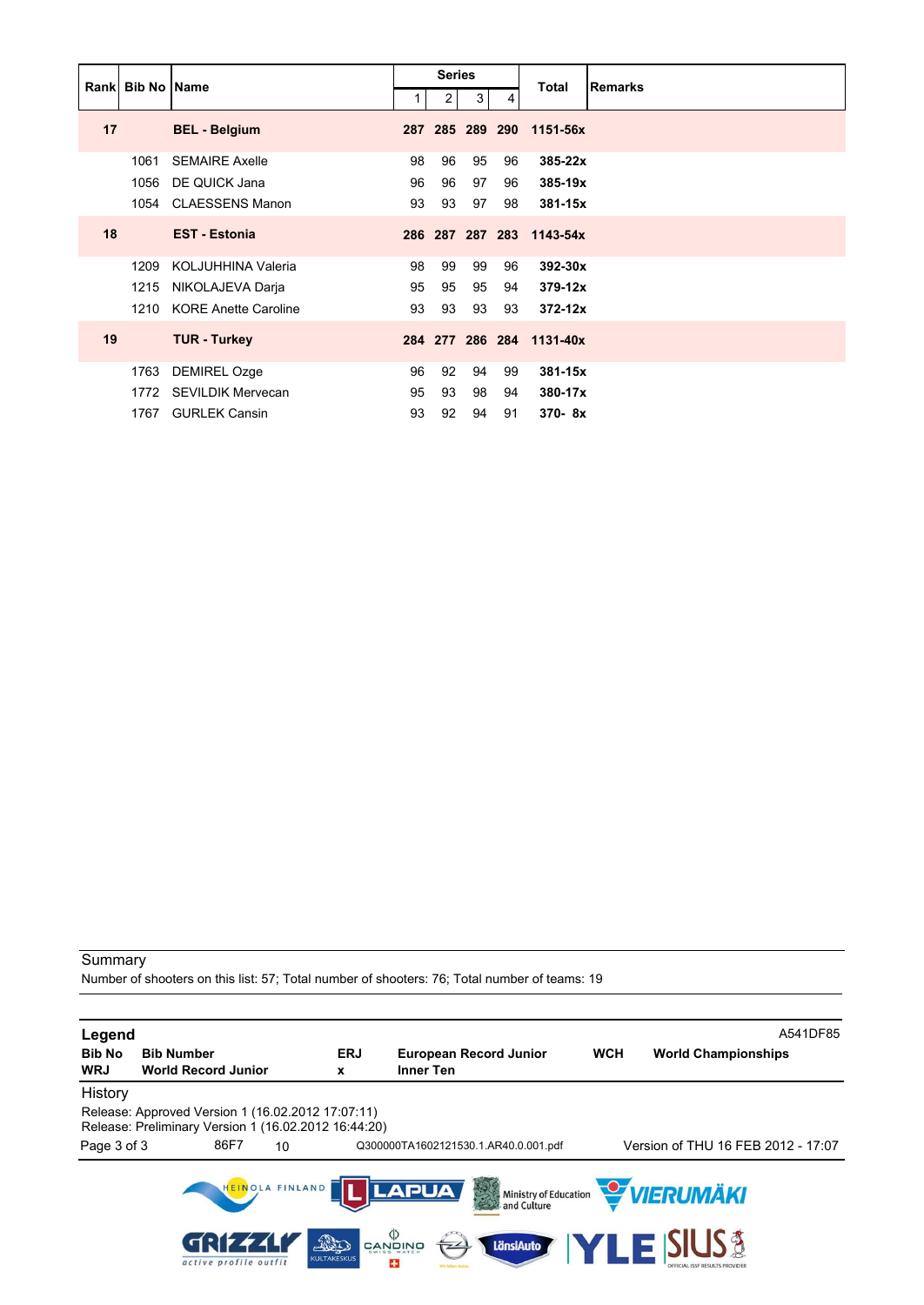

# **European Championship 10m FINAL RESULTS 10m AIR PISTOL WOMEN JUNIOR**

Vierumaeki FRI 17 FEB 2012, START TIME 13:00



**(Qualification)** WRJ 391 MLADENOVIC Marija YUG 19 JUN 1995WC Milan (ITA)<br>ERJ 391 MLADENOVIC Marija YUG 19 JUN 1995WC Milan (ITA) ERJ 391 MLADENOVIC Marija YUG

HEINOLA FINLAND

GRIZZLI

active profile outfit

**LAPUA** 

 $\left(\frac{1}{2} 2\right)$ 

 $\begin{matrix} \langle \rangle \\ \texttt{CANDING} \\ \texttt{SUNBS} \\ \end{matrix}$ 

÷

**AND** 

**(Finals)**<br>489.7 KOSTEVYCH Olena

FERJ 489.7 KOSTEVYCH Olena UKR 7 NOV 2003 ECH Gothenburg (SWE)

VIERUMÄKI

**SIUS®** 

Ministry of Education<br>and Culture

LänsiAuto

|             | <b>Rankl Bib No IName</b> |                                                             |                                            |              | <b>Series</b>  |     |          |                                    |
|-------------|---------------------------|-------------------------------------------------------------|--------------------------------------------|--------------|----------------|-----|----------|------------------------------------|
|             |                           |                                                             | Nat                                        | $\mathbf{1}$ | $\overline{2}$ | 3   | 4        | Total<br><b>Remarks</b>            |
|             |                           | 1 1575 TOMALA Joanna                                        | <b>POL</b>                                 | 94           | 93             | 97  | 97       | 381-12x                            |
|             |                           | Finals shots: 10.7 10.3 8.9 10.0 9.8 9.8 10.3               |                                            |              | 9.5            | 9.9 | 8.9      | 98.1                               |
|             |                           |                                                             |                                            |              |                |     |          | 479.1                              |
|             |                           | 2 1082 LEANAVETS Nadzeya                                    | <b>BLR</b>                                 | 96           | 95             | 96  | 96       | $383 - 12x$                        |
|             |                           | Finals shots: 10.6 9.3 10.4 9.9 7.9 9.9 8.2 9.4 9.4 10.3    |                                            |              |                |     |          | 95.3                               |
|             |                           |                                                             |                                            |              |                |     |          | 478.3                              |
| 3           |                           | 1127 PEREGLIN Valentina                                     | <b>CRO</b>                                 | 95           | 92             | 96  | 97       | $380 - 9x$                         |
|             |                           | Finals shots: 10.1 8.4 10.1 9.7 9.4 10.3 9.4 10.6 10.0 9.4  |                                            |              |                |     |          | 97.4                               |
|             |                           |                                                             |                                            |              |                |     |          | 477.4                              |
| 4           |                           | 1563 BRES Klaudia                                           | <b>POL</b>                                 | 94           | 94             | 96  | 96       | $380 - 8x$                         |
|             |                           | Finals shots:                                               | 9.9 9.5 10.3 10.5 9.9 9.0 9.5 8.9 10.2 9.4 |              |                |     |          | 97.1                               |
|             |                           |                                                             |                                            |              |                |     |          | 477.1                              |
| 5.          |                           | 1344 SKERIES Michelle                                       | <b>GER</b>                                 | 93           | 94             | 96  | 95       | 378-7x                             |
|             |                           | Finals shots: 10.3 8.6 9.3 10.6 9.4 10.4 10.2 10.2 10.6 8.9 |                                            |              |                |     |          | 98.5                               |
|             |                           |                                                             |                                            |              |                |     |          | 476.5                              |
| 6           |                           | 1626 MEDVEDEVA Svetlana                                     | <b>RUS</b>                                 | 93           | 96             | 96  | 92       | 377- 9x QS-off: 49.2               |
|             |                           | Finals shots: 10.3 10.1 9.0 9.7 9.6 10.3 9.6 9.9            |                                            |              |                |     | 9.0 10.3 | 97.8                               |
|             |                           |                                                             |                                            |              |                |     |          | 474.8                              |
|             |                           | 7 1169 ZISKALOVA Silvie                                     | CZE                                        | 96           | 95             | 94  | 93       | 378-10x                            |
|             |                           | Finals shots: 9.2 10.3 10.2 9.3 9.8 9.1 9.0 8.9 9.6 9.8     |                                            |              |                |     |          | 95.2<br>473.2                      |
|             |                           |                                                             |                                            |              |                |     |          |                                    |
| 8           |                           | 1284 PESCAYRE Laurie                                        | <b>FRA</b>                                 | 92           | 94             | 95  | 97       | $378 - 12x$                        |
|             |                           | Finals shots: 8.9 8.3 10.2 10.0 9.6 10.3 8.2 9.9 9.9 9.0    |                                            |              |                |     |          | 94.3<br>472.3                      |
| 9           |                           | 1276 LAMOLLE Mathilde                                       | <b>FRA</b>                                 | 94           |                | 95  | 92       | 377-8xQS-off: 48.8                 |
| 10          |                           | 1326 BITTER Alexandra                                       | <b>GER</b>                                 | 94           | 96<br>94       | 94  | 94       | $376 - 7x$                         |
| 11          |                           | 1156 KRYKORKOVA Marketa                                     | <b>CZE</b>                                 | 94           | 95             | 94  | 93       | $376 - 2x$                         |
| 12          |                           | 1630 RIZVANOVA Regina                                       | <b>RUS</b>                                 | 91           | 92             | 97  | 95       | $375 - 9x$                         |
| 13          |                           | 1567 KOCIEDA Ewelina                                        | <b>POL</b>                                 | 94           | 94             | 91  | 96       | $375 - 4x$                         |
|             |                           | 14 1314 BLUASHVILI Mari                                     | GEO                                        | 89           | 95             | 96  | 93       | 373- 5x                            |
| 15          |                           | 1349 WEISSENFELD Julia                                      | <b>GER</b>                                 | 94           | 94             | 94  | 90       | 372- 5x                            |
| 16          | 1765                      | <b>EKINCI Merve</b>                                         | <b>TUR</b>                                 | 95           | 91             | 92  | 92       | 370-8x                             |
| 17          | 1199                      | <b>MUNOZ Cristina</b>                                       | <b>ESP</b>                                 | 93           | 95             | 91  | 91       | 370-6x                             |
| 18          | 1377                      | MIHALKO Nikoletta                                           | <b>HUN</b>                                 | 94           | 90             | 95  | 91       | 370- 5x                            |
| 19          | 1435                      | <b>MARINI Chiara</b>                                        | ITA                                        | 93           | 91             | 94  | 92       | 370-4x                             |
| 20          | 1243                      | <b>LINDGREN Therese</b>                                     | <b>FIN</b>                                 | 92           | 93             | 93  | 91       | 369-9x                             |
| 21          | 1302                      | <b>KENNERLEY Coral</b>                                      | <b>GBR</b>                                 | 92           | 91             | 94  | 92       | 369- 7x                            |
| 22          | 1652                      | <b>KOVACIC Anusa</b>                                        | <b>SLO</b>                                 | 95           | 88             | 92  | 94       | 369- 5x                            |
| Page 1 of 2 |                           | 11                                                          | C300000IA1702121300.1.AP40.0.001.pdf       |              |                |     |          | Version of FRI 17 FEB 2012 - 18:12 |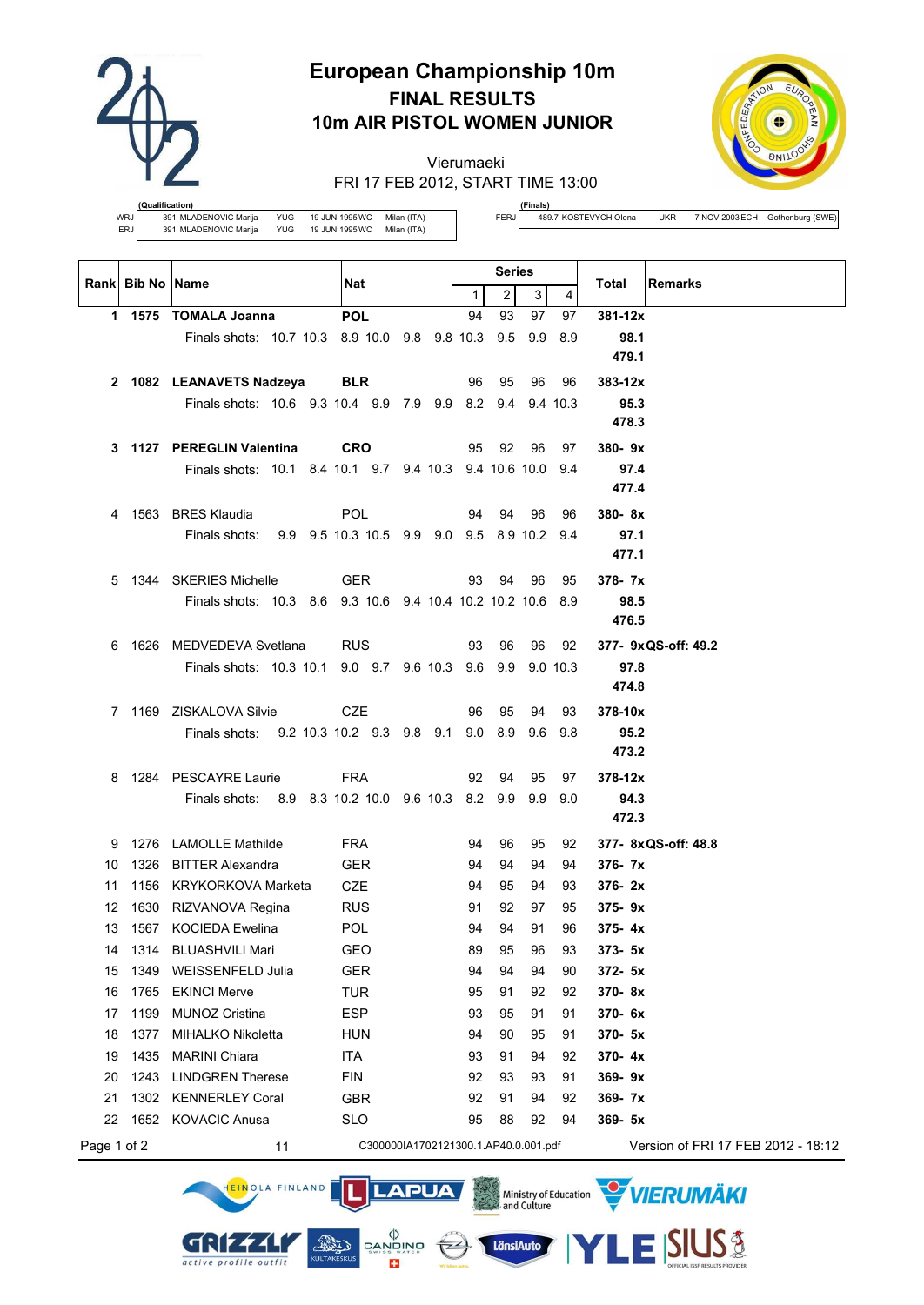|    | Rank Bib No Name |                               |            |    | Series |    |    |            |                |
|----|------------------|-------------------------------|------------|----|--------|----|----|------------|----------------|
|    |                  |                               | Nat        | 1  | 2      | 3  | 4  | Total      | <b>Remarks</b> |
| 23 | 1782             | <b>BONDARUK Anastasiya</b>    | <b>UKR</b> | 92 | 92     | 92 | 93 | $369 - 4x$ |                |
| 24 | 1224             | <b>AHOMAKI Susanna</b>        | <b>FIN</b> | 88 | 93     | 94 | 93 | $368 - 8x$ |                |
| 25 | 1811             | SUKOVYTSYNA Olga              | UKR.       | 92 | 91     | 96 | 89 | $368 - 4x$ |                |
| 26 | 1200             | SALGADO Irene                 | <b>ESP</b> | 92 | 96     | 92 | 87 | $367 - 8x$ |                |
| 27 | 1278             | <b>LARRET Clementine</b>      | <b>FRA</b> | 87 | 90     | 95 | 95 | $367 - 6x$ |                |
| 28 | 1308             | <b>REHFISCH Anna</b>          | <b>GBR</b> | 90 | 94     | 90 | 92 | $366 - 6x$ |                |
| 29 | 1202             | SOTO Maria Mercedes           | <b>ESP</b> | 92 | 95     | 89 | 89 | $365 - 5x$ |                |
| 30 | 1612             | DYACHKOVSKAYA Aitalina        | <b>RUS</b> | 90 | 92     | 89 | 94 | $365 - 4x$ |                |
| 31 | 1773             | <b>TEMEL Neslihan</b>         | <b>TUR</b> | 92 | 87     | 94 | 92 | $365 - 4x$ |                |
| 32 | 1373             | <b>IHOS Erika</b>             | <b>HUN</b> | 91 | 90     | 90 | 93 | $364 - 8x$ |                |
| 33 | 1154             | <b>JONAKOVA Sarka</b>         | <b>CZE</b> | 90 | 93     | 92 | 89 | $364 - 5x$ |                |
| 34 | 1454             | <b>RASMANE Agate</b>          | LAT        | 92 | 93     | 93 | 86 | $364 - 5x$ |                |
| 35 | 1107             | STOYANOVA Kristiana           | <b>BUL</b> | 89 | 89     | 92 | 93 | $363 - 7x$ |                |
| 36 | 1658             | <b>VODEB Katja</b>            | <b>SLO</b> | 91 | 94     | 87 | 91 | 363-6x     |                |
| 37 | 1016             | <b>TOROSYAN Nina</b>          | ARM        | 88 | 93     | 89 | 93 | $363 - 4x$ |                |
| 38 | 1315             | <b>GAGILADZE Ana</b>          | <b>GEO</b> | 89 | 89     | 94 | 91 | $363 - 2x$ |                |
| 39 | 1103             | <b>NENCHEVA Lidia</b>         | BUL        | 96 | 89     | 87 | 89 | $361 - 3x$ |                |
| 40 | 1762             | <b>BICAKCI Ece</b>            | <b>TUR</b> | 89 | 87     | 94 | 90 | $360 - 4x$ |                |
| 41 | 1470             | RAMANAUSKAITE Justina         | LTU        | 91 | 87     | 91 | 91 | $360 - 3x$ |                |
| 42 | 1784             | <b>BURAK Khrystyna</b>        | <b>UKR</b> | 88 | 94     | 86 | 91 | 359-6x     |                |
| 43 | 1751             | <b>SORENSSON Vendela</b>      | <b>SWE</b> | 84 | 91     | 90 | 92 | $357 - 4x$ |                |
| 44 | 1497             | <b>TOMIN Aliona</b>           | <b>MDA</b> | 88 | 89     | 89 | 91 | $357 - 1x$ |                |
| 45 | 1236             | <b>KIVISTO Noora</b>          | <b>FIN</b> | 92 | 89     | 84 | 91 | 356-6x     |                |
| 46 | 1129             | <b>SERIFOVIC Arisa</b>        | <b>CRO</b> | 84 | 91     | 90 | 90 | $355 - 3x$ |                |
| 47 | 1317             | PANCHULIDZE Nino              | GEO        | 87 | 88     | 92 | 88 | $355 - 3x$ |                |
| 48 | 1048             | SAMADOVA Nazmina              | <b>AZE</b> | 84 | 89     | 92 | 86 | $351 - 4x$ |                |
| 49 | 1300             | <b>HOLMES Ashleigh Louise</b> | <b>GBR</b> | 90 | 84     | 87 | 89 | $350 - 7x$ |                |
| 50 | 1121             | <b>KOZUMPLIK Valentina</b>    | <b>CRO</b> | 88 | 84     | 89 | 89 | 350- 5x    |                |
| 51 | 1366             | <b>BABICZ Flora</b>           | <b>HUN</b> | 93 | 93     | 83 | 62 | $331 - 4x$ |                |
|    | 1101             | <b>KOSTOVA Militza</b>        | <b>BUL</b> |    |        |    |    |            | <b>DNS</b>     |
|    | 1506             | PETROVA Dijana                | <b>MKD</b> |    |        |    |    |            | <b>DNS</b>     |

Number of shooters on this list: 53; Total number of shooters: 53

| Legend<br><b>Bib No</b>   | <b>Bib Number</b>                                                                   |                 | <b>DNS</b>               | <b>Did Not Start</b>                                                                                      | <b>ECH</b>               | E5CEEA99<br><b>European Championships</b>   |
|---------------------------|-------------------------------------------------------------------------------------|-----------------|--------------------------|-----------------------------------------------------------------------------------------------------------|--------------------------|---------------------------------------------|
| <b>ERJ</b><br>QS-off<br>x | <b>European Record Junior</b><br><b>Qualification Shoot-off</b><br><b>Inner Ten</b> |                 | <b>FERJ</b><br><b>WC</b> | <b>Final European Record Junior</b><br><b>World Cup</b>                                                   | <b>Nat</b><br><b>WRJ</b> | <b>Nation</b><br><b>World Record Junior</b> |
| History                   |                                                                                     |                 |                          |                                                                                                           |                          |                                             |
|                           | Release: Approved Version 1 (17.02.2012 18:12:32)                                   |                 |                          |                                                                                                           |                          |                                             |
| Page 2 of 2               | 86F7                                                                                | 11              |                          | C300000IA1702121300.1.AP40.0.001.pdf                                                                      |                          | Version of FRI 17 FEB 2012 - 18:12          |
|                           | active profile outfit                                                               | HEINOLA FINLAND | 20<br><b>KULTAKESKUS</b> | <b>LAPUA</b><br>Ministry of Education<br>$\overset{\Diamond}{\mathbb{P}}$ gangwa<br><b>LänsiAuto</b><br>÷ |                          | VIERUMÄKI<br><b>SIUS &amp;</b><br>LEK       |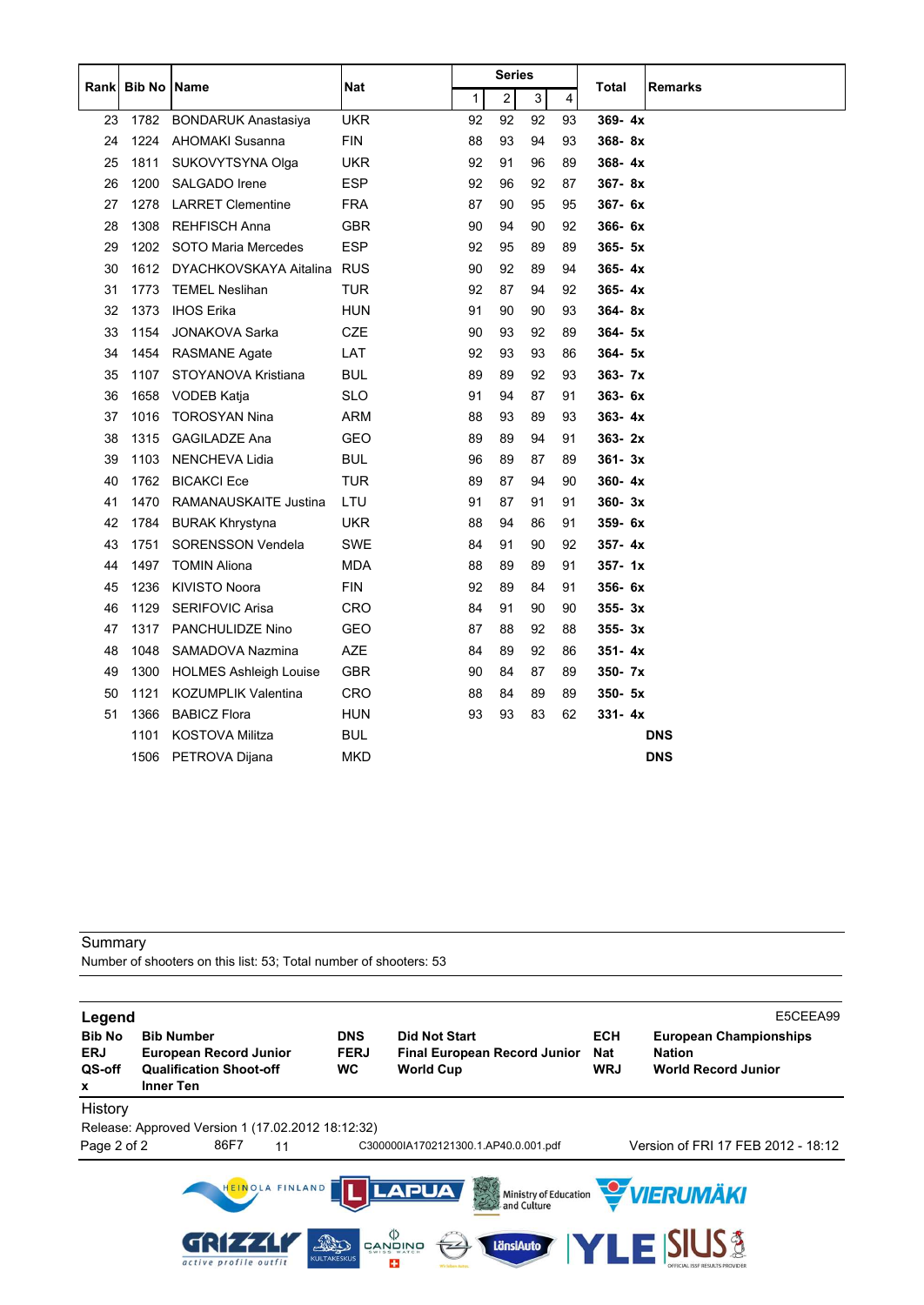

**(Team)**

# **European Championship 10m RESULTS 10m AIR PISTOL WOMEN JUNIOR TEAM**



Vierumaeki FRI 17 FEB 2012, START TIME 13:00

|                         | WRJ<br>ERJ         | 1146 FEI Fengji; WANG Rui; SUN Qi;<br>1141 IASKEVITCH Lioubov; MASTYANINA Anna; POLIAKOVA Anastasia; | CHN<br><b>RUS</b> | 8 JUL 2002 WCH Lahti (FIN)<br>2 MAR 2005 ECH Tallinn (EST) |    |    |                          |
|-------------------------|--------------------|------------------------------------------------------------------------------------------------------|-------------------|------------------------------------------------------------|----|----|--------------------------|
|                         |                    |                                                                                                      |                   | <b>Series</b>                                              |    |    |                          |
| Rank                    | <b>Bib No Name</b> |                                                                                                      | 1                 | $\overline{c}$                                             | 3  | 4  | Total<br>Remarks         |
| $\mathbf{1}$            |                    | <b>POL - Poland</b>                                                                                  |                   | 282 281 284 289                                            |    |    | 1136-24x                 |
|                         | 1575               | <b>TOMALA Joanna</b>                                                                                 | 94                | 93                                                         | 97 | 97 | $381 - 12x$              |
|                         | 1563               | <b>BRES Klaudia</b>                                                                                  | 94                | 94                                                         | 96 | 96 | $380 - 8x$               |
|                         |                    | 1567 KOCIEDA Ewelina                                                                                 | 94                | 94                                                         | 91 | 96 | $375 - 4x$               |
| $\overline{2}$          |                    | <b>GER</b> - Germany                                                                                 |                   |                                                            |    |    | 281 282 284 279 1126-19x |
|                         | 1344               | <b>SKERIES Michelle</b>                                                                              | 93                | 94                                                         | 96 | 95 | $378 - 7x$               |
|                         | 1326               | <b>BITTER Alexandra</b>                                                                              | 94                | 94                                                         | 94 | 94 | $376 - 7x$               |
|                         |                    | 1349 WEISSENFELD Julia                                                                               | 94                | 94                                                         | 94 | 90 | $372 - 5x$               |
| $\mathbf{3}$            |                    | <b>FRA - France</b>                                                                                  |                   |                                                            |    |    | 273 280 285 284 1122-26x |
|                         | 1284               | <b>PESCAYRE Laurie</b>                                                                               | 92                | 94                                                         | 95 | 97 | $378 - 12x$              |
|                         | 1276               | <b>LAMOLLE Mathilde</b>                                                                              | 94                | 96                                                         | 95 | 92 | $377 - 8x$               |
|                         |                    | 1278 LARRET Clementine                                                                               | 87                | 90                                                         | 95 | 95 | $367 - 6x$               |
| $\overline{\mathbf{4}}$ |                    | <b>CZE - Czech Republic</b>                                                                          |                   |                                                            |    |    | 280 283 280 275 1118-17x |
|                         | 1169               | <b>ZISKALOVA Silvie</b>                                                                              | 96                | 95                                                         | 94 | 93 | 378-10x                  |
|                         | 1156               | KRYKORKOVA Marketa                                                                                   | 94                | 95                                                         | 94 | 93 | $376 - 2x$               |
|                         |                    | 1154 JONAKOVA Sarka                                                                                  | 90                | 93                                                         | 92 | 89 | $364 - 5x$               |
| 5                       |                    | <b>RUS - Russian Federation</b>                                                                      |                   | 274 280 282 281                                            |    |    | $1117 - 22x$             |
|                         | 1626               | MEDVEDEVA Svetlana                                                                                   | 93                | 96                                                         | 96 | 92 | $377 - 9x$               |
|                         |                    | 1630 RIZVANOVA Regina                                                                                | 91                | 92                                                         | 97 | 95 | $375 - 9x$               |
|                         |                    | 1612 DYACHKOVSKAYA Aitalina                                                                          | 90                | 92                                                         | 89 | 94 | $365 - 4x$               |
| 6                       |                    | <b>ESP - Spain</b>                                                                                   |                   | 277 286 272 267                                            |    |    | 1102-19x                 |
|                         | 1199               | <b>MUNOZ Cristina</b>                                                                                | 93                | 95                                                         | 91 | 91 | $370 - 6x$               |
|                         | 1200               | SALGADO Irene                                                                                        | 92                | 96                                                         | 92 | 87 | 367-8x                   |
|                         |                    | 1202 SOTO Maria Mercedes                                                                             | 92                | 95                                                         | 89 | 89 | 365- 5x                  |
| $\overline{7}$          |                    | <b>UKR - Ukraine</b>                                                                                 |                   | 272 277 274 273                                            |    |    | 1096-14x                 |
|                         | 1782               | <b>BONDARUK Anastasiya</b>                                                                           | 92                | 92                                                         | 92 | 93 | 369-4x                   |
|                         | 1811               | SUKOVYTSYNA Olga                                                                                     | 92                | 91                                                         | 96 | 89 | 368-4x                   |
|                         | 1784               | <b>BURAK Khrystyna</b>                                                                               | 88                | 94                                                         | 86 | 91 | 359-6x                   |

**AND** 

HEINOLA FINLAND

GRI 224

active profile outfit

 $tr$ 

Ministry of Education<br>and Culture

LänsiAuto

**LAPUA** 

 $\begin{matrix} \langle \rangle \\ \texttt{CANDING} \\ \texttt{SWISS WATE} \end{matrix}$ 

E3

Page 1 of 2 11 0300000TA1702121300.1.AP40.0.001.pdf Version of FRI 17 FEB 2012 - 14:40

**VIERUMÄKI** 

**SIUS®**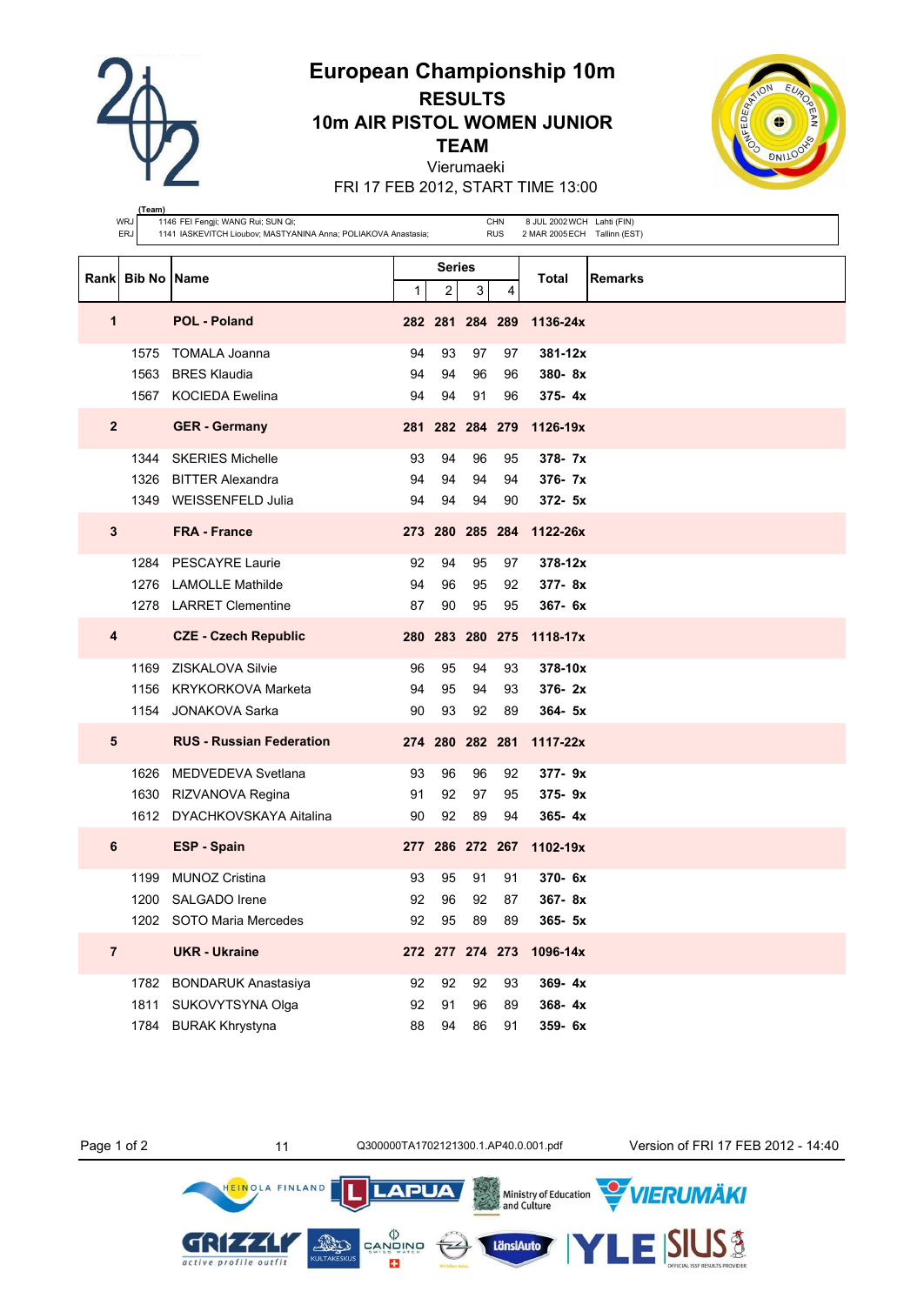|    | Rank Bib No Name |                             |                | <b>Series</b>   |    |    | <b>Remarks</b><br>Total |
|----|------------------|-----------------------------|----------------|-----------------|----|----|-------------------------|
|    |                  |                             | 1 <sup>1</sup> | $\overline{c}$  | 3  | 4  |                         |
| 8  |                  | <b>TUR - Turkey</b>         |                | 276 265 280 274 |    |    | 1095-16x                |
|    |                  | 1765 EKINCI Merve           | 95             | 91              | 92 | 92 | 370-8x                  |
|    |                  | 1773 TEMEL Neslihan         | 92             | 87              | 94 | 92 | $365 - 4x$              |
|    |                  | 1762 BICAKCI Ece            | 89             | 87              | 94 | 90 | $360 - 4x$              |
| 9  |                  | FIN - Finland               |                | 272 275 271 275 |    |    | 1093-23x                |
|    |                  | 1243 LINDGREN Therese       | 92             | 93              | 93 | 91 | $369 - 9x$              |
|    |                  | 1224 AHOMAKI Susanna        | 88             | 93              | 94 | 93 | 368-8x                  |
|    |                  | 1236 KIVISTO Noora          | 92             | 89              | 84 | 91 | 356- 6x                 |
| 10 |                  | <b>GEO - Georgia</b>        |                | 265 272 282 272 |    |    | 1091-10x                |
|    |                  | 1314 BLUASHVILI Mari        | 89             | 95              | 96 | 93 | $373 - 5x$              |
|    |                  | 1315 GAGILADZE Ana          | 89             | 89              | 94 | 91 | $363 - 2x$              |
|    |                  | 1317 PANCHULIDZE Nino       | 87             | 88              | 92 | 88 | $355 - 3x$              |
| 11 |                  | <b>GBR</b> - Great Britain  |                | 272 269 271 273 |    |    | 1085-20x                |
|    |                  | 1302 KENNERLEY Coral        | 92             | 91              | 94 | 92 | $369 - 7x$              |
|    |                  | 1308 REHFISCH Anna          | 90             | 94              | 90 | 92 | 366-6x                  |
|    |                  | 1300 HOLMES Ashleigh Louise | 90             | 84              | 87 | 89 | 350- 7x                 |
| 12 |                  | <b>CRO - Croatia</b>        |                | 267 267 275 276 |    |    | 1085-17x                |
|    |                  | 1127 PEREGLIN Valentina     | 95             | 92              | 96 | 97 | 380-9x                  |
|    | 1129             | <b>SERIFOVIC Arisa</b>      | 84             | 91              | 90 | 90 | $355 - 3x$              |
|    |                  | 1121 KOZUMPLIK Valentina    | 88             | 84              | 89 | 89 | $350 - 5x$              |
| 13 |                  | <b>HUN - Hungary</b>        |                | 278 273 268 246 |    |    | 1065-17x                |
|    |                  | 1377 MIHALKO Nikoletta      | 94             | 90              | 95 | 91 | 370- 5x                 |
|    | 1373             | IHOS Erika                  | 91             | 90              | 90 | 93 | $364 - 8x$              |
|    |                  | 1366 BABICZ Flora           | 93             | 93              | 83 | 62 | $331 - 4x$              |
|    |                  | <b>BUL - Bulgaria</b>       |                |                 |    |    | <b>DNS</b>              |
|    |                  | 1107 STOYANOVA Kristiana    | 89             | 89              | 92 | 93 | $363 - 7x$              |
|    | 1103             | NENCHEVA Lidia              | 96             | 89              | 87 | 89 | $361 - 3x$              |
|    |                  | 1101 KOSTOVA Militza        |                |                 |    |    | <b>DNS</b>              |

Number of shooters on this list: 42; Total number of shooters: 53; Total number of teams: 14

**Legend** BFC3A337 **Bib No Bib Number DNS Did Not Start ECH European Championships ERJ European Record Junior WCH World Championships WRJ World Record Junior x Inner Ten** History Release: Approved Version 1 (17.02.2012 14:40:24) Release: Preliminary Version 1 (17.02.2012 14:15:13) Page 2 of 2 86F7 11 Q300000TA1702121300.1.AP40.0.001.pdf Version of FRI 17 FEB 2012 - 14:40 VIERUMÄKI HEINOLA FINLAND **LAPUA** Ministry of Education<br>and Culture  $\begin{matrix} \langle \rangle \\ \text{CANQING} \end{matrix}$ E SIUS & GRI z LänsiAuto  $\overline{z}$ active profile outfit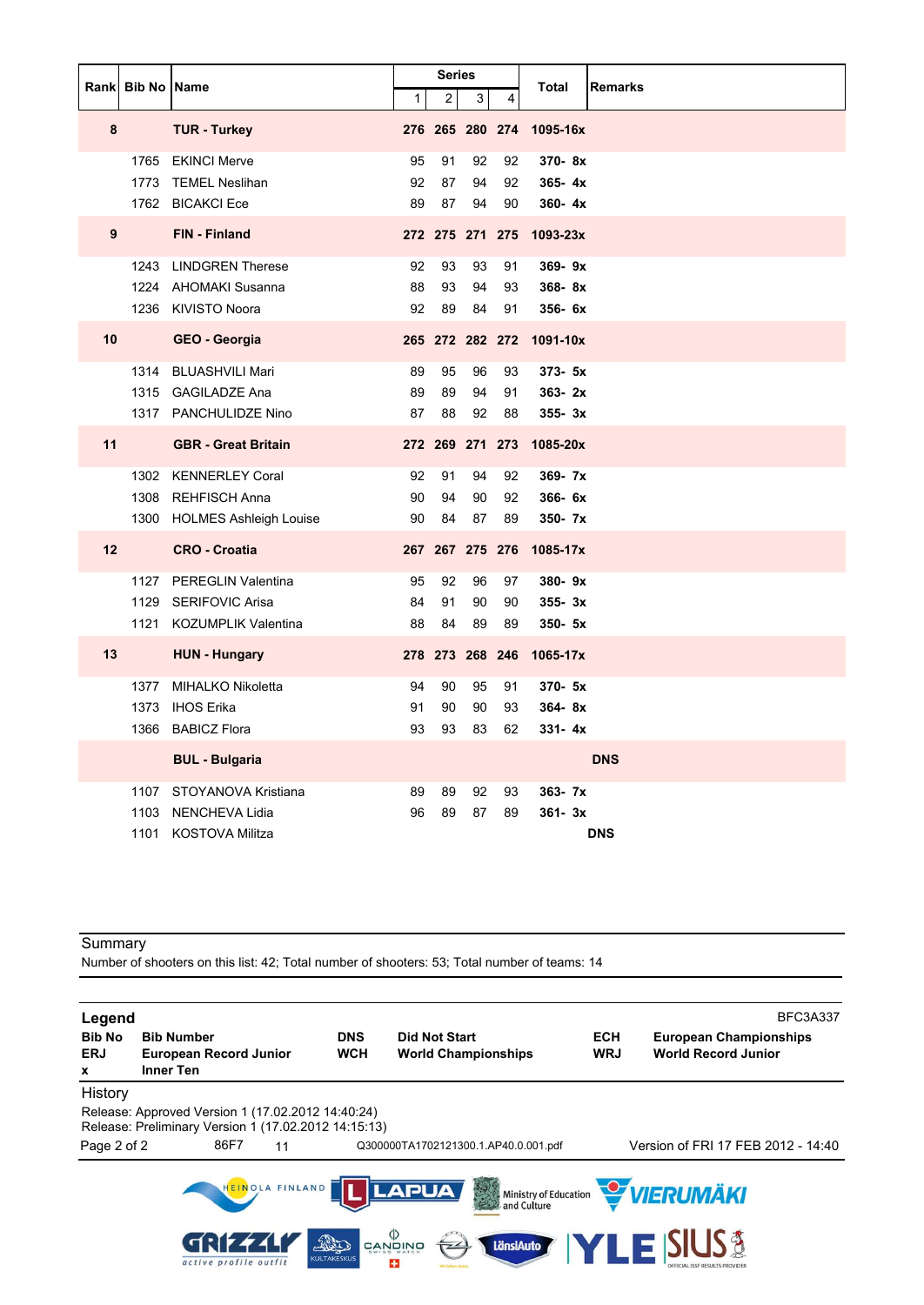**European Championship 10m RESULTS**

**10m RUNNING TARGET WOMEN JUNIOR**

**Individual**

Vierumaeki

THU 16 FEB 2012, START TIME 10:45

|            | (Individual) |                      |    |
|------------|--------------|----------------------|----|
| <b>WRJ</b> |              | 391 XU Xuan          | СH |
| ERJ        |              | 383 AVRAMENKO Galina | UK |

IN 6 JUL 2002 WCH Lahti (FIN) ER 22 MAR 2002 ECH Thessaloniki (GRE)

|                | Rank Bib No Name |                                | <b>Nat</b> | <b>Stage</b> | <b>Series</b> |   | Sub          | <b>Total</b> | <b>Remarks</b> |
|----------------|------------------|--------------------------------|------------|--------------|---------------|---|--------------|--------------|----------------|
|                |                  |                                |            |              | 1             | 2 | <b>Total</b> |              |                |
|                |                  | 1 1248 QVARNSTROM Micaela      | <b>FIN</b> | Slow         | 89            |   | 93 182       |              |                |
|                |                  |                                |            | Fast         | 92            |   | 94 186       | 368-7x       |                |
| $\mathbf{2}$   |                  | 1799 KRAMAR Marija             | <u>UKR</u> | Slow         | 93            |   | 92 185       |              |                |
|                |                  |                                |            | Fast         | 91            |   | 89 180       | $365 - 4x$   |                |
| 3              |                  | 1786 CHEHOVSKA Ganna           | <u>UKR</u> | Slow         | 98            |   | 86 184       |              |                |
|                |                  |                                |            | Fast         | 84            |   | 82 166       | $350 - 1x$   |                |
| 4              |                  | 1643 YUSHKOVA Anna             | <b>RUS</b> | Slow         | 89            |   | 85 174       |              |                |
|                |                  |                                |            | Fast         | 80            |   | 81 161       | $335 - 4x$   |                |
| 5              |                  | 1635 SOKOLOVA Oksana           | <b>RUS</b> | Slow         | 93            |   | 91 184       |              |                |
|                |                  |                                |            | Fast         | 67            |   | 83 150       | $334-2x$     |                |
| 6              |                  | 1279 LOUIS Florence            | <b>FRA</b> | Slow         | 81            |   | 90 171       |              |                |
|                |                  |                                |            | Fast         | 79            |   | 83 162       | $333 - 4x$   |                |
| $\overline{7}$ |                  | 1027 KARACSONY Tanja           | AUT        | Slow         | 82            |   | 84 166       |              |                |
|                |                  |                                |            | Fast         | 81            |   | 82 163       | $329 - 4x$   |                |
| 8              |                  | 1791 GAVRIUSHENKO Kateryna UKR |            | Slow         | 89            |   | 88 177       |              |                |
|                |                  |                                |            | Fast         | 77            |   | 74 151       | $328-1x$     |                |
| 9              |                  | 1265 DUBOIS Camille            | <b>FRA</b> | Slow         | 81            |   | 85 166       |              |                |
|                |                  |                                |            | Fast         | 77            |   | 80 157       | $323 - 5x$   |                |
| 10             |                  | 1012 MKRTCHYAN Lilit           | ARM        | Slow         | 88            |   | 89 177       |              |                |
|                |                  |                                |            | Fast         | 75            |   | 69 144       | $321 - 5x$   |                |
|                |                  | 11 1262 BARLET Alize           | <b>FRA</b> | Slow         | 78            |   | 84 162       |              |                |
|                |                  |                                |            | Fast         | 77            |   | 78 155       | $317 - 1x$   |                |
|                |                  | 12 1013 MOSYAN Margarita       | <b>ARM</b> | Slow         | 76            |   | 79 155       |              |                |
|                |                  |                                |            | Fast         | 83            |   | 77 160       | $315 - 1x$   |                |
|                |                  | 13 1641 YANINA Valeriya        | <b>RUS</b> | Slow         | 81            |   | 90 171       |              |                |
|                |                  |                                |            | Fast         | 67            |   | 72 139       | $310 - 4x$   |                |
| 14             |                  | 1010 GRIGORYAN Hasmik          | ARM        | Slow         | 86            |   | 81 167       |              |                |
|                |                  |                                |            | Fast         | 69            |   | 65 134       | $301 - 1x$   |                |

#### Summary

Number of shooters on this list: 14; Total number of shooters: 14; Total number of teams: 4

**Legend** 33D0643F **\_\_\_ Team Member Bib No Bib Number ECH European Championships ERJ European Record Junior Nat Nation WCH World Championships WRJ World Record Junior x Inner Ten** History Release: Approved Version 1 (16.02.2012 17:04:42) Release: Preliminary Version 1 (16.02.2012 17:01:57) Page 1 of 1 86F7 9 I300000IA1602121045.1.10RT20.0.001.pdf Version of THU 16 FEB 2012 - 17:04 HEINOLA FINLAND VIERUMÄKI **LAPUA** Ministry of Education<br>and Culture  $\begin{matrix} \langle \rangle \\ \text{CANQING} \end{matrix}$ IS& GRI  $\overline{\mathcal{A}}$ **AND** LänsiAuto active profile outfit CULTAR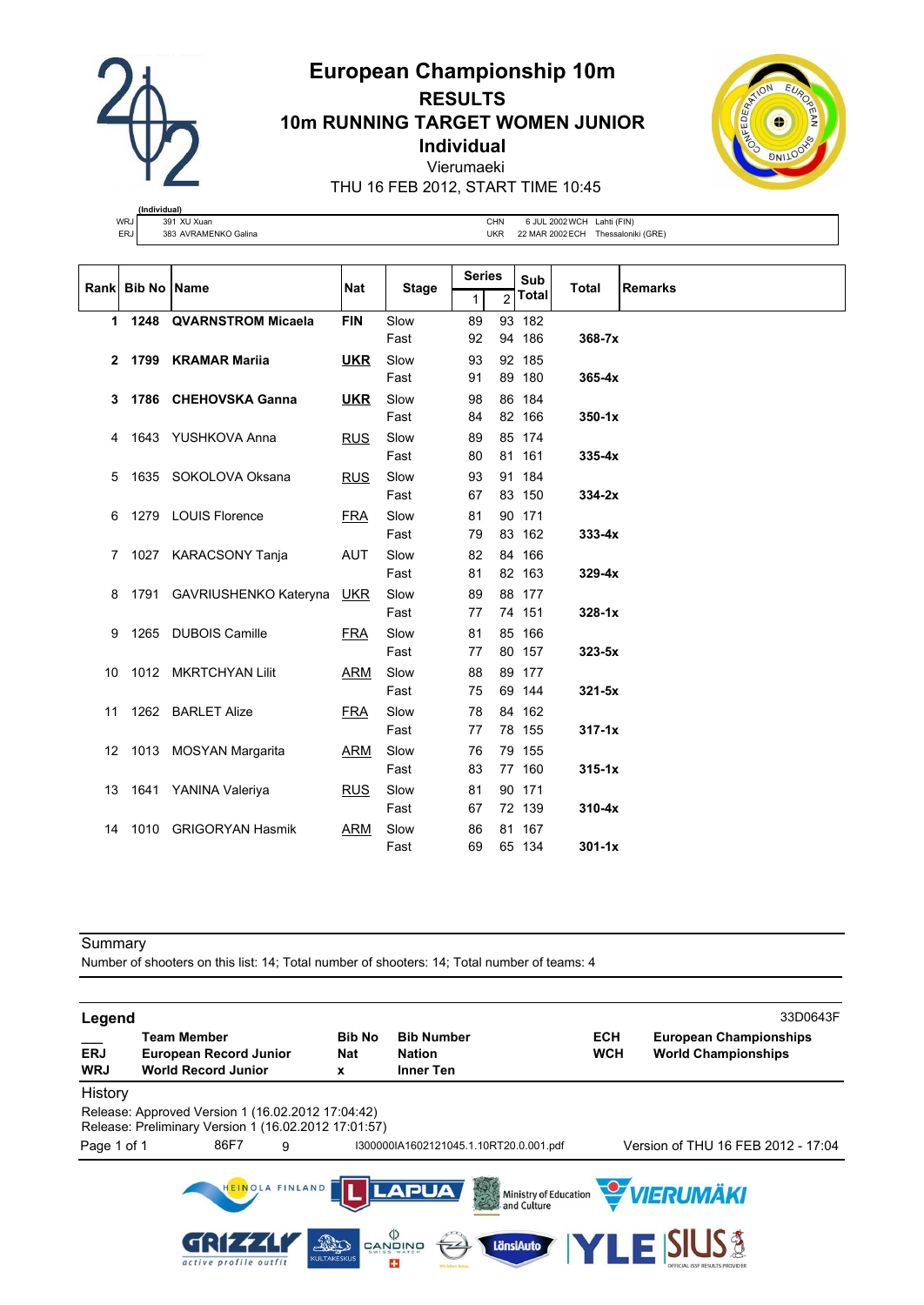**European Championship 10m**

**RESULTS 10m RUNNING TARGET WOMEN JUNIOR**

**TEAM**

Vierumaeki



THU 16 FEB 2012, START TIME 10:45

**(Team)**

|                         | <b>WRJ</b><br><b>ERJ</b> | 1116 WEIGEL Anne; DOSSLER Christine; NEFF Elena;<br>1116 WEIGEL Anne; DOSSLER Christine; NEFF Elena; | 24 JUL 2006 WCH Zagreb (CRO)<br>24 JUL 2006 WCH Zagreb (CRO) |                               |                    |                     |              |                |
|-------------------------|--------------------------|------------------------------------------------------------------------------------------------------|--------------------------------------------------------------|-------------------------------|--------------------|---------------------|--------------|----------------|
|                         | Rank Bib No Name         |                                                                                                      | <b>Stage</b>                                                 | <b>Series</b><br>$\mathbf{1}$ | $\overline{2}$     | Sub<br><b>Total</b> | <b>Total</b> | <b>Remarks</b> |
| 1                       |                          | <b>UKR - Ukraine</b>                                                                                 |                                                              |                               | 280 266<br>252 245 |                     | $1043 - 6x$  |                |
|                         |                          | 1799 KRAMAR Mariia                                                                                   | Slow<br>Fast                                                 | 93<br>91                      |                    | 92 185<br>89 180    | $365 - 4x$   |                |
|                         |                          | 1786 CHEHOVSKA Ganna                                                                                 | Slow<br>Fast                                                 | 98<br>84                      |                    | 86 184<br>82 166    | $350 - 1x$   |                |
|                         |                          | 1791 GAVRIUSHENKO Kateryna                                                                           | Slow<br>Fast                                                 | 89<br>77                      |                    | 88 177<br>74 151    | $328 - 1x$   |                |
| $\overline{2}$          |                          | <b>RUS - Russian Federation</b>                                                                      |                                                              |                               | 263 266<br>214 236 |                     | 979-10x      |                |
|                         |                          | 1643 YUSHKOVA Anna                                                                                   | Slow<br>Fast                                                 | 89<br>80                      |                    | 85 174<br>81 161    | $335 - 4x$   |                |
|                         |                          | 1635 SOKOLOVA Oksana                                                                                 | Slow<br>Fast                                                 | 93<br>67                      |                    | 91 184<br>83 150    | $334 - 2x$   |                |
|                         |                          | 1641 YANINA Valeriya                                                                                 | Slow<br>Fast                                                 | 81<br>67                      |                    | 90 171<br>72 139    | $310 - 4x$   |                |
| $\mathbf{3}$            |                          | <b>FRA - France</b>                                                                                  |                                                              |                               | 240 259<br>233 241 |                     | 973-10x      |                |
|                         |                          | 1279 LOUIS Florence                                                                                  | Slow<br>Fast                                                 | 81<br>79                      |                    | 90 171<br>83 162    | $333 - 4x$   |                |
|                         |                          | 1265 DUBOIS Camille                                                                                  | Slow<br>Fast                                                 | 81<br>77                      |                    | 85 166<br>80 157    | $323 - 5x$   |                |
|                         |                          | 1262 BARLET Alize                                                                                    | Slow<br>Fast                                                 | 78<br>77                      |                    | 84 162<br>78 155    | $317 - 1x$   |                |
| $\overline{\mathbf{4}}$ |                          | <b>ARM - Armenia</b>                                                                                 |                                                              | 250 249                       | 227 211            |                     | 937- 7x      |                |
|                         |                          | 1012 MKRTCHYAN Lilit                                                                                 | Slow<br>Fast                                                 | 88<br>75                      |                    | 89 177<br>69 144    | $321 - 5x$   |                |
|                         |                          | 1013 MOSYAN Margarita                                                                                | Slow<br>Fast                                                 | 76<br>83                      |                    | 79 155<br>77 160    | $315 - 1x$   |                |
|                         |                          | 1010 GRIGORYAN Hasmik                                                                                | Slow<br>Fast                                                 | 86<br>69                      |                    | 81 167<br>65 134    | $301 - 1x$   |                |

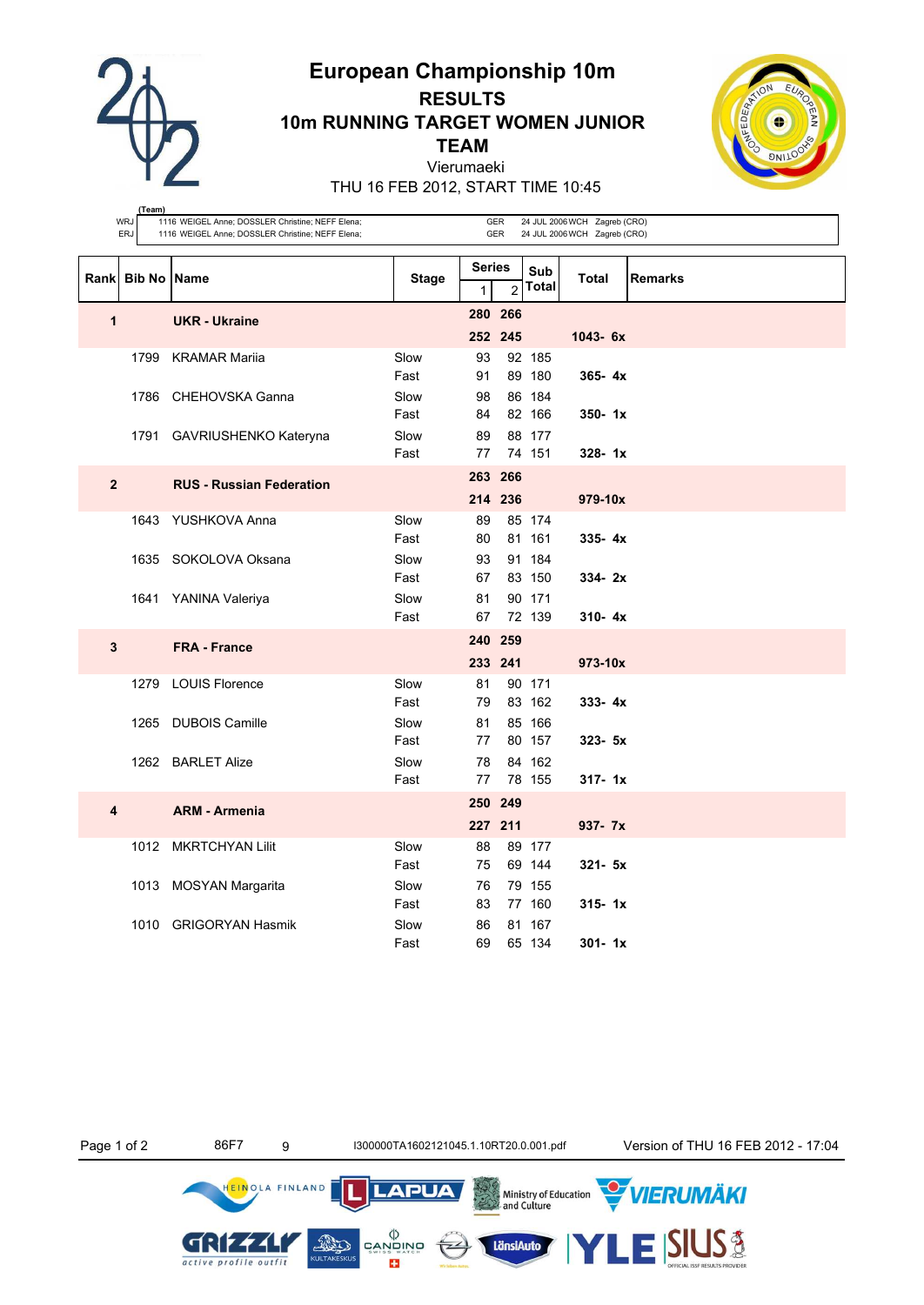|  | Rank  Bib No   Name |  | <b>Stage</b> | <b>Series</b> | Sub<br>Total | <b>Total</b> | <b>Remarks</b> |
|--|---------------------|--|--------------|---------------|--------------|--------------|----------------|
|--|---------------------|--|--------------|---------------|--------------|--------------|----------------|

Number of shooters on this list: 12; Total number of shooters: 14; Total number of teams: 4

| Legend                      |                                                 |                                                                                                           |                                                 |                                                   |                                        |            | 26571BAA                              |
|-----------------------------|-------------------------------------------------|-----------------------------------------------------------------------------------------------------------|-------------------------------------------------|---------------------------------------------------|----------------------------------------|------------|---------------------------------------|
| <b>Bib No</b><br><b>WRJ</b> | <b>Bib Number</b><br><b>World Record Junior</b> |                                                                                                           | <b>ERJ</b><br>X                                 | <b>European Record Junior</b><br><b>Inner Ten</b> |                                        | <b>WCH</b> | <b>World Championships</b>            |
|                             |                                                 |                                                                                                           |                                                 |                                                   |                                        |            |                                       |
| History                     |                                                 |                                                                                                           |                                                 |                                                   |                                        |            |                                       |
|                             |                                                 | Release: Approved Version 1 (16.02.2012 17:04:58)<br>Release: Preliminary Version 1 (16.02.2012 17:02:16) |                                                 |                                                   |                                        |            |                                       |
| Page 2 of 2                 | 86F7                                            | 9                                                                                                         |                                                 |                                                   | I300000TA1602121045.1.10RT20.0.001.pdf |            | Version of THU 16 FEB 2012 - 17:04    |
|                             |                                                 | HEINOLA FINLAND                                                                                           |                                                 | <b>LAPUA</b>                                      | 大学                                     |            | Ministry of Education <b>WERUMAKI</b> |
|                             |                                                 | active profile outfit                                                                                     | פֿאומעש<br>פֿ<br>THE<br><b>KULTAKESKUS</b><br>÷ |                                                   | LänsiAuto                              |            | <b>TLE SIUS &amp;</b>                 |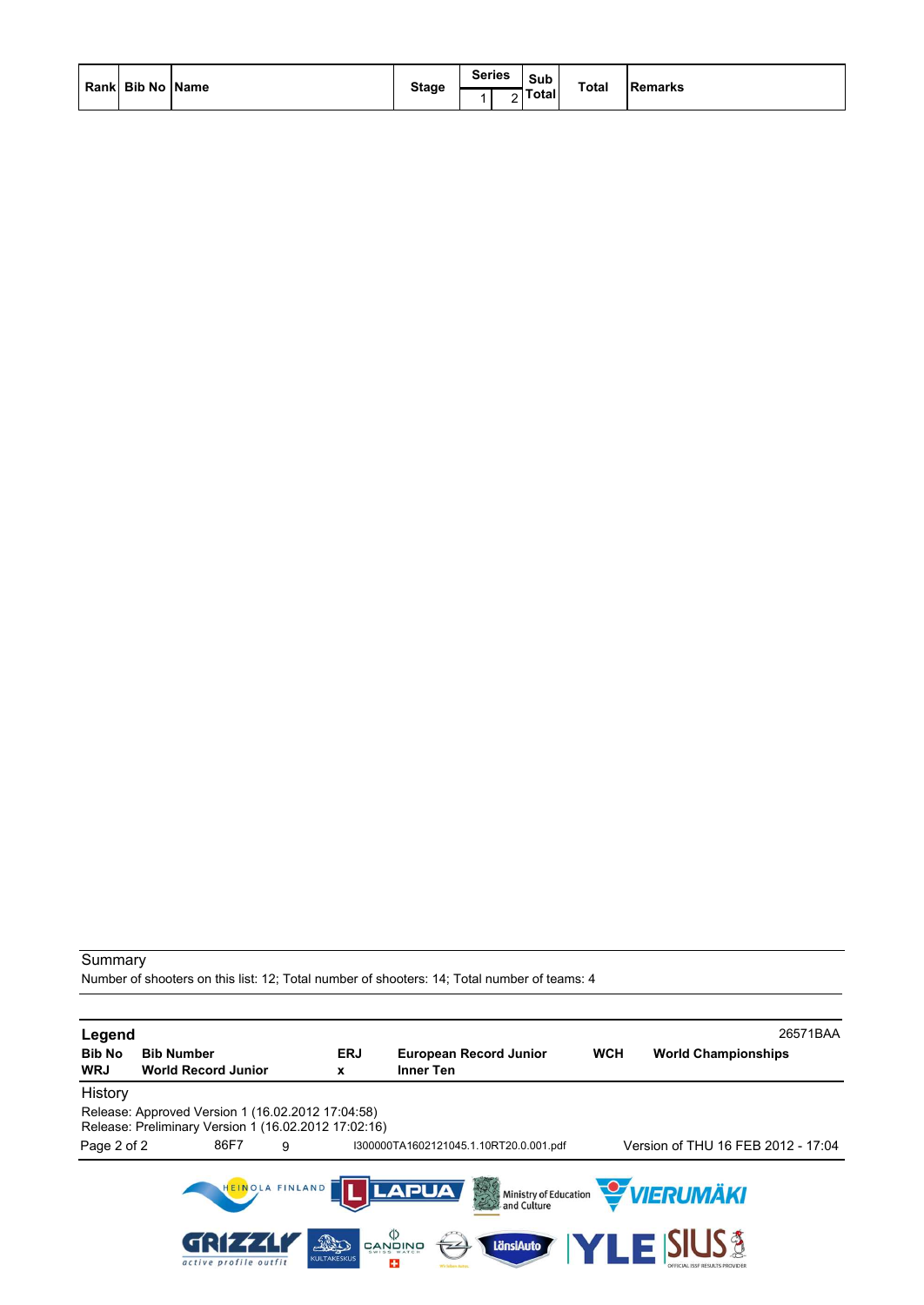**European Championship 10m RESULTS**

**10m RUNNING TARGET MIXED WOMEN JUNIOR**

**Individual**

Vierumaeki



|     | (Individual)         |     |                |                  |
|-----|----------------------|-----|----------------|------------------|
| WRJ | 383 AVRAMENKO Galina | JKR | 6 NOV 2003 ECH | Gothenburg (SWE) |
| ERJ | 383 AVRAMENKO Galina | JKR | 6 NOV 2003 ECH | Gothenburg (SWE) |

|    | Rank Bib No Name |                            | <b>Nat</b> | <b>Stage</b>       |          | <b>Series</b>  |                  | <b>Total</b> | <b>Remarks</b> |
|----|------------------|----------------------------|------------|--------------------|----------|----------------|------------------|--------------|----------------|
|    |                  |                            |            |                    | 1        | $\overline{2}$ | <b>Total</b>     |              |                |
| 1  |                  | 1786 CHEHOVSKA Ganna       | <b>UKR</b> | Stage 1            | 92       | 89             | 181              |              |                |
|    |                  |                            |            | Stage 2            | 92       |                | 88 180           | $361 - 6x$   |                |
| 2  |                  | 1635 SOKOLOVA Oksana       | <b>RUS</b> | Stage 1            | 86       | 90             | 176              |              |                |
|    |                  |                            |            | Stage 2            | 89       |                | 92 181           | $357 - 3x$   |                |
| 3  |                  | 1799 KRAMAR Marija         | <b>UKR</b> | Stage 1            | 92       | 88             | 180              |              |                |
|    |                  |                            |            | Stage 2            | 84       |                | 89 173           | $353 - 4x$   |                |
| 4  |                  | 1027 KARACSONY Tanja       | <b>AUT</b> | Stage 1            | 89       |                | 85 174           |              |                |
|    |                  |                            |            | Stage 2            | 88       |                | 88 176           | $350-3x$     |                |
| 5  |                  | 1012 MKRTCHYAN Lilit       | ARM        | Stage 1            | 87       |                | 90 177           |              |                |
|    |                  |                            |            | Stage 2            | 86       |                | 85 171           | $348 - 4x$   |                |
| 6  |                  | 1641 YANINA Valeriya       | <b>RUS</b> | Stage 1            | 85       |                | 81 166           |              |                |
|    |                  |                            |            | Stage 2            | 88       |                | 85 173           | $339-3x$     |                |
| 7  |                  | 1791 GAVRIUSHENKO Kateryna | <u>UKR</u> | Stage 1            | 87       |                | 81 168           |              |                |
|    |                  |                            |            | Stage 2            | 84       |                | 86 170           | $338-3x$     |                |
| 8  |                  | 1248 QVARNSTROM Micaela    | <b>FIN</b> | Stage 1            | 82       |                | 86 168           |              |                |
|    |                  |                            |            | Stage 2            | 85       |                | 81 166           | $334-3x$     |                |
| 9  |                  | 1279 LOUIS Florence        | <b>FRA</b> | Stage 1            | 76       |                | 85 161           |              |                |
|    |                  |                            |            | Stage 2            | 83       |                | 87 170           | $331 - 5x$   |                |
| 10 |                  | 1643 YUSHKOVA Anna         | <b>RUS</b> | Stage 1            | 87<br>82 |                | 82 169<br>80 162 | $331 - 5x$   |                |
|    |                  |                            |            | Stage 2            |          |                |                  |              |                |
| 11 |                  | 1265 DUBOIS Camille        | <b>FRA</b> | Stage 1<br>Stage 2 | 81<br>81 |                | 86 167<br>76 157 | $324-4x$     |                |
|    |                  | 1262 BARLET Alize          |            |                    |          | 83             | 162              |              |                |
| 12 |                  |                            | <b>FRA</b> | Stage 1<br>Stage 2 | 79<br>81 |                | 81 162           | $324-2x$     |                |
| 13 |                  | 1010 GRIGORYAN Hasmik      | ARM        | Stage 1            | 76       |                | 85 161           |              |                |
|    |                  |                            |            | Stage 2            | 73       |                | 73 146           | $307 - 4x$   |                |
| 14 |                  | 1013 MOSYAN Margarita      | <b>ARM</b> | Stage 1            | 66       | 80             | 146              |              |                |
|    |                  |                            |            | Stage 2            | 82       |                | 76 158           | $304 - 1x$   |                |

Summary

Number of shooters on this list: 14; Total number of shooters: 14; Total number of teams: 4

**Legend** 40FD9BEC **\_\_\_ Team Member Bib No Bib Number ECH European Championships ERJ European Record Junior Nat Nation WRJ World Record Junior x Inner Ten** History Release: Approved Version 1 (18.02.2012 13:32:47) Release: Preliminary Version 1 (18.02.2012 13:17:54) Page 1 of 1 86F7 14 I300000IA1802121030.1.10RT20MIX.0.001.pdf Version of SAT 18 FEB 2012 - 13:32 HEINOLA FINLAND |<br>| Ministry of Education<br>| and Culture VIERUMÄKI **LAPUA**  $\begin{matrix} \langle \rangle \\ \text{CANQING} \end{matrix}$ **S&** GRI  $\overline{\mathcal{A}}$ **AND** LänsiAuto active profile outfit **CULTA**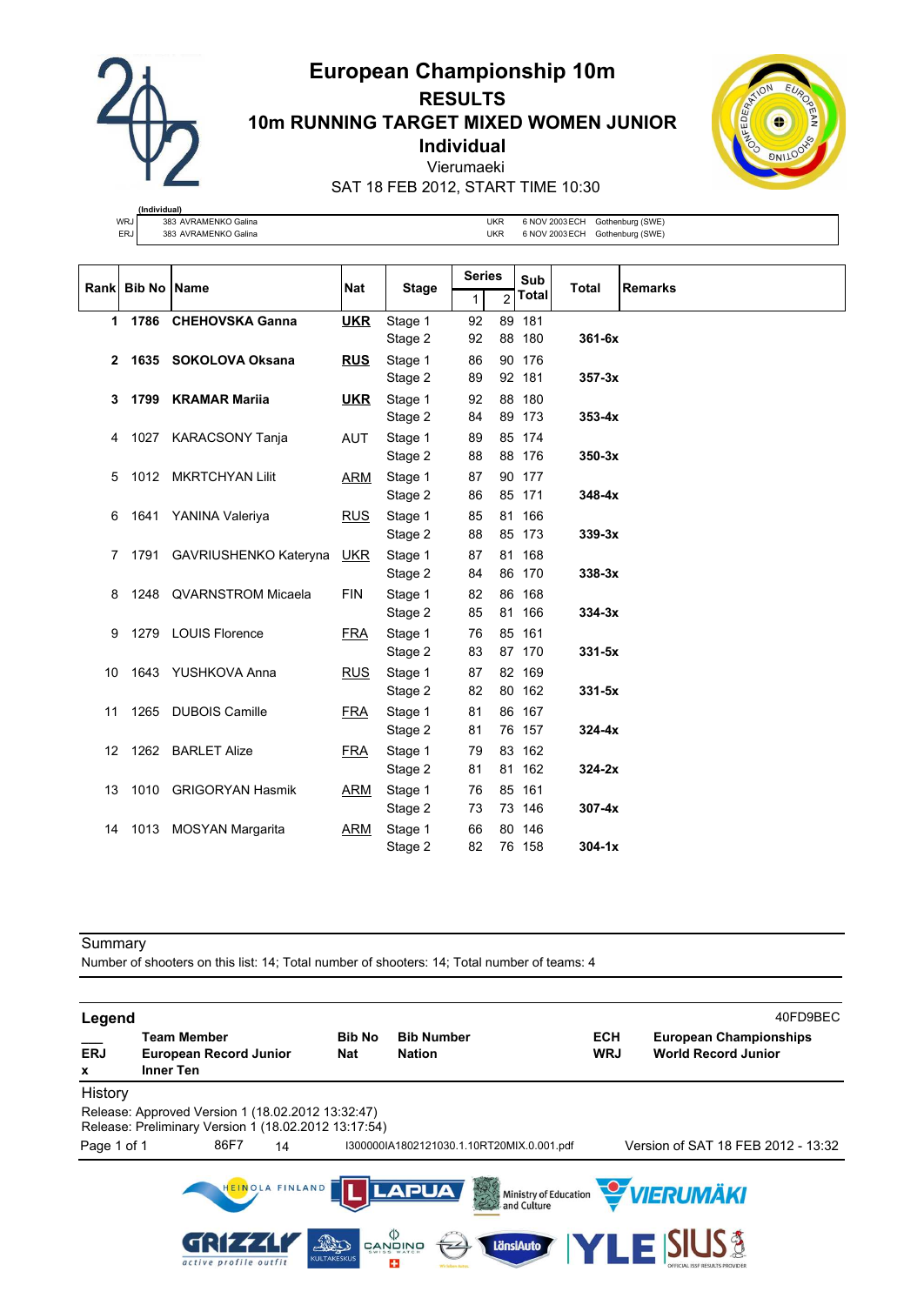**European Championship 10m**



# **RESULTS 10m RUNNING TARGET MIXED WOMEN JUNIOR TEAM**

Vierumaeki



SAT 18 FEB 2012, START TIME 10:30

| (Team)<br>WRJ<br>1105 STEPANOVA Olga; DANILENKO Oksana; GULAK Marina;<br><b>RUS</b><br>26 JUL 2006 WCH Zagreb (CRO) |                    |                                 |                    |                                      |         |                     |              |                |  |  |
|---------------------------------------------------------------------------------------------------------------------|--------------------|---------------------------------|--------------------|--------------------------------------|---------|---------------------|--------------|----------------|--|--|
| ERJ<br>1105 STEPANOVA Olga; DANILENKO Oksana; GULAK Marina;<br><b>RUS</b><br>26 JUL 2006 WCH Zagreb (CRO)           |                    |                                 |                    |                                      |         |                     |              |                |  |  |
|                                                                                                                     |                    |                                 |                    |                                      |         |                     |              |                |  |  |
| Rank                                                                                                                | <b>Bib No Name</b> |                                 | Stage              | <b>Series</b><br>$\overline{2}$<br>1 |         | Sub<br><b>Total</b> | Total        | <b>Remarks</b> |  |  |
|                                                                                                                     |                    |                                 |                    |                                      | 271 258 |                     |              |                |  |  |
| 1                                                                                                                   |                    | <b>UKR - Ukraine</b>            |                    |                                      | 260 263 |                     | $1052 - 13x$ |                |  |  |
|                                                                                                                     | 1786               | CHEHOVSKA Ganna                 | Stage 1            | 92                                   |         | 89 181              |              |                |  |  |
|                                                                                                                     |                    |                                 | Stage 2            | 92                                   |         | 88 180              | $361 - 6x$   |                |  |  |
|                                                                                                                     |                    | 1799 KRAMAR Mariia              | Stage 1            | 92                                   |         | 88 180              |              |                |  |  |
|                                                                                                                     |                    |                                 | Stage 2            | 84                                   |         | 89 173              | $353 - 4x$   |                |  |  |
|                                                                                                                     | 1791               | GAVRIUSHENKO Kateryna           | Stage 1            | 87                                   |         | 81 168              |              |                |  |  |
|                                                                                                                     |                    |                                 | Stage 2            | 84                                   |         | 86 170              | $338 - 3x$   |                |  |  |
| $\overline{2}$                                                                                                      |                    | <b>RUS - Russian Federation</b> |                    | 258 253                              |         |                     |              |                |  |  |
|                                                                                                                     |                    |                                 |                    |                                      | 259 257 |                     | $1027 - 11x$ |                |  |  |
|                                                                                                                     | 1635               | SOKOLOVA Oksana                 | Stage 1            | 86                                   |         | 90 176              |              |                |  |  |
|                                                                                                                     |                    |                                 | Stage 2            | 89                                   |         | 92 181              | $357 - 3x$   |                |  |  |
|                                                                                                                     |                    | 1641 YANINA Valeriya            | Stage 1            | 85                                   |         | 81 166              |              |                |  |  |
|                                                                                                                     |                    |                                 | Stage 2            | 88                                   |         | 85 173              | $339 - 3x$   |                |  |  |
|                                                                                                                     |                    | 1643 YUSHKOVA Anna              | Stage 1<br>Stage 2 | 87<br>82                             |         | 82 169<br>80 162    | $331 - 5x$   |                |  |  |
|                                                                                                                     |                    |                                 |                    |                                      |         |                     |              |                |  |  |
| 3                                                                                                                   |                    | <b>FRA - France</b>             |                    |                                      | 236 254 |                     |              |                |  |  |
|                                                                                                                     |                    |                                 |                    |                                      | 245 244 |                     | $979 - 11x$  |                |  |  |
|                                                                                                                     | 1279               | <b>LOUIS Florence</b>           | Stage 1<br>Stage 2 | 76<br>83                             |         | 85 161<br>87 170    | $331 - 5x$   |                |  |  |
|                                                                                                                     | 1265               | <b>DUBOIS Camille</b>           | Stage 1            | 81                                   |         | 86 167              |              |                |  |  |
|                                                                                                                     |                    |                                 | Stage 2            | 81                                   |         | 76 157              | $324 - 4x$   |                |  |  |
|                                                                                                                     |                    | 1262 BARLET Alize               | Stage 1            | 79                                   |         | 83 162              |              |                |  |  |
|                                                                                                                     |                    |                                 | Stage 2            | 81                                   |         | 81 162              | $324 - 2x$   |                |  |  |
| 4                                                                                                                   |                    | <b>ARM - Armenia</b>            |                    |                                      | 229 255 |                     |              |                |  |  |
|                                                                                                                     |                    |                                 |                    |                                      | 241 234 |                     | $959 - 9x$   |                |  |  |
|                                                                                                                     |                    | 1012 MKRTCHYAN Lilit            | Stage 1            | 87                                   |         | 90 177              |              |                |  |  |
|                                                                                                                     |                    |                                 | Stage 2            | 86                                   |         | 85 171              | $348 - 4x$   |                |  |  |
|                                                                                                                     |                    | 1010 GRIGORYAN Hasmik           | Stage 1            | 76                                   |         | 85 161              |              |                |  |  |
|                                                                                                                     |                    |                                 | Stage 2            | 73                                   |         | 73 146              | $307 - 4x$   |                |  |  |
|                                                                                                                     |                    | 1013 MOSYAN Margarita           | Stage 1            | 66                                   |         | 80 146              |              |                |  |  |
|                                                                                                                     |                    |                                 | Stage 2            | 82                                   |         | 76 158              | $304 - 1x$   |                |  |  |